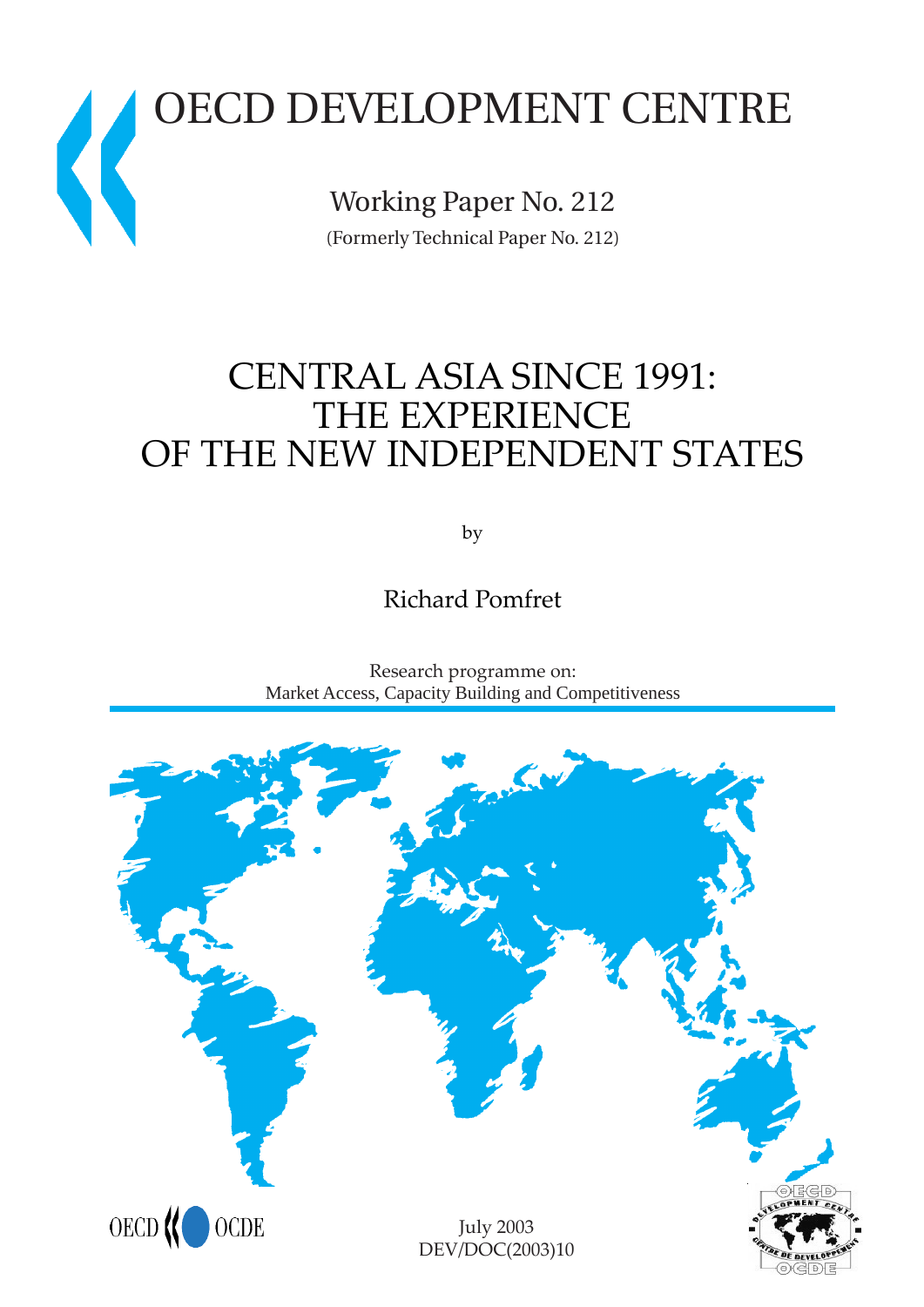# **TABLE OF CONTENTS**

| III. MACROECONOMIC PERFORMANCE DURING THE FIRST DECADE           |  |
|------------------------------------------------------------------|--|
| IV. EXPLAINING PERFORMANCE: INITIAL CONDITIONS VERSUS            |  |
| V. WINNERS AND LOSERS: EVIDENCE FROM HOUSEHOLD SURVEYS 25        |  |
| VI. INTERNATIONAL ECONOMIC POLICIES: REGIONALISM AND INTEGRATION |  |
| VII. A NEW SITUATION SINCE SEPTEMBER 2001? PROSPECTS FOR         |  |
|                                                                  |  |
|                                                                  |  |
|                                                                  |  |
| OTHER TITLES IN THE SERIES/ AUTRES TITRES DANS LA SÉRIE 65       |  |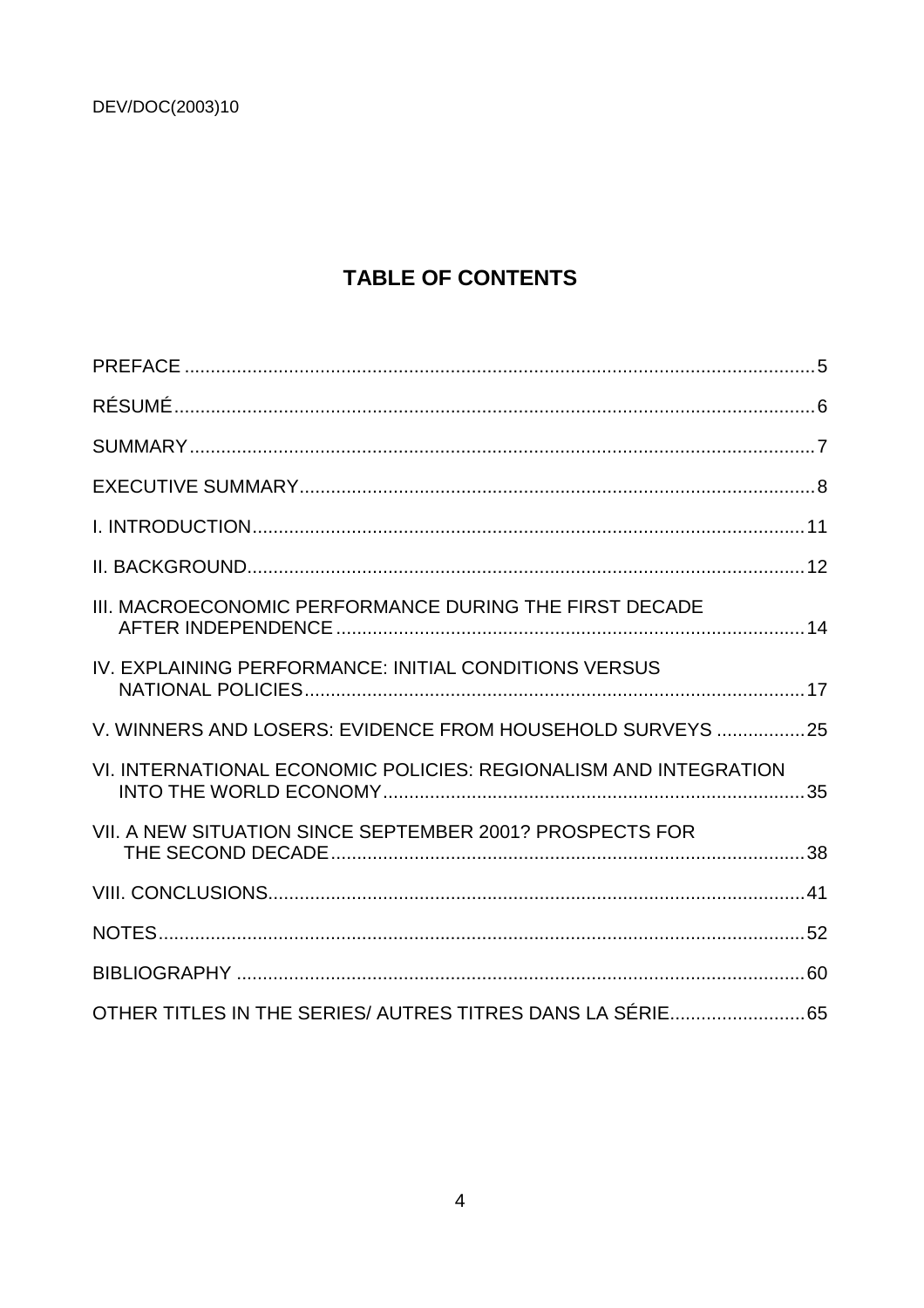# **PREFACE**

Plotting the transition of poor developing countries towards market economies is instructive in understanding the relationship between resource management, good governance, growth and development. The Central Asian former Soviet republics thus present an opportunity to observe the transition. The five countries in question present an additional interest in that they have each chosen a different path towards development and towards transition, particularly in their political regimes. Moreover, they represent a counter current in the sense that, whereas, elsewhere, regionalism and regional alliances are seen as key to efficient participation in the world economy, these five countries are becoming more differentiated in a context of intra-regional tension.

This paper was written while the author was spending his second period as a visiting scholar at the Development Centre. Aware of the Centre's interest in the transition issue, especially as it pertains to the poorer countries, Richard Pomfret brings his particular expertise in Central Asia to bear on this major topic. In so doing, he is following in a line of studies written for the Centre under the general title of The Economics and Politics of the Transition to an Open Market Economy, completed in 2001. This paper complements that series.

Tackling the politico-economic challenges associated with transition is essential, not only to an understanding of the dynamics at work in the process, but also to devise the most efficient and least costly means of making that transition. In poorer countries, the problems are magnified, and even more so in resource-poor countries. The conclusions reached in this paper, insofar as they relate to the political and economic choices made by the leadership of the five countries under review, have an important bearing on the options available to countries in similar situations. In particular, they will impact on the capacity of governments to influence the success or failure of the transition process and, with it, the potential for development.

> Prof. Louka T. Katseli **Director** OECD Development Centre 29 July 2003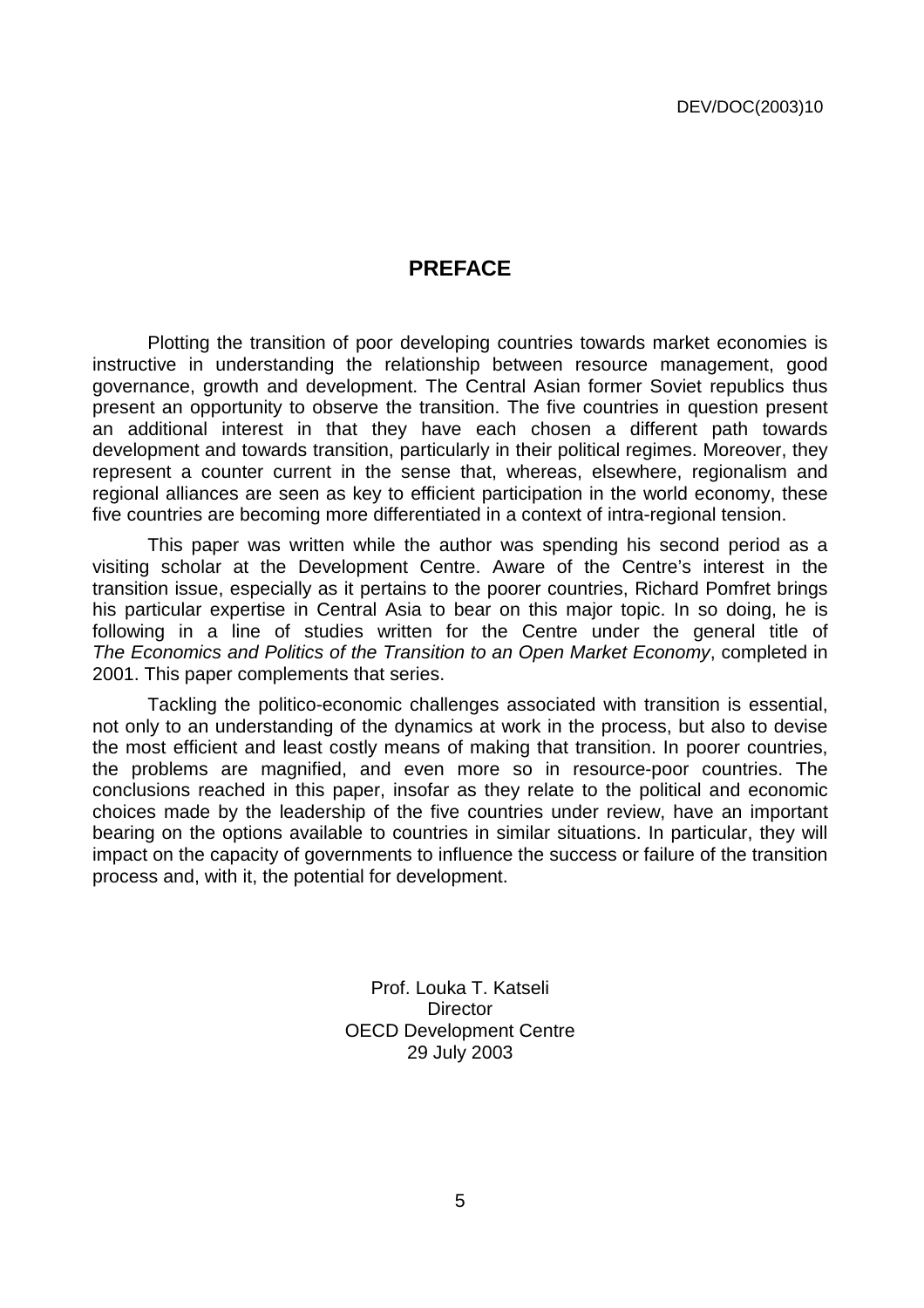# **RÉSUMÉ**

Les cinq ex-Républiques soviétiques sont devenues des États distincts, dotés de régimes politiques et économiques différents, et dont la croissance s'effectue dans des directions et à des rythmes également différents. En conséquence, la région a perdu en cohérence et le développement économique est freiné par des troubles politiques internes et régionaux. La pauvreté s'est accrue dans des proportions considérables et les problèmes de gouvernance empêchent l'exploitation efficace des ressources naturelles dans certains pays. La transition vers l'économie de marché a toutefois bien avancé, même si les marchés eux-mêmes sont imparfaits. L'avenir à long terme de la région peut donc être envisagé avec une certaine confiance.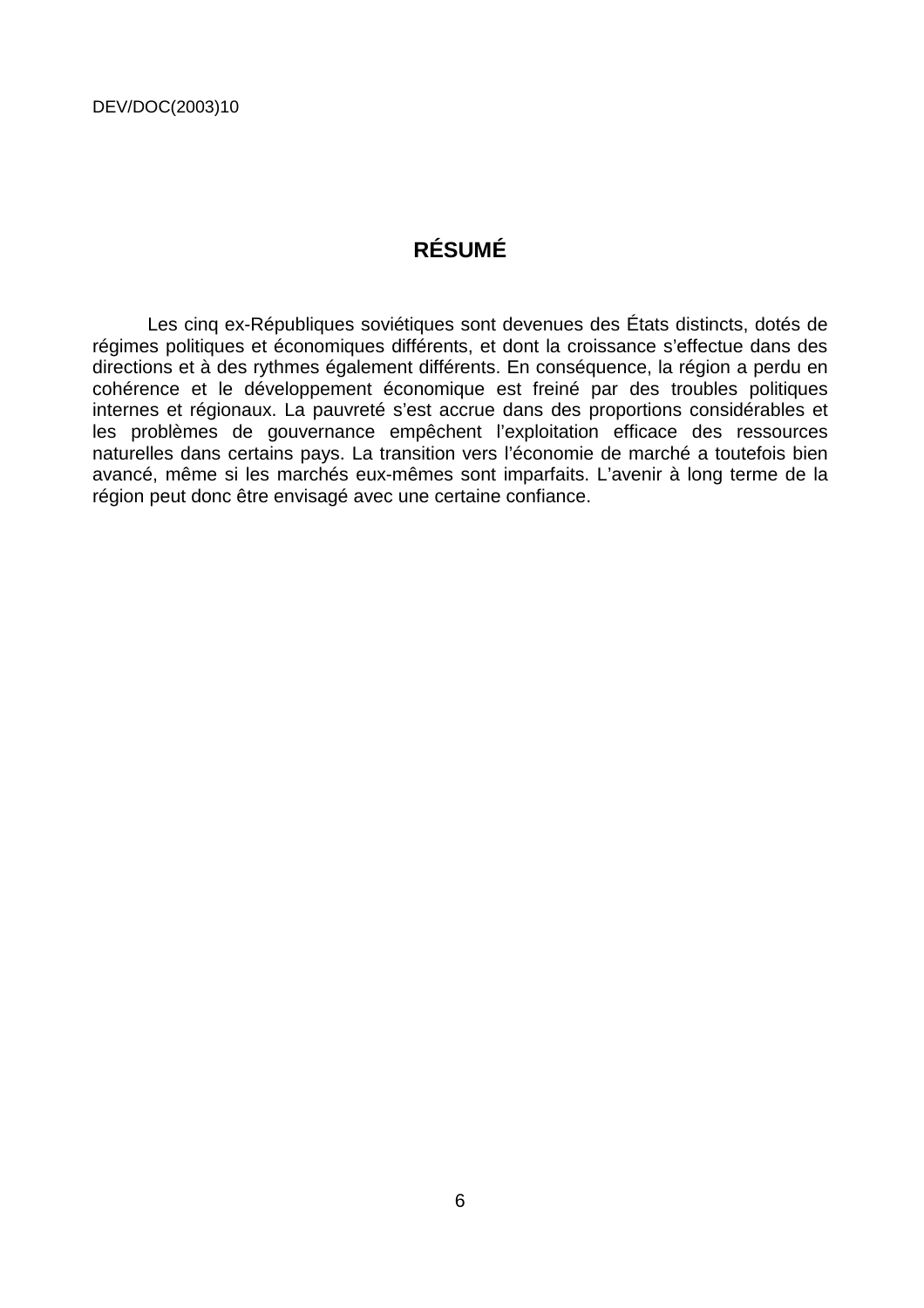## **SUMMARY**

The five former Soviet republics have become separate states, developing at different rates and in different directions, and with different political and economic regimes. As a result, the cohesion of the region has broken down and economic development is hampered by internal and regional political troubles. Poverty has risen dramatically and bad governance is inhibiting efficient exploitation of natural resources in some countries. The transition to market economies, however, has been largely completed, even if the markets themselves are imperfect. This raises hopes for the longterm future of the region.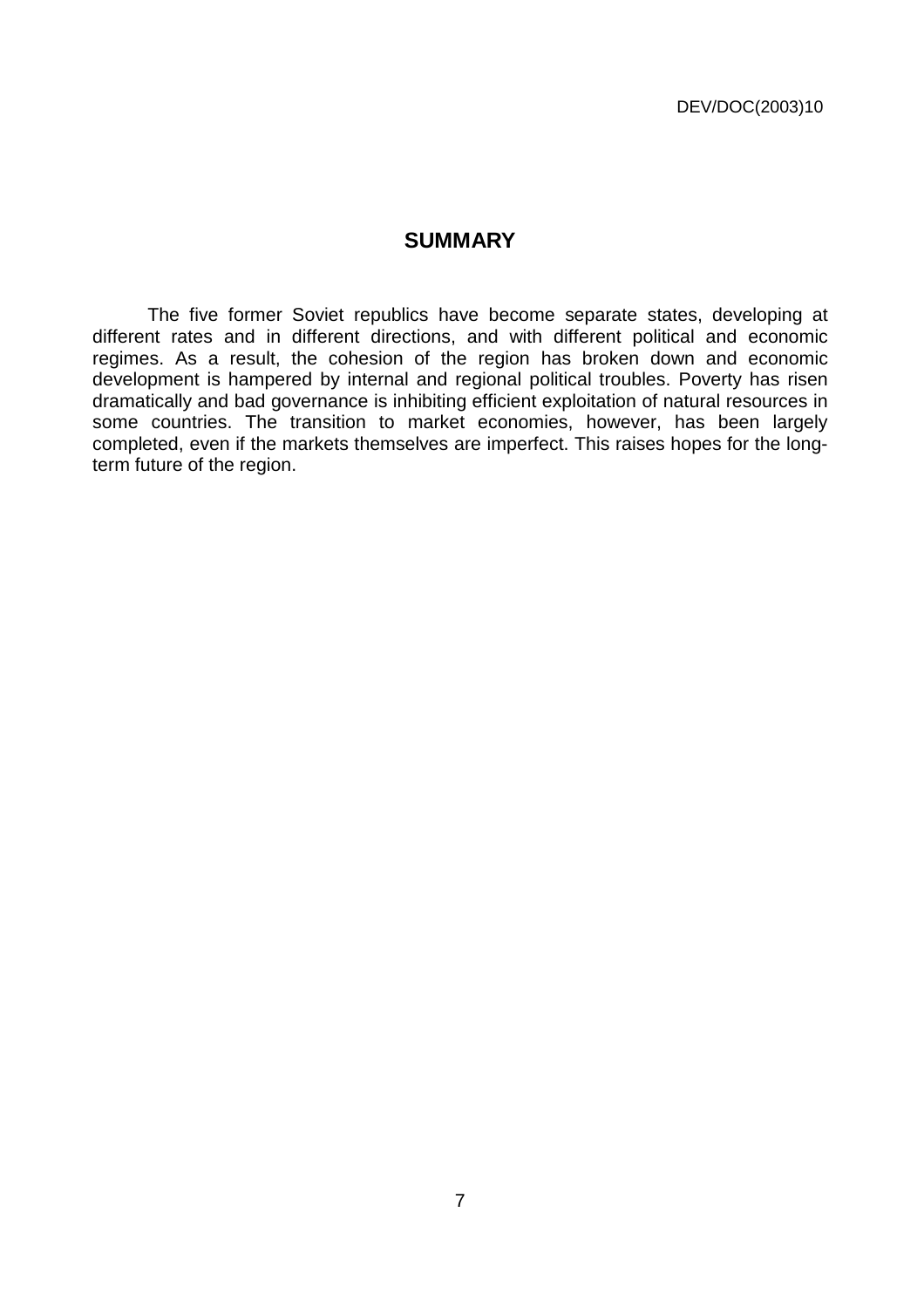## **EXECUTIVE SUMMARY**

This paper analyses the economic experience of the five Central Asian countries which became independent following the dissolution of the Soviet Union in December 1991. The countries contain about 56 million people: 25 million in Uzbekistan, 15 million in Kazakhstan (which has a larger GDP than Uzbekistan), and 5-6 million each in the Kyrgyz Republic, Tajikistan and Turkmenistan. The importance of the region was accentuated in the early 21st century, with fear of political instability following the events of September 2001 and regime change in Afghanistan, and with increasing oil prices and concerns about future oil supplies. Kazakhstan has large oil reserves, augmented by recent discoveries, and the Caspian Basin has become a centre of interest for oil companies with growing concerns about stability in the Gulf region and in Venezuela. Turkmenistan with the fourth largest natural gas reserves in the world is also a potential important energy supplier.

Most of Central Asia was incorporated into the Russian Empire in the 1860s and 1870s, and was subsequently developed as a supplier of cotton to mills in Russia. In the Soviet era, the Central Asian republics were open economies, supplying raw materials (cotton, oil, gas and minerals) to the rest of the USSR, but insulated from the global economy. The Soviet economy was planned as a single unit, in which republics' borders mattered little and links from Central Asia were overwhelmingly to the north. Other initial conditions in 1991 included the lowest incomes in the USSR (the Kyrgyz, Tajik, Turkmen and Uzbek republics, together with Azerbaijan, had the highest poverty rates), but relatively equal income distribution and high social indicators such as literacy rates or life expectancy.

The dissolution of the USSR was unexpected in Central Asia and the new independent states were unprepared. Apart from the difficult process of building a nation state, the new governments faced three large and interconnected negative economic shocks. The end of central planning in the late 1980s led to a transitional recession, as in Eastern Europe. The dissolution of the USSR exacerbated the recession as the new national borders disrupted demand and supply links inherited from the integrated Soviet economy. The high inflation of 1999 was turned into hyperinflation in 1992 because of the inappropriate institutions of the rouble zone.

In this difficult situation, the five countries moved at differing speeds to stabilise their economies and establish market-based systems. The Kyrgyz Republic moved fastest, bringing annual inflation below 50 per cent in 1995, and also introduced the most liberal reforms, reflected in 1998 in it becoming the first Soviet successor state to join the World Trade Organization. Kazakhstan was initially also a rapid reformer, but the process stalled in the mid-1990s, as large-scale privatisation was characterised by insiders and other well-connected people gaining the lion's share of the most valuable assets. Uzbekistan was a more gradual reformer, completing small-scale privatisation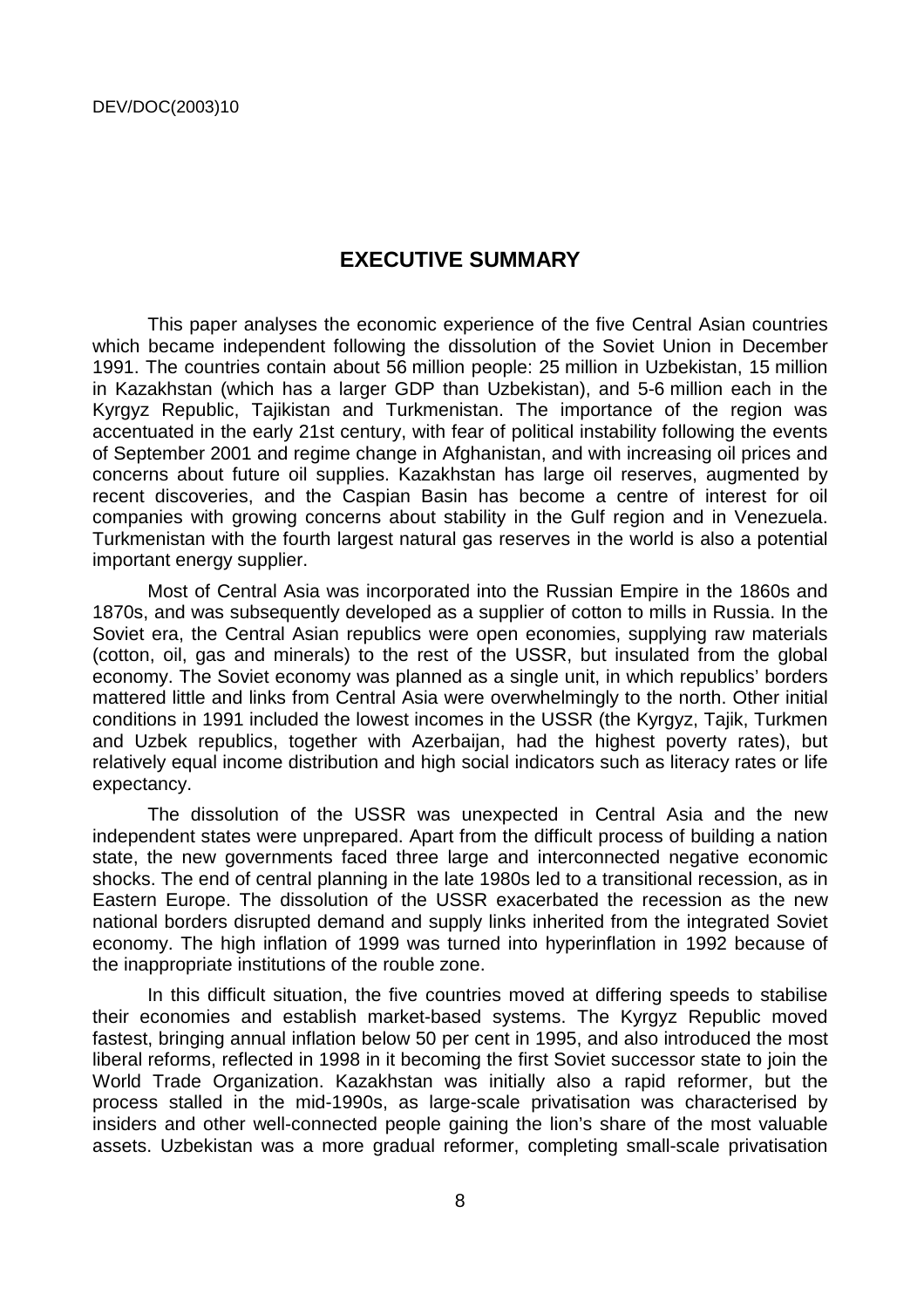and housing, but retaining state orders for key agricultural products and delaying largescale privatisation. In October 1996, Uzbekistan took a backward step, introducing foreign exchange controls. Turkmenistan has also had foreign exchange controls since 1998, but in the context of minimal economic reform and a personalised government, which retains tight political and economic control. Tajikistan experienced civil war for much of the 1990s and, even since the 1997 peace agreement, the government has not exercised full control over the national territory.

Macroeconomic performance since independence has been disappointing, but with great variation. Kazakhstan and the Kyrgyz Republic both experienced deep recessions in the first half of the 1990s, recovered slightly in 1995-97, before being hit by the 1998 Russian crisis. Since 2000, Kazakhstan's economy has been growing rapidly, led by exports stimulated by currency depreciation and, especially, by booming oil revenues. Turkmenistan had a slower initial decline, but the recession continued for longer and went deeper; despite official data showing rapid growth since 1999, the economy does not appear to be in good health. Tajikistan experienced the biggest decline in incomes and even with some recovery since 1997, living standards have fallen to levels associated with the least-developed countries.

The biggest puzzle in the former Soviet Union is Uzbekistan, whose transitional recession was relatively shallow and whose economic performance (measured by real GDP) has been the best of all Soviet successor states. The Uzbekistan economy has been well-managed, in the narrow sense of, for example, maintaining infrastructure, collecting taxes and keeping up expenditure on education and social security. The economy may have performed even better with better policies, but slow reform plus good management has produced reasonable outcomes.

Poor output performance has been accompanied by increased inequality in the new market-based economies of Central Asia, and poverty has risen. This has been especially wrenching for people who were living in a superpower a dozen years ago and were unaccustomed to poverty. Increased poverty has not been simply a matter of everybody becoming poorer. There have been large movements in the income distribution. Survey evidence indicates three very clear patterns. Large families, especially families with many children, have been the most vulnerable. Pensioners have had a less negative impact than children on household living standards, implying that the collapse of public services has been more harmful to parents than to the elderly. Secondly, households with college-educated heads are better off than otherwise similar households whose heads did not attend college. This educational advantage does not apply to vocational training, which suggests that general-purpose education better prepared people to deal with the huge shocks of the early 1990s and to identify new opportunities. Thirdly, even allowing for a large number of household characteristics, location is an important independent determinant of living standards. This is not just a rural-urban divide. Households in some regions, e.g. the northern parts of Kazakhstan or the Kyrgyz Republic, are significantly better off than similar households elsewhere in the country, implying that national labour markets have not yet developed. Two implications are that transition has been slow and that regional inequality could fuel ethnic grievances.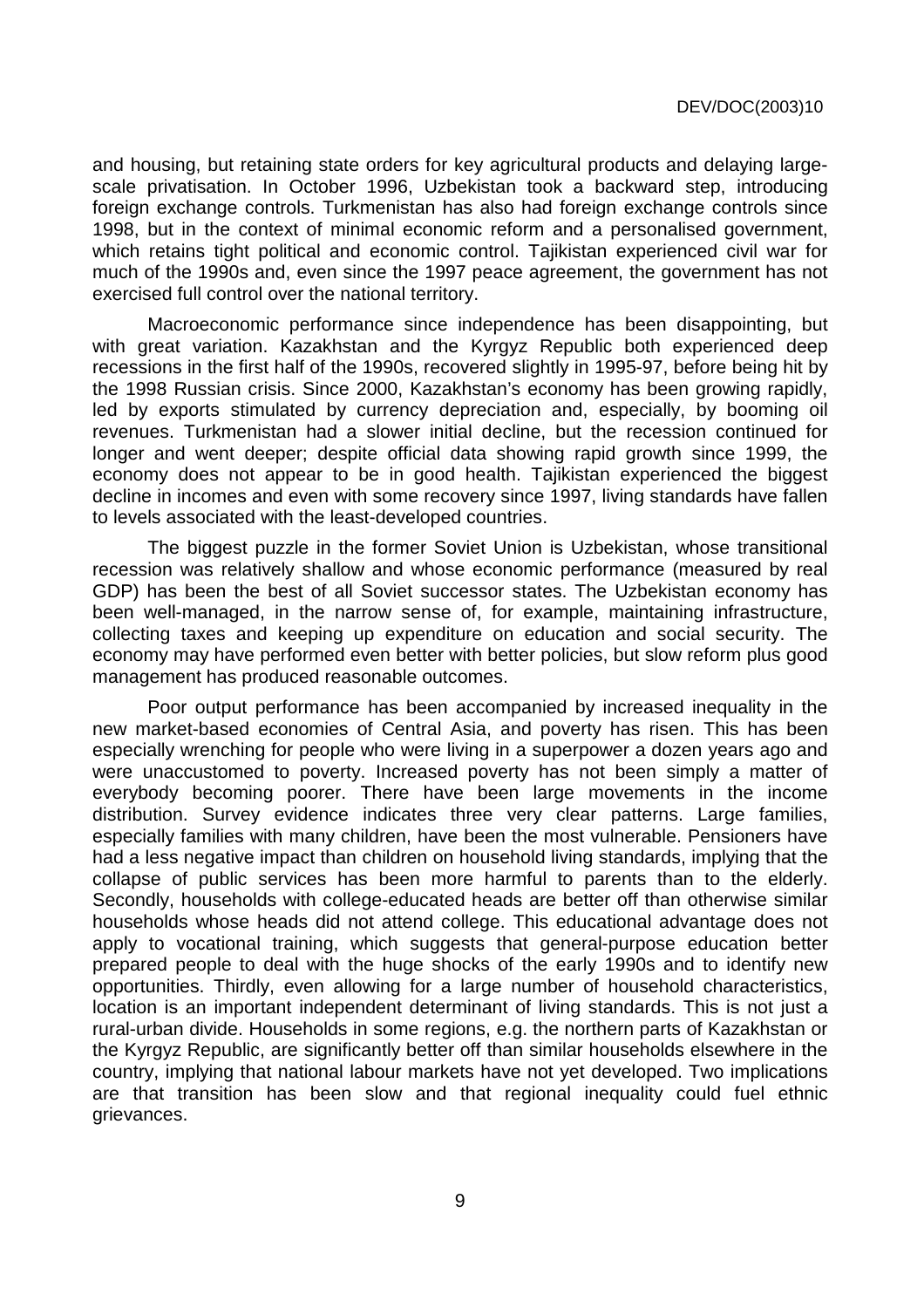With independence, the five countries have had to establish international economic policies. There has been a huge gap between rhetoric and reality. A large number of regional arrangements has been agreed upon — the CIS and the Eurasian Union within the former Soviet Union, ECO with southern neighbours, SCO includes China, and various groups such as SACO are restricted to Central Asia. None of these regional arrangements has had much economic impact, and trade has been on a multilateral basis. This is beneficial insofar as the countries have not become tied into trade-diverting regionalism. On the other hand, there is pressing need for regional cooperation on water and energy issues and to facilitate intraregional and transit trade.

Events in 2001-02 brought the region into greater prominence and the expectation among some observers was that increased inflows of economic and military aid into the frontline states bordering Afghanistan and of direct foreign investment into the energyrich countries would kick-start the Central Asian economies. As it turned out, the main developments in 2002 were domestic, as incumbent presidents faced outbreaks of dissent or personal attacks. Perhaps more ominously, intra-state tensions increased, with border disputes leading to violence in the Ferghana Valley. Domestic political situations and regional peace will be critical determinants of economic performance in the second decade since independence.

In conclusion, it is important to recognise the longer-term developments that have become clearer after a decade of independence. The Central Asian countries are now market-based economies, although specifics such as the degree of government intervention and the national institutions are diverging. The transition from central planning has been a difficult process, especially because it was unanticipated and people were unprepared for the awful poverty that struck many regions, and transition has been slow and incomplete. Participation in the global economy has been as primary product exporters and, although substantial market diversification has occurred, commodity diversification remains to be achieved. The economies have become more different from one another to the extent that, despite many initial similarities in 1991, the five countries must for many purposes now be treated as separate entities rather than as a single region. Tajikistan and the Kyrgyz Republic stand out as disadvantaged landlocked countries, with limited economic prospects and many of the problems of lowincome countries. Turkmenistan is potentially energy-rich, but hamstrung until the regime changes. Kazakhstan and Uzbekistan, in different ways, have the best economic prospects for the next decade.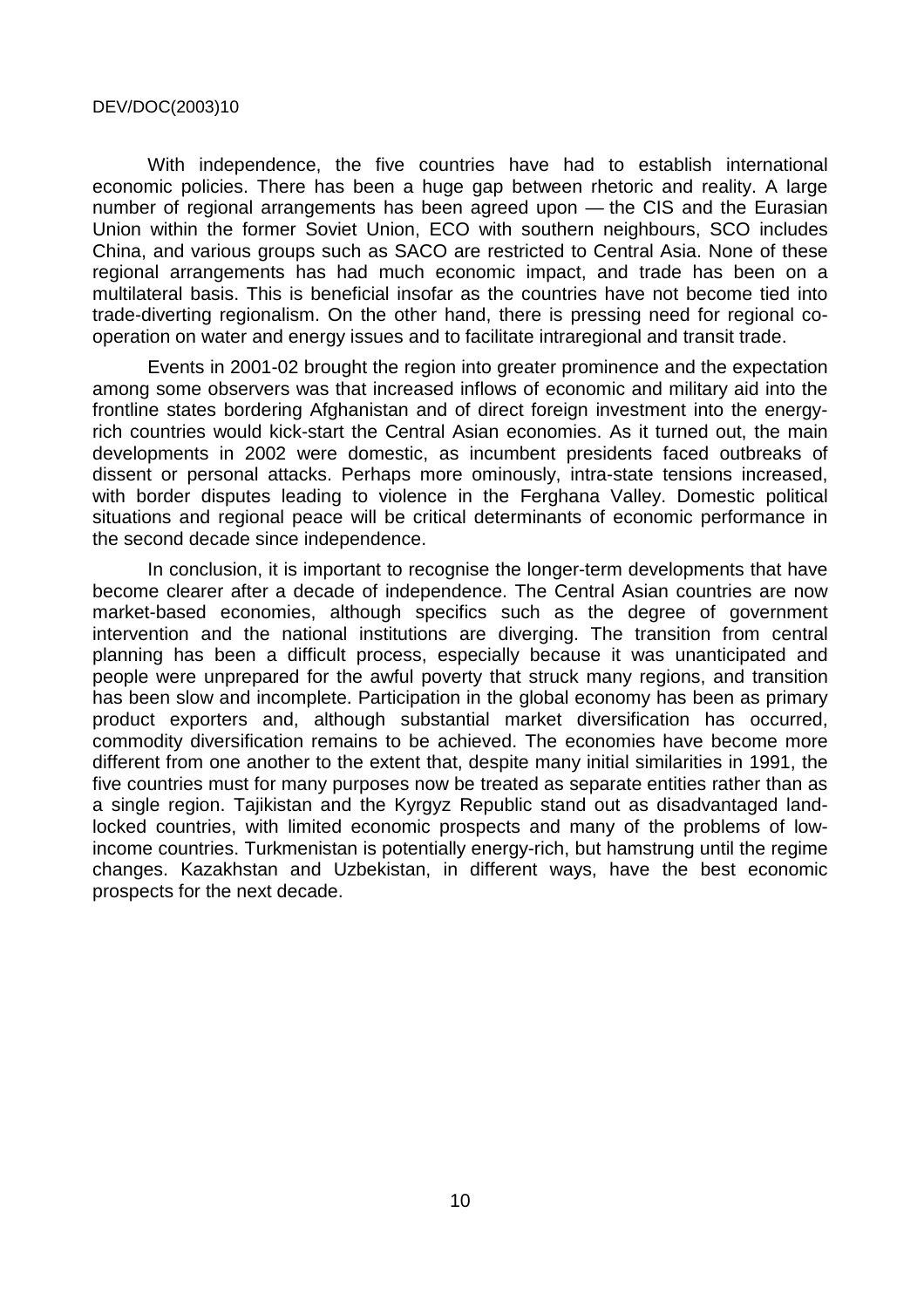# **I. INTRODUCTION**

The five new independent states in Central Asia have had a dramatic economic history. From being part of one of the two superpowers and believing themselves to be living in an economically developed country, their citizens have suffered traumatic declines in living standards, increased economic uncertainty, and growing inequality and poverty. By 2000, Tajikistan with a national income per capita of \$180 was poorer than most of sub-Saharan Africa or the poorest countries of Asia<sup>1</sup>.

During the 1990s, this dramatic story was followed only by a few outside observers, but after the events of September 2001 and the overthrow of the Taliban regime in neighbouring Afghanistan, Central Asia has been thrust into the world's consciousness. Moreover, rising oil prices and uncertainty about oil supplies from the Middle East and Venezuela have focused attention on other potential energy suppliers. Exploitation of the Caspian Basin has been hampered by failure to construct new pipelines to supplement existing routes through Russia, but recent reports suggest that .<br>Kazakhstan could become a major oil exporter<sup>2</sup>.

This paper examines the nature of the countries' economic development since the dissolution of the USSR in December 1991 and attempts to forecast potential scenarios. Following a brief review of the historical background and an overview of the five countries' macroeconomic performance during the period 1991-2001, sections IV and V analyse their post-independence economic development in greater detail. Despite the similarities in initial conditions, national economic policies have differed substantially since independence. Economic performance has also differed markedly, and section IV attempts to explain differences in macroeconomic outcomes. Although all of the countries experienced declining incomes and increased inequality after independence, there was substantial movement within the income distribution and section V uses microeconomic data to identify the characteristics of winners and losers from the shift to more market-oriented economies. All five countries specialise in primary products and have open economies. Section VI traces developments in the countries' international economic relations, focusing on the choice between various regional options and multilateralism. Section VII examines the situation since September 2001, when Central Asia assumed a higher profile on the world stage. The final section draws conclusions.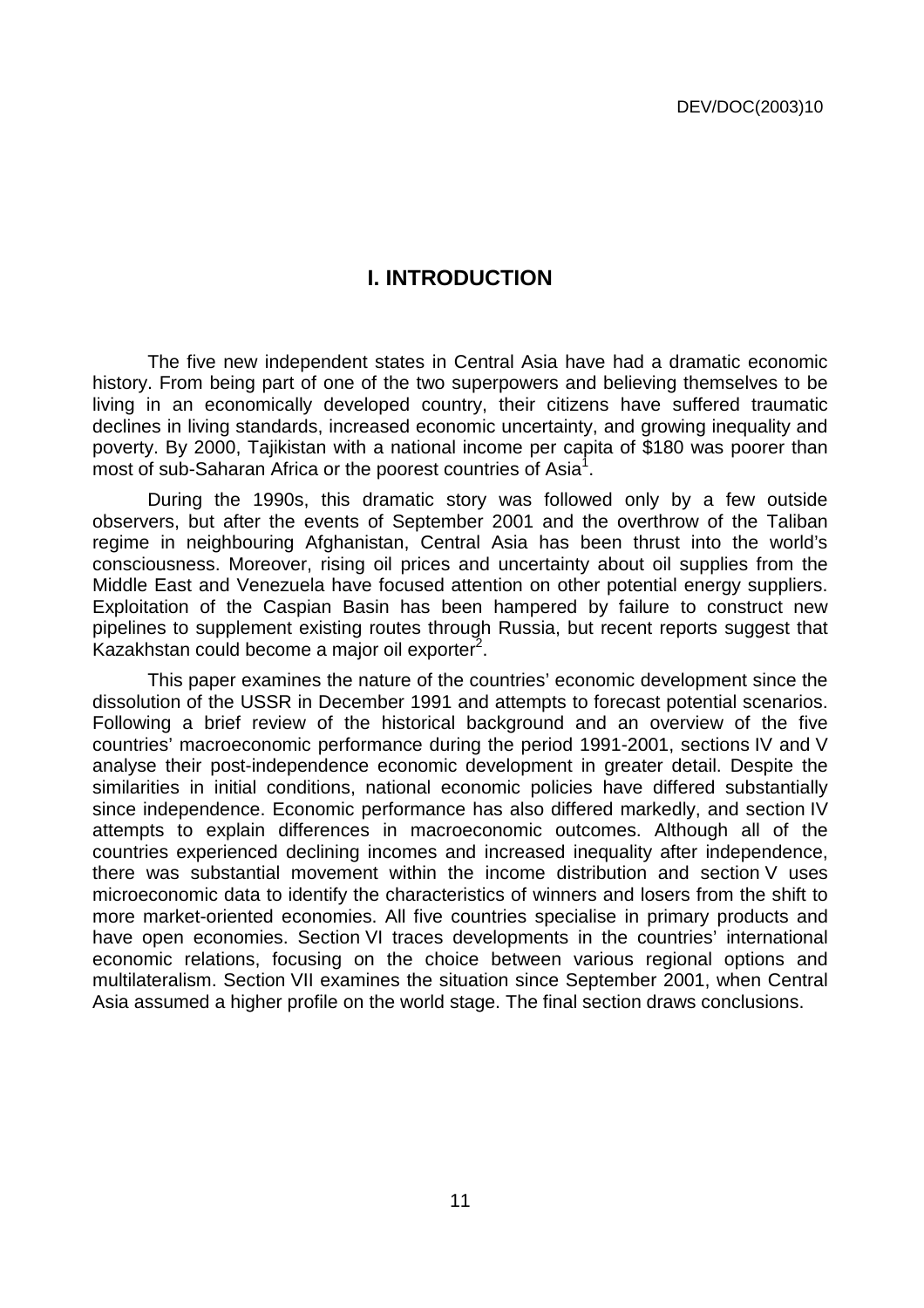# **II. BACKGROUND**

The five Central Asian republics were, with Azerbaijan, the poorest Soviet republics (Table 1) and they all played a similar role in the Soviet economy as producers of primary products, mainly, cotton, energy products and minerals. The Central Asian countries' historical and cultural backgrounds have many similarities, although a distinction is sometimes made between the nomadic heritage of the Kazakhs and the Kyrgyz and the more sedentary history of the region covered by Uzbekistan and neighbouring parts of Tajikistan and the Kyrgyz Republic. For example, the influence of Islam is stronger in the latter areas and European cultural influence is weaker than in Kazakhstan or the northern part of the Kyrgyz Republic.

The territory of the five Central Asian nations was absorbed into the Russian Empire in the 18th and 19th centuries. During both the Tsarist and Soviet eras, the Central Asian region was effectively treated as a single economic unit. The southern area became specialised in cotton production after the 1860s, and subsequent railway construction integrated the region into the Russian imperial economy. After the 1917 Revolution, the Central Asian region became part of the Soviet Union, and by the 1930s was divided into five republics whose boundaries are the basis for today's five countries. The economic role of the Central Asian republics was primarily as a supplier of raw materials to the more industrialised areas of the Soviet Union. The focus on cotton was strengthened, especially after construction began on the Karakum Canal in the 1950s, but it was complemented by the exploitation of energy and mineral resources and by some industrial development. The social sectors were also expanded, leading to universal literacy and increased life expectancy.

The Soviet economy was planned as a single unit in which goods and services moved without attention to republic borders. At the same time as being open to intra-USSR trade, the republics were closed to external trade. Thus, although their ratio of trade to output was comparable to that of similar-sized Canadian provinces, the share of international trade in the Central Asian republics' total trade was small (10-15 per cent, compared to 34-61 per cent for Canadian provinces)<sup>3</sup>.

The inward-oriented trade patterns within the centrally planned Soviet economy were reinforced by transport, pipeline, and other communications facilities. The railways and pipelines led to Russia, and most air services and international phone lines passed through a Moscow hub. The first rail connection between the Central Asian republics and China only opened in 1990, and no rail link to their southern neighbours existed before the 1990s. Even the road crossings between Central Asia and China were poorly maintained and subject to several lengthy periods of closure. Due to its poor state of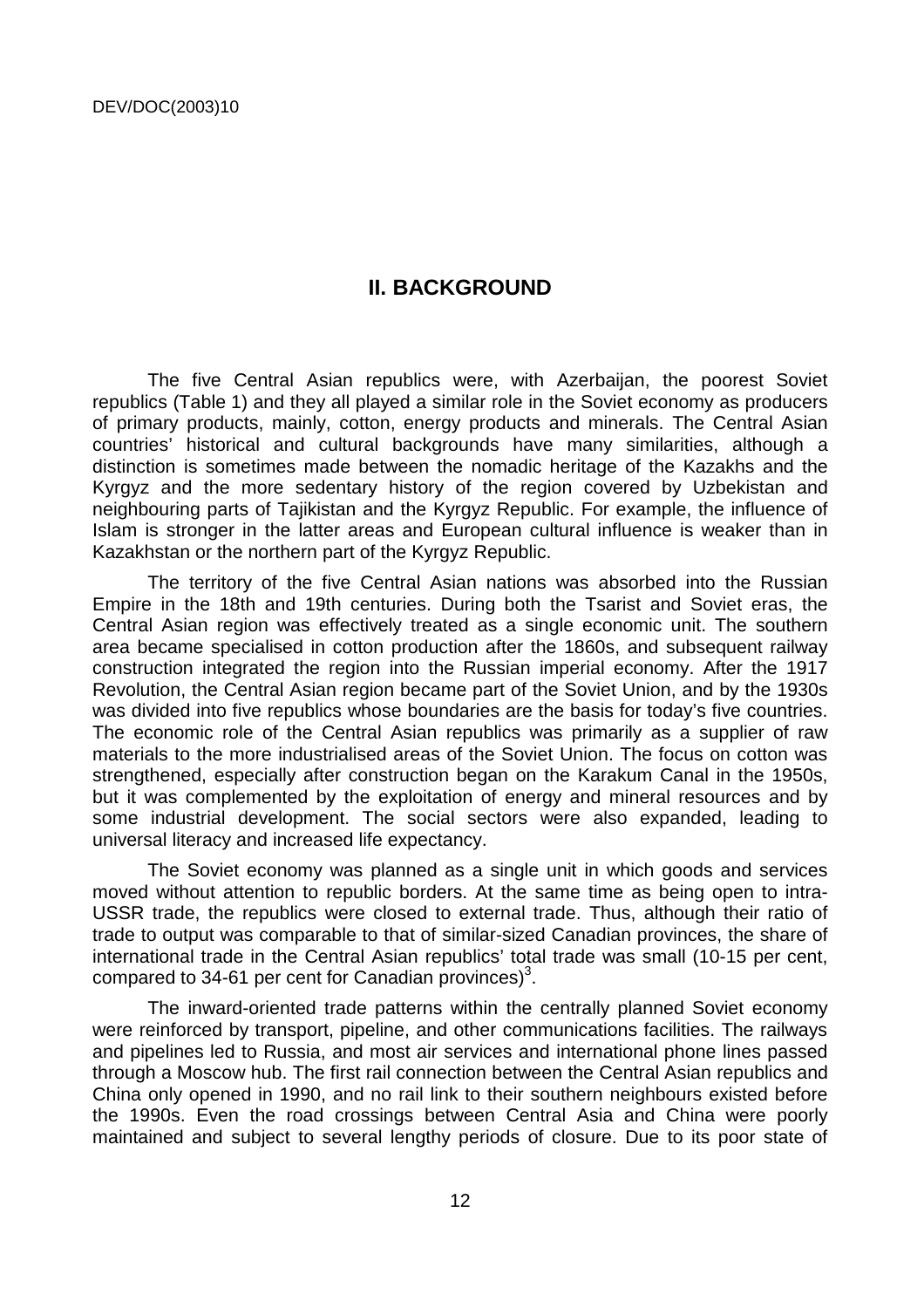repair, the transport and pipeline infrastructure has been a major impediment to intraregional trade since 1991, as well as to trade between the new independent Central Asian countries and neighbours such as Xinjiang Autonomous Region of China or Iran.

After the dissolution of the USSR, the Central Asian countries were among the Soviet successor states most subject to a severe negative economic shock. None had anticipated the dissolution of the Soviet Union before its final months, and all were totally unprepared for the severing of Soviet ties<sup>4</sup>. Demand and supply networks based on uncosted transport inputs quickly collapsed in the early 1990s. The shift to world prices notionally benefited the energy exporters, Kazakhstan and Turkmenistan, but in the short term the two countries were unable to realise these gains due to their dependence on Russian pipelines. All five countries suffered from disrupted supply chains and higher prices for imports. Imminent economic collapse was signalled in falling output and rising prices in 1991, but it would become much worse after formal dissolution of the USSR removed residual central control over the Soviet economic space.

After independence, political and economic reform followed different patterns in each of the five countries of Central Asia<sup>5</sup>. The Kyrgyz Republic was one of the most liberal and rapidly reforming transition economies; one indicator is that, in July 1998, it became the first Soviet successor state to accede to the World Trade Organization. Kazakhstan is also considered a reformist regime, although this oil-rich country has many similarities to Russia in the way that privatisation created powerful private interests that distorted the reform process (Kalyuzhnova, 1998; Olcott, 2002). The other three Central Asian countries were slower to stabilise the macroeconomy, and still had tripledigit inflation in 1996 (Table 1a, final column). Uzbekistan has been more cautious in reforming but has been the most successful of all Soviet successor states in terms of output performance (Pomfret, 2000b; Spechler, 2000). Turkmenistan's regime has become increasingly personalised and autocratic, pursuing a policy based on neutrality and economic independence, with minimal economic reform (Ochs, 1997; Lubin, 1999b; Pomfret, 2001). Tajikistan was in a state of civil war for most of the 1990s but is considered to be a delayed reformer since the 1997 peace agreement.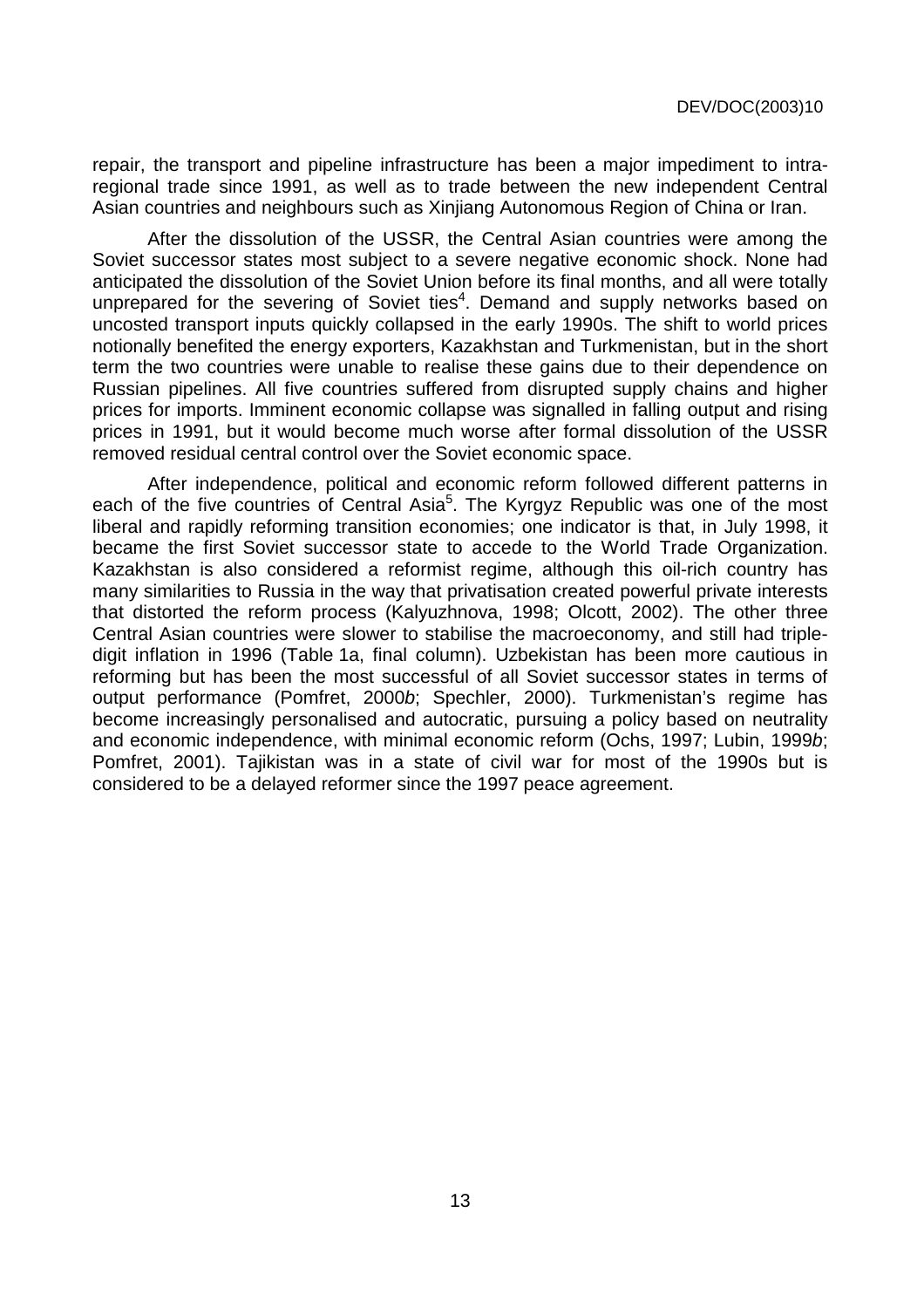# **III. MACROECONOMIC PERFORMANCE DURING THE FIRST DECADE AFTER INDEPENDENCE**

There is little doubt that the people of Central Asia experienced a huge economic shock in the early 1990s. Measuring the size of the economic decline both across countries and over time is, however, problematic<sup>6</sup>. The issues are especially pressing for the first half of the 1990s, but they affect our assessment of the entire postindependence period because measures of, say, GDP which relate a year to a stable base year, usually 1989 or 1991, are more useful than the volatile annual growth rates (Table 2).

The most used aggregate measures are the real GDP estimates reported by international agencies. Even if these capture output trends, they may fail to capture the decline in living standards in the early 1990s when resource flows from the rest of the USSR were cut off, perhaps starting in 1990 and definitively over by the end of 1993. Later in the 1990s, the Kyrgyz Republic benefited from substantial capital inflows from multilateral and bilateral official sources, but the other Central Asian countries received little net capital inflow, apart from military assistance to Tajikistan and some direct foreign investment in Kazakhstan. In sum, gross national expenditure probably fell by far more than GDP in the early 1990s<sup>7</sup>.

The output figures are subject to a number of serious conceptual problems. The output mix was substantially transformed after the end of central planning, as major producers collapsed and new goods and services appeared, raising index number issues including the extreme problem of valuing new or obsolete goods and services. Apart from the issue of choosing appropriate relative prices, there is also a practical problem of using aggregate price indices during the years of hyperinflation. Nobody would claim that the numbers for 1991-95 in Table 3 are in any sense precise and whether annual inflation is 1 500 per cent or 2 000 per cent makes little economic difference, but it affects calculations of real GDP.

On the quantity side, data collection problems reflect the low priority given to statistical offices during the initial period of nation-building<sup>8</sup>, and the changing incentives to reporting. During the Soviet era, managers pressed to meet plan targets often overreported output and included in output some items which were of no practical value<sup>9</sup>. In a market economy, the latter, what Balcerowitz has called "pure socialist goods", should have zero weight in GDP. After the transition to a market-based economy, the incentives shifted towards under-reporting in order to avoid taxes or other unwanted attention from the government.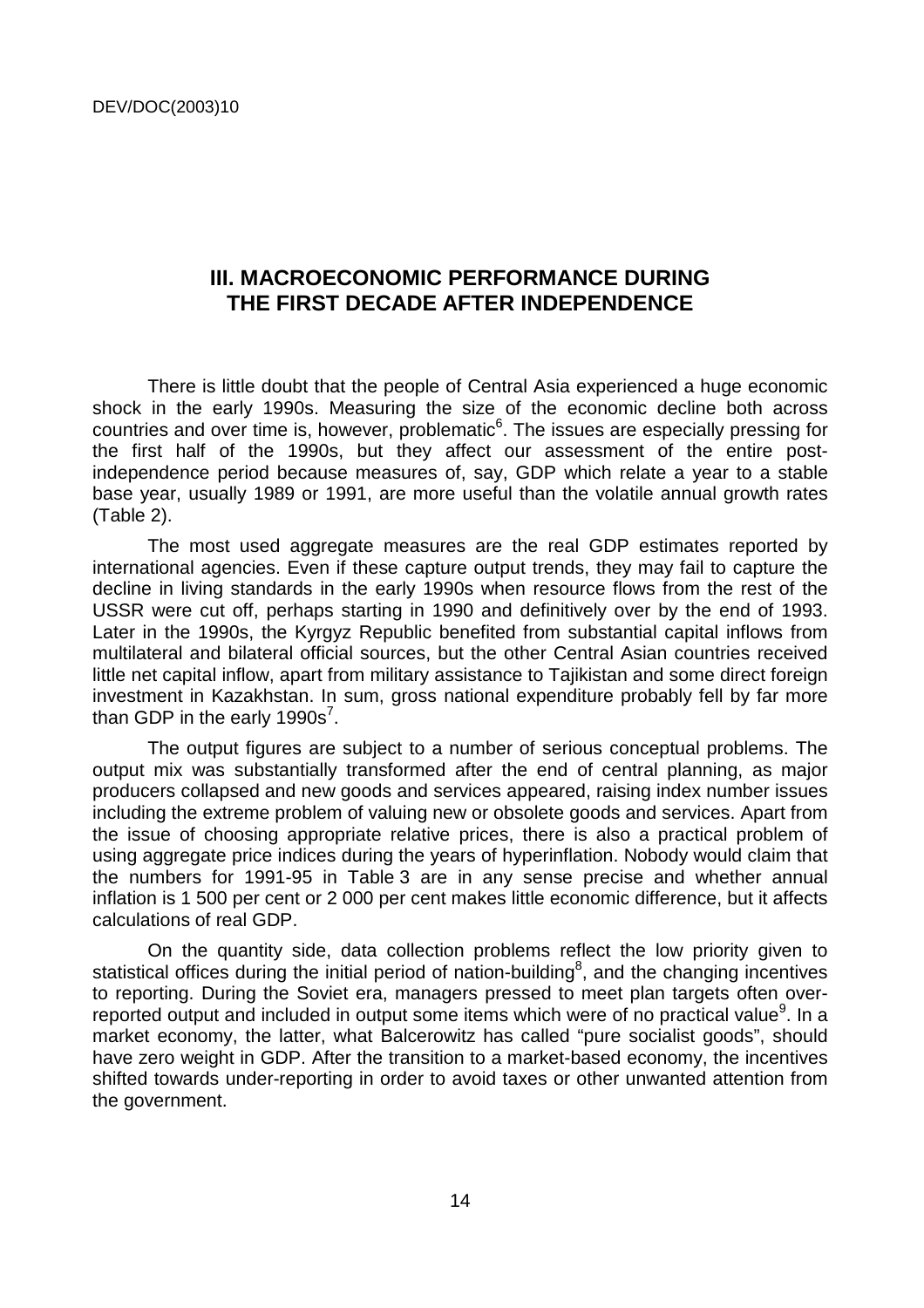There was, of course, under-reporting in the Soviet era, especially of production on household plots, and services were not included in the net material product. The difficulty is not just that the extent of under-reporting is higher now, but that it is nonrandom. The more market-oriented economies are likely to have larger service sectors. The shadow economy has expanded throughout the region and by its nature is difficult to measure, but all available estimates suggest a dichotomy between the large shadow economies of the Kyrgyz Republic, Tajikistan and Kazakhstan and the smaller shadow economies in Uzbekistan and Turkmenistan. An extreme published estimate has the shadow economy of the Kyrgyz Republic producing twice as much as the official economy (Eilat and Zinnes, 2002), which, if true, would imply that Kyrgyz GDP in 2000 had more than doubled since 1991 rather than being four-fifths of its 1991 level.

On top of these general data problems are country-specific issues. Tajikistan was devastated by a civil war, which lasted for much of the 1990s. Even since the 1997 peace agreement, the central government does not control all of the national territory. In Turkmenistan, and to a lesser extent in Uzbekistan, old attitudes about information being power, and associated practices of data manipulation or secrecy, persist. The Turkmenistan data have often been queried by the multilateral agencies and are the least reliable in the CIS.

Despite this catalogue of problems, the data in Table 2 continue to be used. This is primarily because the general patterns correspond with other evidence, including casual observation<sup>10</sup>. Figure 1 illustrates the patterns. The economic decline in Tajikistan has been traumatic, and living standards have fallen to the levels of the least-developed countries. Turkmenistan has also suffered palpable economic decline, but energy revenues and political stability have contributed to it being less dramatic than in Tajikistan. Kazakhstan and the Kyrgyz Republic both suffered substantial setbacks during the first half of the 1990s, although the extent is debatable, and both economies have been growing since then, with the Kazakh economy especially buoyant with the higher oil prices of the early 2000s. Uzbekistan is the main economic puzzle. Its relatively good GDP performance since 1991 may in part be a statistical artefact due to fewer under-reported unofficial activities and some overvaluation of the official economy, but even the regime's critics acknowledge that this is not the whole explanation (Taube and Zettelmeyer, 1998). The Uzbek economy genuinely suffered a smaller transitional recession than other former Soviet republics and, contrary to some predictions, it has experienced positive economic growth since the mid-1990s.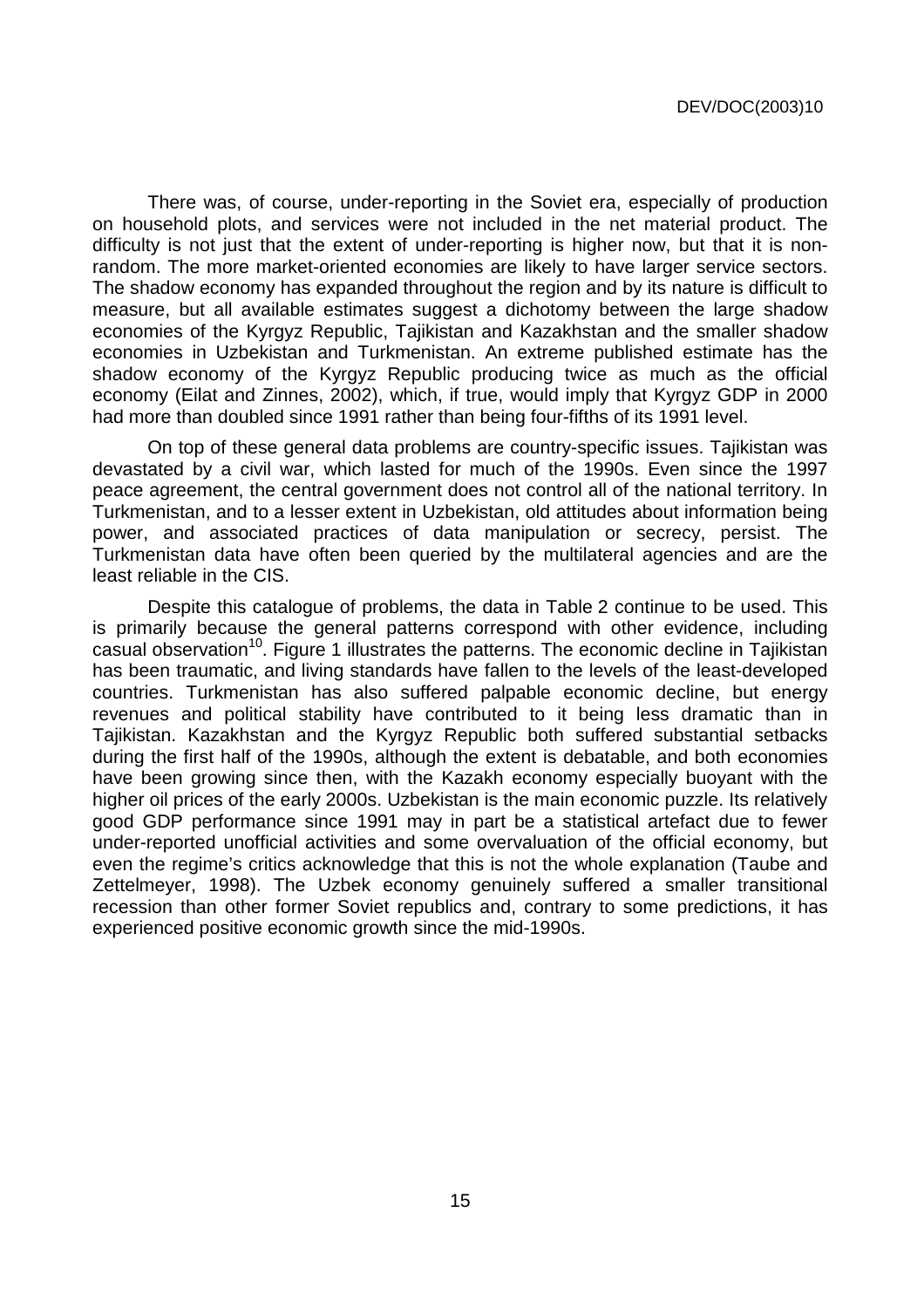

Source: Popov (2001, 6).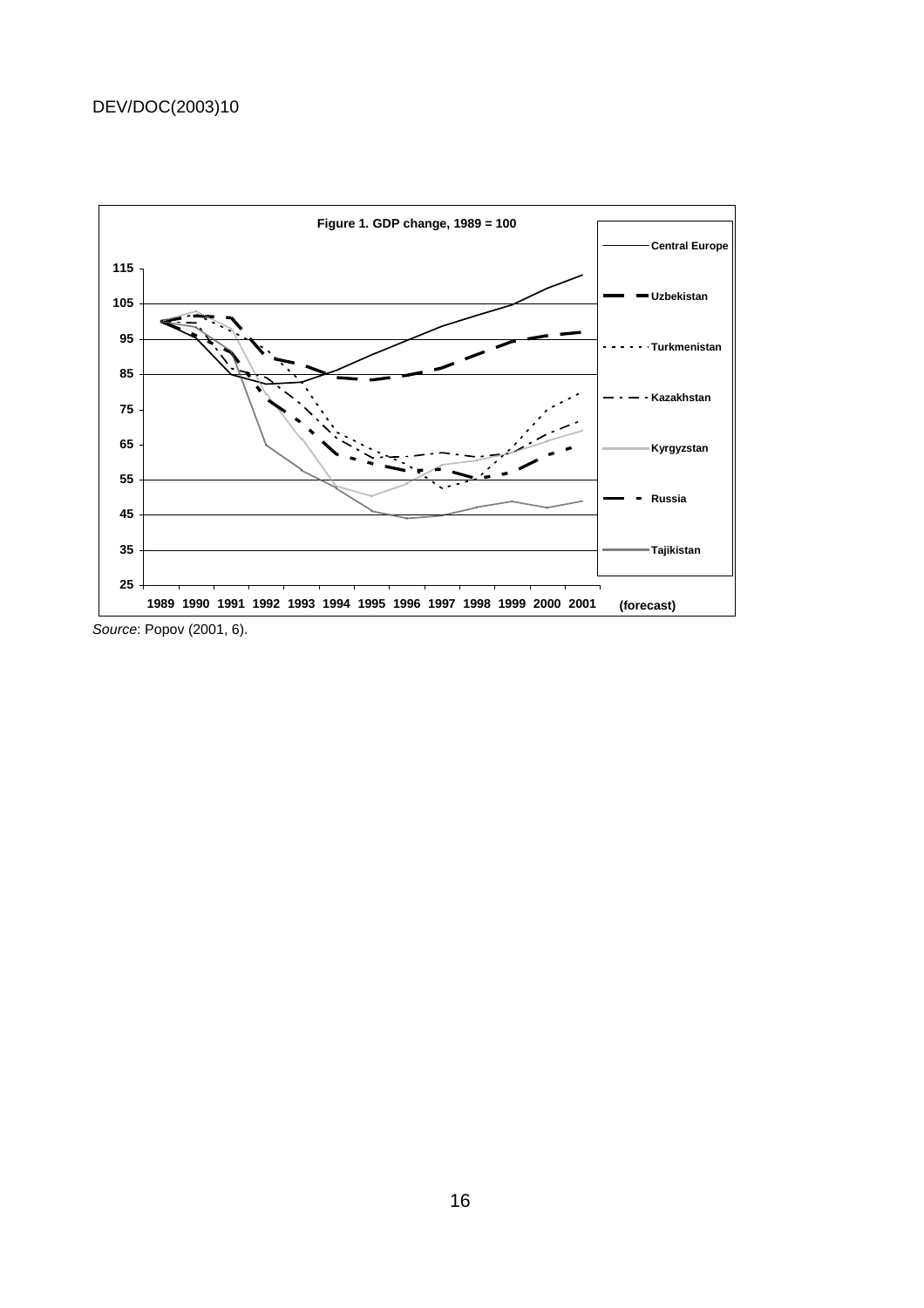# **IV. EXPLAINING PERFORMANCE: INITIAL CONDITIONS VERSUS NATIONAL POLICIES**

The phenomenon of over two dozen countries in Eastern Europe and the former USSR abandoning central planning within a few years of one another raised the question of what separated the more successful from the less successful transition economies. The initial debate was over the speed and extent of reform. The econometric evidence has been inconclusive over whether performance has been related to reform. Some have argued that initial conditions were crucial, but here too the evidence is inconclusive because quantitative indices of initial conditions are contentious. The eastern European countries as a group outperformed the CIS countries, but whether that reflects superior policies or better initial conditions is difficult to identify<sup>11</sup>.

That is not to say that we have learned nothing from the econometric studies. Conflict has been bad for growth, and much of the econometric debate over the impact of reform has depended upon how conflict enters the estimating equation. Countries with civil or interstate wars have been slow reformers and had a poor growth record. High inflation is bad for growth, although moderate inflation is less clearly harmful<sup>12</sup>. Although there are debates about the threshold, all transition economies quickly recognised the costs of hyperinflation and, whether they were committed to structural reform or not, they all sooner rather than later attacked hyperinflation with standard monetary policy weapons. This was responsible for the fading away of debates over the need for "shock therapy", as all new market economies acknowledged the desirability of the macroeconomic policy component of Washington Consensus policies — at least when they had three- or four-digit annual inflation.

A complement to the econometric work is national case studies. The Central Asian countries offer a fascinating natural experiment, with their fairly similar initial conditions and radically different approaches to creating market-based economies. On more detailed investigation, the situation is less clear than this simplified characterisation suggests. Initial conditions did vary, ranking by degree of reform is not as straightforward as simple transition indices suggest, and policymaking has not always been consistent over time. Nevertheless, it is still illuminating to examine each of the five countries' performance since independence.

#### **IV.1. Kazakhstan**

At independence, Kazakhstan appeared to be the best placed among the Central Asian countries. Per capita incomes were substantially higher than those of the four southern countries, and this was reflected in higher education and other human capital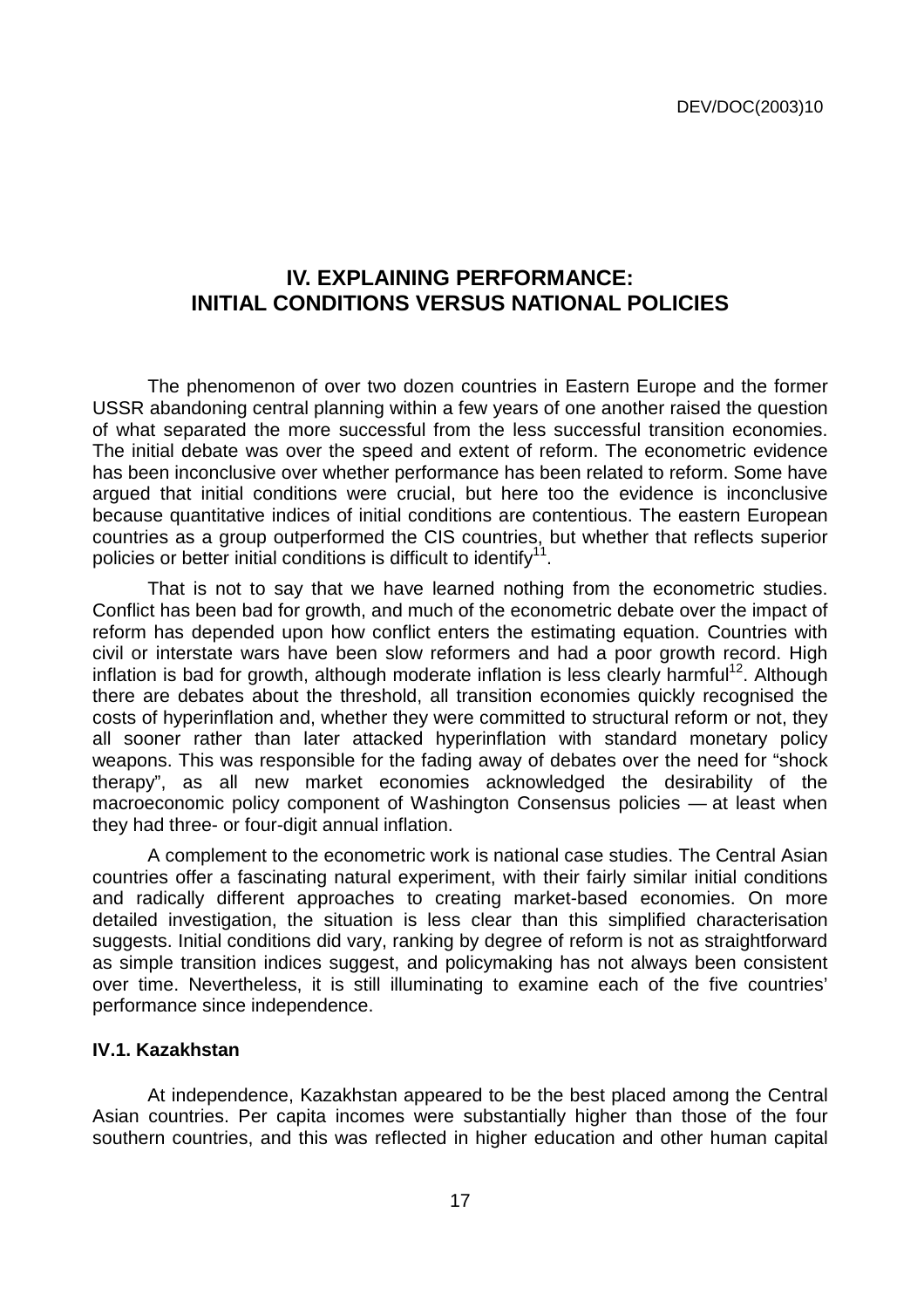indicators. Moreover, the resource endowment, with substantial energy and mineral resources which were under-priced in the USSR, held great potential. Indeed, the oil reserves were about to be tapped by the Chevron-Tengiz project which was the largest foreign investment agreement signed in the Soviet Union. In 1992, Kazakhstan took the lead in economic reform, following Russia's price reform with fewer exceptions than other Central Asian countries.

Kazakhstan did, however, face two serious obstacles. It was the only Central Asian country where the titular nationality was not in the majority. In the 1989 census, the population was approximately two-fifths Kazakh, two-fifths Russian and one-fifth other ethnic groups. Following the dissolution of the USSR, Kazakhstan experienced a brain drain as the substantial German population sought to take advantage of Germany's blood-related citizenship law. Many of the Russian population, fearing Kazakhisation, also chose to emigrate. The emigrants were not randomly drawn, as they tended to come from among the better educated, thus eroding Kazakhstan's human capital advantage. The large remaining Russian population was heavily concentrated in the north and east, close to the Russian border, and posing a potential secessionist threat, which has had a powerful political influence. Kazakhstan's president has been the major advocate of retaining some form or common economic space with Russian and, domestically, the national capital was relocated from Almaty in the southeast to Astana in the centre north at large cost.

The second obstacle to fulfilling Kazakhstan's economic potential was connected to the oil sector. The only outlets for Kazakhstan's oil were pipelines through Russia, and Russia has exploited its monopoly position by regulating flows and levying high tariffs. Despite many plans for alternative pipelines, the position a decade after independence was essentially unchanged with small amounts of oil being shipped across the Caspian Sea but most still being exported by Russia.

Oil has played a key role in the country's economic and political development. The privatisation programme of the mid-1990s had similarities to that of Russia, with insiders and politically well-connected people gaining control over the valuable assets. The regime became more autocratic and the system more corrupt. In 1995, Kazakhstan ranked behind both the Kyrgyz Republic and Uzbekistan according to the EBRD transition indices.

Explanation of Kazakhstan's disappointing economic performance over the period 1992-95, when estimated GDP fell by almost half, is over-determined. The initial conditions in terms of resource abundance proved to be negative, because the resources could not be exported at world prices and because of the associated political economy factors. The limited extent of economic reform and crony capitalism also inhibited healthy economic development in the mid-1990s. In 1996-97, Kazakhstan's economy began to grow, but it was hard-hit by the 1998 Russian crisis. Although the crisis itself was exogenous, the contagion effect reflected a relative failure to diversify Kazakhstan's international economic relations away from Russia.

Since 1999, the economic situation in Kazakhstan has looked brighter. The recovery from the 1998 crisis was driven by market forces and by good fortune. The sharp real depreciation of the currency stimulated exports and helped to validate policy makers' understanding of market mechanisms. At the same time, buoyant world oil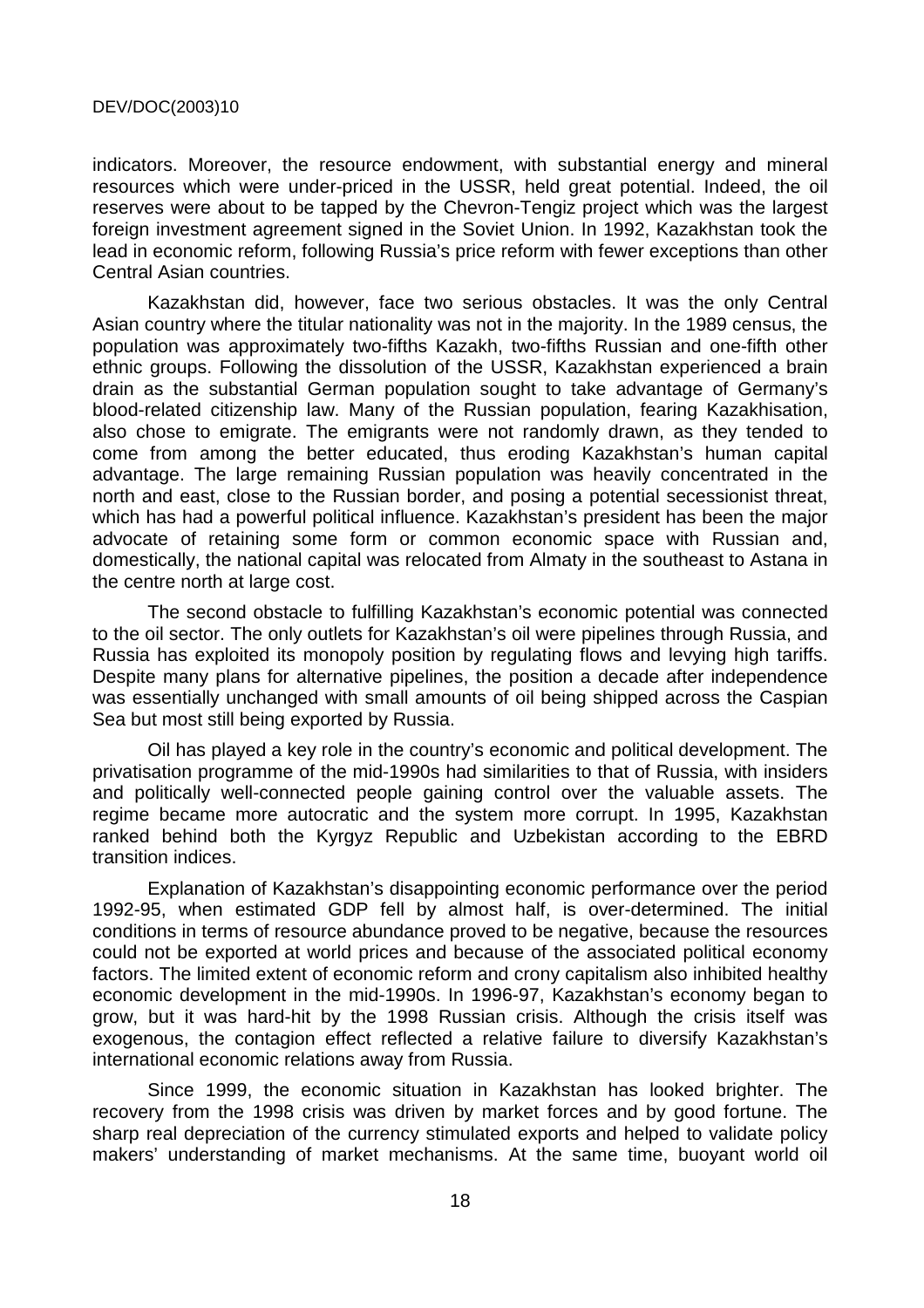prices in the early 2000s reinforced the positive trade developments. The booming economy has been accompanied by harbingers of a civil society, reflecting Kazakhstan's relatively high human capital. Although the regime remains autocratic and dissent is punished, the president is facing growing pressures for accountability of himself and his entourage<sup>13</sup>.

#### **IV.2. The Kyrgyz Republic**

The Kyrgyz Republic, like Tajikistan, was a poor mountainous Soviet republic with few natural resources. Its economy was tightly linked to the Union economy and suffered substantially from the dissolution of the  $USSR^{14}$ . Although the Kyrgyz were in the majority there was a large Slav minority in the north and a large Uzbek population in the south of the country. In the Soviet era, the republic was associated with economic backwardness and conservatism, although an idiosyncratic development was the appointment in 1990 of a physics professor as First Secretary.

From 1993 to 1998, the Kyrgyz Republic was by far the most reformist of the Central Asian republics. Whether this was because its president was the most liberal or whether he had fewest options is debated. In May 1993, the Kyrgyz Republic was the first Central Asian country to replace the rouble by a national currency and, unlike the other countries, this was explicitly part of an economic reform programme. The Kyrgyz Republic received the most support from the international financial institutions, and following their standard policy recommendations brought annual inflation down below 50 per cent in 1995 (compared to 1996 for Kazakhstan, and later elsewhere in Central Asia). Prices were liberalised, the currency made convertible and tariffs reduced. In July 1998, the Kyrgyz Republic became the first Soviet successor state to accede to the WTO.

 Small-scale privatisation also progressed rapidly. In other areas, however, reform was less smooth. Land privatisation was delayed until 1998 and, even when accepted in principle, a five-year moratorium on transfer of ownership was imposed. Large-scale privatisation also proved difficult in practice, partly due to unrealistic pricing of assets. The only large productive enterprise with a positive output record was the Kumtor goldmine operated as a joint venture with a Canadian company. The Kumtor mine was accounting for a sixth of GDP by the early 2000s, but front-loading of returns to the foreign investor meant that few benefits accrued to Kyrgyz residents<sup>15</sup>. Institutional reforms were often impressive on paper, but implementation was poor<sup>16</sup>.

Economic performance was similar to that of Kazakhstan, with a substantial output decline followed by economic growth in 1996 and 1997. Whether this was a better achievement depends on a comparison of the initial conditions, which many saw as less favourable in the Kyrgyz Republic, and on evaluation of the role of foreign assistance. The Kyrgyz Republic was successful in cutting inflation, and yet it ran large fiscal deficits as tax revenues fell and public expenditures were not reduced in line. The situation was sustained by substantial IMF and World Bank financial aid, which enabled the central bank to limit inflationary financing of the budget deficit, but which led to a rapid build-up of external debt.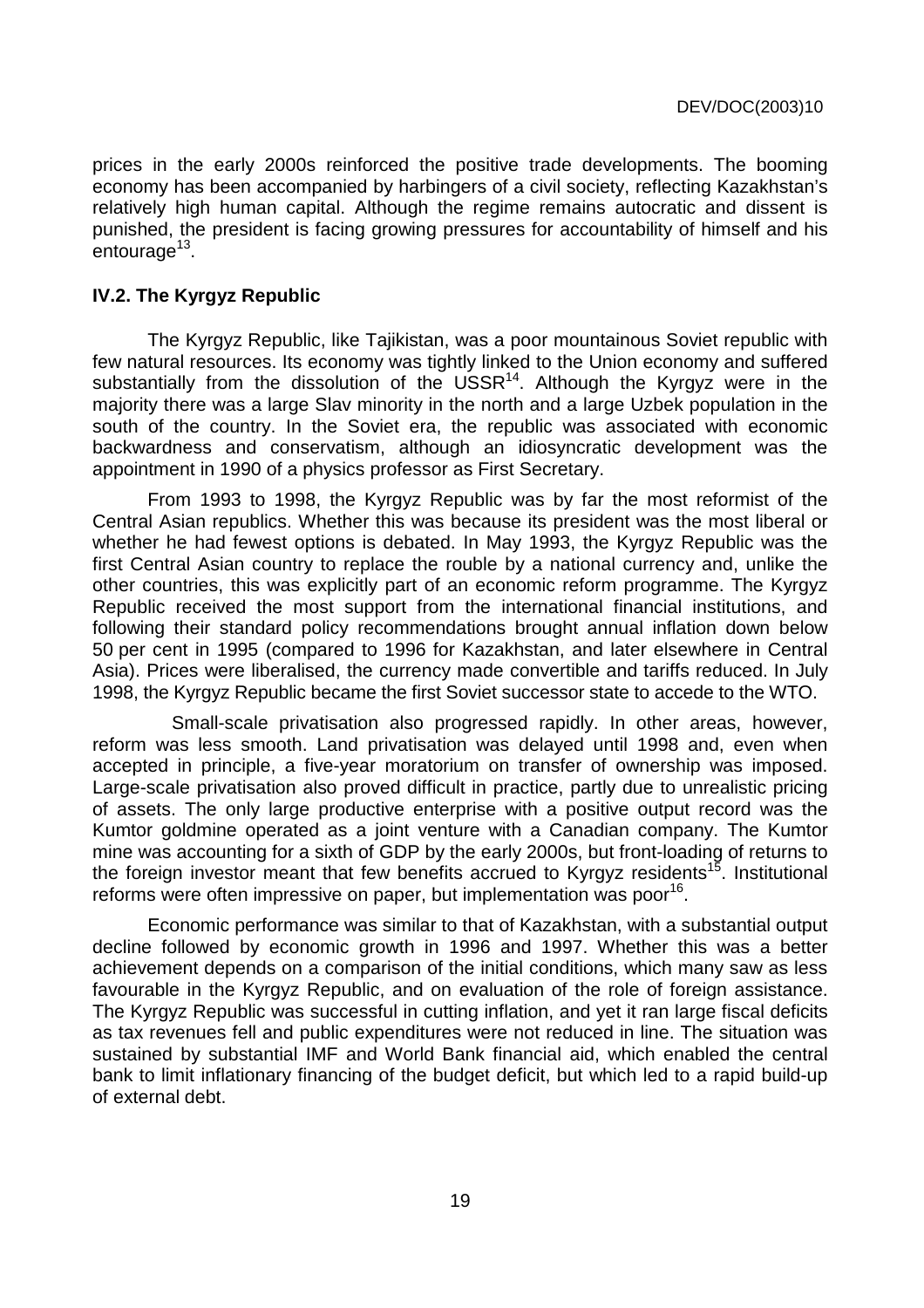The fragility of the Kyrgyz economy was exposed by the 1998 Russian crisis. Although the Kyrgyz economy was less closely linked to Russia than Kazakhstan's economy was, the contagion effects were strong because the Kyrgyz financial sector was weak. Three of the country's four largest banks were liquidated in 1998-99 and banking sector assets fell from \$160 million to \$90 million at the end of 2000, i.e. from 10 per cent of GDP to 7 per cent. The apparently extensive financial reforms of the mid-1990s were revealed to be fragile, and this was symbolic of much of the reform structure (Pomfret, 2003).

One consequence of the financial crisis was to stimulate a re-thinking of economic policies. Concerns over the country's rising debt burden also contributed to rethinking of the adherence to the policies recommended by the international financial institutions, whose adoption was now seen as having been costly. Since 1998, economic reforms have been more or less on hold.

Economic performance in the Kyrgyz Republic has been difficult to evaluate. Its role as the reform leader in Central Asia led many to anticipate healthy growth. That this was not realised could be ascribed to poor initial conditions, poor implementation of reforms, or not staying the course after 1998. It may also be the case that the GDP figures understate actual performance. Certainly in the north, there is some economic vibrancy in Bishkek and in the resort areas of Lake Issykul, which cater to rich Kazakhs as well as the better-off domestic population.

#### **IV.3. Tajikistan**

Tajikistan shared many of the Kyrgyz Republic's disadvantages, but these were compounded by a civil war in which tens of thousands were killed and half a million people were displaced in the first year after independence. The war fluctuated hot and cold over the next five years until the 1997 peace agreement brought opposition parties into the government. During the war period, roads, bridges and other infrastructure were destroyed, and much has still not been repaired. Many men left the country either for economic reasons or to avoid the draft $17$ .

 Since 1997, government policies appear to be fairly liberal. The government has courted the international financial institutions and has largely followed their policy recommendation. Implementation has, however, been poor, and the central government does not have full control over the national territory<sup>18</sup>. The years of war and the burgeoning narcotics trade have hampered the emergence of civil society.

 Economic performance has been disastrous. Output fell by two thirds in the early and mid-1990s. Lack of economic opportunity led many men to migrate to Russia in search of work and, because their remittances were largely brought back as cash and unreported, it is difficult to estimate how much this contributed to incomes<sup>19</sup>. Foreign assistance, mainly from Russia, was primarily military aid, which contributed little to the economy apart from leaving Tajikistan with the highest debt/GDP ratio of any Soviet successor state. Although some recent years have seen some high annual growth rates, this is indicative of the low base rather than of real economic achievement.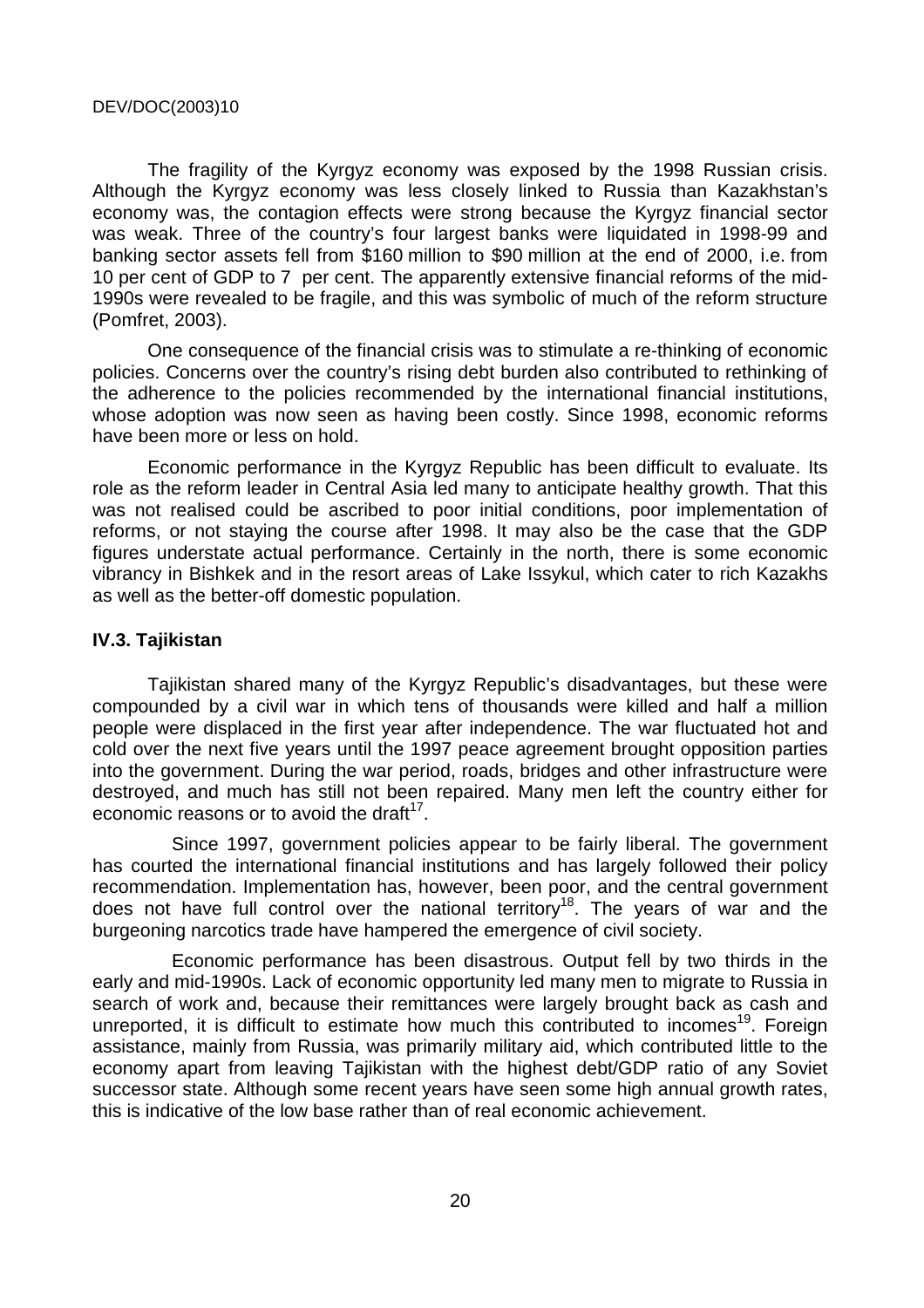#### **IV.4. Turkmenistan**

The Turkmenistan economy, although historically one of the poorest republics in the USSR, was experiencing rapid growth in the final Soviet decades. The construction of the Karakum Canal, begun in the 1950s, greatly increased the land area under cotton, and in the 1980s natural gas production had been greatly increased. The shift from Soviet to world prices offered larger terms of trade gains to Turkmenistan than to any other Soviet successor state (Table 1).

Turkmenistan has the most personalised and autocratic regime in Central Asia. The president's absolute power is supported by control over the cotton and energy rents. Soon after independence, he adopted a populist strategy of providing free water, electricity, gas, heating, salt and other necessities up to certain limits intended to include most household consumption. He pursued a development strategy of import-substituting industrialisation, centred on increasing value-added in the energy and cotton sectors.

 The economic strategy was however undermined by the inherited infrastructure, which directed energy exports exclusively to the CIS. The monopsonistic buyers quickly ran up substantial arrears<sup>20</sup>, which Turkmenistan eventually addressed by the drastic measure of ceasing supply between 1997 and 1999. This is reflected in the pattern of GDP growth, but Turkmenistan's economic problems run deeper than a simple strategic blip in the late 1990s.

 The economy is essentially unreformed. The central planning mechanisms were formally ended by Gorbachev and in any case broke down in the early 1990s, but a functioning market economy has not been created. As far as possible, the president retains control over resource allocation decisions, which is relatively easy given the simple structure of the economy with its high dependence on energy and cotton exports, but is very inefficient. Repressive agricultural policies (Pastor and van Rooden, 2000) and poor management have led to cotton yields falling by much more than in neighbouring Uzbekistan. The import substitution projects probably have negative value added (Pomfret, 2001). The energy sector is more opaque; despite continuing to attract foreign interest, it is hardly flourishing.

The data for Turkmenistan are the least reliable of any economy in transition and are manipulated for political impact. Nevertheless, it is clear to any observer that economic conditions have deteriorated substantially since independence, especially outside the capital city. Turkmenistan provides the strongest evidence that non-reform, autocracy and poor economic management is a recipe for economic decline.

#### **IV.5. Uzbekistan**

Uzbekistan is, with 25 five million people, the most populous of the Central Asian countries and its record since independence is the most controversial. Initial conditions were at first seen as neutral and its economic reforms have been cautious, but its economic performance by the usual measures has been the best of all former Soviet republics, including the rapidly reforming and geographically advantaged Baltic countries (Figure 1). The Uzbek government has had frosty relations with the international financial institutions, and this may have clouded judgments of what has become known as the Uzbek puzzle.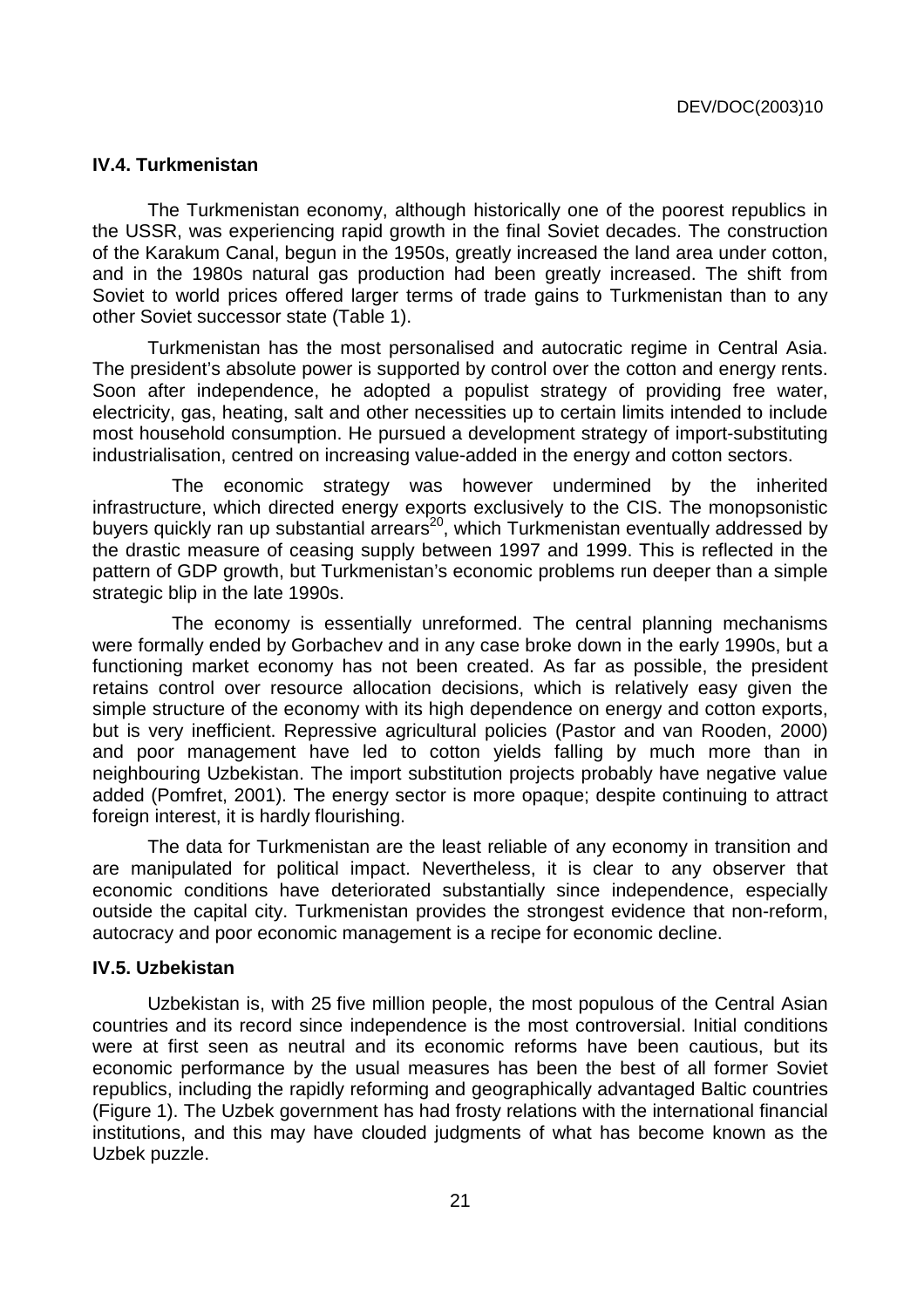Uzbekistan illustrates the difficulty of ex ante determination of what are favourable initial conditions. Its major export, cotton, was not under-priced in the USSR, so Uzbekistan did not have the expected terms of trade gains that energy producers like Kazakhstan or Turkmenistan anticipated. On the other hand, cotton was not restricted to fixed transport modes and it could be exported to new markets. Up to 1995, this advantage was enhanced by buoyant world prices for cotton. Uzbekistan's second most valuable export, gold, was even easier to export at world prices.

Another favourable initial condition whose value is clearer ex post was Tashkent's position as the regional capital of Soviet Central Asia. At a physical level, the principle that the Soviet successor states inherited assets in their territory meant that Uzbekistan gained the biggest air fleet and most military equipment in Central Asia. After some initial hiccups, Uzbekistan Airways emerged as the only competitive international airline in Central Asia and remains one of the few state enterprises to have been successful in the new economic environment. Less tangibly, but perhaps more important, Uzbekistan inherited the most effective administrators in the region. Whether truly an initial condition or a result of technocratic leadership, good economic management is reflected in several features distinguishing Uzbekistan from its neighbours. The physical infrastructure has been relatively well kept up, both in the domestic transport network and in the irrigation canals that are crucial to the cotton economy. Corruption is widespread in all of Central Asia, but available evidence suggests lower levels in Uzbekistan than in the other four countries<sup>21</sup>, implying more effective central control and (admittedly by the low standards of the region) a relatively high sense of public service.

The history of regional administration has contributed to a stronger sense of independence in policy making. Uzbekistan has been sceptical of foreign advice, and unwilling to accumulate foreign debt, so its relations with the international financial institutions have been frosty. Uzbekistan has, however, not been a non-reformer. Smallscale privatisation and housing reform were undertaken quickly. Macroeconomic stabilisation was not an initial priority but, after the collapse of the rouble zone at the end of 1993, Uzbekistan moved purposefully to reduce inflation. Macroeconomic policy in the two and a half years after January 1994 followed standard IMF advice, and relations with the international financial institutions improved over this period. In October 1996, however, despite having made commitments to the IMF to adopt current account convertibility, Uzbekistan responded to a balance of payments crisis by introducing forex controls.

The forex controls have been the major economic issue since 1996. Although the government had recognised their cost by the end of the decade and took steps toward liberalisation, the controls remain in place<sup>22</sup>. The forex controls have been a major, but not the only, stumbling block to improved relations with the international financial institutions. Since 1996 Uzbekistan has been, by the EBRD transition indicators, a slow reformer, but this characterisation is determined by its low score on price liberalisation (reflecting ongoing state orders for cotton and wheat) and on trade (reflecting the forex controls).

Uzbekistan has been becoming a gradually more market-oriented economy, albeit with substantial government direction. Government intervention, apart from the controls on cotton and wheat, tends to follow a version of the Asian developmental state model rather than the crude controls of Turkmenistan. Uzbekistan's financial sector remains dominated by a state-owned bank and financial repression is severe. Elsewhere,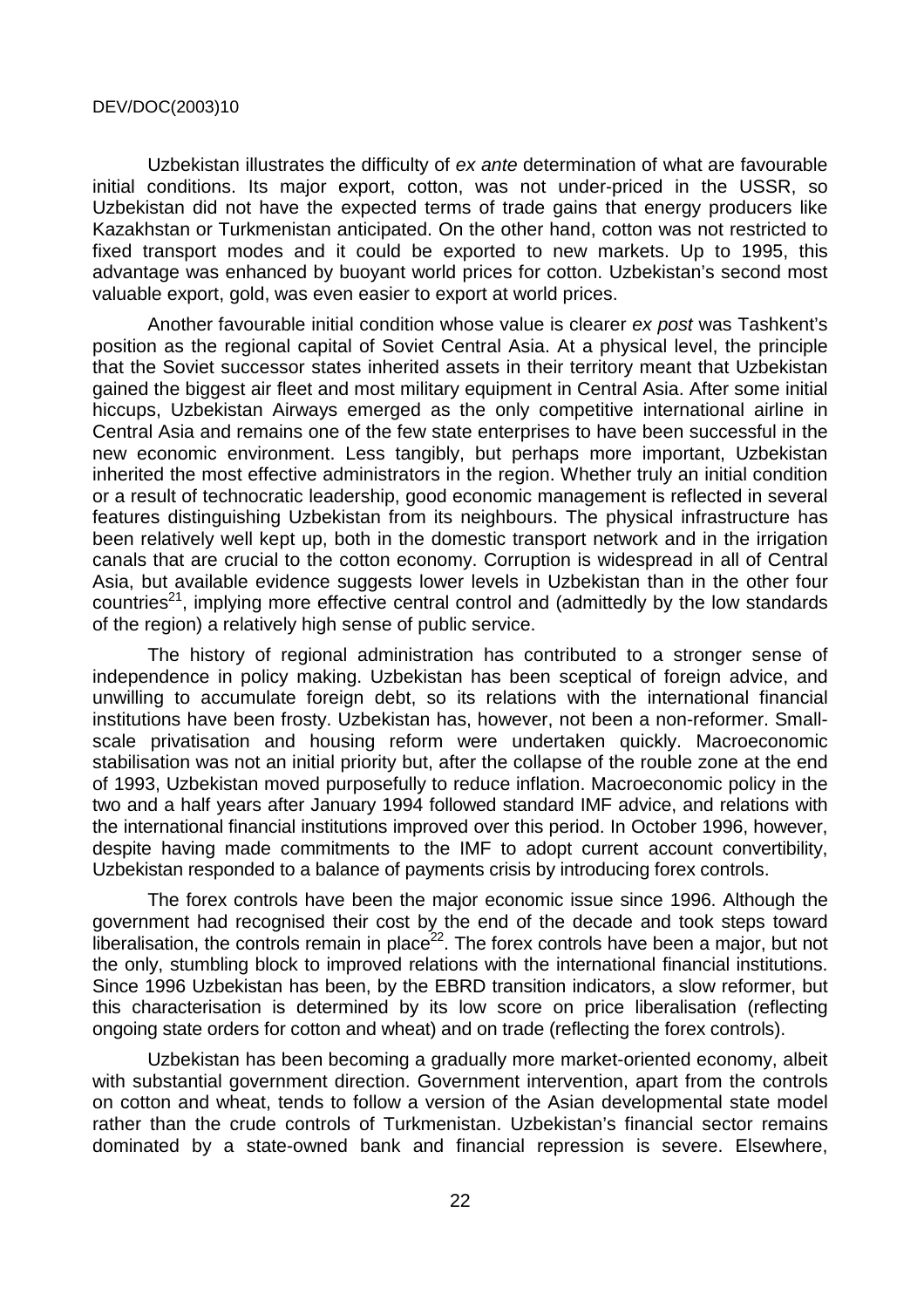however, the government is bringing market forces to operate, e.g. in rail transport and in some utilities (Pomfret, 2003). A key distinction between Uzbekistan and the Kyrgyz Republic or Tajikistan is that Uzbekistan's legislative record is less reformist, but its implementation is more effective.

The Uzbek puzzle is how to explain the good economic performance of a lagging economic reformer. It may be partly a matter of over-estimating performance, but for me it has much more to do with under-estimating reform progress and, especially, failure to recognise the key importance of infrastructure and the institutional setting in which markets function. Uzbekistan is not an open society and this may eventually stifle economic progress, but it has a relatively well-managed economy and this feature helped to minimise the extent of the transitional recession. Without reform that may have just delayed rather than avoided decline, but gradual reform has been sufficient to provide the basis for modest but reasonably steady growth since the mid-1990s.

This is, of course, not to defend some of Uzbekistan's clearly misguided policies. The forex controls are hindering desirable resource reallocation to actual and potential export sectors. In part the controls are retained because, together with the state order system, they underpin a non transparent but large taxation of the farm sector. That in turn has allowed Uzbekistan to maintain public revenues, and hence public expenditures without inflationary financing, and has been instrumental in retaining a credible social safety net and the highest ratio of education spending to GDP in the CIS. Nevertheless, these benefits come at substantial long-term resource misallocation costs, which are familiar from other countries that have relied on similar agricultural taxes (Pomfret, 2000a).

#### **IV.6. Conclusions**

How far have the Central Asian countries moved in creating market-based economies? Institutions have long been recognised as critical determinants of how well a market economy performs (North, 1994), but in the transition context they were initially viewed in a mechanical way: how to replicate the institutional features of established developed market economies? This mechanical approach and simple norm is reflected in the pervasive use of the transition indicators reported by the European Bank for Reconstruction and Development in its annual Transition Report.

The EBRD's transition indicators have eight components: three measures of privatisation and restructuring, three of market liberalisation and competition, and two of financial markets reform. For each component a country is allocated a mark of 1 to 4+ where 1 indicates no change from the centrally planned economy and 4+ indicates that the structural characteristic is comparable to those prevailing on average in developed market economies. The aggregate transition indicator (listed in Table 4a for 1999) is a simple average of the eight component indicators<sup>23</sup>. This is by far the preferred measure of extent of reform used in the econometric studies reviewed at the beginning of this section.

The disaggregated indicators (Table 4b) illustrate the difficulties in quantifying institutional change in this way. One problem is whether the indicators can be summed; for example, should large-scale privatisation and enterprise restructuring scores be added or is the former meaningless without restructuring? A second problem is whether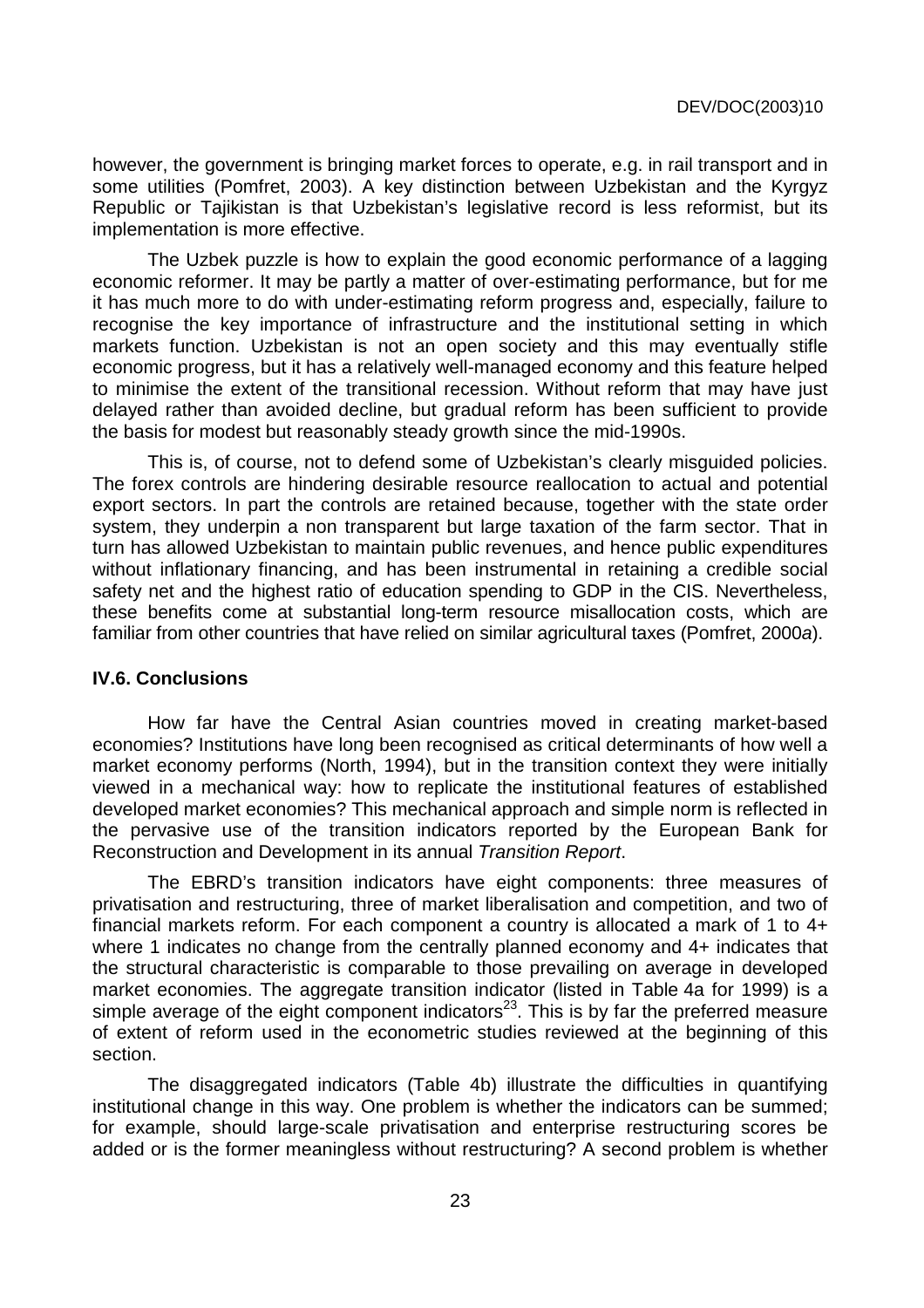they deserve equal weight. Uzbekistan's experience implies that infrastructure is important, but whether railways are more important than roads depends upon the country — and, anyway, should transport be a single category?

A precursor of the EBRD transition indicator was the liberalisation index devised by de Melo et al. (1996; 1997). This index is a weighted average of three separate indices of domestic market liberalisation, foreign trade liberalisation, and enterprise privatisation and banking reform, with a range from zero to one. The authors constructed the liberalisation index annually for 1989-97, and some studies have made use of the cumulative liberalisation index, which sums the annual figures for each country $^{24}$ .

More recently Beatrice Weder, in an unpublished paper for the International Monetary Fund, has developed an index of institutional quality by aggregating five of the six indicators of governance developed by Kaufmann et al. (1999a; 1999b); the extent of democracy, government effectiveness, extent of regulation, rule of law, and graft<sup>25</sup>. Weder's index takes values from +25 to –25 with the average for developed market economies being 12.6. Because Weder computed the Institutional Quality Index for about 170 countries for the period 1997-98, it can be used to gain some idea of how the Central Asian economies compare with other economies by this class of measure (Table 4c). The leading European transition economies had not yet replicated the economic institutions of the OECD countries, but were not far behind. What is surprising is how poorly the CIS and Asian transition countries rank by this index, with Moldova (the CIS member with the best institutional quality, surprisingly) and China just below the median and the others in the bottom two quintiles — below the officially unreformed planned economy of Cuba. Uzbekistan, Turkmenistan and Tajikistan rank especially poorly by Weder's index, falling in the bottom decile, among the world's poorest and least developed countries.

Each of these indices can be criticised for the specifics of its calculation. Nevertheless, they all provide a similar picture. The EBRD Transition Index for 1997 and the Liberalisation Index are highly correlated (0.95), and both of these indices are highly correlated (0.90 and 0.85 respectively) with the Institutional Quality Index (IMF World Outlook, September 2000, 184). This could mean that countries which have proceeded fastest with structural reforms and liberalisation have also created the best quality institutions, or it could reflect a narrow view of institutions. The European transition economies rank highest by all indices and they are trying to emulate western European economic institutions in order to facilitate accession to the European Union. The Asian transition economies have different institutions, but ones that in some respects work as substitutes for the western model, e.g. the network of family connections in China and Vietnam is, at least for small businesses, a reasonable substitute for western-style contract enforcement by litigation.

It is important to acknowledge the ethnocentricity of these commonly used indicators of institutional change when analysing the whole set of transition economies. If a country sees its post-Communist future in terms of becoming like Sweden or Austria, then these measures are valuable guideposts to progress. The Central Asian transition economies, however, have other role models. Many of them would prefer to emulate the institutions and economic performance of South Korea, which does not make the top fifty in institutional quality in Table 4c, or Malaysia, which is ranked 91st by Weder<sup>26</sup>.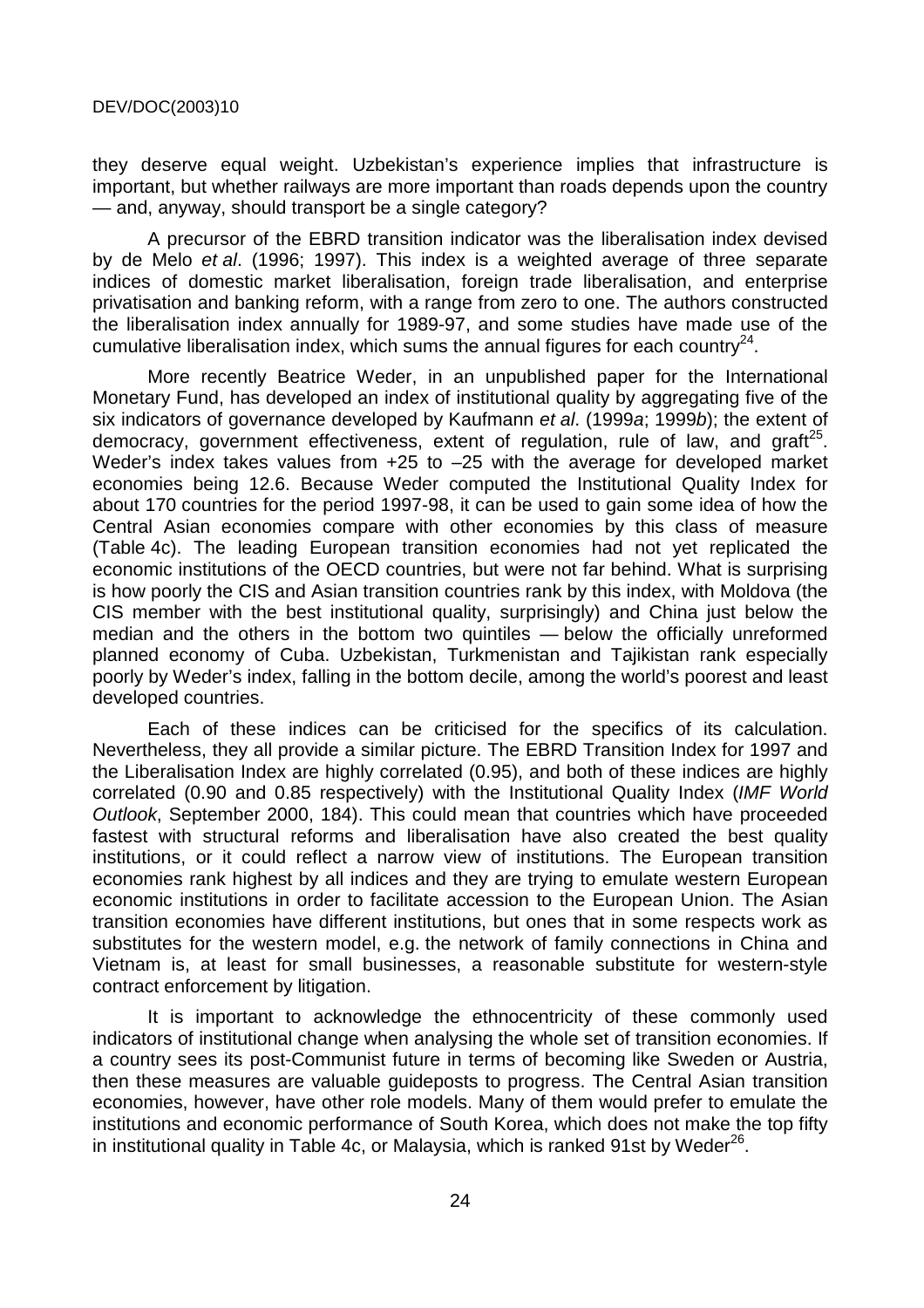# **V. WINNERS AND LOSERS: EVIDENCE FROM HOUSEHOLD SURVEYS**

The aggregate performance indicators must be supplemented by survey data if we are to understand the distributional impact within the new Central Asian nations of the end of central planning and dissolution of the Soviet Union<sup>27</sup>. In all formerly centrally planned economies of Eastern Europe and the Soviet Union, the shift to a more marketbased economy was associated with substantial increases in inequality and, combined with the decline in average living standards, this led to increased poverty<sup>28</sup>. The increase in poverty was especially great in the relatively poor Central Asian countries. Milanovic's widely cited comparative study reported a poverty rate of 88 per cent in the Kyrgyz Republic in 1993 (Table 5), and later poverty rates for Tajikistan were even higher. Of course, such headline figures are susceptible to arbitrary decisions about poverty lines as well as data problems (Deaton, 2001), but there can be no doubt that these two countries experienced massive increases in poverty, while the other Central Asian countries also experienced widespread poverty for the first time in living memory<sup>29</sup>.

In Eastern Europe and Russia, although inequality and poverty increased, considerable mobility occurred within the income distribution (Jovanovic, 2001; Rutkowski, 2001). In this section, household survey data from Central Asia are used to address the question of who were the winners and who were the losers from the establishment of market-based economies?<sup>30</sup>

The household budget survey (HBS) inherited from the Soviet era has been the butt of severe criticism by western statisticians for its unrepresentative samples (Atkinson and Micklewright, 1992; Marnie and Micklewright, 1994). Falkingham and Micklewright (in Falkingham et al., 1997, 48) characterise the HBS as "a survey with a long history and terrible reputation". Far superior surveys were conducted in many transition countries under the aegis of the World Bank's Living Standards Measurement Study (LSMS). Within Central Asia, this dataset is especially rich because we have for the Kyrgyz Republic what is arguably the only before and after transition LSMS surveys (for 1993 as well as for 1996 and later years)  $31$ .

The data for the analysis in this section are obtained from five household surveys. Four of these are LSMS household surveys, namely, the 1993 and 1997 Kyrgyzstan LSMS surveys, the 1996 Kazakhstan LSMS, and the 1999 Tajikistan LSMS<sup>32</sup>. For Uzbekistan, we use data on households collected in the Fergana oblast in 1999 as a pilot study for redesign of the national Household Budget Survey<sup>33</sup>. The household sample sizes are, for the Kyrgyz Republic, 1 926 in 1993 and 2 618 in 1997, for Kazakhstan 1 890, for Tajikistan 1 983, and for Uzbekistan 542. Table 6 provides summary statistics for each survey. Despite the four countries' historical, cultural and geographical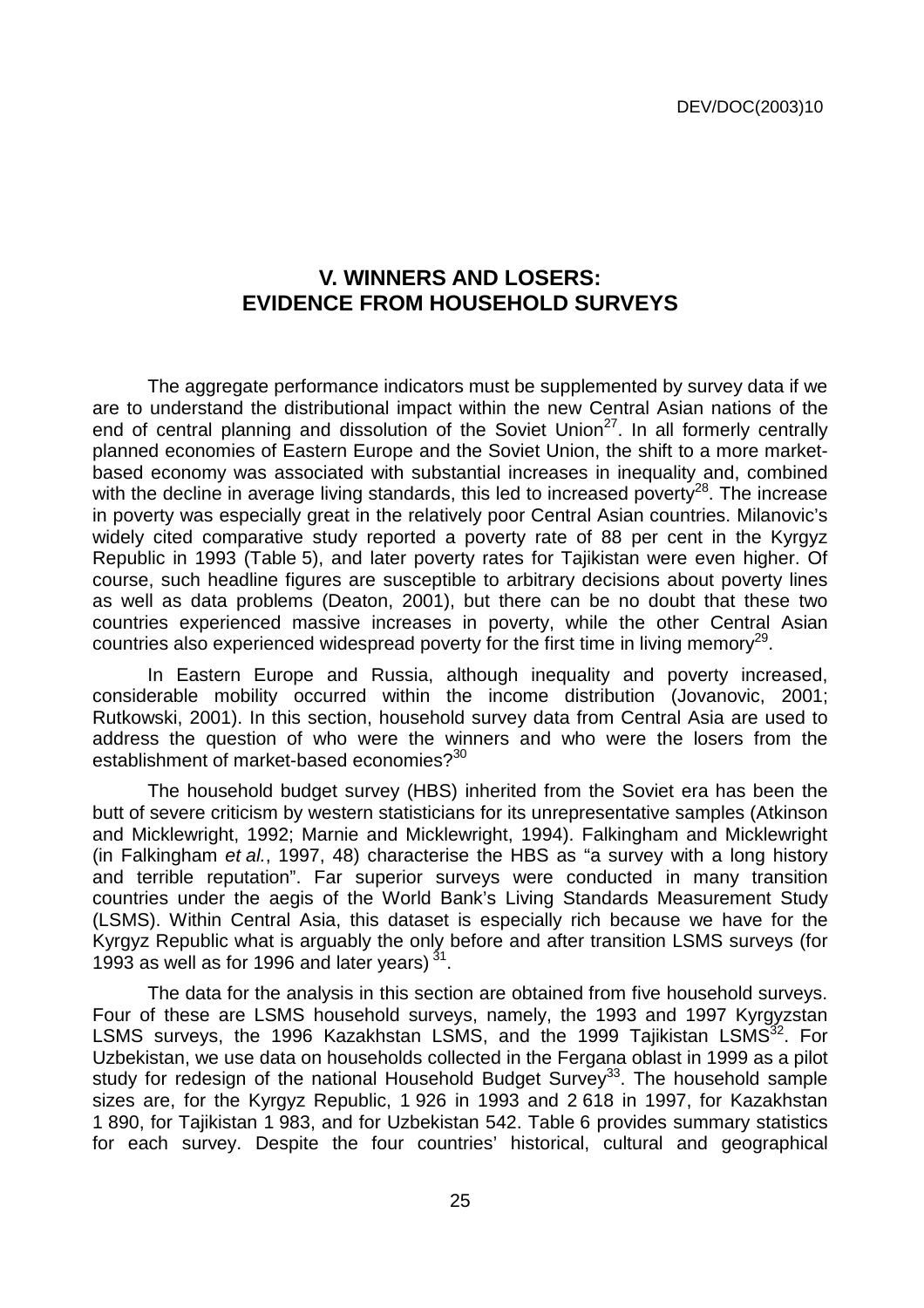similarities, differences in the samples reflect the higher incomes and more European culture of Kazakhstan, and the more traditionally Central Asian society in Tajikistan and the Fergana oblast of Uzbekistan $34$ .

Households are smaller in Kazakhstan than in Tajikistan, Uzbekistan or the Kyrgyz Republic<sup>35</sup>. The average number of children in a household in Kazakhstan is 1.3, which is fewer than in the Kyrgyz Republic (1.8 in 1993 and 2.2 in 1997), Uzbekistan (2.7) or Tajikistan (3.5), while the average number of elderly household members is similar in each country (0.4-0.5). The number of children is substantially higher than in European transition economies or elsewhere in the CIS.

The education variables indicate the high education level, relative to income levels, of these countries. Over two-fifths of household heads in each country have postsecondary education. In Kazakhstan the proportion with university education is slightly higher than in the Kyrgyz Republic, Tajikistan or the Fergana oblast of Uzbekistan<sup>36</sup>. The other human capital variable, reported health of the household head, has some implausible variations with much worse health reported in Kazakhstan and much better in the Kyrgyz Republic.

The LSMS data have provided the basis for poverty analyses by the World Bank and other researchers. The picture of poverty presented by descriptive analysis is that poverty is higher in rural areas, varies across regions, and is related to ethnicity, education and dependency. However, many of these characteristics are inter-related. Multivariate analysis of household poverty isolates the impact of the different household characteristics on poverty, holding other things constant, and probit models identify the overwhelming role of location in the capital city, the household head's education, and the number of dependents as key determinants of the probability of a household being above or below the poverty line $37$ .

Poverty is one measure of the well-being of households; however, by focusing on poverty, much information about households is lost because poverty analysis depends on arbitrary poverty lines to classify households as poor or non-poor. It is also difficult to compare poverty across countries in which poverty lines may represent different consumption standards. A preferable approach to the analysis of material well-being is to examine the distribution of household income or expenditures.

Anderson and Pomfret (2002) estimate a human capital model in which the per capita expenditure of households is affected by the level of human capital, the number of household members, the location of the household, and demographic characteristics of the household. The dependent variable is household expenditures per capita, based on a headcount of household members and the reported expenditures on goods (excluding vehicles), food, health, education and other services, housing, utilities, communication, and transportation<sup>38</sup>. This measure of household welfare assigns equal expenditure weight to all children and adults in the household $39$ .

Household human capital is captured by measures of the education and health of the household head. The head's education level is assumed to be indicative of the household's human capital, and is proxied by dummy variables for college education, Tecnikum education, vocational or other technical training, and completed secondary education, with incomplete secondary schooling as the omitted education category.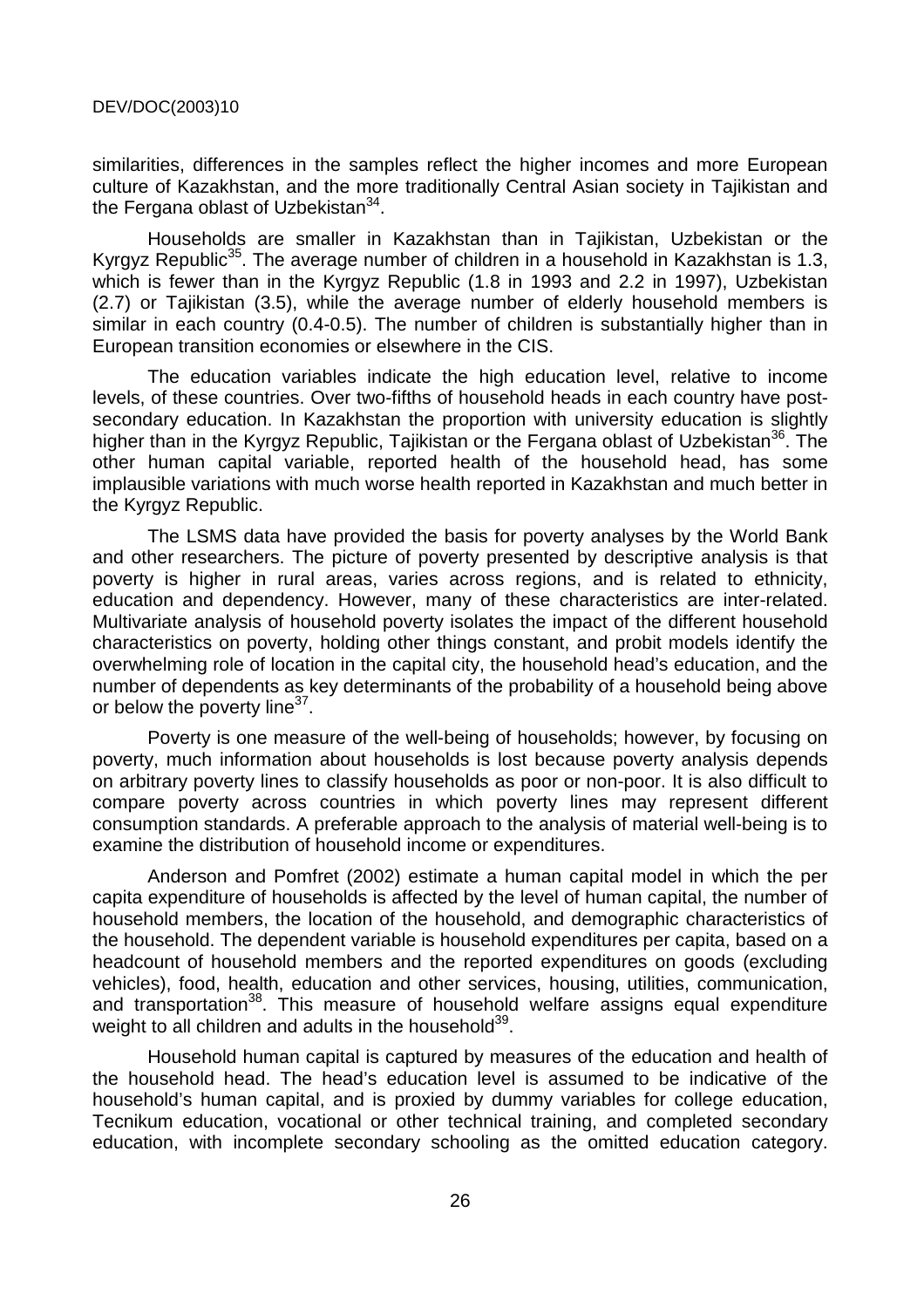Health is measured by a dummy variable equal to one if the head reports good or very good health and equal to zero if health is reported to be average, poor, or very poor.

Household composition is measured by three variables describing the number of children under the age of 18, the number of elderly, and the number of non-elderly adults in the household<sup>40</sup>. Other demographic characteristics include the age, gender, and marital status of the head of household.

Location of the household is measured by a rural-urban dummy variable, and by region-specific variables. In the Kyrgyz Republic, households are classified into four geographical regions: resident of Bishkek, resident of Chui but not living in Bishkek, resident in the southern oblasts of Osh or Djalalabad, and resident in the mountain oblasts of Issyk-kul, Narun and Talas. Kazakhstan is divided into six regions: Almaty, southern oblasts other than Almaty, northern oblasts, central oblasts, western oblasts, and eastern oblasts. Tajikistan is divided into five regions: Dushanbe, Gorna-Badakhshan in the east, Rayons of Republican Subordination (RRS) in the central western area, Leninabad (Sugd) in the northwest, and Khatlon in the southwest. In the regression equations for each of these three countries, the omitted category for regional location is the largest city, Bishkek, Almaty, and Dushanbe respectively. For Uzbekistan, only the rural-urban variable is included, because a single oblast was sampled.

In addition to the national level analysis, Anderson and Pomfret make two attempts to compare similar locations in different countries. They compare the Fergana oblast of Uzbekistan in 1999 to the parts of the Kyrgyz Republic in 1997 and Tajikistan in 1999 also located in the Ferghana Valley<sup>41</sup>. The Ferghana region of the Kyrgyz Republic is defined as the Osh and Djalalabad oblasts while the Ferghana region of Tajikistan is the Leninabad oblast. They also compare the experience of households in the three capital cities: Almaty, Kazakhstan's capital in 1996, Bishkek, the Kyrgyz Republic in 1997, and Dushanbe, Tajikistan in 1999 $42$ .

The results of the ordinary least squares regressions are presented in the Appendix: Table A1 for Kazakhstan, Table A2 for the Kyrgyz Republic, and Table A3 for Tajikistan. The first and second columns in the tables for Kazakhstan and Tajikistan include the results from estimation of the model including regional variables and a ruralurban variable, while the third and fourth columns contain results from estimation of the model with region interacted with rural-urban residence. Table A2 contains results for the Kyrgyz Republic with a rural-urban variable and regional variables in 1993 and 1997 and using pooled data. The pooled model for the Kyrgyz Republic regresses the log of real per capita expenditures on the explanatory variables, with 1993 as the base year and a price index for 1997 equal to 369. Table A4 presents results from expenditure models for the Fergana oblast of Uzbekistan and for the Ferghana Valley regions of the Kyrgyz Republic and Tajikistan. Table A5 presents the estimates for Almaty, Bishkek, and Dushanbe.

Three variables, namely location, children, and university education, are consistently significant across all four countries studied and play the largest role in determining household expenditure. First, the failure to establish national labour markets even by the late 1990s in Central Asia highlights the lengthy process of institution building required for the effective functioning of a market economy. Second, the higher cost of children reflects the good record of the USSR in satisfying basic needs, but,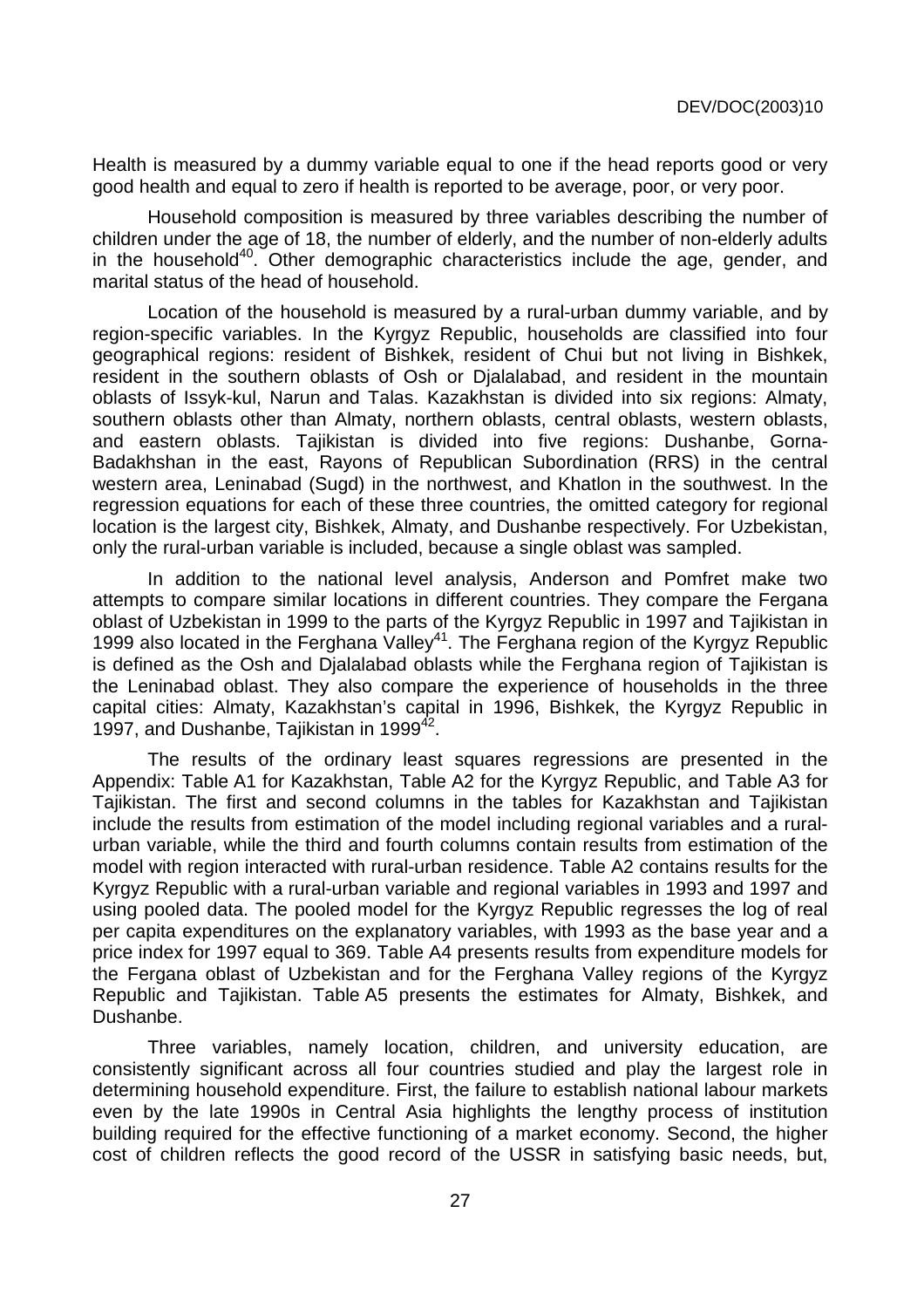unlike the elderly whose living standards have by and large been protected during the transition, children suffered from the decline in many social services, which pushed the costs of providing them onto their family. Third, higher returns to education were expected in a market economy, but few observers distinguish between types of education. Our findings support the view that, in a market economy, general purpose education is most valuable, while vocational training is relatively less valuable than in centrally planned economies. The loss in value of vocational training was exacerbated by the specificity of Soviet training.

#### **V.1. Household Location**

Location is an important factor in determining per capita household expenditure. Urban-rural differences in per capita expenditure are significant in Kazakhstan, the Kyrgyz Republic and the Fergana oblast of Uzbekistan, although not in Tajikistan. Within each country for which we have a national survey, some regions are significantly wealthier than others and the estimated coefficients are large.

In the Kyrgyz Republic, rural households' per capita expenditures are, other things equal, on average 26 per cent lower than those of urban households, although the gap did narrow between 1993 and 1997. Households in the northern oblast of Chui and the capital city of Bishkek are significantly wealthier than those in other regions of the country. The regional differences widen over the transition period. In 1997, a mountain region household is estimated to have 93 per cent lower per capita expenditure than an identical household in Bishkek. The gap is smaller for the other regions, but still 73 per cent for the south and 26 per cent for Chui, even though the latter is contiguous with  $Bishkek^{43}$ .

In Kazakhstan, living standards are highest in the north and lowest in the south and, within both the north and the south, rural households are better off than those in the cities. Per capita expenditure is also relatively high in the rural eastern region and the urban west. As in the Kyrgyz Republic, the estimated coefficients on location variables are large. The size of the regional gaps is perhaps masked by the fact that the omitted location (Almaty) is not an outlier. A household in the south has 45 per cent lower and a household in the north 30 per cent higher per capita expenditures than a similar household in Almaty, which implies a more than 100 per cent gap between the best and the worst location.

Tajikistan is distinctive insofar as rural-urban differences are insignificant, but regional differences are substantial. Households in Dushanbe and the surrounding Rayons of Republican Subordination (RRS) are significantly wealthier than identical households in the other areas of the country. Per capita household expenditure in Gorna-Badakhshan is 60 per cent lower than in Dushanbe ceteris paribus and, in Leninabad and Khatlon, 34 per cent lower than in Dushanbe.

In the Fergana oblast of Uzbekistan, per capita expenditure is 52 per cent lower in rural areas than in urban locations (Table A4). This is much larger than the effect of rural residence on expenditures in the Ferghana regions of Tajikistan and the Kyrgyz Republic<sup>44</sup>. There is no difference in average expenditures in the urban and rural areas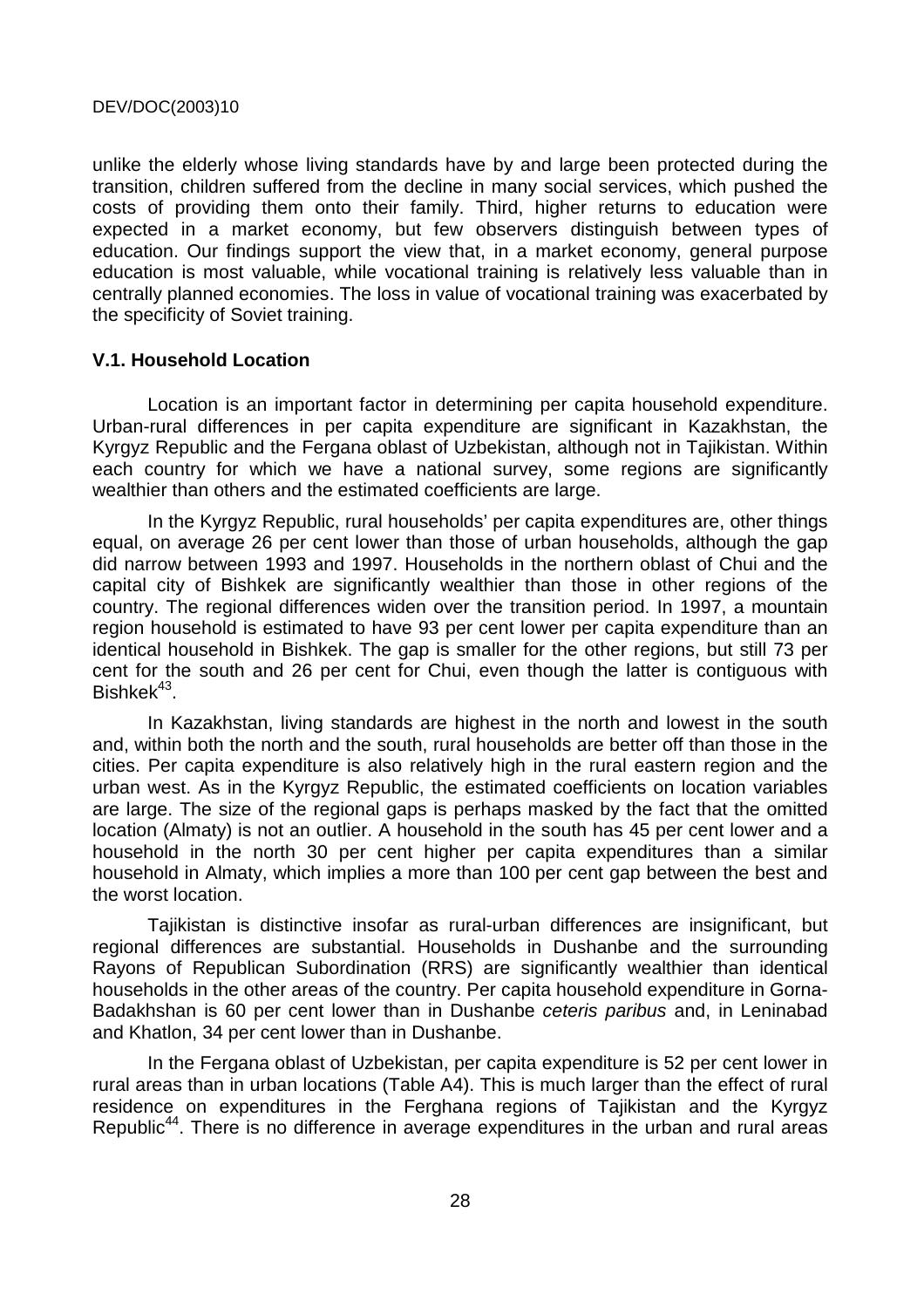of Ferghana in Tajikistan, but rural expenditures are 23 per cent lower than urban expenditures in the Ferghana area of the Kyrgyz Republic.

#### **V.2. Household Composition**

In all four countries, household composition is an important determinant of per capita household expenditures. The costs of large households are substantial. A recurring result is that additional children lower per capita household expenditure by a larger amount than additional elderly or non-elderly adults do. Not surprisingly, the costs of additional children, in terms of the negative impact on per capita household expenditure, are larger in the cities.

In Kazakhstan, an additional child reduces per capita household expenditure by 17 per cent, an elderly adult reduces per capita expenditure by 12 per cent, and a nonelderly adult reduces per capita expenditure by 6 per cent. In the Kyrgyz Republic, extra children reduce per capita household consumption by 12 and 14 per cent in 1993 and 1997 respectively. An extra adult also reduces per capita household expenditure, but the pattern differs in 1993 and 1997. While elderly adults reduce it by 8 per cent in 1993 and non-elderly adults have no significant impact, it is non-elderly adults who reduce per capita household expenditure in 1997, by 7 per cent, while the elderly have no effect. In Tajikistan, each additional child reduces per capita household expenditure by 9 per cent, and each additional elderly adult reduces it by 5 per cent, but additional non-elderly adults do not affect per capita expenditure.

Comparing the Ferghana regions of Uzbekistan, Tajikistan and the Kyrgyz Republic reveals similarities and differences. In all three countries, an additional child lowers per capita household expenditure by between 10.5 and 12 per cent. The presence of a pensioner has no effect on per capita household expenditure in the Ferghana region of Tajikistan or the Kyrgyz Republic, but in the Fergana oblast of Uzbekistan the presence of a pensioner increases per capita household expenditure by 11 per cent<sup>45</sup>. In contrast, non-elderly adults have no impact on per capita household expenditures in the Fergana oblast of Uzbekistan, but an additional non-elderly adult in the household lowers per capita expenditure by 3 per cent in the Ferghana region of Tajikistan and by 6 per cent in the Ferghana region of the Kyrgyz Republic. This suggests that, in the Ferghana Valley, the labour market provides enough income to cover the average expenditures of adults in Uzbekistan, but cannot cover expenditure needs of adults in the poorer countries of Tajikistan and the Kyrgyz Republic.

The effects of household composition on expenditures in the capital cities of Almaty, Bishkek and Dushanbe are reported in Table A5. In all three cities, an additional child substantially lowers per capita household expenditure, ceteris paribus, by 21 per cent in Almaty, by 18 per cent in Bishkek, and by 15 per cent in Dushanbe. The negative impact of children on material well-being is stronger in the cities than in the poorer and rural Ferghana Valley. Additional elderly adults have no effect on per capita household expenditure in Bishkek or Dushanbe, which is similar to the result for the Ferghana Valley, but the presence of a pensioner lowers per capita household expenditure significantly in Almaty. In Almaty, the effect of an additional elderly adult on expenditures is 29 per cent and, uniquely, it is larger than the effect of an additional child. An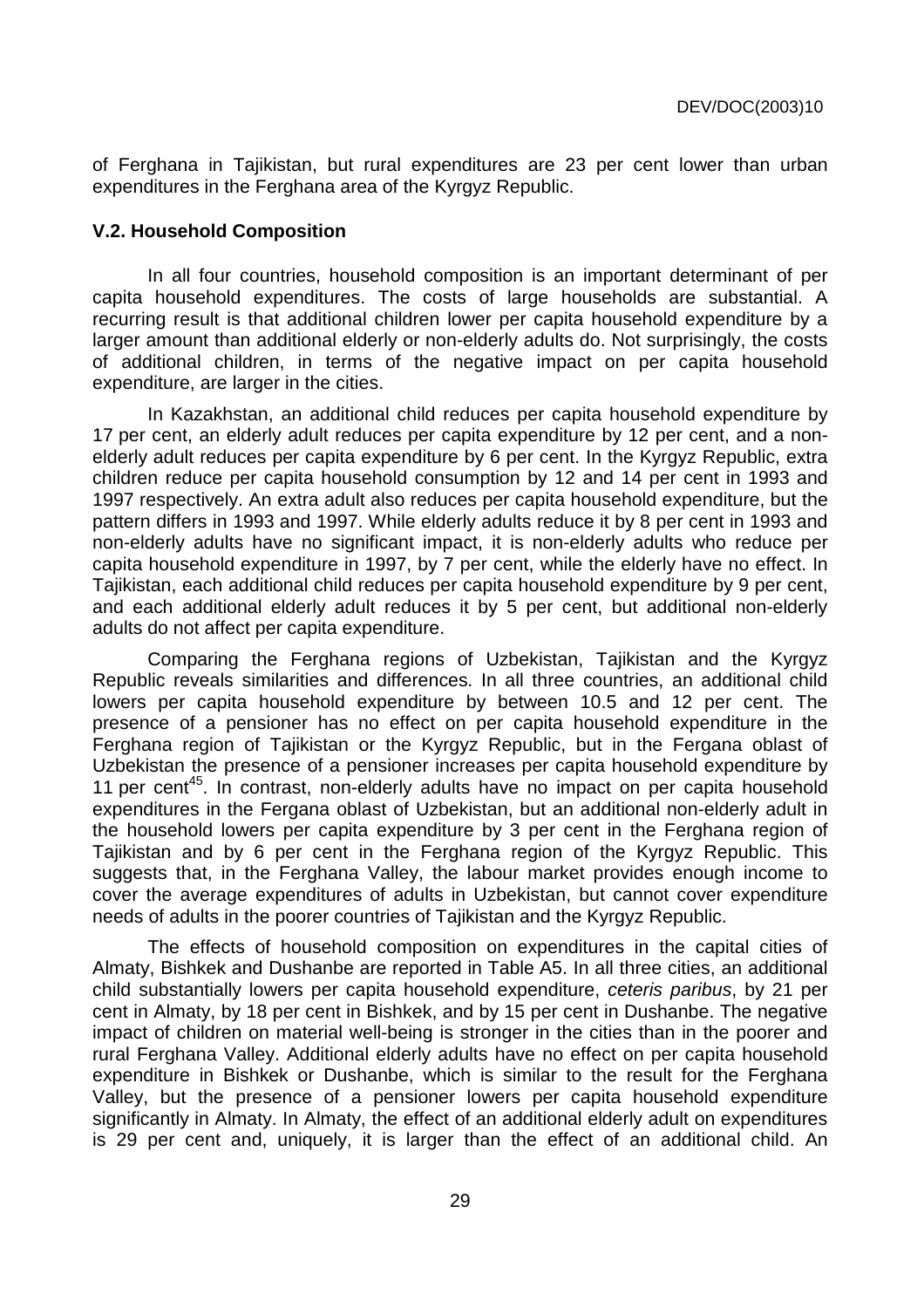additional working-age adult lowers per capita household expenditure in Bishkek by 18 per cent and in Almaty by 14 per cent, but has no effect in Dushanbe.

#### **V.3. Education and Health**

In all four countries, having a college-educated head positively affects household well-being. In Kazakhstan and in the Kyrgyz Republic, per capita expenditure is 27 to 29 per cent higher in households with a college-educated head than in households whose heads failed to complete secondary school. In the Kyrgyz Republic, the effect of college education drops significantly during the transition period, from 32 per cent in 1993 to 22 per cent in 1997. The effect of a college-educated head is large in Tajikistan (33 per cent higher per capita household expenditure than in households whose head failed to complete secondary education), and larger still in the Fergana oblast of Uzbekistan (43 per cent)<sup>46</sup>. Overall, general high-skilled training has helped household heads substantially to improve their families' standard of living.

In Kazakhstan, having a head with Tecnikum training is associated with 17 per cent higher expenditures than a household whose head failed to complete secondary school, while vocational training has a lower return and secondary training has no significant impact. Having a head with non-college, post-secondary training has no effect on per capita household expenditure in the Kyrgyz Republic in 1993 or 1997, although Tecnikum education yields a 20 per cent return in the early transition year of 1993. In Tajikistan having a head with Tecnikum training raises per capita household expenditure by 26 per cent, while a head with vocational education raises expenditures by 10 per cent.

In the Ferghana Valley, university education has large returns in all countries, and Tecnikum education has large returns in Uzbekistan and Tajikistan. There is no difference among the effects of other education categories. The largest returns are in Uzbekistan at 43 per cent for university education and 35 per cent for Tecnikum education. In Tajikistan, returns to university and to Tecnikum education are similar, 22 and 26 per cent. In the Kyrgyz Republic, the return to university education is 27 per cent, but the return to Tecnikum education is insignificant and the point estimate is only 11 per cent.

Completion of secondary education appears to have no benefits in terms of a head's ability to increase household expenditures relative to those of a household headed by somebody with only primary or incomplete secondary education. The second measure of human capital, self-reported health of the head, also has no impact on expenditures.

#### **V.4. Demographic Traits and Year**

The demographic traits of age, gender and marital status of the head are generally not significant determinants of household expenditures. The age coefficient is positive and significant for the Kyrgyz Republic in 1997, but elsewhere it does not differ significantly from zero. In the Kyrgyz Republic in 1997, expenditures are 9 per cent lower if the head is male, and the negative effect is even more pronounced in Bishkek, but this variable is never significant in any other country or with the 1993 Kyrgyz data. Having a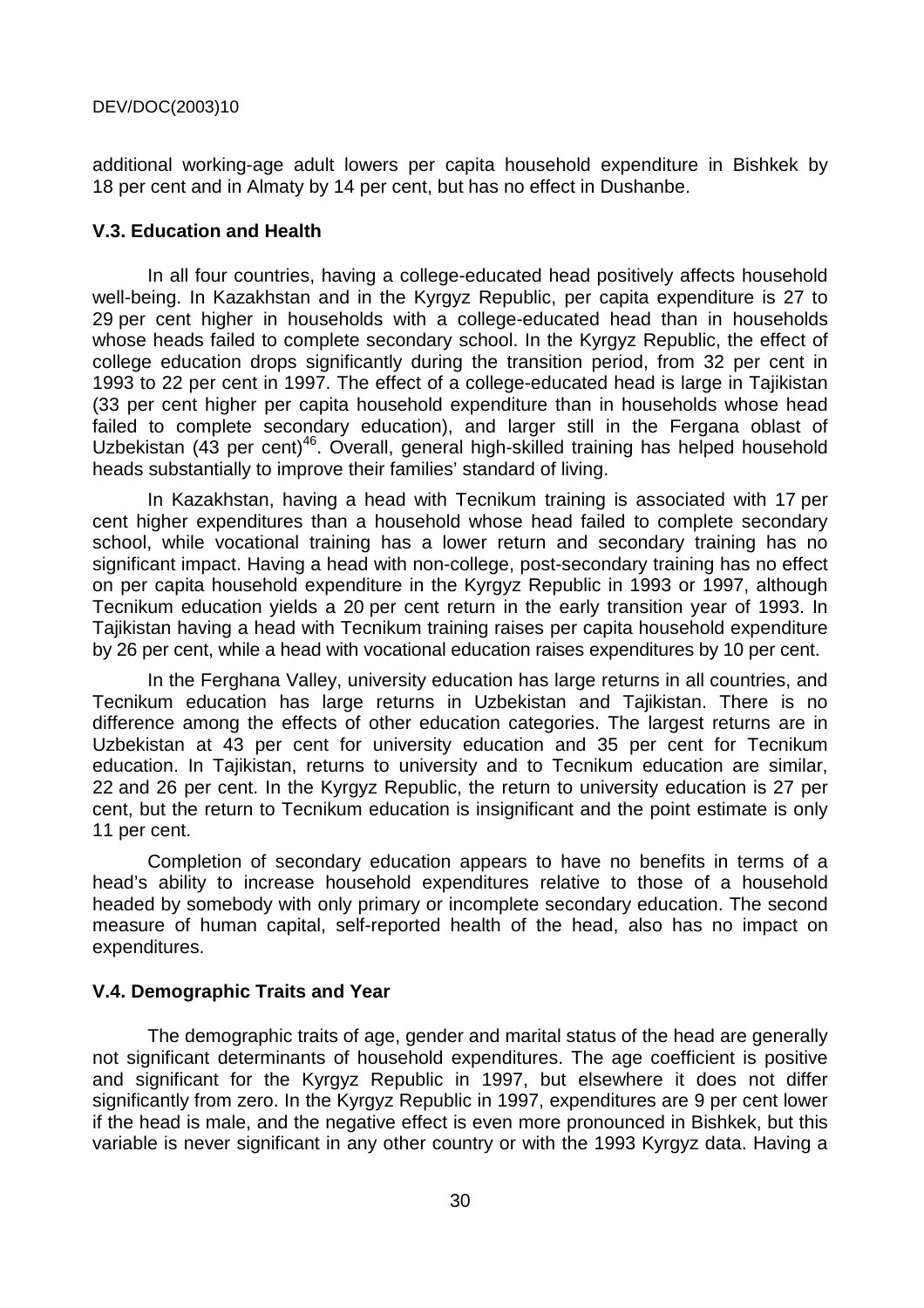married head is positive and significant in Dushanbe and in the Ferghana region of the Kyrgyz Republic, but not in Almaty or Bishkek; nor is marital status significant in any of the national or other Ferghana Valley samples.

In the pooled expenditure regression results for the Kyrgyz Republic in 1993 and 1997 (Table A2), real per capita expenditure is 48 per cent higher in 1997 than in 1993, holding other determinants of household expenditure constant. The fit of the human capital model is substantially better in 1997 than in 1993; the R-square increases from 0.15 to 0.55. The interpretation by Anderson and Pomfret (2000) is that the Kyrgyz economy is becoming more similar to established market economies in which human capital variables provide an accepted explanation of differences in living standards $47$ .

#### **V.5. Summary and Relations to Other Research**

In summary, the most important explanations for the variation in expenditures per capita in the region are household location, household composition and education. Variations in per capita expenditure by location within each country are large and go beyond the simple rural-urban distinction. Previous analysis of the Kyrgyz Republic over the transition period (Anderson and Pomfret, 2000) found that the costs of large families increased during transition, and the results reported here reinforce that conclusion as an increase in the number of children in a household reduces household expenditure and the cost of a child to the household exceeds the cost of an extra working or non-working adult. In all of the countries, having a university-educated household head improves household welfare significantly and, in all countries except the Kyrgyz Republic in 1997, having a Tecnikum-educated household head also improves household welfare but by a lesser amount. Expenditures are higher in these households than in households with less educated heads. Other levels of education, relative to the benchmark of incomplete secondary schooling, do not have a consistent positive impact on material well-being.

These findings about the importance of location, household composition, and education as explanations for variation in household expenditures per capita are consistent with other empirical work on formerly centrally planned economies, but their implications have not been explored fully.

The literature on earnings in Eastern Europe has focused on labour market institutions, and the relationship between more or less regulated labour markets and the responsiveness of labour demand to changes in sales and of labour supply to changes in wages (Svejnar, 1999). The strength of the regional variables in Central Asia suggests that national labour markets scarcely exist in these countries or that people respond poorly to financial incentives to relocate. In either case, the Central Asian countries are much further from having a well-functioning market economy than are eastern European countries. This may reflect cultural factors such as the strength of the extended family (Buckley, 1998). Jovanovic (2001), however, reports similar results for Russia, which suggests a common problem in the former Soviet Union due to economic obstacles such as poor infrastructure<sup>48</sup> or undeveloped housing markets, rather than features specific to Central Asian culture.

Analysis of changes over time in the Kyrgyz Republic suggests that, despite gradual improvement in the standard of living of households as the market economy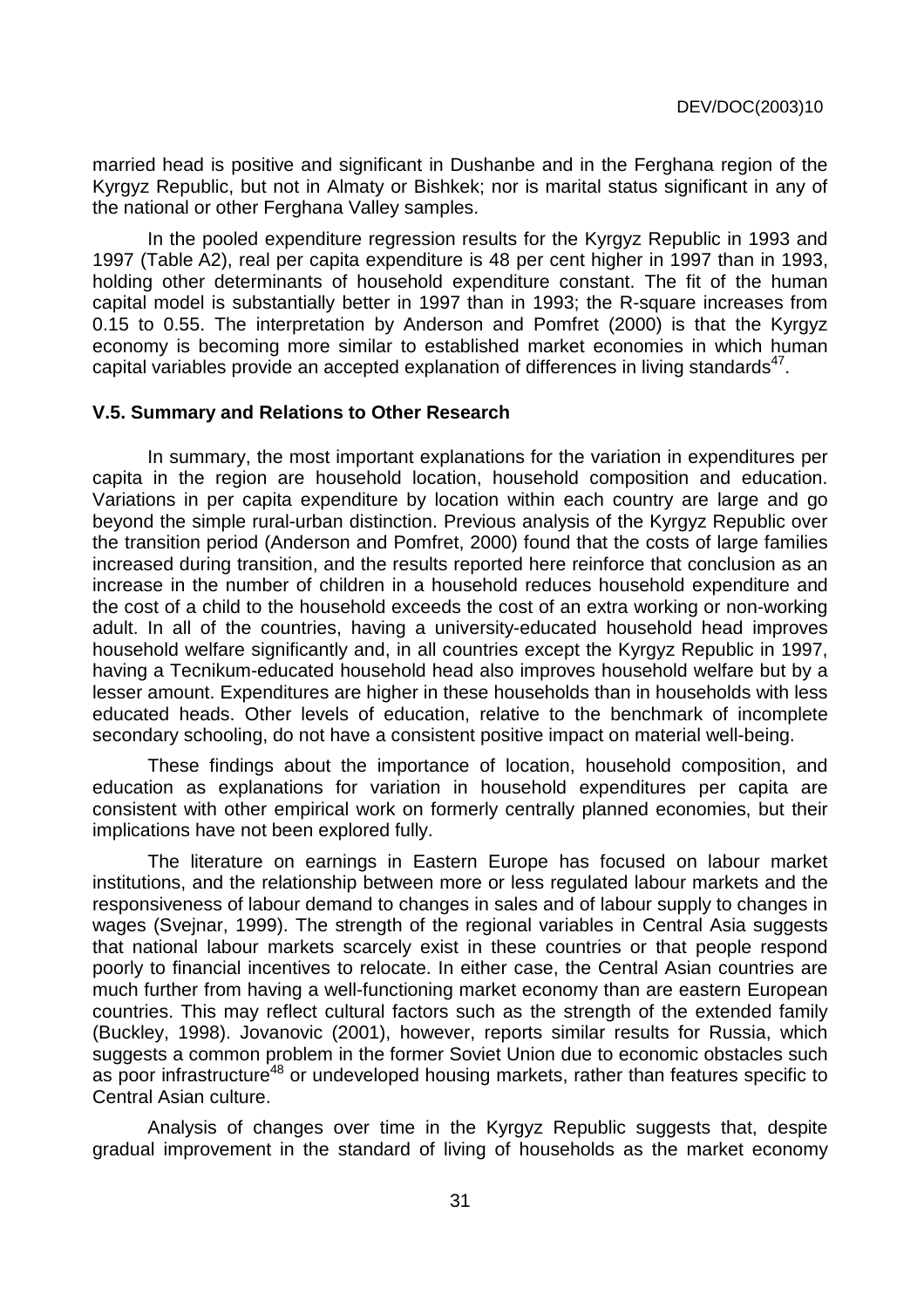developed, poverty reduction and improvement in household well-being may take many years. This could reflect the deep institutional obstacles to establishment of a market economy or the extremely poor physical infrastructure that sharply separates the regions of individual countries<sup>49</sup>. Applying human capital models over time indicates that market forces are taking firmer hold (Anderson and Pomfret, 2000), but the fragmentation of national labour markets suggests that the process still has a long way to go in Central Asia.

The rural-urban division, while strongly related to poverty in simple crosstabulations, is much subtler. In Kazakhstan, distinctions exist between the disadvantaged rural south and relatively affluent rural areas in other regions with differing agrarian bases, i.e. cereals and livestock rather than cotton. In the Kyrgyz Republic, the rural disadvantage applies to all regions but, in Tajikistan, rural locations in the south and north do relatively better. The Ferghana Valley comparison highlights a possible explanation for these variations; in very poor areas experiencing severe economic decline, as in the south of the Kyrgyz Republic and much of Tajikistan, a retreat to the rural economy is a coping mechanism because self-sufficiency is preferable to destitution in economically decaying towns.

The increased cost of large households, and especially households with many children, is a recurring finding in the empirical literature on transition. In part, this is explained by cutbacks in the real value of social assistance. However, pensioners have generally succeeded in maintaining their relative living standards, even when pension payments became large proportions of government budgets (Cangiano et al., 1998; Anderson and Becker, 1999). The Soviet pension scheme related payments to the minimum wage and had generous coverage. During the early and mid-1990s, many transition economies actually eased eligibility before the normal age of 60 for males and 55 for females to cushion the effects of increased unemployment and other economic pressures, although the prevalence of payments arrears makes it difficult to assess the net impact<sup>50</sup>. One consequence was severe budget pressure as state pensions came to account for a large share of GDP, e.g. 15 per cent in Poland from 1992 to 1994 (Cangiano et al., 1998, 14) and over 10 per cent in Uzbekistan. Budgetary pressure contributed to the need for reform and major reforms were introduced, including in Kazakhstan in 1997, but these changes occurred only after the surveys on which our results are based.

The cost of children is more complex than the cost of pensioners, who are more or less non-working adults receiving a state subsidy. The cost of children is more than simply their consumption minus child support payments (Falkingham, 2000b). In particular, parents face a sharp reduction in kindergarten availability and increased private costs of schooling<sup>51</sup>. Cultural pressures not to send children to school in poor clothing or old shoes have added to these costs<sup>52</sup>. Reduction in freely available health services may also have impinged more on families with children.

The existing literature on education in transition deals mainly with estimating returns to years of education, without distinguishing between types of education. Market returns to human capital are well-established, but there has been little attempt to identify which types of skills are rewarded most. An exception is the comparative study by Newell and Reilly (1999), who use data from nine transition economies to estimate rates of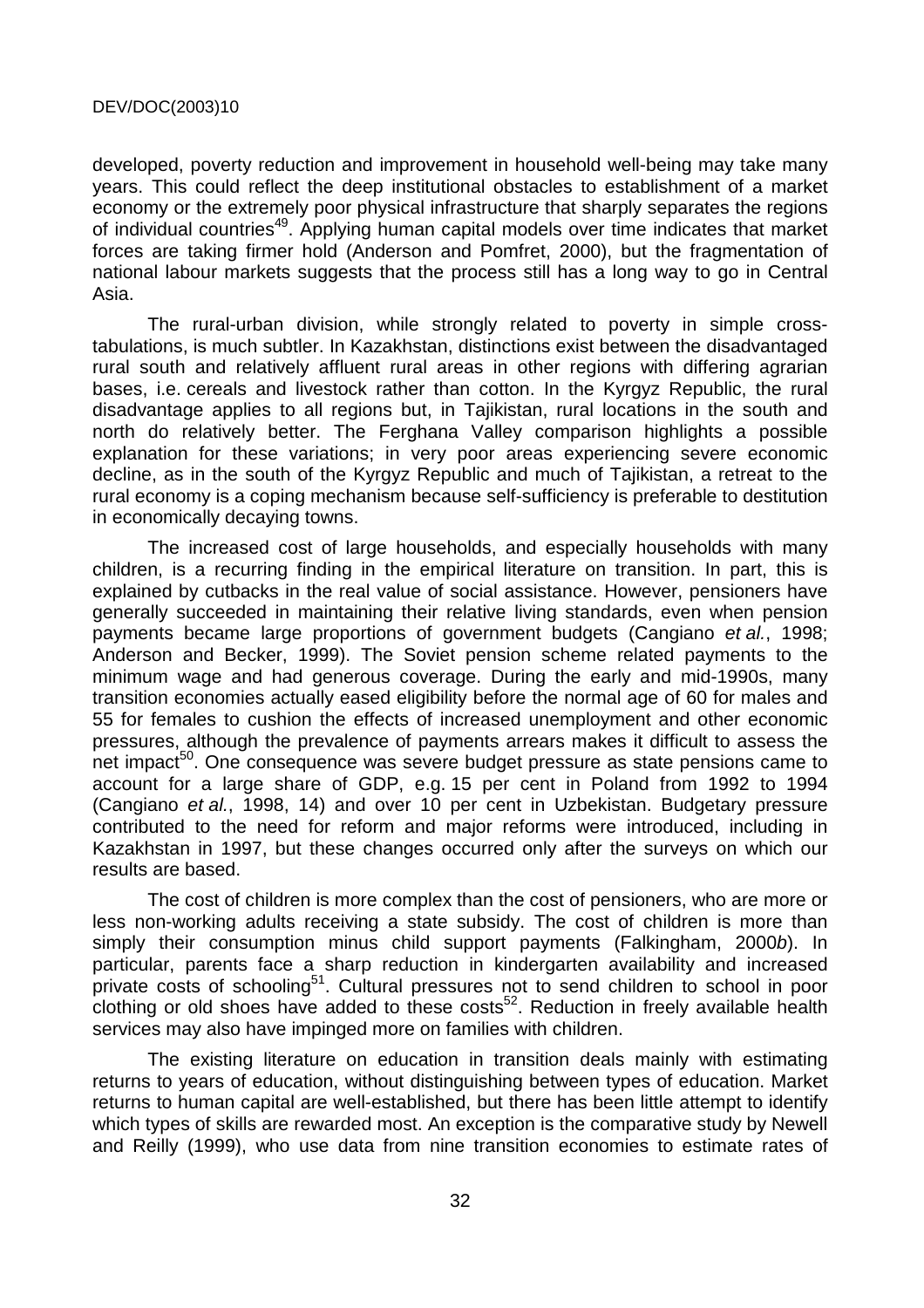return to an extra year of post-secondary schooling. They distinguish between university and technical training, and the returns are generally higher to the former, but the evidence is spotty and the distinction between the two types of post-secondary education is not pursued.

At the national level, estimates of Mincerian earnings functions have shown increases in the returns to education during transition to a market-oriented economy<sup>53</sup>. In Estonia, employment of university-educated workers rose absolutely, even as overall employment declined substantially, and the skill premium for university-educated workers relative to workers with only primary education increased from 11 per cent in 1989 to 69 per cent in 1995. Noorkiov et al. (1997) suggest this change can be attributed to especially drastic labour market liberalisation in Estonia, but they do not focus on the specific qualities of university education. Rutkowski (2001) observes that, in Hungary, skilled manual workers were the hardest hit as their wages fell by 14 per cent between 1992 and 1997, but he does not discuss the redundant nature of skills acquired in pretransition vocational training. Jovanovic (2001) finds a larger and more consistently significant impact of university, as opposed to technical education, on household expenditure in Russia, but does not comment on it.

The clearest finding from Central Asian poverty studies and the cross-country household expenditure analysis concerns the importance of college education and the lack of evidence of positive returns to other forms of education. In a more detailed analysis of the Kyrgyz Republic, Anderson and Pomfret (2000) find that the return to university education increased while the returns to vocational training declined, and they interpret this result as support for the idea that general purpose education becomes particularly valuable in disequilibrium situations (Schultz, 1975). The benefits of a nonspecialised higher education would be especially apparent in dealing with the huge unanticipated shocks associated with the dissolution of the USSR. However, the benefits are also likely to be important in the uncertain world of a market economy, in contrast to Soviet planning in which rules of thumb were useful, initiative was not encouraged and education was undervalued. In three of the Central Asian countries, prospects exist to benefit from the identification of profitable opportunities. The relatively unchanged, and desperately poor, economy of Tajikistan is the exception to this general finding. On the other hand, the fairly narrow vocational training offered in non-university post-secondary institutions in the USSR had very little economic value after the demise of central planning.

One corollary of these findings is that increased returns to education have benefited female at least as much as male workers so that the gender wage gap has generally narrowed since the end of central planning. Hunt (1998) has argued that, in East Germany where women's wages rose by ten percentage points relative to men's wages, four-fifths of the reduction in the gap was due to a selection process whereby poorly qualified women withdrew from the labour force. In other transition countries, however, little difference is found between the decline in male and female labour force participation rates<sup>54</sup>. Anderson and Pomfret (2001) find that better-educated female workers have benefited most from transition in the Kyrgyz Republic, despite fears that the position of women would decline in the Islamic countries of Central Asia<sup>55</sup>.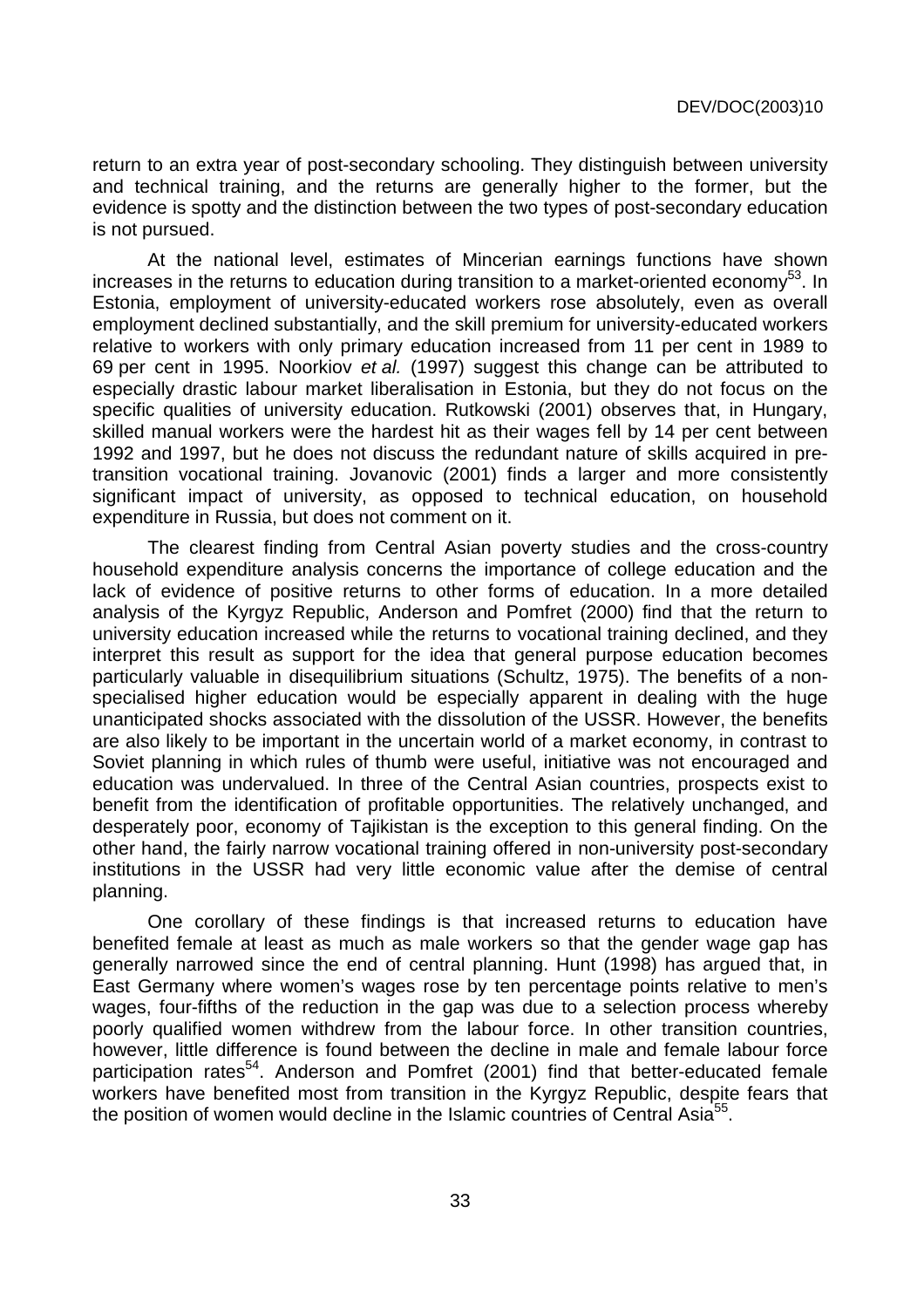Analysis of the determinants of household living standards in the Central Asian transition economies during the second half of the 1990s indicates three strong relationships. First, location is very important; however, whether this reflects specific cultural factors of the region or the time needed to create national labour markets in these economically least-developed parts of the former USSR is uncertain. Second, the costs of large families and in particular the higher private cost of children in a market economy than in a planned economy that provided cradle to grave support are also significant. Third, education brings greater material reward in the market economy but, in the shift from central planning, people with high-level general education have been best able to take advantage of new opportunities. By contrast, narrower technical education has left many with obsolete skills yielding no returns in the market. These results are consistent with evidence from other formerly centrally planned economies, although they have not been emphasised in the transition literature. The first two may be of special significance to Central Asia, with its relative economic backwardness and high birth rate, but the importance of high-level general-purpose education appears to be a general, but under-appreciated, factor.

The findings have implications for inter-group distribution. Within Central Asia, regional inequality could be critical for internal social and political stability in light of the ethnic distribution of these countries' population. In the first post-Soviet decade, ethnic tensions were muted, but more recently there have been clashes in the Ferghana Valley and along the Turkmenistan-Uzbekistan border (see section VII below). These clashes have often involved minorities living in economically disadvantaged regions (e.g. Uzbeks in the Dashoguz region of Turkmenistan or the Leninabad region of Tajikistan or in southern parts of the Kyrgyz Republic).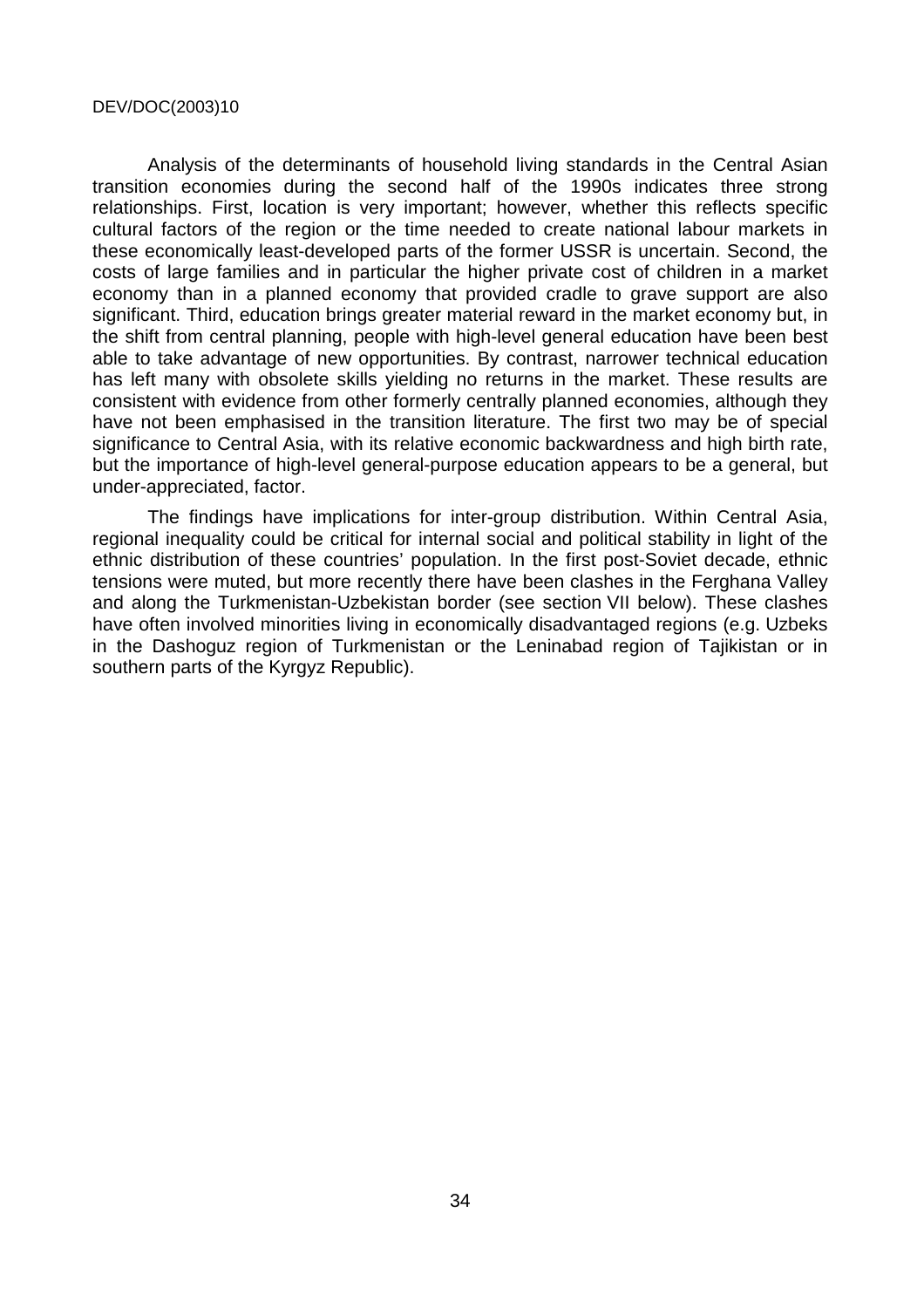# **VI. INTERNATIONAL ECONOMIC POLICIES: REGIONALISM AND INTEGRATION INTO THE WORLD ECONOMY**

The five Central Asian countries have all remained open economies with high trade/GDP ratios, despite adoption, especially in Turkmenistan and Uzbekistan, of import-substitution policies. Initially their trade was heavily oriented towards CIS markets as a result of inherited links and infrastructure, but by 1996 over half of their foreign trade was outside the old Soviet area. The early expectation was of a struggle for influence among the region's neighbours and outside powers, reminiscent of the Great Game of the nineteenth century, but that expectation has only been realised in the area of oil and gas pipelines, with the consequence of blocking any major new pipelines during the 1990s. Otherwise trade has been on a multilateral basis with non-energy exports being sold on world markets and imports being purchased from least-cost suppliers. Nevertheless, there have been a huge number of regional agreements, both among the Central Asian countries, and between Central Asian countries and their neighbours — Russia to the north, China to the east, and Iran and Turkey to the south.

The leaders of the five Central Asian countries have all recognised the desirability of some degree of regional co-operation, notably on the Aral Sea, and all have formally joined at least one regional organisation, but their attitudes towards regional co-operation and towards membership in regional organisations vary considerably. President Nazarbayev of Kazakhstan has been the most positive and most active, and he has been the leading proponent of forging deeper economic arrangements among Soviet successor states. President Akayev of the Kyrgyz Republic has had the most global outlook among the five leaders, collaborating with the international financial institutions and being the first to take his country into the World Trade Organization, although the Kyrgyz Republic has also followed Kazakhstan's lead in joining regional organisations. Tajikistan too has joined the same organisations as Kazakhstan, although its actions have often been determined by the government's security ties with Russia. Uzbekistan has been wary of ceding authority to regional organisations, although on occasion President Karimov has tried to assert leadership in Central Asia. President Niyazov (Turkmenbashi) of Turkmenistan has been the most sensitive about sovereignty, and consequently the most reluctant to become seriously involved in regional organisations. The national leaders' attitudes have, however, varied and evolved. Recent signs are of widening fissures, in particular between Uzbekistan and its neighbours, so that while regional co-operation initiatives are being pursued by some of the five countries, there is currently little political will for regional co-operation involving all five countries.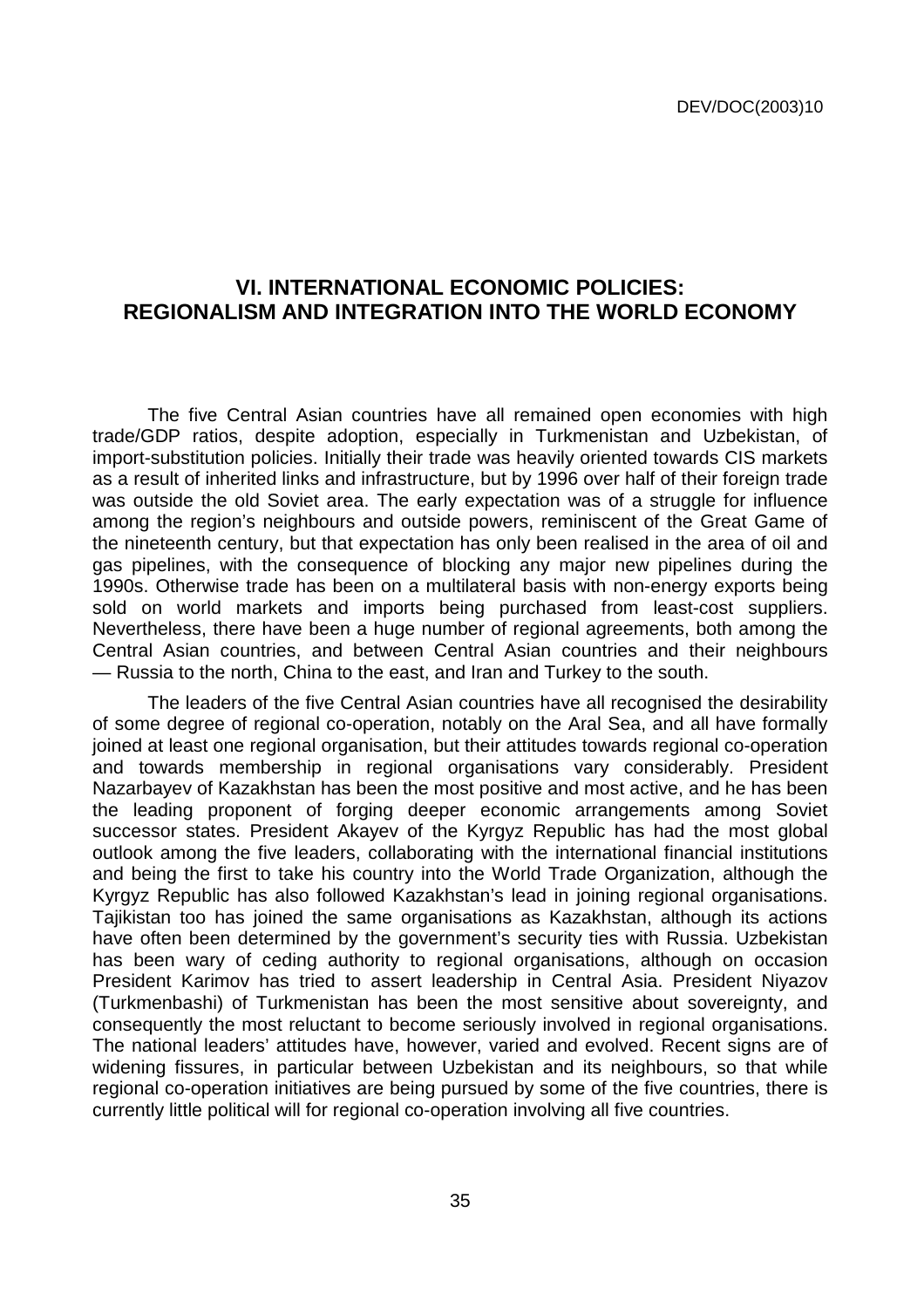When the leaders of Russia, Belarus and Ukraine met in early December 1991 to discuss the end of the Soviet Union, the Central Asian leaders reacted quickly to maintain some degree of continuity. This became embodied in the Commonwealth of Independent States (CIS), which replaced the Soviet Union on December 25th. President Nazarbayev of Kazakhstan in particular was a key mover in ensuring that the successor to the Soviet Union would include all the non-Baltic republics rather than just the three Slavic republics.

During 1992, the Central Asian leaders were primarily concerned with nationbuilding. Accession to the United Nations, the International Monetary Fund and the World Bank provided an external dimension to national sovereignty. The five countries also joined the Economic Cooperation Organization<sup>56</sup> and various non-economic regional organisations in 1992, largely as a statement of their independence from the Soviet Union and as an assertion of their distinctive non-Russian Islamic culture. However, they made no substantive concessions of national policy autonomy in participating in any regional organisation.

The main economic issue in 1992-93 concerned the currency. The Kyrgyz Republic adopted a national currency in May 1993 in order to implement macroeconomic stabilisation and economic reforms. Turkmenistan, Kazakhstan and Uzbekistan were among the final group of CIS countries to abandon the rouble and issue national currencies in November 1993<sup>57</sup>. Tajikistan was distracted by civil war but came to have an independent currency by default, as no other country used the old Soviet rouble after 1993. The CIS as an organisation floundered in 1992-94 as Russia chose to act unilaterally in regional conflicts in the Caucasus and Moldova, and more or less unilaterally in Tajikistan, and as economic issues were pushed into the background.

During the mid-1990s, Russia attempted to re-establish its influence over Central Asia. Faced with a delicate ethnic balance between Kazakhs and Russians, President Nazarbayev of Kazakhstan tried to deflect the impending Russian dominance into a more co-operative structure by promoting the Eurasian customs union. The Kyrgyz Republic had the most reformist government in Central Asia and it received the most support from western governments and from multilateral agencies such as the IMF and World Bank. Uzbekistan and Turkmenistan were more overtly resistant both to Russian regional designs and to falling too much under the influence of the multilateral organisations<sup>58</sup>. Turkmenistan, with substantial (but declining) export earnings from natural gas and cotton, adopted an autarchic political position, seeking United Nations guarantees of its neutrality<sup>59</sup>. Uzbekistan, after adopting a macroeconomic stabilisation programme in January 1994, by contrast became more prominent on the international stage as President Karimov sought to portray himself as the region's leader $60$ . Concerns about potential Uzbek hegemony tended to push Kazakhstan and the Kyrgyz Republic, which also fears Uzbek irredentist claims to its territory, closer to Russia. Kazakhstan, the Kyrgyz Republic and Tajikistan became members of the Union of Five (with Russia and Belarus) and the Shanghai Forum (with Russia and China).

The August 1998 Russian crisis had strong contagion effects on Kazakhstan and, to a lesser extent, on the Kyrgyz Republic. Combined with rising external debt and doubts over the returns from economic reform, this led to a halt or even reversal of economic reform in the Kyrgyz Republic. Uzbekistan was relatively insulated from the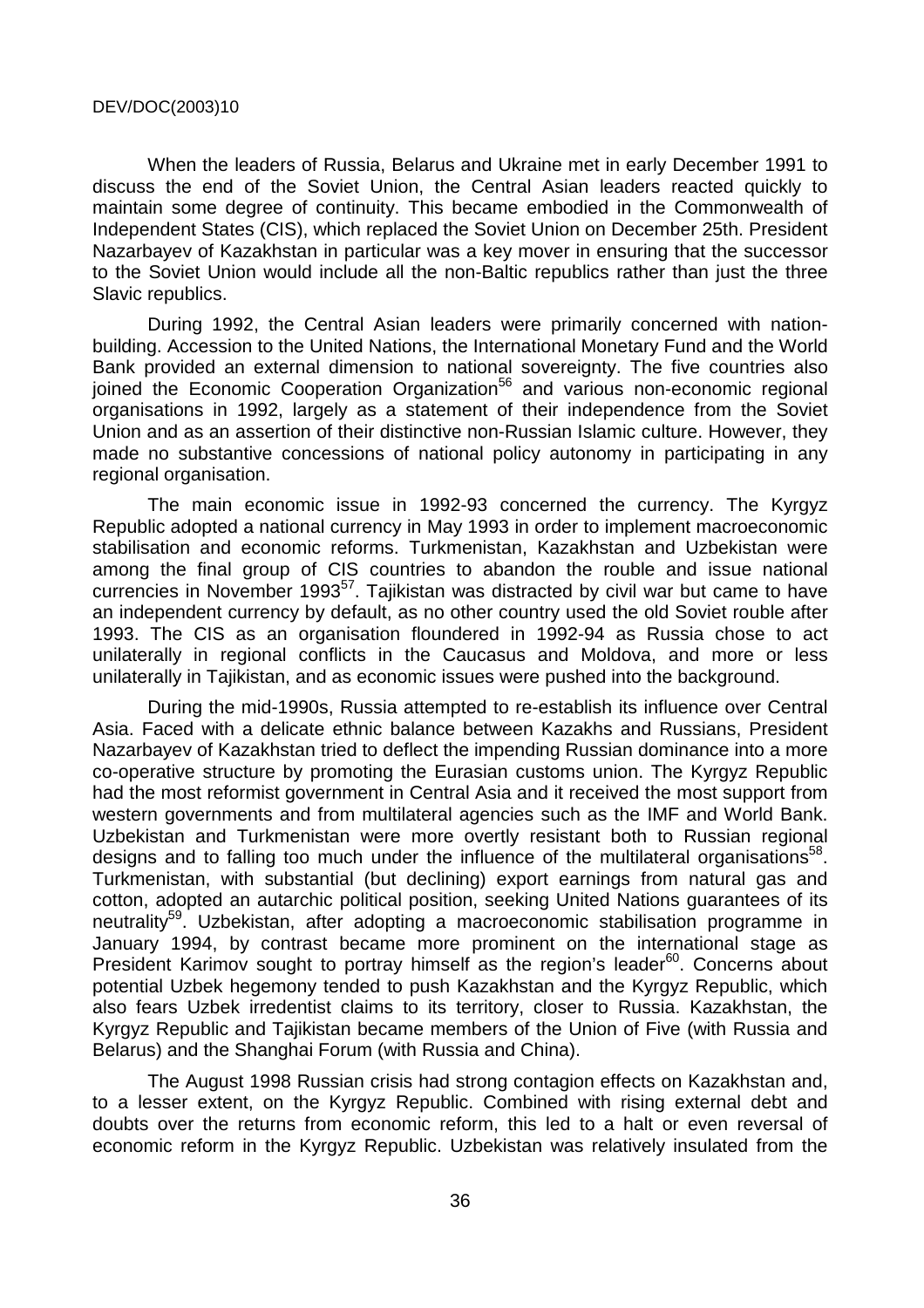Russian crisis. Failing to make much progress in establishing a Central Asian community under its leadership, Uzbekistan formally aligned itself with the GUAM (Georgia, Ukraine, Azerbaijan, and Moldova) countries, whose raison d'être was collective resistance to Russian influence. The years 1998-99 saw the division of Central Asia into two opposing camps.

This division eased in 2000 and 2001 in part due to the incursion of Islamic fighters into the Fergana Valley, presenting a common problem to the three countries whose territory was involved. China played a catalytic role in bringing the Central Asian countries together. In 1997-98, China had been an economic anchor in East Asia and had sought closer relations with the USA, but it gradually came to resent a perceived asymmetry in this rapprochement, which brought little gain to China. After the US bombing of the Chinese embassy in Belgrade in spring 1999, China pursued a more anti-US course, embracing Japanese proposals for Asian monetary co-operation (which were opposed by the USA) and promoting the Shanghai Cooperation Organization (SCO — a more formal successor to the Shanghai Forum). Although Russia saw the SCO as a vehicle for its leadership in Central Asia, for the Central Asian leaders, especially Uzbekistan, the SCO was palatable because of China's counterweight. Nevertheless, the regional faultline persisted as Kazakhstan, the Kyrgyz Republic and Tajikistan participated in the Russian-led Collective Security Treaty and Uzbekistan did not.

The history of regional organisations involving the five Central Asian countries has been driven by political considerations and has been lacking in economic achievements. In terms of formal trade policies, such as tariffs, this has been a benevolent outcome, because the countries have avoided becoming locked into second-best institutional arrangements, and are moving towards first-best non-discriminatory low tariffs. The multilateral trading system is often seen as an alternative to the regionalism option. The Kyrgyz Republic is already a member of the World Trade Organization and, especially with the recent accession of China and anticipated accession of Russia, the WTO provides the best framework for trade policy in Central Asia<sup>61</sup>.

There are other reasons for regional co-operation besides trade policies, and three of these are of particular significance for Central Asia: water resource management (including the desiccation of the Aral Sea and related energy supply issues), security and trade facilitation. The failure to take any common action on the desiccation of the Aral Sea is symptomatic of the inability of Central Asia's leaders to co-operate on a pressing regional issue. Security matters have been dominant, as the above account highlights, and have entered the international spotlight since September 2001. Trade facilitation, while more mundane, is an area in which stepwise progress could be made to reduce foregone opportunities for mutually beneficial trade, due to impediments such as unnecessary delays or bureaucracy at border crossings or in transit, and official or unofficial taxes on traders $62$ .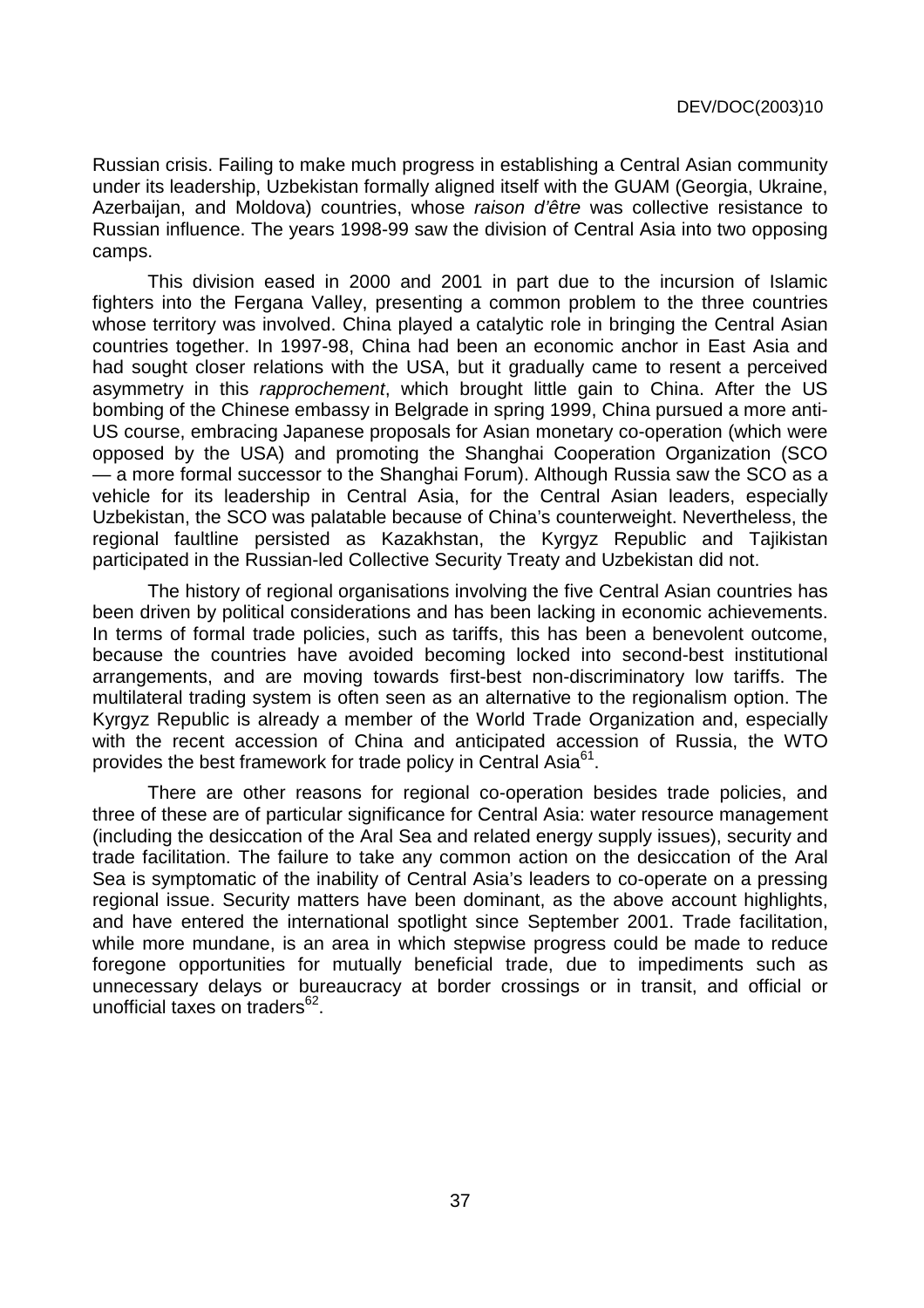# **VII. A NEW SITUATION SINCE SEPTEMBER 2001? PROSPECTS FOR THE SECOND DECADE**

The events of September 2001 and the overthrow of the Taliban government in Afghanistan provide a major milestone. All of the Central Asian leaders, along with those of Russia and China, gave verbal support to the US-led war on terrorism. Uzbekistan and the Kyrgyz Republic went further by providing material assistance such as making airbases available to the US military. These developments upped the international perceptions of Central Asia's strategic significance. Russia, although officially supporting the USA, attempted to reassert its own influence. Especially after the expansion of NATO in Eastern Europe at the November 2002 Prague summit, President Putin tried to obtain recognition of Russian hegemony over Central Asia and the Caucasus as a quid pro quo for his acquiescence in the NATO enlargement. President Karimov of Uzbekistan, however, had a fairly high profile at Prague, meeting President Jacques Chirac and Secretary of State Colin Powell, who praised "the practical actions of Uzbekistan in the international fight against terrorism" 63.

Within Central Asia, however, the most striking developments since 1991 have been in domestic rather than in international politics. Apart from in Tajikistan, the presidents are all men who were appointed as First Secretary of their Soviet republic by Mikhail Gorbachev and who have remained in power by more or less undemocratic means. Opposition has been fairly ruthlessly crushed and civil society has been slow to emerge. Nevertheless, in all of the countries, apart perhaps from the confused situation in Tajikistan, there are signs of a more threatening opposition to the incumbents<sup>64</sup>. Policy statements emphasise co-ordinated action against terrorism, but since 1999 border closures and international incidents have become more frequent.

The establishment of new border posts was a consequence of the creation of the new independent states in 1991, but their role as a major source of tension was exacerbated by the 1999 explosions in Tashkent and the increased activity of the Islamic Movement of Uzbekistan (IMU). Uzbekistan subsequently introduced visa requirements which were followed by its neighbours, and took steps such as laying mines to deter IMU fighters from entering Uzbekistan through Tajikistan and the Kyrgyz Republic. Since November 1999, according to local media reports, at least twelve civilians have been killed by the landmines.

A further twist to the border issue arose after Uzbekistan introduced high taxes on private imports in July 2002 in a poorly articulated attempt to reduce the black market premium on the currency and to regulate the informal trading sector $^{65}$ . One consequence was a large increase in the number of Uzbeks shopping in nearby towns in Kazakhstan or the Kyrgyz Republic<sup>66</sup>. The Uzbekistan government responded by tightening border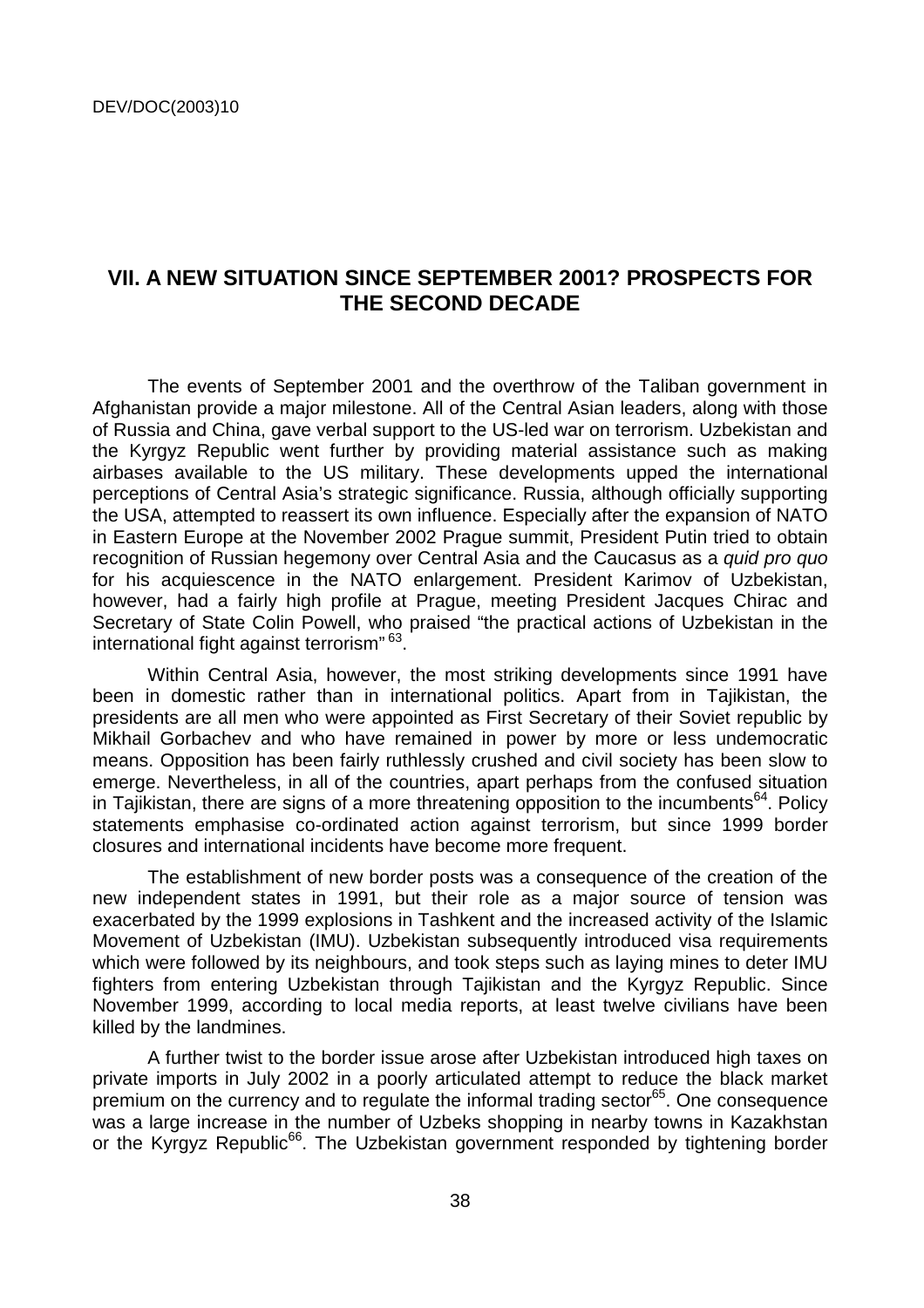controls in order to regulate the inflow of "substandard consumption goods" and to enforce tax collection. In late December, Uzbekistan began to close border crossings, even going so far in mid-January 2003 of blowing up a bridge into the Kyrgyz Republic near the Kyrgyz town of Kara Su.

In the Ferghana Valley, the situation is complicated by the arbitrariness of borders, which were meaningless until 1991 but are now national boundaries, and by the presence of enclaves. In October 2002, Tajikistan established two new border posts in the Isfara region, which according to the Kyrgyz authorities violated an agreement prohibiting establishment of new checkpoints on disputed territories. The Kyrgyz Republic retaliated by establishing a border post at Kok-Terek. In December 2002, an inter-governmental commission on border issues met in Bishkek and identified about 71 land plots, totalling about 21 km<sup>2</sup>, that are claimed by both the Kyrgyz Republic and Tajikistan. On 4th January 2003, residents of Tajikistan's Vorukh enclave destroyed a Kyrgyz border post and residents of the surrounding Batken province of the Kyrgyz Republic responded by destroying a Tajik border post. The economic base to these actions is that the new border posts, staffed by ill-trained and corrupt customs officials, disrupt local trade networks that have existed in the valley for centuries<sup>67</sup>. The added economic hardship in an already poverty-stricken area provides a fertile ground for populist agitators to channel anger into ethnic hatred.

The presence of enclaves is a particularly tough problem to resolve. Residents of the two Tajikistan enclaves, Voruk and western Kalacha, which are both surrounded by Batken province of the Kyrgyz Republic have long complained about their isolation from the rest of Tajikistan, but the increasing inconvenience of border checkpoints has exacerbated their dissatisfaction. Tajikistan has informally sought land corridors, but the Kyrgyz Republic opposes such proposals as interfering with the movement of Kyrgyz citizens. Uzbekistan has formally proposed establishment of corridors to its enclaves, which are surrounded by Kyrgyz Republic territory. In 2002 and 2003, Uzbekistan has been perceived in the Kyrgyz Republic as seeking to use its military superiority to enforce border adjustments linking its enclaves to the contiguous section of Uzbekistan.

Border relations between Uzbekistan and Turkmenistan have also had tense episodes. Parts of both the Khorezm province of Uzbekistan and Dashgauz province of Turkmenistan, in which a substantial Uzbek minority lives, lie in the historically integrated Khorezm oasis. The introduction of border posts and of visa restrictions and charges fuelled local protests in the early 2000s. At the national level, the long-strained relations between the two countries' presidents were exacerbated by accusations that Uzbekistan facilitated the entry of Boris Shikhmuradov into Turkmenistan before the November 25th assassination attempt on Turkmenistan's president. Uzbekistan denies the accusation, but tensions between the two countries remain high as Turkmenistan's president continues to blame Uzbekistan for aiding those plotting to kill him.

What are the prospects for improved international relations in Central Asia during the first decade of the 21st century? At the institutional level, existing regional organisations have been strengthened, at least on paper, as the Union of Five became the Eurasian Community, the Shanghai Forum became the Shanghai Cooperation Organization and the Central Asian Economic Community was succeeded by the Central Asian Cooperation Organization<sup>68</sup>. Whether the implementation ability of the new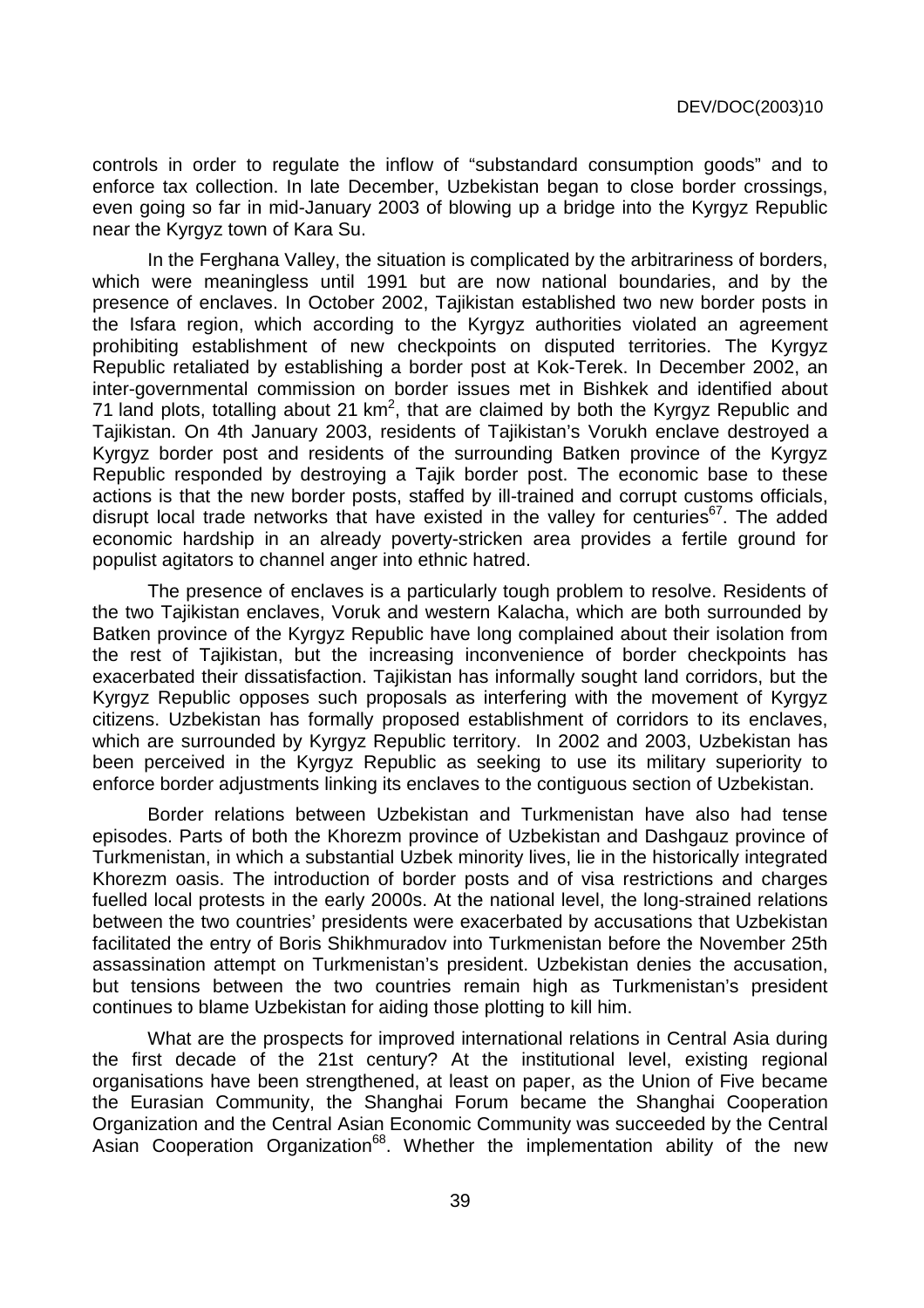organisations will exceed that of their predecessors is still uncertain. The events of September 2001 stimulated declarations of concerted action against terrorism, but the actual consequence has been to widen the fissure between the Eurasian Community members and the countries which are more sceptical about Russia's role in the region. Moreover, recent developments within the region, especially increased territorial disputes, are creating a climate which is inimical to co-operation. Whether justified on security grounds or not, new border control measures are unpopular among the local populations who have no history of such restrictions, and as assertions of the new states' territorial rights they augur poorly for inter-state co-operation.

Yet, there are benefits from regional co-operation, and if these could be realised that would help to defuse political tensions. The costs to Central Asia of foregoing benefits from international specialisation and trade arise from the tragedy of the anticommons, where people promoting self-interested goals are choking off trade that would be mutually beneficial. This tragedy can be mitigated by government actions to discourage or regulate anti-social behaviour by local authorities, customs officials and others under their jurisdiction. The national governments can also benefit by implementing policies to reduce other impediments to trade such as cumbersome visa regulations, poorly developed financial systems, and capricious changes in border crossings, but that requires an appreciation that many of the foregone trade opportunities represent win-win situations.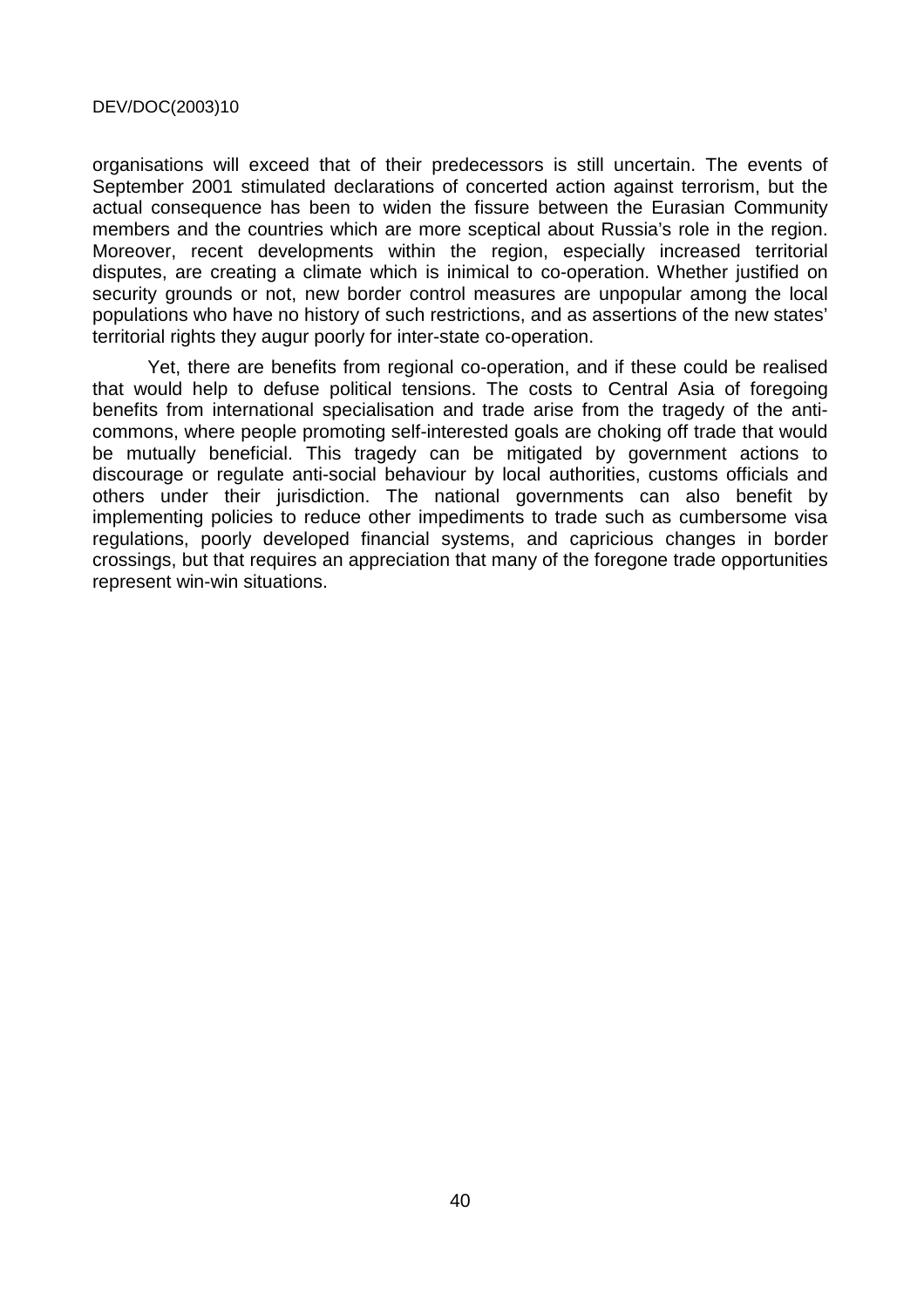# **VIII. CONCLUSIONS**

When the five Central Asian countries became unexpectedly independent during the second half of 1991, they faced three large negative shocks: the end of central planning, the dissolution of the Soviet Union, and hyperinflation. All experienced a transitional recession; output fell, inequality widened and poverty increased. Their national experiences, however, diverged during the first decade after independence, both with respect to the type of economic system created and with respect to economic performance.

On the international stage, the countries remained fairly insignificant despite their combined population of over fifty million and their resource abundance. Individual economies were hampered by the inherited infrastructure, which prevented especially Kazakhstan and Turkmenistan from realising potential energy exports, but also (again especially in the two energy-rich countries) by poor economic policies. The Kyrgyz Republic and Tajikistan had much less favourable initial conditions and have remained small poor countries, especially Tajikistan which had the added burden of a long civil war. Uzbekistan has been the most successful in terms of economic performance, but major policy errors limit both its international economic influence and future prospects. Moreover, any scenarios of the Central Asian countries' acting as a group have foundered on intra-regional rivalries.

By the turn of the century, the national economies, with the possible exception of Turkmenistan's, had changed substantially from the centrally planned economy of the Soviet era and all were in one form or another a market-based economy. Kazakhstan, despite false steps in the 1990s, remains the most likely to succeed. Its new elite, based on an unfair and distorted privatisation process, is now keen to establish a rule of law in order to protect its economic gains, and favourable institutional developments are likely. Meanwhile, the hard infrastructure of oil pipelines will eventually improve and provide Kazakhstan with alternative outlets for its dominant exports. At the other extreme, Turkmenistan faces the grimmest immediate prospects with a regime that is resistant to change; the long-term prospects depend upon the timing and the nature of the political succession. Political factors are also critical in Tajikistan, where establishment of effective public administration is a necessary precondition for progress. Even with that condition met, the economic prospects are not good for Tajikistan or for the Kyrgyz Republic, both poor landlocked countries. Uzbekistan is the most complex situation to forecast. In the 1990s, it was economically the most successful of all Soviet successor states and in day-to-day matters the economy remains well-managed, but bedevilled by poor economic policies in key areas. If the inter-related issues of currency convertibility, farmgate prices and government revenues can be addressed, the economic prospects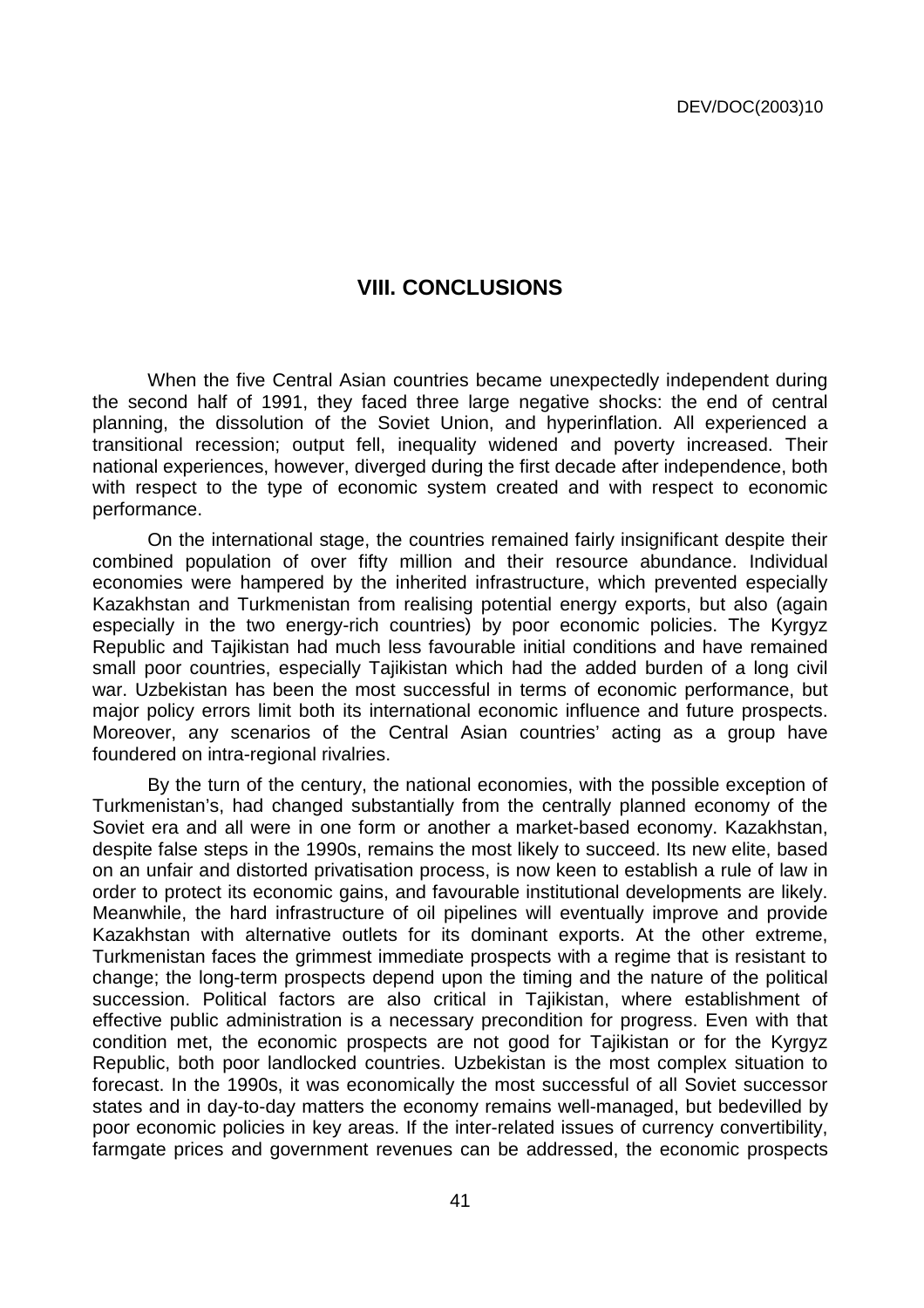should be reasonably good, but if they are not addressed Uzbekistan's economy could easily slip into the state familiar from many import-substituting countries of the 1950s and 1960s.

How to sum up the prospects for Central Asia as a whole? The main conclusion of this paper is that, despite much shared background and common initial conditions, the five countries, and especially the two larger economies, Kazakhstan and Uzbekistan, have been moving along differing trajectories and that is likely to continue. While the three smaller countries will remain minor players in the global economy, both of the larger countries could become significant middle-sized economies, but in their own right rather than as part of Central Asia.





The figure excludes cultural groupings and other arrangements with no trade content. Turkmenistan's neutrality status means that it is generally inactive in regional organisation such as the CIS, but pursues bilateral relations with CIS countries.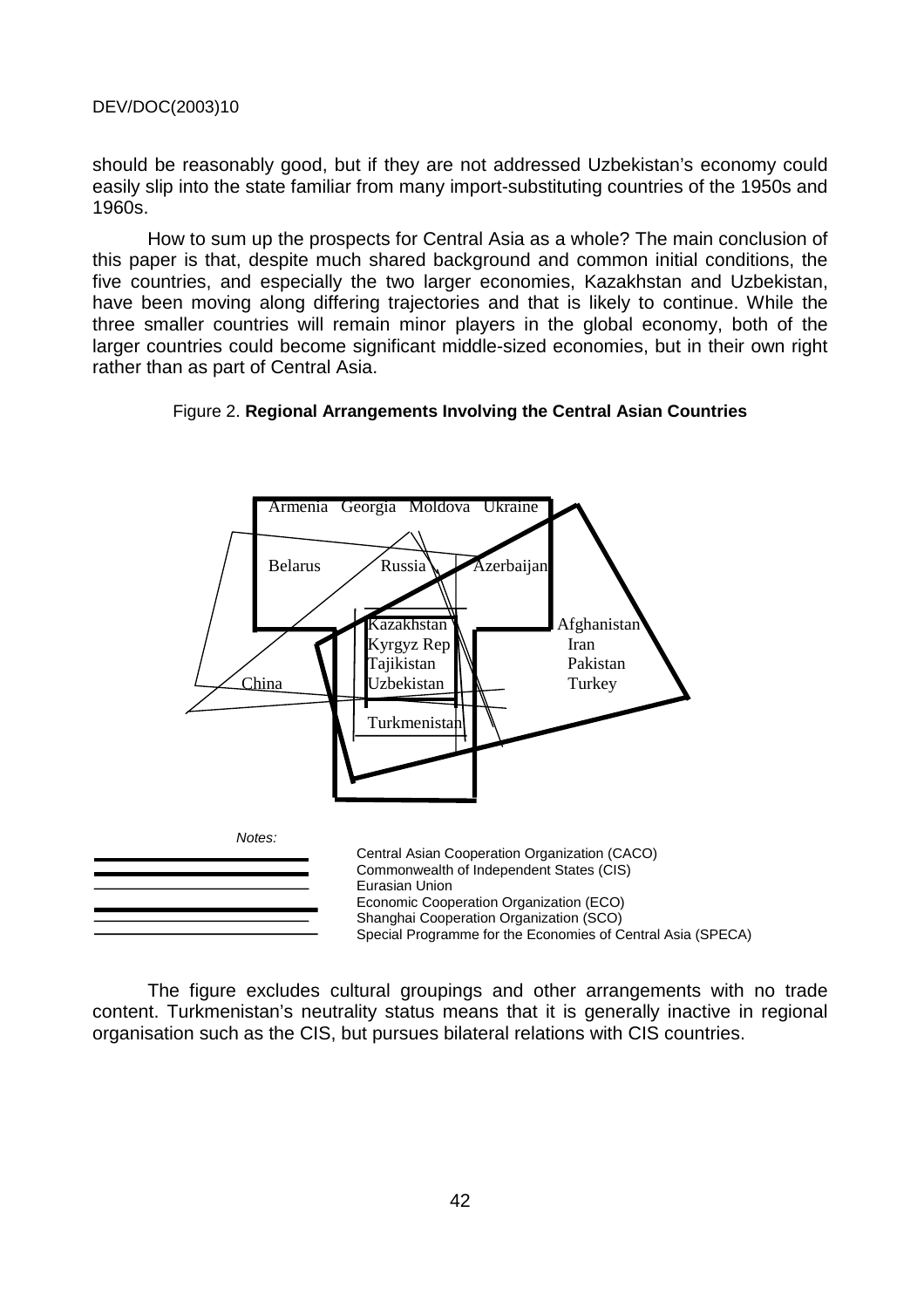| Republic       | Population<br>(million)<br>mid-1990 | Per capita<br>GNP <sup>a</sup><br>(1990) | Gini<br>coefficient<br>(1989) | Poverty<br>(% of pop) <sup>b</sup><br>(1989) | Terms of<br>trade <sup>c</sup> | Real GDP<br>$(1999 - as$<br>% of 1989) | Inflation <sup>d</sup><br>(1996) |
|----------------|-------------------------------------|------------------------------------------|-------------------------------|----------------------------------------------|--------------------------------|----------------------------------------|----------------------------------|
| <b>USSR</b>    | 289.3                               | 2870                                     | 0.289                         | 11.1                                         |                                |                                        |                                  |
| Kazakh         | 16.8                                | 2600                                     | 0.289                         | 15.5                                         | $+19$                          | 59                                     | 29                               |
| Kyrgyz         | 4.4                                 | 1570                                     | 0.287                         | 32.9                                         | $+1$                           | 62                                     | 23                               |
| Tajik          | 5.3                                 | 1 1 3 0                                  | 0.308                         | 51.2                                         | $-7$                           | 43                                     | 100                              |
| Turkmen        | 3.7                                 | 1690                                     | 0.307                         | 35.0                                         | $+50$                          | 53                                     | 130                              |
| <b>Uzbek</b>   | 20.5                                | 1 3 4 0                                  | 0.304                         | 43.6                                         | -3                             | 89                                     | 100                              |
| Armenia        | 3.3                                 | 2 3 8 0                                  | 0.259                         | 14.3                                         | $-24$                          | 42                                     | 9                                |
| Azerbaijan     | 7.2                                 | 1640                                     | 0.328                         | 33.6                                         | $-7$                           | 46                                     | 12                               |
| Georgia        | 5.5                                 | 2 1 2 0                                  | 0.292                         | 14.3                                         | -21                            | 33                                     | 9                                |
| <b>Belarus</b> | 10.3                                | 3 1 1 0                                  | 0.238                         | 3.3                                          | -20                            | 75                                     | 102                              |
| Moldova        | 4.4                                 | 2 3 9 0                                  | 0.258                         | 11.8                                         | -38                            | 30                                     | 11                               |
| Russia         | 148.3                               | 3 4 3 0                                  | 0.278                         | 5.0                                          | $+79$                          | 53                                     | 17                               |
| Ukraine        | 51.9                                | 2 500                                    | 0.235                         | 6.0                                          | -18                            | 35                                     | 30                               |
| Estonia        | 1.6                                 | 4 1 7 0                                  | 0.299                         | 1.9                                          | -32                            | 79                                     | 12                               |
| Latvia         | 2.7                                 | 3590                                     | 0.274                         | 2.4                                          | $-24$                          | 60                                     | 10                               |
| Lithuania      | 3.7                                 | 3 1 1 0                                  | 0.278                         | 2.3                                          | -31                            | 65                                     | 13                               |

#### Table 1. **Republics of the USSR**

a) Initial Conditions and Performance Indicators

Notes:

a) GNP per capita in dollars, computed by the World Bank's synthetic Atlas method.

b) Poverty is defined as individuals in households with gross per capita income less than 75 roubles.

c) Impact on the terms of trade of moving to world prices, calculated at a 105-sector level of aggregation using 1990 weights.<br>d) The annual increase in the consumer price index, end of year.

The annual increase in the consumer price index, end of year.

Sources: columns 1 and 2, World Bank; columns 3 and 4, Atkinson and Micklewright (1992, Table U13), which is based on Goskomstat household budget survey data; column 5, Tarr (1994); columns 6 and 7 European Bank for Reconstruction and Development.

b) Maddison's Estimates of Per Capita GDP at PPP

| Republic       |           | 1973      |            |           | 1990       |         |           | 1998      |         |
|----------------|-----------|-----------|------------|-----------|------------|---------|-----------|-----------|---------|
|                | Pop.      | GDP       | <b>GDP</b> | Pop.      | <b>GDP</b> | GDP     | Pop.      | GDP       | GDP     |
|                | (million) | (billion) | p.c.       | (million) | (billion)  | p.c.    | (million) | (billion) | p.c.    |
| <b>USSR</b>    | 249.7     | 1.513     | 6 0 5 8    | 289.4     | 1.988      | 6871    | 290.9     | 1.132     | 3893    |
| Kazakh         | 13.8      | 105       | 7593       | 16.7      | 122        | 7 3 0 5 | 15.6      | 75        | 4809    |
| Kyrgyz         | 3.2       | 12        | 3702       | 4.4       | 16         | 3592    | 4.7       | 10        | 2 0 4 2 |
| Tajik          | 3.2       | 13        | 4 1 0 5    | 5.3       | 16         | 2995    | 6.1       | 5         | 830     |
| Turkmen        | 2.4       | 11        | 4795       | 3.7       | 13         | 3626    | 4.8       | 8         | 1723    |
| Uzbek          | 13.1      | 67        | 5 1 1 8    | 20.5      | 87         | 4 2 6 4 | 24.1      | 79        | 3 2 9 6 |
| Armenia        | 2.7       | 17        | 6 189      | 3.3       | 20         | 6 142   | 3.8       | 13        | 3 3 4 1 |
| Azerbaijan     | 5.5       | 24        | 4 4 5 8    | 7.1       | 33         | 4681    | 7.7       | 16        | 2 1 3 5 |
| Georgia        | 4.9       | 29        | 5894       | 5.5       | 41         | 7569    | 5.4       | 15        | 2737    |
| <b>Belarus</b> | 9.2       | 48        | 5 2 3 4    | 10.3      | 73         | 7 1 5 3 | 10.2      | 59        | 5743    |
| Moldova        | 3.7       | 20        | 5 3 7 9    | 4.4       | 27         | 6 2 1 1 | 3.6       | 9         | 2497    |
| Russia         | 132.7     | 872       | 6577       | 148.3     | 1.151      | 7762    | 146.9     | 664       | 4 5 2 3 |
| Ukraine        | 48.3      | 238       | 4933       | 51.9      | 311        | 5995    | 50.3      | 127       | 2528    |
| Estonia        | 1.4       | 12        | 8656       | 1.6       | 17         | 10733   | 1.5       | 15        | 10 118  |
| Latvia         | 2.4       | 19        | 7780       | 2.7       | 26         | 9841    | 2.4       | 15        | 6 2 1 6 |
| Lithuania      | 3.2       | 25        | 7589       | 3.7       | 32         | 8591    | 3.7       | 22        | 5918    |

Notes: Pop = mid-year population in millions; GDP = gross domestic product in billion 1990 international dollars; GDP p.c. = gross domestic product per capita in 1990 international dollars.

Source: Maddison (2001, 183-5).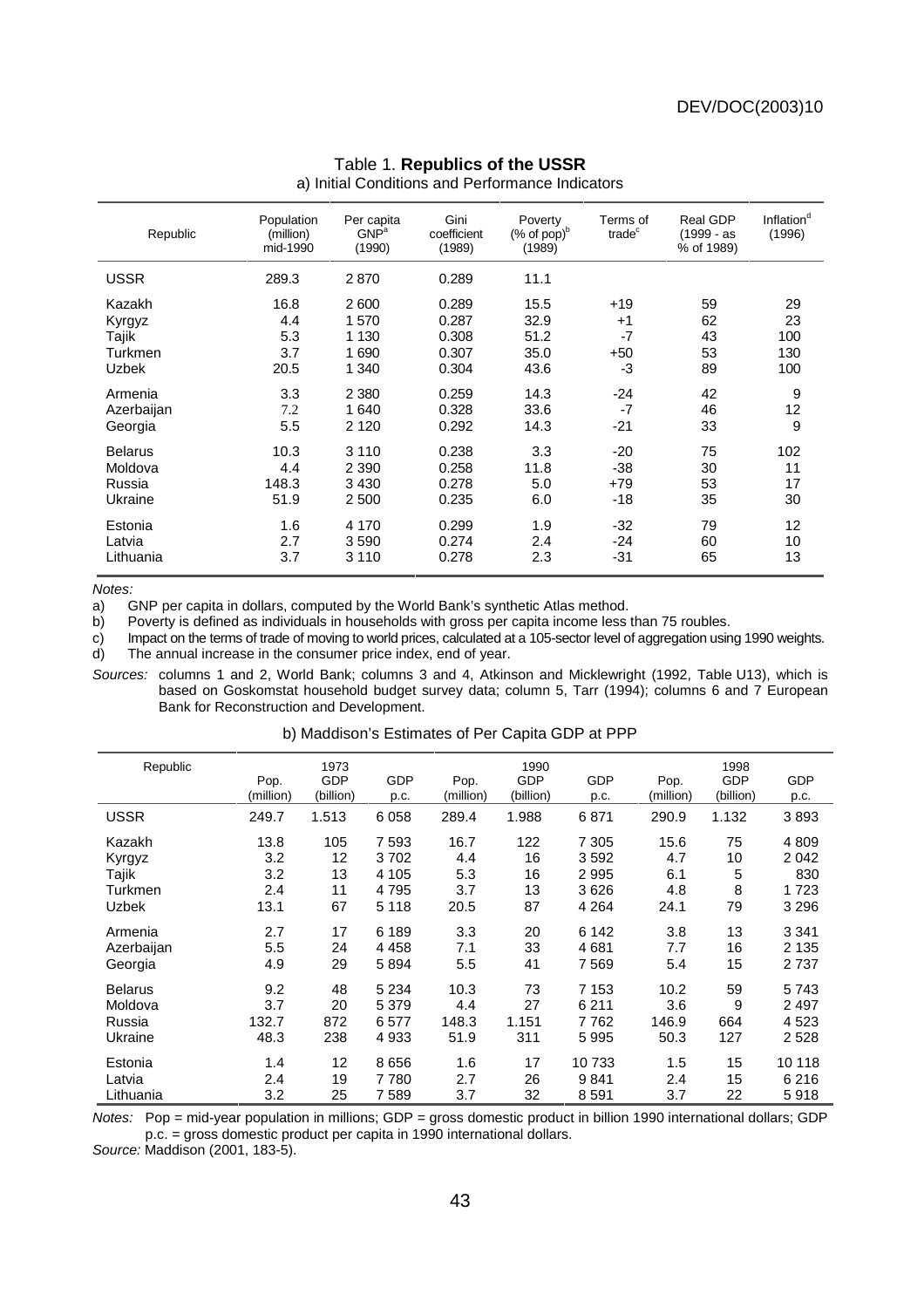|              | 1989 | 1990 | 1991 | 1992  | 1993  | 1994  | 1995 | 1996 | 1997 | 1998 | 1999 | 2000 | 1999:<br>1989=100 |
|--------------|------|------|------|-------|-------|-------|------|------|------|------|------|------|-------------------|
| Kazakhstan   | 0    |      | -13  | -3    | -9    | $-13$ | -8   |      |      | -2   |      | 10   | 63                |
| Kyrgyz Rep.  | 8    | 3    | -5   | $-19$ | -16   | -20   | -5   |      | 10   |      | 4    | 5    | 63                |
| Tajikistan   | -3   | -2   | -7   | -29   | $-11$ | -19   | -13  | -4   | 2    | 5    | 4    | 8    | 44                |
| Turkmenistan | $-7$ | 2    | -5   | -5    | -10   | -17   | -7   | -7   | -11  | 5    | 16   | 18   | 64                |
| Uzbekistan   | 4    |      | -1   | -11   | -2    | -4    | -1   |      | 3    | 4    | 4    |      | 94                |

#### Table 2. **Growth in Real GDP 1989-2000** (%)

Notes: 2000 = preliminary actual figures from official government sources. Blanks indicate that data are not given in the source.

Source: European Bank for Reconstruction and Development Transition Update, April 2001, 15.

|  | Table 3. Inflation (change in consumer price index) 1991-2000 (%) |  |  |  |
|--|-------------------------------------------------------------------|--|--|--|
|--|-------------------------------------------------------------------|--|--|--|

|                 | 1991 | 1992 | 1993    | 1994 | 1995 | 1996 | 1997 | 1998 | 1999 | 2000 |
|-----------------|------|------|---------|------|------|------|------|------|------|------|
| Kazakhstan      | 79   | 381  | 662     | 892  | 176  | 39   |      |      |      | 13   |
| Kyrgyz Republic | 85   | 855  | 772     | 229  | 41   | 31   | 26   | 36   | 12   | 19   |
| Tajikistan      | 112  | 157  | 2 1 9 5 | 350  | 609  | 418  | 88   | 28   | 43   | 34   |
| Turkmenistan    | 103  | 493  | 3 102   | 748  | 005  | 992  | 84   | 24   |      | 8    |
| Uzbekistan      | 82   | 645  | 534     | 568  | 305  | 54   | 59   | 29   | 18   | 50   |

 $Notes: 2000 = 0.00$ 

Source: European Bank for Reconstruction and Development Transition Update, April 2001, 16.

#### Table 4. **Transition Indicators, 2001**  a) Summary Transition Indicators

|                 | <b>EBRD Transition Indicator</b> |      | Liberalisation Index | Index of Institutional Quality |
|-----------------|----------------------------------|------|----------------------|--------------------------------|
|                 | 1999                             | 1997 | Cumulative           | 1997-98                        |
| Kyrgyz Republic | 2.8                              | 0.75 | 3.39                 | $-6.5$                         |
| Kazakhstan      | 2.7                              | 0.86 | 4.35                 | $-7.9$                         |
| Uzbekistan      | 2.1                              | 0.57 | 2.83                 | $-13.8$                        |
| Tajikistan      | 2.0                              | 0.45 | 2.21                 | $-17.3$                        |
| Turkmenistan    | 1.4                              | 0.36 | 1.53                 | $-16.1$                        |

Notes: The Cumulative Liberalization Index sums the annual values from 1989 to 1997. Source: IMF World Economic Outlook, September 2000, 180-3.

#### b) Disaggregated EBRD Indicators

|                                       | <b>KAZ</b> | <b>KR</b> | <b>TAJ</b> | <b>TKM</b> | <b>UZB</b> |  |
|---------------------------------------|------------|-----------|------------|------------|------------|--|
|                                       |            |           |            |            |            |  |
| Price liberalisation                  |            | 3         | 3          |            | 2          |  |
| Trade & forex system                  |            | 4         | $3+$       |            | 2-         |  |
| Private sector share of GDP (%)       |            | 60        | 45         |            | 45         |  |
| Small-scale privatisation             |            | 4         | 4-         |            |            |  |
| Large-scale privatisation             |            | 3         | $2+$       |            | 3-         |  |
| Governance & enterprise restructuring |            | 2         | $2 -$      |            | 2-         |  |
| Competition policy                    |            | 2         | $2 -$      |            |            |  |
| Financial reform                      |            |           |            |            |            |  |
| Banking and interest rates            |            | $2+$      |            |            | 2-         |  |
| Securities and NBFI                   |            | 2         |            |            | 2          |  |
| Infrastructure                        |            |           |            |            |            |  |
| <b>Telecoms</b>                       |            | $2+$      | $2+$       |            |            |  |
| Electric power                        |            | $2+$      |            |            |            |  |
| Railways                              |            |           |            |            |            |  |
| Roads                                 |            |           |            |            |            |  |
| Water & waste water                   |            |           |            |            |            |  |

Note: the measurement scale is from 1, indicating little or no change from the centrally planned economy to 4+, representing the standards of an industrialised market economy.

Source: EBRD Transition Report 2002.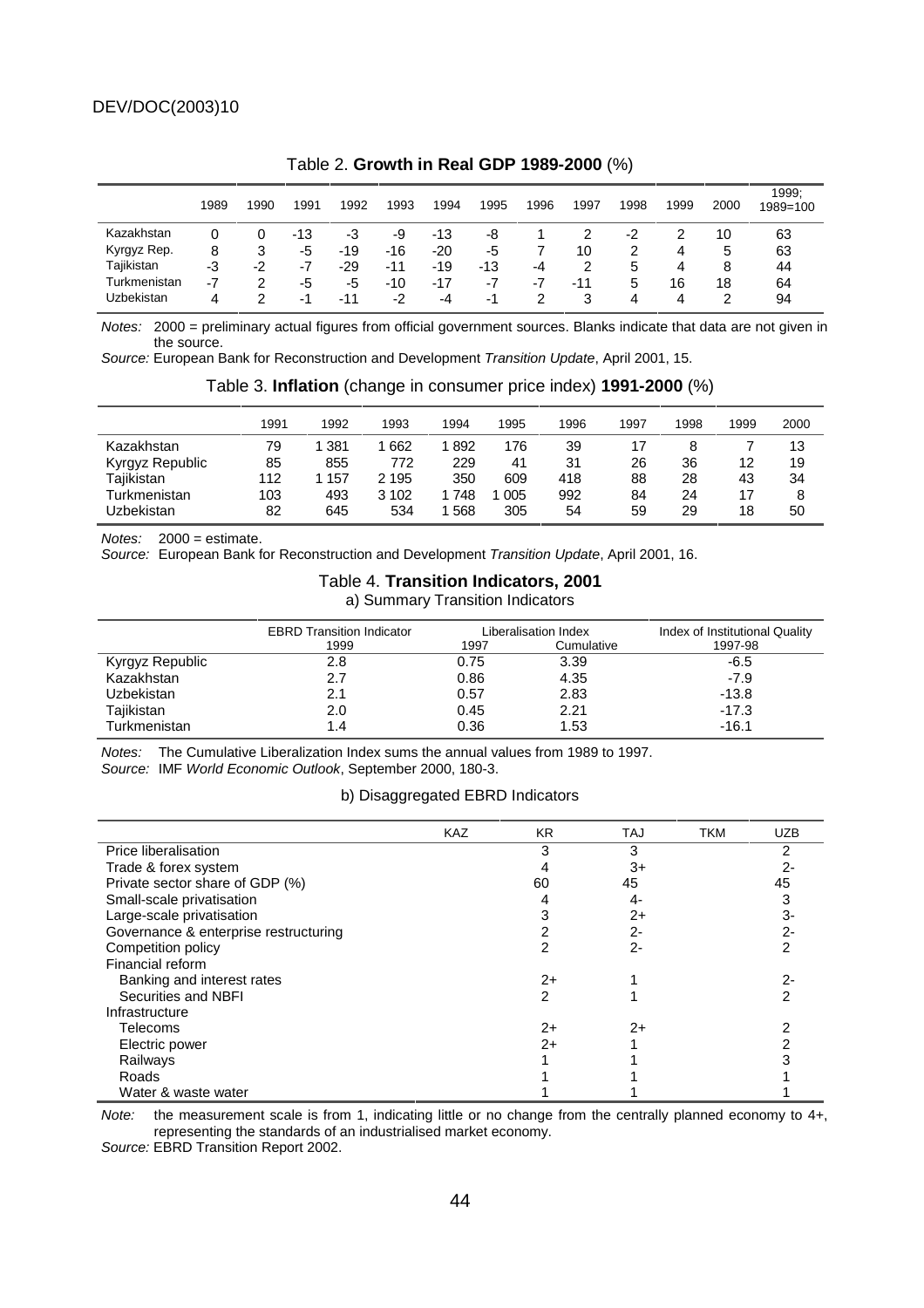| Highest quintile   | Second quintile | Third quintile      | Fourth quintile | Fifth quintile           |
|--------------------|-----------------|---------------------|-----------------|--------------------------|
| Switzerland        | Costa Rica      | Fiji                | Senegal         | Albania                  |
| <b>Netherlands</b> | Poland          | W.Samoa             | Ecuador         | N. Korea                 |
| Finland            | Malawi          | Comoros             | Macedonia       | Cameroon                 |
| New Zealand        | Czech Rep.      | <b>Bahrain</b>      | Turkey          | Syria                    |
| Denmark            | <b>Israel</b>   | Croatia             | Uganda          | Chad                     |
| Norway             | <b>Bahamas</b>  | Cape Verde          | Venezuela       | <b>Belarus</b>           |
| Sweden             | Greece          | <b>Bolivia</b>      | Cuba            | Indonesia                |
| UK                 | Estonia         | <b>Bulgaria</b>     | <b>PNG</b>      | Azerbaijan               |
| Luxembourg         | Trinidad & T    | India               | Sri Lanka       | Kenya                    |
| Singapore          | Uruguay         | Brazil              | Madagascar      | <b>Mauritius</b>         |
| Canada             | <b>Botswana</b> | El Salvador         | Vietnam         | Yemen                    |
| Australia          | Qatar           | Jamaica             | Bangladesh      | Guinea-Bissau            |
| Ireland            | <b>Belize</b>   | Gambia              | Cambodia        | Maldives                 |
| Austria            | Oman            | Mexico              | CAR             | Sierra Leone             |
| Germany            | Namibia         | Romania             | Colombia        | B&H                      |
| Iceland            | S.Korea         | Lebanon             | Nicaragua       | Nigeria                  |
| <b>USA</b>         | N Caledonia     | Mali                | Kyrgyz Rep      | <b>Burundi</b>           |
| Portugal           | Kuwait          | Dom Rep             | Honduras        | Niger                    |
| Solomon Isl.       | Jordan          | Ethiopia            | Armenia         | Congo                    |
| Spain              | Argentina       | Tanzania            | Swaziland       | <b>Uzbekistan</b>        |
| France             | Tunisia         | Ghana               | Djibouti        | Liberia                  |
| Cyprus             | Slovak Rep.     | Egypt               | Mozambique      | Yugoslavia               |
| Hong Kong          | <b>Brunei</b>   | Malaysia            | Guatemala       | Haiti                    |
| Puerto Rico        | Latvia          | Peru                | Zimbabwe        | Turkmenistan             |
| Japan              | Lithuania       | Côte d'Ivoire       | Kazakhstan      | Angola                   |
| Italy              | <b>UAE</b>      | Moldova             | Gabon           | Rwanda                   |
| Belgium            | Palestine       | China               | Iran            | <b>Bhutan</b>            |
| Chinese Taipei     | Mongolia        | Zambia              | <b>Russia</b>   | <b>Equatorial Guinea</b> |
| Chile              | Philippines     | Suriname            | Guinea          | Algeria                  |
| Hungary            | Morocco         | Saudi Arabia        | Paraguay        | Sudan                    |
| Malta              | Thailand        | Lesotho             | Ukraine         | Laos                     |
| Slovenia           | Guyana          | <b>Burkina Faso</b> | Pakistan        | Tajikistan               |
| <b>Barbados</b>    | Panama          | Benin               | Georgia         | Somalia                  |
| São Tomé           | South Africa    | Nepal               | Togo            | Zaire                    |

#### c) Institutional Quality 1997-98

Note: Highlighted countries have had centrally planned economies. Source: IMF World Economic Outlook, September 2000, 155.

j,

#### Table 5. **Poverty Measures for 1987-88 and 1993**

| Country         |                   | 1987-88                 | 1993              |                         |  |
|-----------------|-------------------|-------------------------|-------------------|-------------------------|--|
|                 | Number (millions) | Share of population (%) | Number (millions) | Share of population (%) |  |
| Kazakhstan      | 0.8               |                         | 11.0              | 65                      |  |
| Kyrgyz Republic | 0.5               |                         | 4.0               | 88                      |  |
| Turkmenistan    | 0.4               | 12                      | 2.4               | 61                      |  |
| Uzbekistan      | 4.8               | 24                      | 13.3              | 63                      |  |

Notes: The poverty line is 120 international dollars per capita per month. Tajikistan is not included in the source, presumably because of the civil war in 1993, but poverty would have been at least as high as in the other four countries.

Source: Milanovic (1998, Table 5.1), based on Household Budget Survey income measures.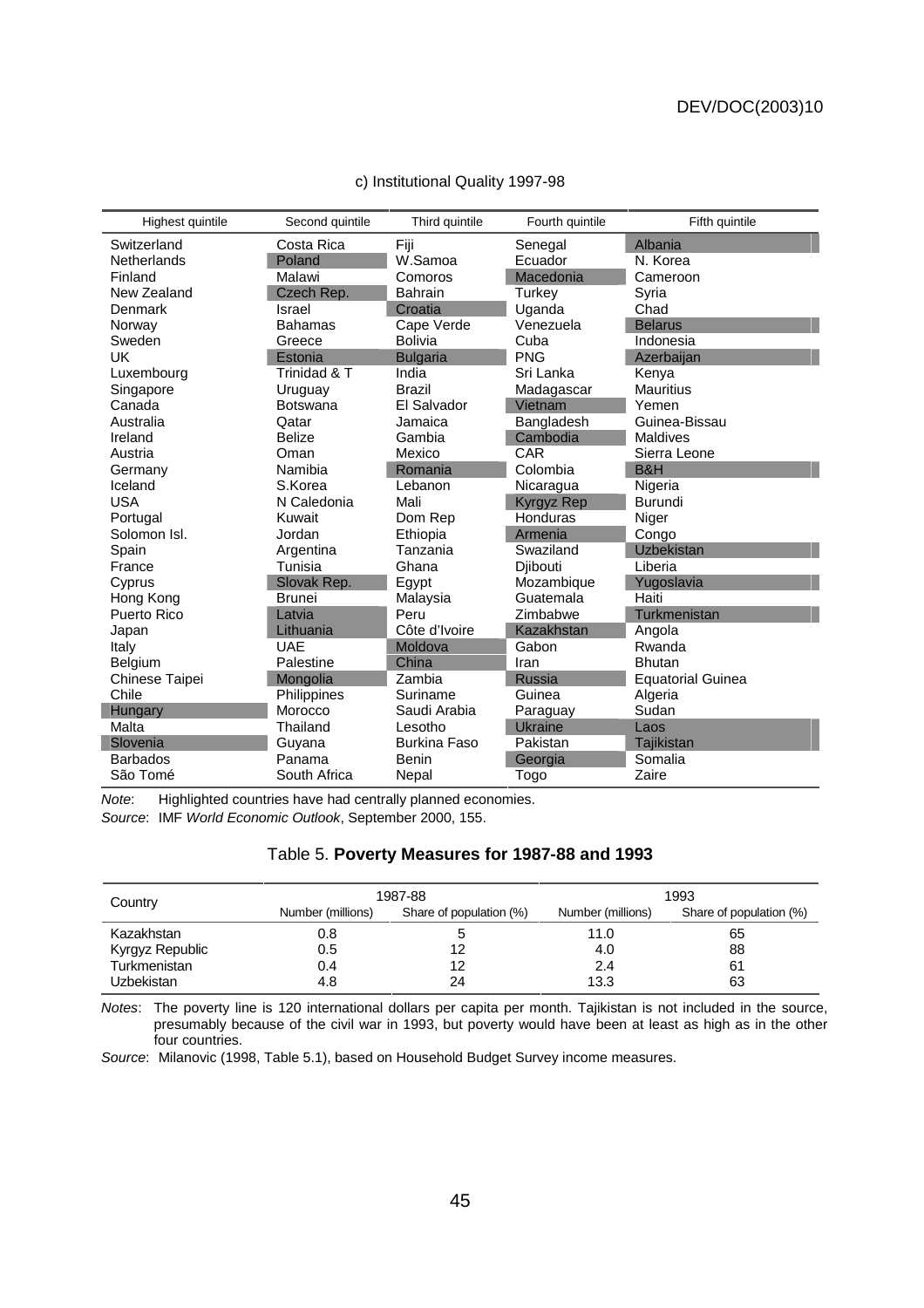| Variables                      | Kazakhstan<br>(1996)  | Kyrgyz Rep<br>(1993) | Kyrgyz Rep<br>(1997) | Tajikistan<br>(1999) | Fergana<br>(Uzbekistan) |
|--------------------------------|-----------------------|----------------------|----------------------|----------------------|-------------------------|
| Per capita expenditure         | 4 963.76<br>(3515.27) | 144.61<br>(140.26)   | 641.16<br>(752.00)   | 15 636<br>(13095)    | 4 115.554<br>(388.75)   |
| Per capita expenditure - adult | 5 980.43              | 176.85               | 782.77               | 19504                | 5 060.62                |
| Equivalent                     | (4 113.47)            | (168.47)             | (921.51)             | (16 457)             | (4738.77)               |
| Demographic traits             |                       |                      |                      |                      |                         |
| Male head (%)                  | 61.6                  | 81.8                 | 86.8                 | 91.3                 | 93.9                    |
| Head is married (%)            | 72.1                  | 77.5                 | 77.3                 | 85.5                 | 90.8                    |
| Age of head (years)            | 46.326                | 41.337               | 39.713               | 39.850               | 38.760                  |
|                                | (14.218)              | (13.722)             | (12.668)             | (11.047)             | (10.444)                |
| Health of head                 |                       |                      |                      |                      |                         |
| Head in good health (%)        | 28.9                  | 90.7                 | 90.5                 | 69.3                 |                         |
| Education of head              |                       |                      |                      |                      |                         |
| College graduate (%)           | 18.2                  | 16.3                 | 15.8                 | 14.8                 | 14.4                    |
| Tecnikum (%)                   | 23.2                  | 18.5                 | 16.9                 | 12.0                 | 14.6                    |
| Vocational-technical (%)       | 32.2                  | 38.0                 | 10.7                 | 22.6                 | 14.8                    |
| Completed secondary (%)        | 11.5                  | 16.9                 | 44.4                 | 35.6                 | 45.3                    |
| Incomplete secondary (%)       | 14.9                  | 10.3                 | 12.2                 | 15.0                 | 10.9                    |
| Education of MHE:              |                       |                      |                      |                      |                         |
| College graduate (%)           | 26.8                  | 22.6                 | 25.4                 | 20.2                 | 19.6                    |
| Tecnikum (%)                   | 33.1                  | 30.0                 | 22.9                 | 15.1                 | 24.8                    |
| Vocational-technical (%)       | 26.6                  | 31.9                 | 9.9                  | 23.4                 | 18.3                    |
| Completed secondary (%)        | 7.8                   | 12.7                 | 36.2                 | 35.0                 | 34.0                    |
| Incomplete secondary (%)       | 5.7                   | 2.8                  | 5.6                  | 6.3                  | 3.3                     |
| Location of household          |                       |                      |                      |                      |                         |
| Rural community (%)            | 43.6                  | 57.1                 | 62.4                 | 72.8                 | 71.5                    |
| Capital city (%)               | 9.4                   | 16.5                 | 15.2                 | 8.9                  |                         |
| Region 1 (%)                   | 20.7                  | 24.6                 | 13.8                 | 4.0                  |                         |
| Region 2 (%)                   | 18.1                  | 39.1                 | 35.1                 | 21.5                 |                         |
| Region 3 (%)                   | 8.5                   | 19.8                 | 35.9                 | 30.4                 |                         |
| Region 4 (%)                   | 22.3                  |                      |                      | 35.2                 |                         |
| Region 5 (%)                   | 21.0                  |                      |                      |                      |                         |
| Household composition          |                       |                      |                      |                      |                         |
| Number of children             | 1.263                 | 1.822                | 2.234                | 3.515                | 2.638                   |
|                                | (1.228)               | (1.691)              | (1.739)              | (2.071)              | (1.533)                 |
| Number of elderly              | 0.414                 | 0.511                | 0.509                | 0.492                | 0.490                   |
|                                | (0.676)               | (0.731)              | (0.733)              | (0.733)              | (0.739)                 |
| Number of non-elderly adults   | 1.914                 | 2.603                | 2.845                | 3.065                | 2.843                   |
|                                | (1.119)               | (1.800)              | (1.472)              | (1.812)              | (1.580)                 |
| Sample size (households)       | 1890                  | 1926                 | 2618                 | 1983                 | 541                     |

#### Table 6. **Summary Statistics from Central Asian LSMS Surveys**

Notes: Standard deviations of continuous variables are in parentheses. Expenditures are in national currency units. MHE = most highly educated household member. The regions are: Kazakhstan  $1 =$  Central,  $2 =$  South, 3 = West, 4 = North, 5 = East (excluding Almaty); Kyrgyz Republic 1 = Chui, 2 = South, 3 = Mountain; Tajikistan 1 = Gorna Badakhshan, 2 = RSS, 3 = Leninabad, 4 = Khatlon.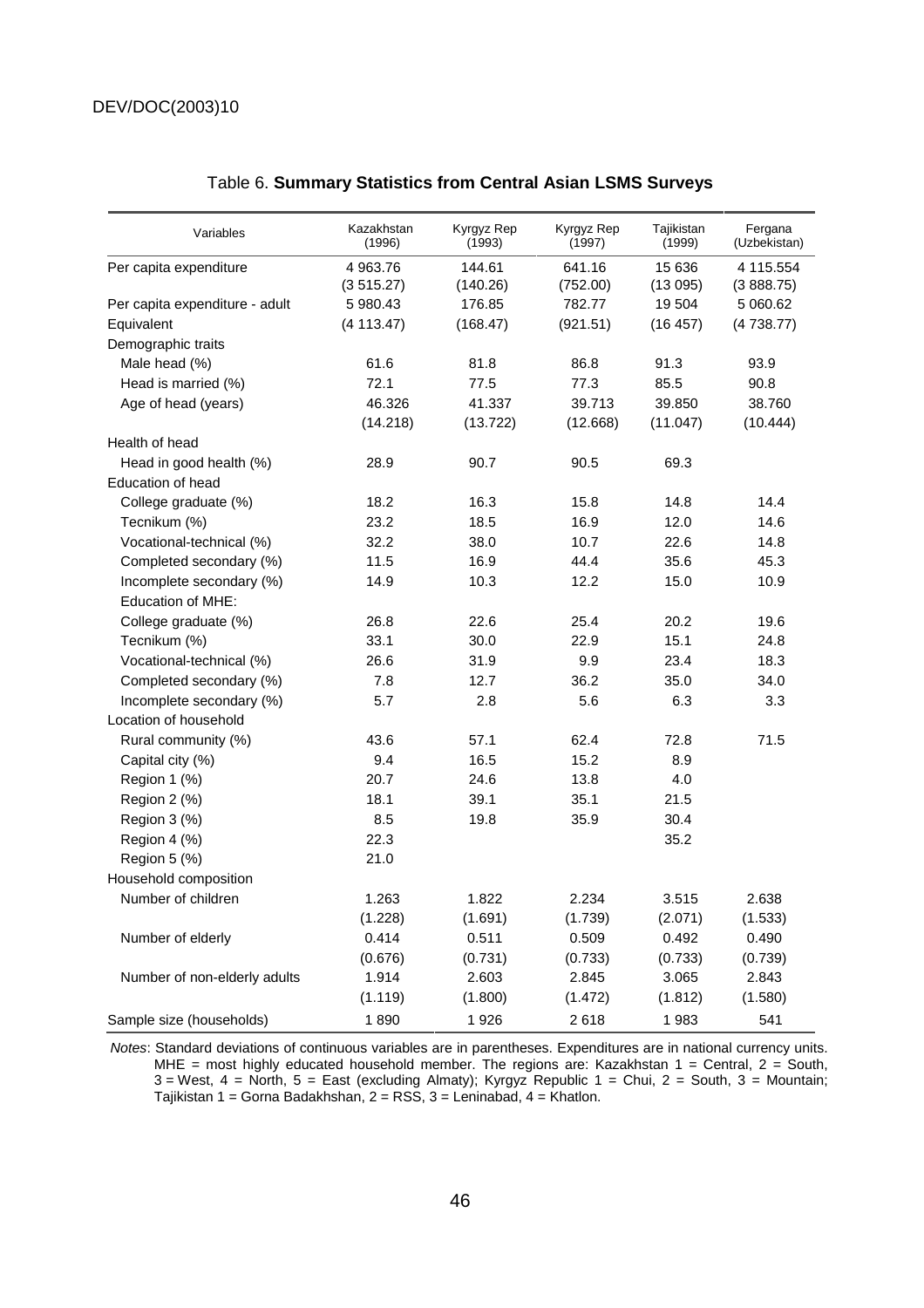|                               | <b>Ln Expenditures</b> |             | <b>Ln Expenditures</b> |             |  |
|-------------------------------|------------------------|-------------|------------------------|-------------|--|
| Variables                     | Coefficient            | t-statistic | Coefficient            | t-statistic |  |
| Intercept                     | 8.542*                 | 89.60       | 8.519*                 | 89.31       |  |
| Demographic traits            |                        |             |                        |             |  |
| Head is male                  | 0.033                  | 0.95        | 0.028                  | 0.81        |  |
| Age of head                   | $-0.002$               | $-1.12$     | $-0.001$               | $-0.92$     |  |
| Head is married               | 0.046                  | 1.16        | 0.044                  | 1.11        |  |
| Education/health of head      |                        |             |                        |             |  |
| College graduate              | $0.272*$               | 5.62        | $0.268*$               | 5.55        |  |
| Tecnikum                      | $0.167*$               | 3.63        | $0.165*$               | 3.60        |  |
| Vocational-technical training | $0.114*$               | 2.56        | $0.112*$               | 2.54        |  |
| Completed secondary           | $-.001$                | $-0.02$     | 0.006                  | 0.11        |  |
| Head in good health           | $-0.032$               | $-1.06$     | $-0.029$               | $-0.94$     |  |
| Location of household         |                        |             |                        |             |  |
| Rural community               | $0.117*$               | 4.10        |                        |             |  |
| Central                       | $-0.036$               | $-0.70$     |                        |             |  |
| Southern                      | $-0.447*$              | $-8.38$     |                        |             |  |
| Western                       | 0.089                  | 1.43        |                        |             |  |
| Northern                      | $0.295*$               | 5.67        |                        |             |  |
| Other Eastern (not Almaty)    | 0.038                  | 0.74        |                        |             |  |
| Rural*Central                 |                        |             | 0.095                  | 1.56        |  |
| Urban*Central                 |                        |             | $-0.045$               | $-0.81$     |  |
| Rural*South                   |                        |             | $-0.353*$              | $-5.66$     |  |
| Urban*South                   |                        |             | $-0.432*$              | $-7.32$     |  |
| Rural*West                    |                        |             | 0.029                  | 0.36        |  |
| Urban*West                    |                        |             | $0.218*$               | 3.04        |  |
| Rural*North                   |                        |             | $0.427*$               | 7.47        |  |
| Urban*North                   |                        |             | $0.284*$               | 4.99        |  |
| Rural*East                    |                        |             | $0.198*$               | 3.43        |  |
| Urban*East                    |                        |             | $-0.009$               | $-0.16$     |  |
| Household composition         |                        |             |                        |             |  |
| Number of children            | $-0.174*$              | $-14.04$    | $-0.170*$              | $-13.61$    |  |
| Number of elderly             | $-0.116*$              | $-3.82$     | $-0.108*$              | $-3.56$     |  |
| Number of non-elderly adults  | $-0.058*$              | $-4.18$     | $-0.055*$              | $-3.94$     |  |
| R-square                      | 0.300                  |             | 0.306                  |             |  |
| F-statistic                   | 47.14*                 |             | 39.12*                 |             |  |
| Sample size                   | 1890                   |             | 1890                   |             |  |

# Table A1. **Regression Results: Kazakhstan, 1996**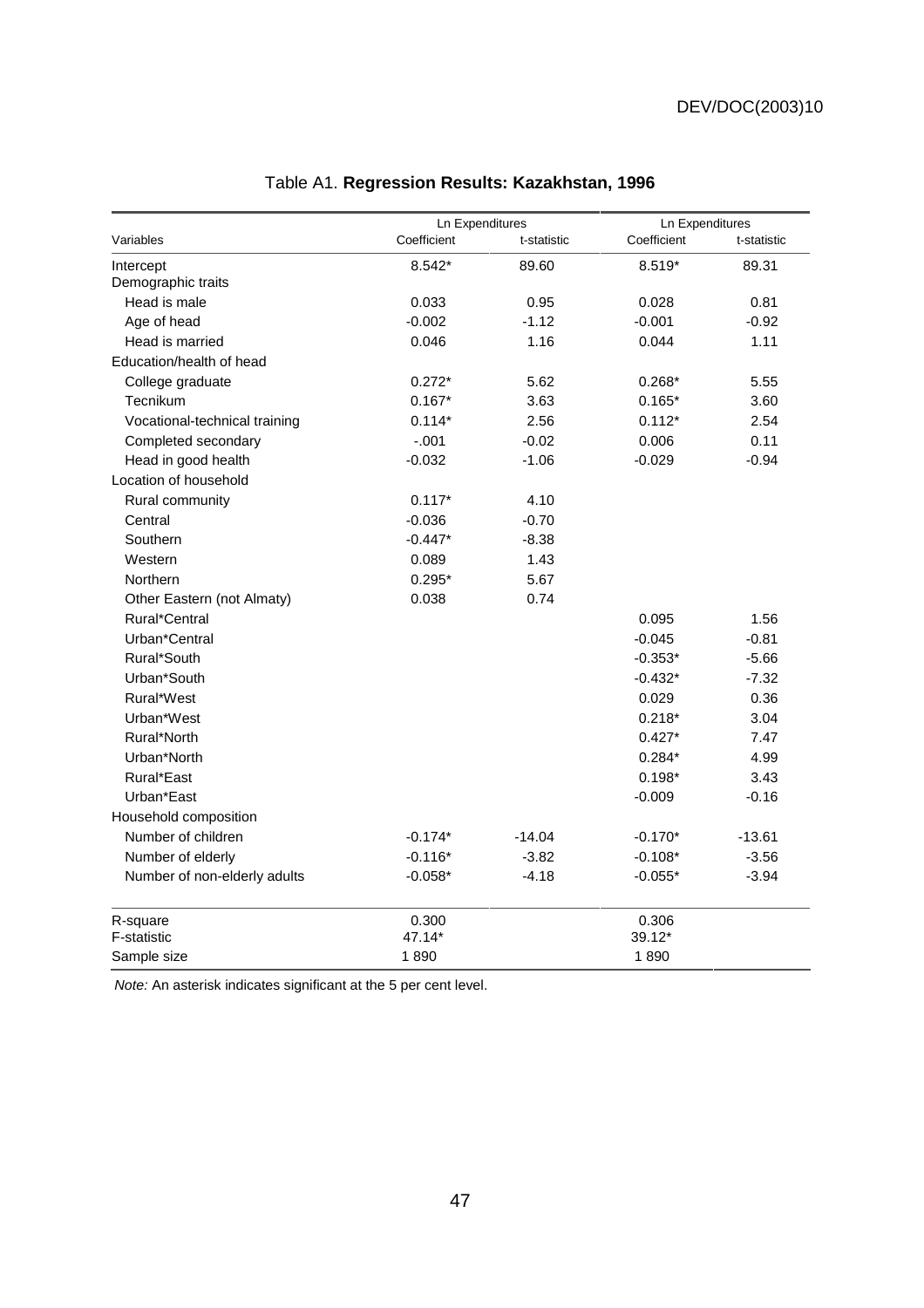|                          | Log Expenditure |             | Log Expenditure, 1993 |             | Log Expenditure, 1997 |             |
|--------------------------|-----------------|-------------|-----------------------|-------------|-----------------------|-------------|
| Variables                | Coefficient     | t-statistic | Coefficient           | t-statistic | Coefficient           | t-statistic |
| Intercept                | 5.248*          | 58.26       | 4.887*                | 28.55       | $7.348*$              | 89.94       |
| Demographic traits       |                 |             |                       |             |                       |             |
| Head is male             | 0.015           | 0.34        | 0.113                 | 1.41        | $-0.089*$             | $-2.09$     |
| Age of head              | 0.0005          | 0.45        | $-0.0005$             | $-0.24$     | $0.002*$              | 1.99        |
| Head is married          | 0.012           | 0.31        | 0.066                 | 0.089       | 0.005                 | 0.14        |
| Education/health of head |                 |             |                       |             |                       |             |
| College graduate         | $0.285*$        | 6.50        | $0.321*$              | 4.04        | $0.215*$              | 4.93        |
| <b>Tecnikum</b>          | $0.144*$        | 3.38        | $0.199*$              | 2.60        | 0.074                 | 1.74        |
| Vocational-technical     | 0.081           | 1.90        | 0.120                 | 1.69        | $-0.060$              | $-1.26$     |
| Completed secondary      | $-0.056$        | $-1.36$     | $-0.105$              | $-1.19$     | $-0.063$              | $-1.62$     |
| Head in good health      | 0.015           | 0.33        | 0.097                 | 1.07        | $-0.011$              | $-0.27$     |
| Household location       |                 |             |                       |             |                       |             |
| Rural community          | $-0.264*$       | $-8.63$     | $-0.365*$             | $-6.10$     | $-0.177*$             | $-6.42$     |
| Chui                     | $-0.184*$       | $-3.90$     | $-0.083$              | $-0.94$     | $-0.256*$             | $-5.74$     |
| South                    | $-0.547*$       | $-12.80$    | $-0.373*$             | $-4.51$     | $-0.733*$             | $-18.81$    |
| Mountain                 | $-0.728*$       | $-16.53$    | $-0.459*$             | $-5.08$     | $-0.928*$             | $-23.96$    |
| Household composition    |                 |             |                       |             |                       |             |
| Number of children       | $-0.137*$       | $-16.09$    | $-0.118*$             | $-6.78$     | $-0.139*$             | $-18.68$    |
| Number of elderly        | $-0.068*$       | $-3.86$     | $-0.077*$             | $-2.16$     | $-0.014$              | $-0.84$     |
| Number of adults         | $-0.024*$       | $-2.82$     | 0.002                 | 0.11        | $-0.073*$             | $-8.37$     |
| Year                     |                 |             |                       |             |                       |             |
| 1997                     | $0.482*$        | 17.90       |                       |             |                       |             |
| R-square                 | 0.309           |             | 0.151                 |             | 0.553                 |             |
| <b>F-statistic</b>       | 125.95*         |             | 22.47*                |             | 214.50*               |             |
| Sample size              | 4531            |             | 1913                  |             | 2618                  |             |

# Table A2. **Regression Results: Kyrgyz Republic, 1993 and 1997**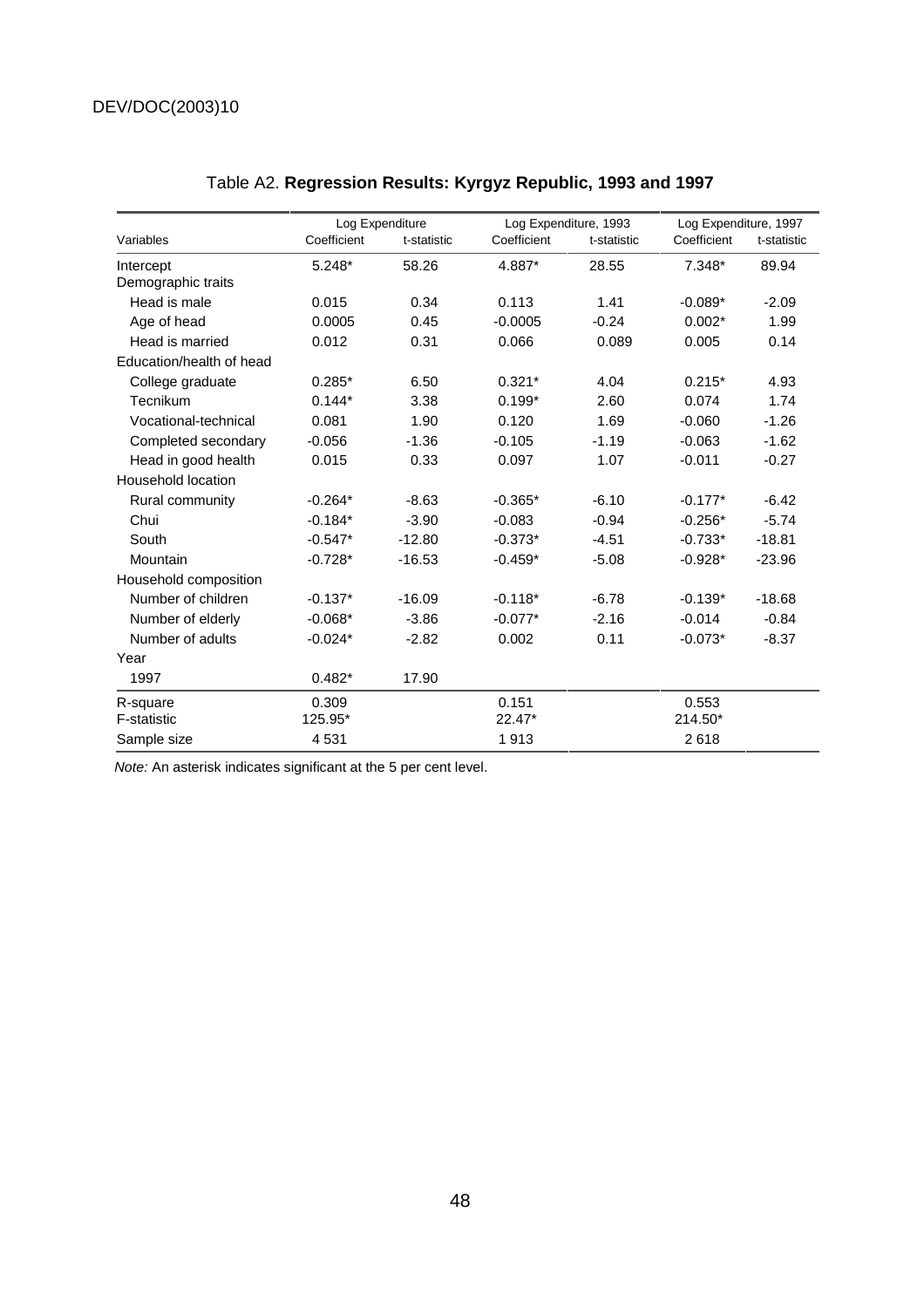|                               | Ln Expenditure |             | Ln Expenditure |             |
|-------------------------------|----------------|-------------|----------------|-------------|
| Variables                     | Coefficient    | t-statistic | Coefficient    | t-statistic |
| Intercept                     | 9.927*         | 114.43      | $9.920*$       | 114.16      |
| Demographic traits            |                |             |                |             |
| Head is male                  | 0.020          | 0.35        | 0.021          | 0.36        |
| Age of head                   | $-0.001$       | $-1.04$     | $-0.001$       | $-1.05$     |
| Head is married               | 0.070          | 1.51        | 0.072          | 1.55        |
| Education/health of head      |                |             |                |             |
| College graduate              | $0.327*$       | 6.97        | $0.329*$       | 7.01        |
| Tecnikum                      | $0.260*$       | 5.26        | $0.263*$       | 5.31        |
| Vocational-technical training | $0.097*$       | 2.25        | $0.097*$       | 2.25        |
| Completed secondary           | 0.023          | 0.57        | 0.026          | 0.64        |
| Head in good health           | $-0.007$       | $-0.26$     | $-0.006$       | $-0.23$     |
| Household location            |                |             |                |             |
| Rural community               | 0.027          | 0.79        |                |             |
| Gorna-Badakhshan              | $-0.603*$      | $-7.65$     | $-0.583*$      | $-7.82$     |
| <b>RRS</b>                    | $-0.061$       | $-1.06$     |                |             |
| Leninabad                     | $-0.335*$      | $-6.36$     |                |             |
| Khatlon                       | $-0.344*$      | $-6.38$     |                |             |
| <b>Rural RRS</b>              |                |             | $-0.052$       | $-0.98$     |
| Urban RRS                     |                |             | 0.059          | 0.66        |
| Rural Leninabad               |                |             | $-0.309*$      | $-6.11$     |
| Urban Leninabad               |                |             | $-0.337*$      | $-5.74$     |
| <b>Rural Khatlon</b>          |                |             | $-0.312*$      | $-6.29$     |
| Urban Khatlon                 |                |             | $-0.377*$      | $-5.83$     |
| Household composition         |                |             |                |             |
| Number of children            | $-0.088*$      | $-12.80$    | $-0.087*$      | $-12.77$    |
| Number of elderly             | $-0.047*$      | $-2.69$     | $-0.047*$      | $-2.68$     |
| Number of non-elderly adults  | $-0.006$       | $-0.81$     | $-0.005$       | $-0.69$     |
| R-square                      | 0.182          |             | 0.183          |             |
| F-statistic                   | 27.30*         |             | 24.43*         |             |
| Sample size                   | 1983           |             | 1983           |             |

# Table A3. **Regression Results: Tajikistan, 1999**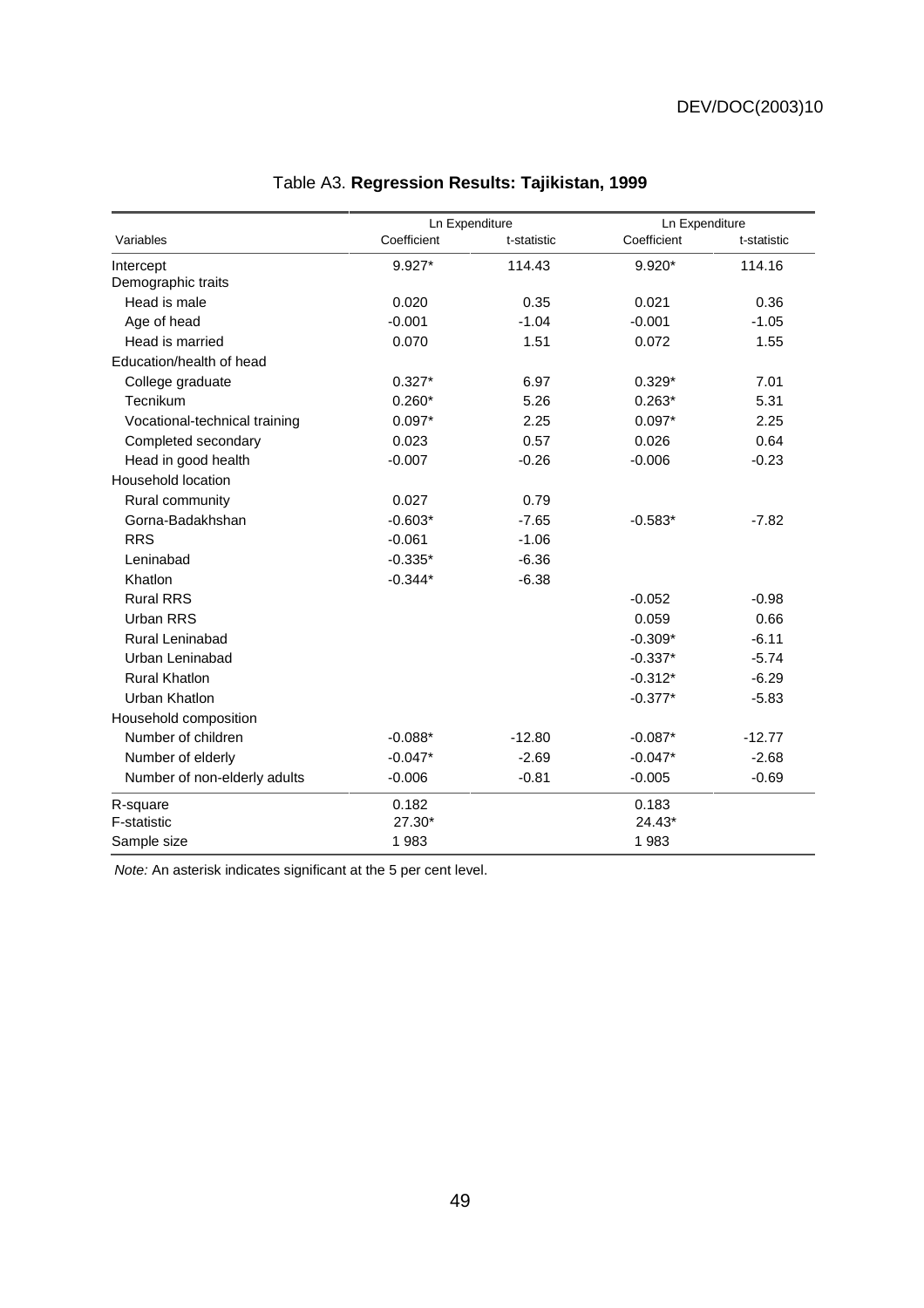|                              | Uzbekistan  |             | Kyrgyz Republic |             | Tajikistan  |             |
|------------------------------|-------------|-------------|-----------------|-------------|-------------|-------------|
| Variables                    | Coefficient | t-statistic | Coefficient     | t-statistic | Coefficient | t-statistic |
| Intercept                    | $8.183*$    | 33.08       | 6.496*          | 50.12       | $9.744*$    | 68.06       |
| Demographic traits           |             |             |                 |             |             |             |
| Head is male                 | $-0.033$    | $-0.18$     | 0.082           | 1.15        | $-0.097$    | $-0.89$     |
| Age of head                  | 0.007       | 1.92        | 0.003           | 1.81        | 0.0009      | 0.45        |
| Head is married              | 0.092       | 0.62        | $-0.142*$       | $-2.41$     | $-0.009$    | $-0.10$     |
| Education of head            |             |             |                 |             |             |             |
| College graduate             | $0.430*$    | 3.09        | $0.273*$        | 3.69        | $0.223*$    | 2.50        |
| Tecnikum                     | $0.351*$    | 2.50        | 0.106           | 1.48        | $0.261*$    | 3.12        |
| Vocational-technical         | $-0.050$    | $-0.34$     | $-0.114$        | $-1.47$     | 0.085       | 1.06        |
| Completed secondary          | 0.115       | 0.93        | $-0.002$        | $-0.03$     | 0.018       | 0.25        |
| Head in good health          |             |             | $-0.074$        | $-1.06$     | 0.064       | 1.28        |
| Household location           |             |             |                 |             |             |             |
| Rural community              | $-0.521*$   | $-6.60$     | $-0.229*$       | $-6.10$     | 0.063       | 1.19        |
| Household composition        |             |             |                 |             |             |             |
| Number of children           | $-0.123*$   | $-4.99$     | $-0.124*$       | $-12.33$    | $-0.105*$   | $-7.22$     |
| Number of elderly            | $0.105*$    | 2.23        | 0.033           | 1.22        | $-0.054$    | $-1.77$     |
| Number of non-elderly adults | $-0.021$    | $-0.86$     | $-0.059*$       | -4.64       | $-0.031*$   | $-2.07$     |
| R-square                     | 0.207       |             | 0.357           |             | 0.147       |             |
| F-statistic                  | $12.53*$    |             | 41.66*          |             | $8.50*$     |             |
| Sample size                  | 541         |             | 915             |             | 603         |             |

#### Table A4. **Regression Results: Ferghana Region of Uzbekistan, Kyrgyz Republic and Tajikistan**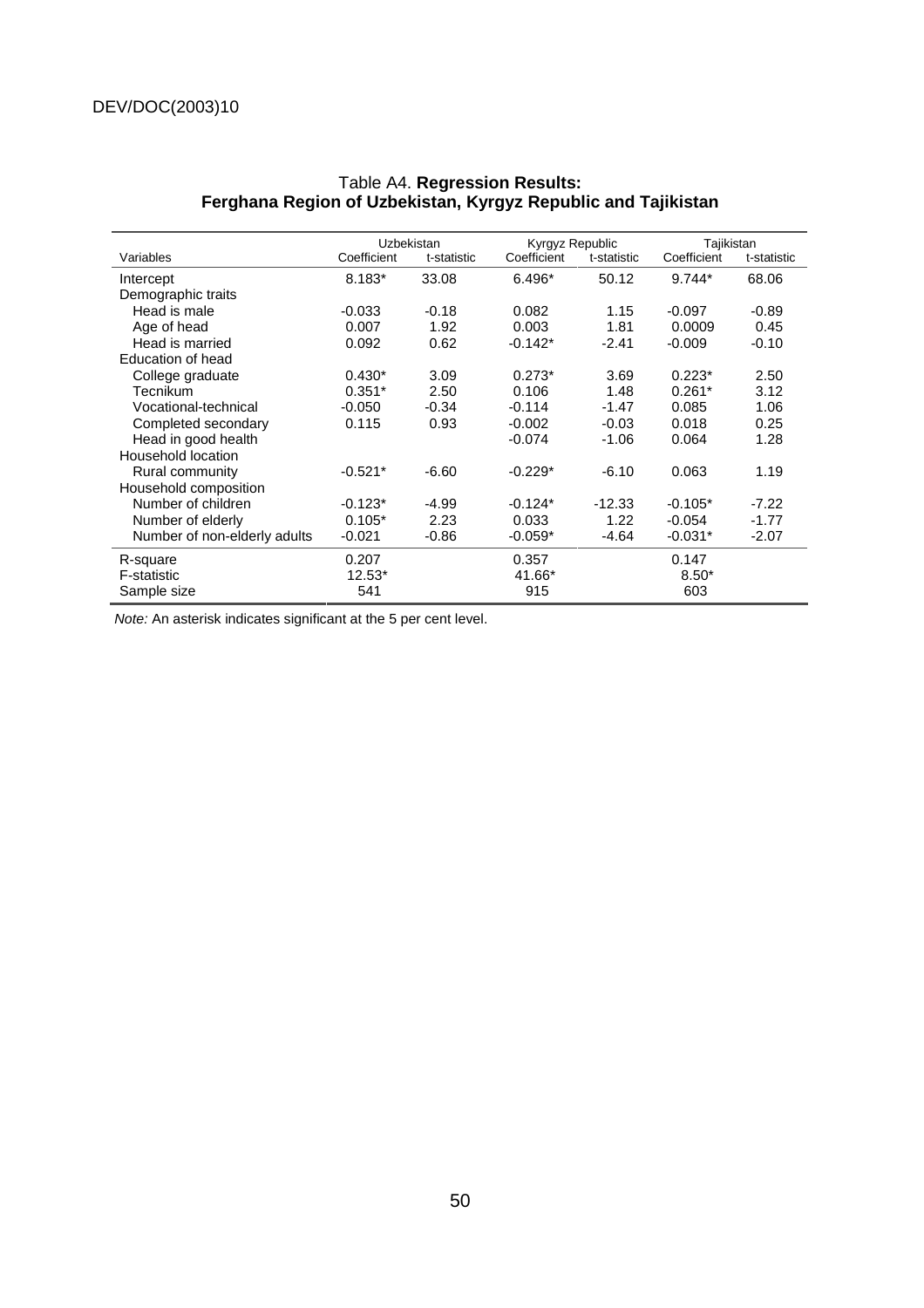|                        | Almaty (Kaz) |             | Bishkek (Kyrg.) |             | Dushanbe (Taj) |             |  |
|------------------------|--------------|-------------|-----------------|-------------|----------------|-------------|--|
| Variables              | Coefficient  | t-statistic | Coefficient     | t-statistic | Coefficient    | t-statistic |  |
| Intercept              | 8.848*       | 33.90       | 7.584*          | 38.27       | 10.170*        | 41.77       |  |
| Demographic traits     |              |             |                 |             |                |             |  |
| Head is male           | 0.133        | 1.45        | $-0.200*$       | $-2.23$     | $-0.120$       | $-0.64$     |  |
| Age of head            | $-0.003$     | $-0.62$     | 0.0003          | 0.11        | $-0.005$       | $-1.23$     |  |
| Head is married        | 0.010        | 0.11        | 0.117           | 1.38        | $0.330*$       | 2.05        |  |
| Education of head      |              |             |                 |             |                |             |  |
| College graduate       | $0.245*$     | 2.05        | 0.073           | 0.67        | 0.243          | 1.67        |  |
| Tecnikum               | 0.055        | 0.43        | 0.069           | 0.61        | 0.019          | 0.11        |  |
| Vocational-technical   | 0.078        | 0.58        | 0.048           | 0.38        | 0.004          | 0.02        |  |
| Completed secondary    | 0.005        | 0.03        | 0.126           | 1.08        | $-0.240$       | $-1.59$     |  |
| Head in good health    | 0.037        | 0.40        | 0.163           | 1.78        | 0.138          | 1.39        |  |
| Household composition  |              |             |                 |             |                |             |  |
| Number of children     | $-0.214*$    | $-4.44$     | $-0.183*$       | $-7.32$     | $-0.145*$      | $-4.87$     |  |
| Number of elderly      | $-0.294*$    | $-3.23$     | $-0.035$        | $-0.77$     | $-0.129$       | $-1.59$     |  |
| Number of other adults | $-0.136*$    | $-3.37$     | $-0.177*$       | $-6.73$     | 0.003          | 0.09        |  |
| R-square               | 0.247        |             | 0.305           |             | 0.220          |             |  |
| F-statistic            | 4.96*        |             | 15.39*          |             | $4.16*$        |             |  |
| Sample size            | 178          |             | 397             |             | 174            |             |  |

#### Table A5. **Regression Results: Capital Cities of Kazakhstan, Kyrgyz Republic and Tajikistan**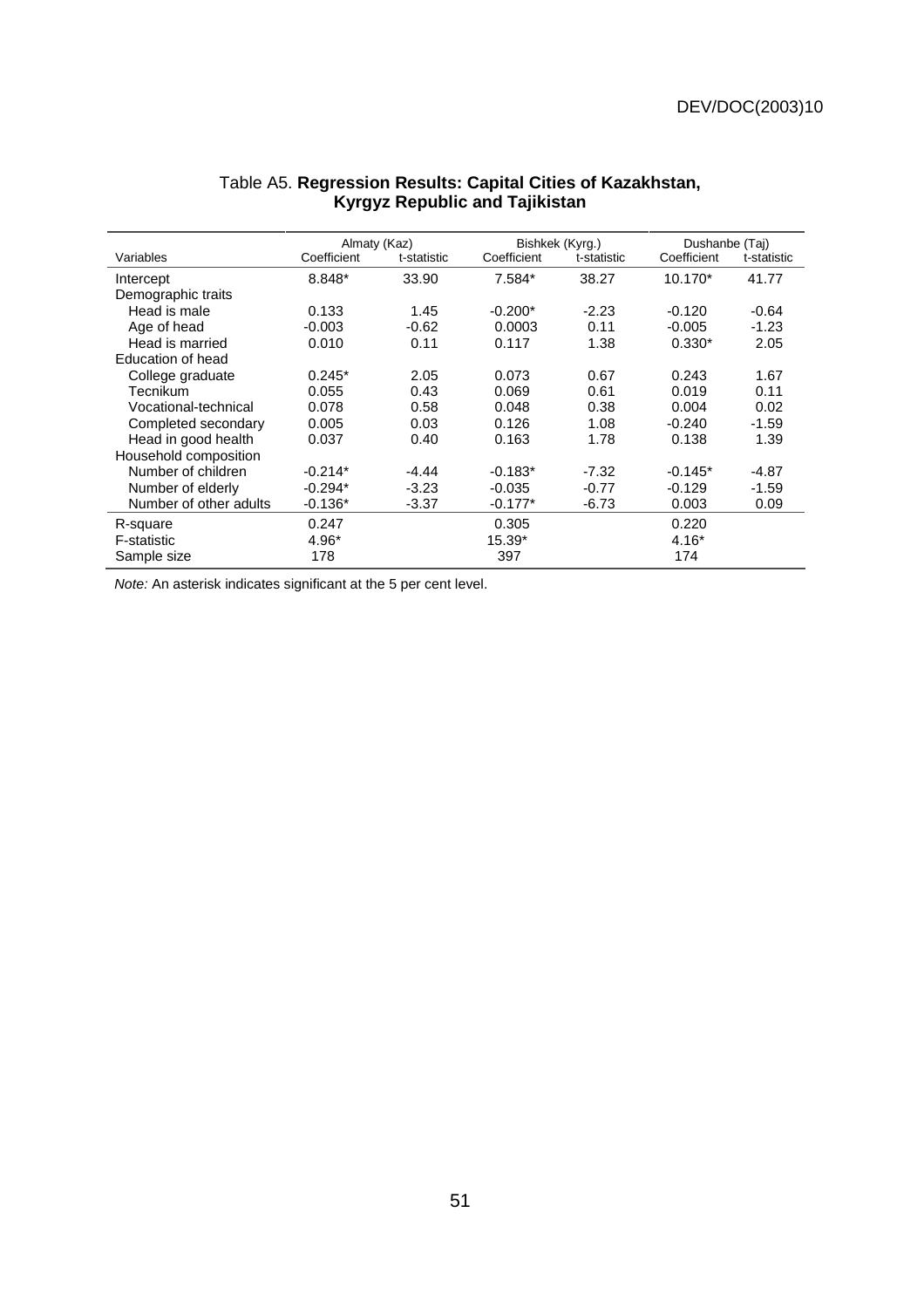# **NOTES**

- 1. At purchasing power parity, the Central Asian countries' incomes are higher. Tajikistan's 2000 GNI per capita at PPP is \$1 090. Corresponding figures for the Kyrgyz Republic are \$270 and \$2 540 (PPP), for Uzbekistan \$360 and \$2 360 (PPP), for Turkmenistan \$750 and \$3 820 (PPP), and for Kazakhstan \$1 260 and \$5 490 (PPP). These figures are from the World Bank's World Development Indicators 2002. As emphasised below, care needs to be taken in interpreting the national accounts data, and PPP conversions are even less firmly based. By Maddison's PPP estimates, Tajikistan's 1998 per capita GDP of \$830 (Table 1b) was about the same as that of Haiti or Bangladesh. Only Afghanistan had lower per capita GDP in Asia, and in Africa only 13 of the 42 countries for which Maddison provides estimates had lower per capita GDP than Tajikistan.
- 2. With 20 billion barrels, Kazakhstan currently has the world's twelfth largest proven oil reserves. The Caspian Basin and Russia are forecast to be the only non-OPEC members with increasing oil reserves over the medium term, and by 2030 they will be the largest net oil exporting region outside the Middle East (IEA, 2002, 98-9 and 108). British Petroleum's \$6.75 billion investment in Russia's Tyumen Oil, announced in February 2003, is indicative of the oil majors' willingness, or desperation, to deal with non-OPEC oil companies even in countries where institutions are weak.
- 3. International Monetary Fund (1992, 37).
- 4. Although protests had taken place in Almaty in 1986 against the appointment of a non-Kazakh as First Secretary of Kazakhstan and ethnic conflicts had occurred in the Fergana Valley, neither was a serious harbinger of secession. In the March 1991 referendum on the future of the USSR, the Central Asian republics had voted overwhelming for retention of the Soviet Union. The Central Asian leaders responded cautiously to the August 1991 coup against Mikhail Gorbachev. Several of the Central Asian countries date their independence from the autumn of 1991, but the declarations of "sovereignty" in September 1991 were attempts to gain greater local control over the republics' natural resources, and in no case envisaged withdrawal from the Soviet Union. For more details, see Pomfret (1995).
- 5. On the economies and recent economic history of the Central Asian countries, see Pomfret (1995), Pomfret and Anderson (2001) and Islamov (2001).
- 6. Reviewing the measurement issues Bloem et al. (1998) conclude that there is no reason to expect the biases to cancel out and that in most transition economies the under-reporting effect is dominant, so that post-transition output is under-estimated. International comparisons for the years up to 1993 are plagued by the problem of which exchange rate to use to convert rouble amounts into a convertible currency (Pomfret, 1995, 171-2).
- 7. The interrepublic flows in the USSR are difficult to measure because the Soviet economy was treated as a single unit and large flows took place within all-Union enterprises. Outsiders have estimated the net flow to the Kyrgyz Republic in the late 1980s at around a seventh of the republic's gross product (Pomfret, 1995, 72; Grifffin, 1996, 19), but Central Asian economists have argued that the net inflow was much smaller or even that Central Asia subsidised the rest of the USSR through Moscowmanipulated transfer pricing (Islamov, 2001).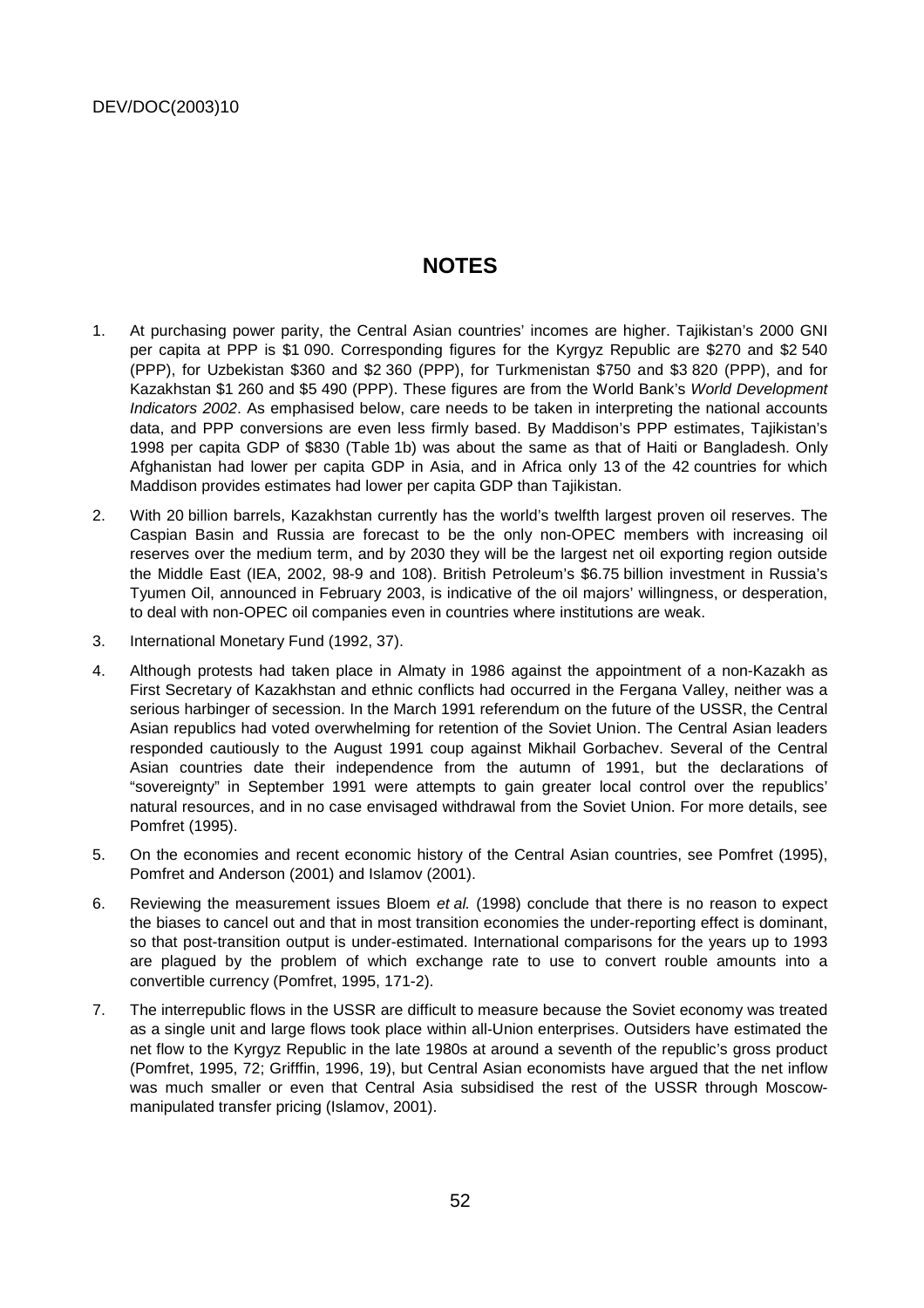- 8. Filer and Hanousek (2002) emphasise the improved capabilities of national statistical offices, but these have improved at varying speeds and to varying degrees so that cross-country comparisons are distorted by the stage which statistical office upgrading has reached in each country at each point in time.
- 9. The Uzbek Republic was notorious for over-reporting, and the first target of Mikhail Gorbachev's anticorruption drive was the Uzbek elite which had channelled into the republic billions of roubles in payment for non-existent cotton. After independence, the disgraced First Secretary, Sharof Rashidov, became a national hero. Not all over-reporting was dishonest; between 1958 and 1991, around \$1 billion worth of mechanical cotton harvesters, at 1960 prices, were produced in Central Asia, whose real value to the farms receiving them was close to zero because under Central Asian conditions hand-picking was the most efficient technique (Pomfret, 2002a), but Soviet planners believed in the superiority of mechanical picking.
- 10. The household survey data are discussed in section V below. Rapid surveys were used to assess immediate needs in the early 1990s (e.g. Howell, 1996, on the southern districts of the Kyrgyz Republic) and more recently qualitative methods have been used to conceptualise interactions between social, economic and psychological elements of changes in living standards (see, for example, the chapters by Kuehnast on the Kyrgyz Republic and by Gomart on Tajikistan and Uzbekistan in Dudwick et al., 2003), but both of these approaches rely on small and possibly unrepresentative samples which make generalisation of the results difficult. Nevertheless, the patterns of traumatic economic decline during the first half of the 1990s, especially outside the capital cities, are incontrovertible.
- 11. The econometric literature is reviewed in Pomfret (2002c, 90-3) and in World Bank (2002). Among the studies finding a primary role for reform policies are a series of papers by IMF economists (e.g. Fischer et al., 1998; Fischer and Sahay, 2001). Initial conditions are the strongest determinants in the econometric work of EBRD economists Falcetti et al. (2000), although they find that some countries defied the odds by performing better, or worse, than initial conditions suggested and that the effect of initial conditions diminishes over time.
- 12. The idea of a threshold value beyond which inflation is harmful to growth was popularised by Bruno and Easterly (1998), although their threshold of 40 per cent now appears too high. Focusing only on transition economies, Christoffersen and Doyle (1998) estimated a threshold of 13 per cent.
- 13. The opposition has been led by powerful political figures who have defected from the government, often in response to the centralisation of power in the President's family, and by businessmen, who gained from the 1990s privatisation and now want to strengthen the rule of law in order to protect their gains. The "New Kazakhs" opposition became more open in late 2001, and the government responded harshly in 2002, but the subsequent stand-off reflected the strength of the opposition. Corruption scandals undermine the government, especially the "Kazakhgate" affair associated with a concealed Swiss bank account into which President Nazarbayev has reportedly deposited over a billion dollars in oil revenues and which is the subject of inquiries by US prosecutors.
- 14. The largest single enterprise, a sugar refinery which accounted for 3 per cent of GNP in 1991, used cane sugar from Cuba as the raw material and this supply link broke down completely. The other large industrial enterprises were part of the Soviet military-industrial complex and also encountered breakdown of their demand and supply chains after 1990.
- 15. Kumtor accounted for over two-fifths of industrial output and its share of GDP was 16 per cent in the first quarter of 2001; Centre for Social and Economic Research in Kyrgyzstan, Kyrgyz Economic Outlook 2/2001, 9.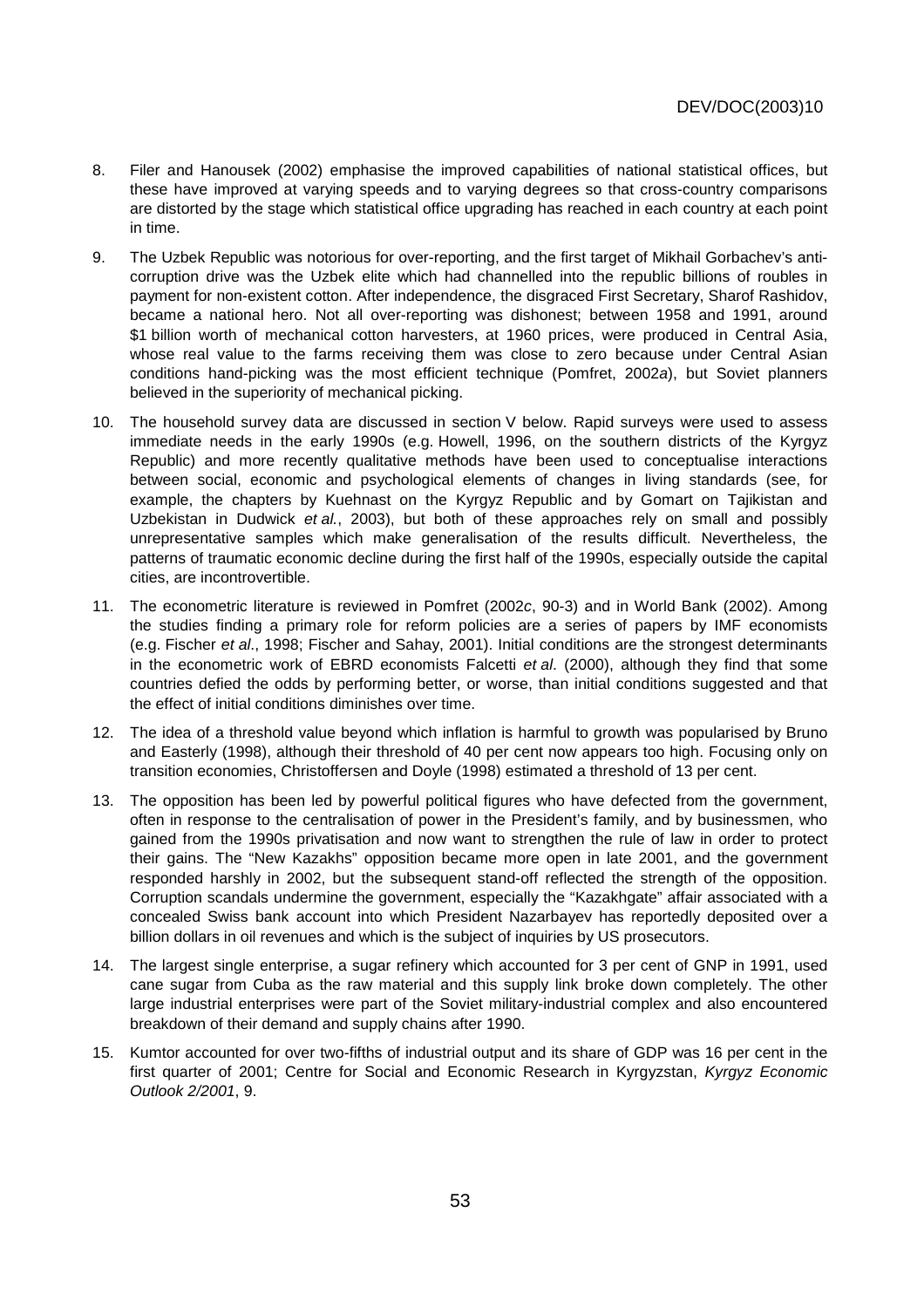- 16. The Kyrgyz Republic's image as an "island of democracy" in Central Asia became tarnished in 1994-96 when President Akayev ruled by decree in order to push through what he considered necessary legislation. Opponents were intimidated and opposition media suppressed. The October 2000 election, in which Akayev was returned to power, was viewed by outside observers as flawed. Nevertheless, the media appears to be more open than elsewhere in Central Asia, and the feeling of oppression is less than in some of the Kyrgyz Republic's neighbours. Since autumn 2001, when the government ceded 95 000 hectares of territory to China, and March 2002, when demonstrations in the south were forcibly suppressed with six deaths, opposition to the regime has become more pronounced.
- 17. Gomart (in Dudwick et al., 2003, 68) reports an estimated 70 per cent of men from some towns were working in Russia or Iran in spring 1996.
- 18. The two key clauses of the 1997 peace agreement involved demobilisation of the opposition military forces and a 30 per cent share of government posts being given to opposition nominees. From 1997- 2001 ongoing disputes arose over whether the opposition was receiving its fair share of positions, and whether dismissals were for incompetence or politically motivated. After September 2001, President Rahmonov became more assertive in cleansing the government of opposition figures, with the tacit support of the west which approved of his secular position and mistrusted the Islamic parties. Local warlords, outside the formal structure of the government or the pre-1997 opposition, continue to operate on their own account.
- 19. Many of the temporary emigrants have not sent remittances and appear to be establishing permanent residence in Russia, further complicating the impact on per capita income in Tajikistan.
- 20. The arrears complicate Turkmenistan's national accounts because gas sales are recorded as exports valued at the contract price. The arrears appear in the capital account of the balance of payments as capital outflows from Turkmenistan, even though the foreign assets being accumulated were worth far less than their face value. The actual accounts are extremely opaque because revenues received from energy and cotton exports go into off-budget funds under the president's personal control.
- 21. See, for example, the results of the Business Environment and Enterprise Performance survey reported in the European Bank for Reconstruction and Development's Transition Report 1999. Among the 20 transition economies covered by the BEEPS, Uzbekistan ranked about fourth for lack of corruption, ahead of several eastern European countries generally considered to be transition leaders.
- 22. Rosenberg and de Zeeuw (2000) analyse the forex regime. The existence of forex controls has been a stumbling block to reform, even as the government professes a desire to abolish them. In 2001, temporary import duties were imposed ostensibly to reduce the black market premium prior to establishing currency convertibility, but the main effects were to put small traders (a dynamic and proreform group) out of business and to encourage cross-border shopping and smuggling.
- 23. The common practice is to linearise scores by adding .3 for a plus and subtracting .3 for a minus, so that Russia's average score on these two measures is 2.5 and Mongolia's 2.15. This section draws on Pomfret (2000a); all measures referred to in this section are taken from the table in the IMF World Economic Outlook, September 2000, 180.
- 24. The 1989 scores for all Soviet republics were 0.04; other 1989 scores include Vietnam 0.53, China 0.46, all Yugoslav republics 0.41, Hungary 0.34, and Albania, Czechoslovakia and Mongolia zero. The argument for using the cumulative measure is to capture the duration of liberalisation rather than its current intensity (Åslund et al., 1996), although Barry Ickes in his Comments on that paper convincingly argues that it is inappropriate.
- 25. The underlying data sources are: i) commercial risk rating agencies and other organisations reflecting expert opinions; and *ii*) surveys of firms and households.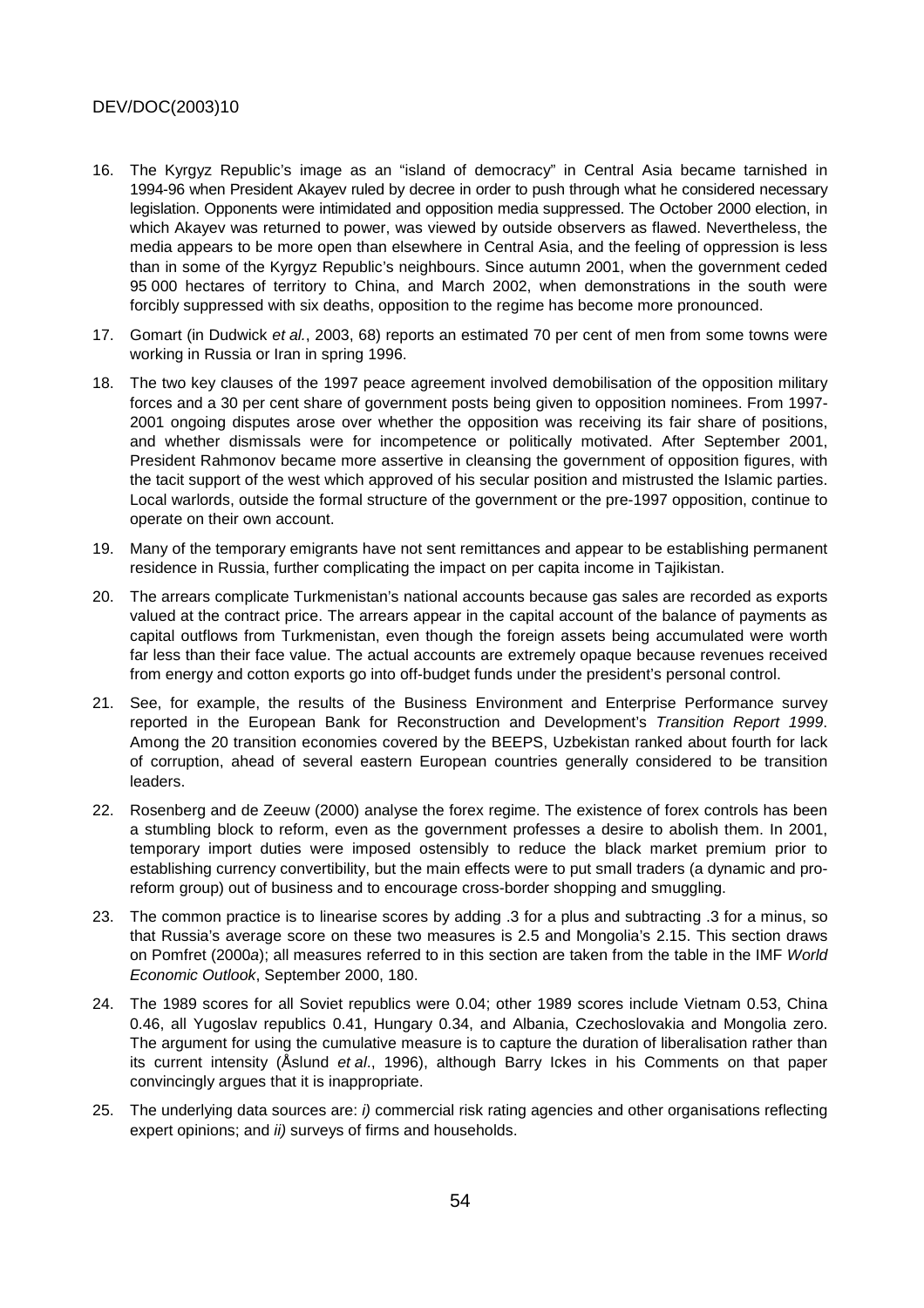- 26. Malaysia is an especially attractive role model for the six Islamic Soviet successor states, who seek an alternative to the Iranian (or even worse, the Taliban) model of an Islamic economy. Their leadership is also impressed by Mahathir Mohamed's longevity as a national leader.
- 27. Substantial job losses in the formal economy were a prime reason for growing inequality and poverty, but the extent of unemployment is difficult to assess. Registered unemployment remains low (3-4 per cent in Kazakhstan, the Kyrgyz Republic and Tajikistan in 2000) because people do not register. Widespread coping mechanisms included turning to subsistence agriculture or the informal sector, in which many people are underemployed with very low incomes.
- 28. Our comparative knowledge is mainly due to the work of Milanovic (1998), who relied primarily on the Soviet-era household budget survey (HBS) which continued to be carried out in Central Asia through the 1990s. The HBS is useful for comparisons because of its common origins, but it was based on an unrepresentative sample, which became more distorted over time as households dropped out by attrition and were generally not replaced.
- 29. The qualitative studies of poverty in Dudwick et al. (2003) repeatedly illustrate the novelty aspect. In the early post-Soviet years, poverty was seen as an aberration and bearing a stigma because only slackers or moral reprobates could be poor. By the second half of the 1990s, however, it was becoming an accepted state for many people who were, with difficulty, coming to terms with longterm poverty.
- 30. The research on which the remainder of this section is based was conducted jointly with Kathryn Anderson of Vanderbilt University. For more detailed information on the data sources and methods see Anderson and Pomfret (2000; 2002; forthcoming).
- 31. The Kyrgyz surveys are not a panel. The sampled households differ, although the technique of random sampling, stratified by community, is constant. Updating of the national household registration files in 1996 led to more households from the mountain region being included in the 1997 sample than in 1993, but the impact of this change is unclear.
- 32. Turkmenistan is not considered because, although an LSMS survey was conducted in 1998, the results have not been publicised and the data are not available for analysis. Grosh and Glewwe (1998) describe the LSMS methodology. On the weaknesses of the Central Asian LSMS surveys see Falkingham (1999) and Kandiyoti (1999). Kandiyoti emphasises conceptual problems arising from the differing understanding by Central Asian respondents and western analysts of terms such as household or employment. While acknowledging this point, we try to minimise its impact by focusing on more concrete variables and by ignoring potentially usefully explanatory variables such as employment status. Although these are relatively high quality household surveys, they still suffer from inevitable weaknesses, such as the exclusion of homeless people.
- 33. The administrative unit, equivalent to counties or provinces, in the USSR was the oblast. After independence, the structure was maintained and, although new nomenclatures were adopted, oblast remains a universally recognised term. Although technically not an LSMS survey, the Fergana pilot study followed LSMS methodology.
- 34. The Kazakhstan sample is the most urban, with 44 per cent of households living in rural communities, which is fewer than in the Kyrgyz Republic (57 per cent in 1993 and 62 per cent in 1997), the Fergana oblast of Uzbekistan (72 per cent) or Tajikistan (73 per cent). Households in Kazakhstan are less likely to be headed by a man, and the head is less likely to be married than in households in the Kyrgyz Republic, Tajikistan or the Fergana oblast of Uzbekistan. Household heads in Kazakhstan are older on average (46 years), than heads in the Kyrgyz Republic (40-41), Tajikistan (40), and Uzbekistan (39).
- 35. The average household in Kazakhstan contained 3.6 members, which is less than in the Kyrgyz Republic (4.9 in 1993 and 5.5 in 1997), Uzbekistan (6) or Tajikistan (7).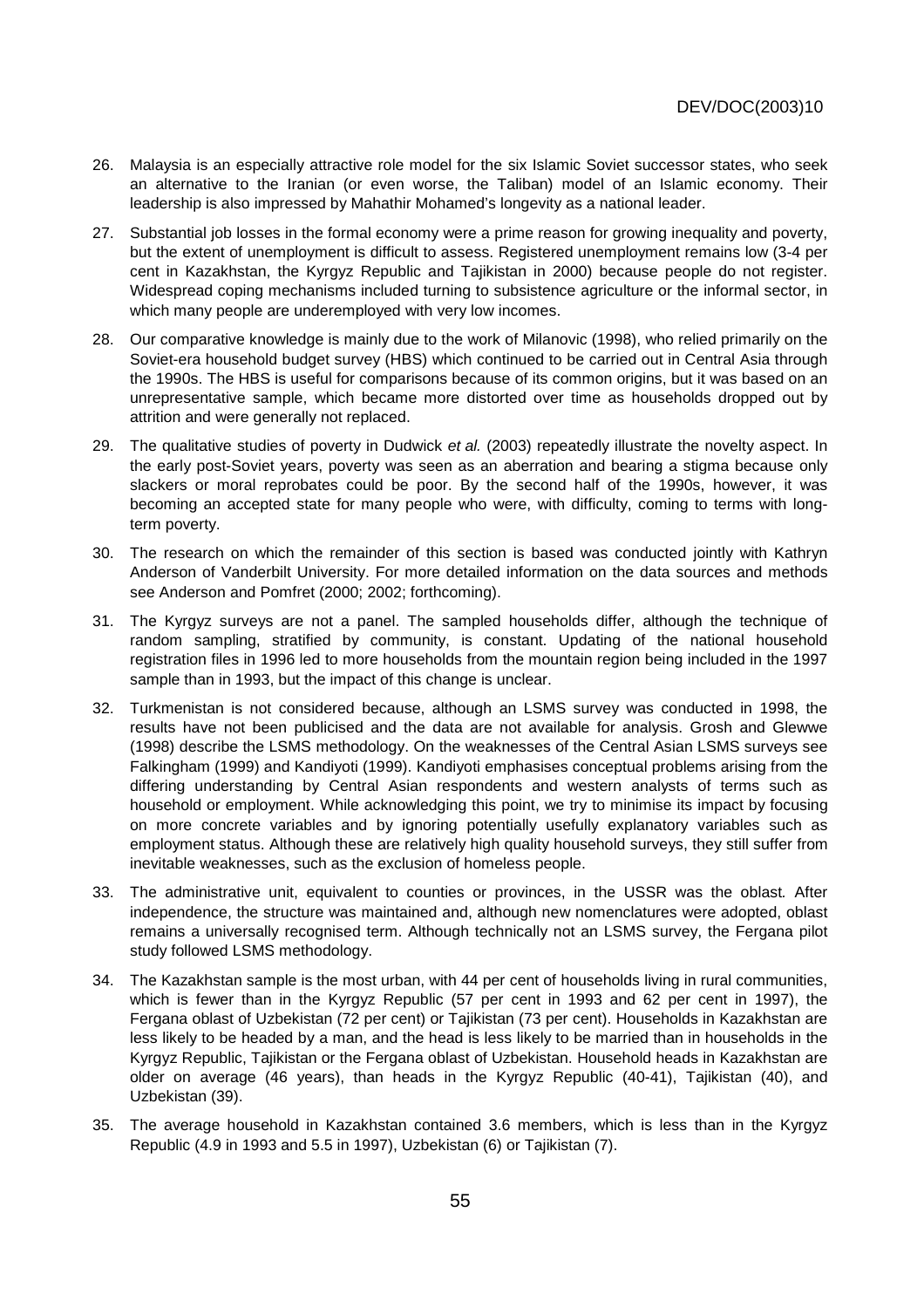- 36. The Kyrgyz surveys report a large drop between 1993 and 1997 in the proportion of household heads with vocational education and a consequent increase in the proportion of heads classified with completed secondary education and no additional training. In the Soviet system, vocational-technical programmes were often linked to state enterprises, which provided the training to employees who were still completing their secondary education. The precipitous decline in state-enterprise employment during the mid-1990s was associated with the collapse of many of these programmes, and people were reclassified as secondary school graduates rather than having vocational training.
- 37. See the probit analysis by Ackland and Falkingham (1997), by Pomfret and Anderson (1999), and by Falkingham (2000c), and additional references in Pomfret and Anderson (2001). In general, ethnicity proves to be a poor explanatory variable once education, location and household size are considered, so that ethnic variables are not included in the present paper.
- 38. Expenditure is preferred to income because the arrears problem in former Soviet republics during the 1990s meant that income often came in lumps so that many households reported zero income during the two-week survey period. We also expect under-reporting to avoid tax or other impositions to be less prevalent for expenditure. Non-purchased items, such as food grown on household plots, are valued and included in expenditure. Ravallion (2001) provides evidence from developing countries of the superiority of using expenditure, rather than income, and of the extent to which expenditure measures in household surveys track consumption as measured in the national accounts.
- 39. In Anderson and Pomfret (2002) we test the sensitivity of our results to this assumption by estimating the model with an alternative dependent variable in which children, women and the elderly are assigned lower expenditure weights than prime-working-age adult men. This affects the numerical results, but not the qualitative conclusions. The numerical results are also sensitive to the implicit assumption of no scale economies in the provision of household services; adjusting for economies of size with a scaling such as  $E^* = E/n^{\theta}$ , where E is household expenditure and n is family size, would soften the main conclusion, but it is uncertain which equivalence scale would be appropriate. These size economies were small in the Soviet economy where housing costs were low, although they increased during the 1990s (Lanjouw et al., 1998). Lanjouw and Ravallion (1995) argue that household size matters for poverty studies because there are public goods in households and scale economies in housing, although studies of transition economies have found that the qualitative results are not sensitive to assumptions about size economies, e.g. Jovanovic (2001) reports that varying within a plausible range did not alter his results for Russia in any significant way.
- 40. An adult is defined as elderly if he or she is eligible for a state pension, normally at age 60 for a man and age 55 for a woman.
- 41. The Ferghana Valley is the most fertile and most densely populated area of Central Asia. In the 1920s and 1930s, the Ferghana Valley was divided between the Kyrgyz, Tajik and Uzbek Republics of the USSR with economically meaningless borders.
- 42. Kazakhstan's capital was officially relocated to Astana in the following year. Almaty remains the country's largest city and financial centre.
- 43. All of these percentage differences are relative to an identical household in the omitted category, assuming a constant conditioning set. For all of the regressions the constant term is positive, large and significantly different from zero, i.e. omitted variables account for a positive household expenditure.
- 44. This may reflect national policies that have been especially harmful to cotton farmers in Uzbekistan (Pomfret, 2000a). It could also reflect the superior economic performance of Uzbekistan during the 1990s having resulted in relatively higher urban living standards. Anecdotal evidence from the southern Kyrgyz Republic indicates a return to the land by poor townsfolk due to depressed urban labour market conditions (Howell, 1996), while Tajikistan experienced universally high poverty.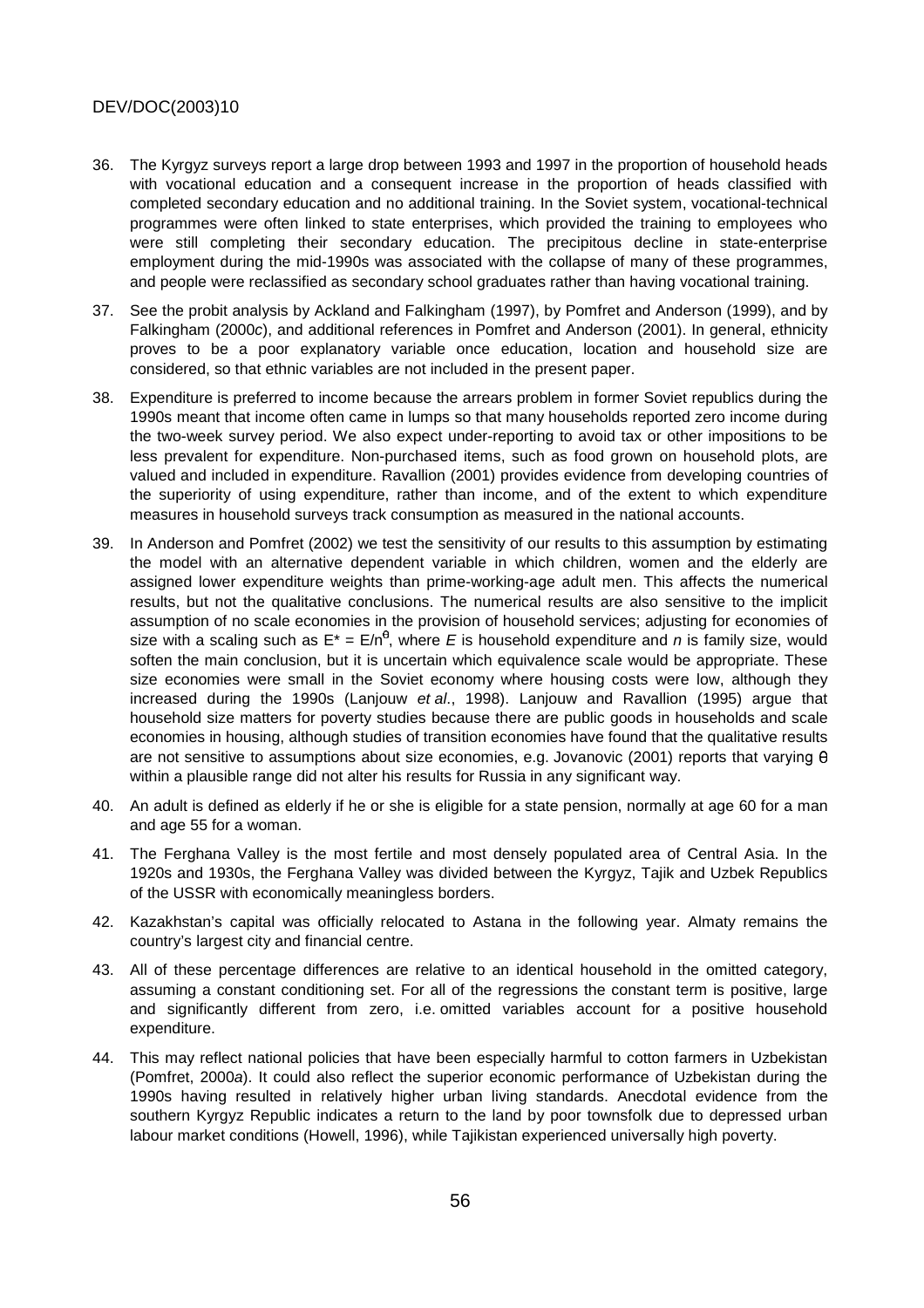- 45. This is consistent with the evidence that Uzbekistan has been relatively successful in maintaining its social policies during the transition from central planning (Pomfret, 2000b).
- 46. The Uzbekistan estimate is especially striking in light of the smaller than national average impact in the Ferghana region of Tajikistan and the absence of any significant effect of college education on household expenditure in the Ferghana region of the Kyrgyz Republic.
- 47. Other R<sup>2</sup> values also track the degree of marketisation. The R<sup>2</sup> for Kazakhstan (0.30) is higher than that for Tajikistan (0.18). In the Ferghana Valley, the R<sup>2</sup> for the Kyrgyz Republic (0.36) is higher than for Uzbekistan (0.21) or Tajikistan (0.15); the Kyrgyz Republic has had the most extensive transition from central planning, while in Tajikistan the ongoing political problems have impeded establishment of institutions needed for well-functioning markets.
- 48. In the product market context, Aghion and Schankerman (1999) emphasise the role of improved infrastructure in reducing transactions costs and hence increasing competition. Their argument is supported by the convergence of infrastructure in Poland, Hungary and the Czech Republic towards western European standards. In all three countries, the degree of competition appears to have been increasing. Similar causality works in labour markets; an oft-cited example is the impact of US roadbuilding in eastern Thailand during the 1960s in creating a national labour market and contributing to the rapid economic growth in Thailand during the final quarter of the 20th century.
- 49. The Soviet economy was planned without regard to republican borders. Train lines in the four southern republics converged on Tashkent and then went to Russia so that national networks were not established. Even the roads between Bishkek and Osh, the two largest cities in the Kyrgyz Republic, or between Dushanbe and northern Tajikistan, and hence to the country's main export markets, are shockingly poor and generally impassable in winter.
- 50. In Kazakhstan in the mid-1990s, according to de Castello Branca (1998), half of those receiving pensions were below the normal retirement age.
- 51. Kindergartens were often provided by enterprises and were one of the first non-core activities to be divested during transition (Klugman et al., 1997). This is especially important in view of the relatively late age for starting formal schooling in the Soviet education system, normally seven. Many state schools introduced unofficial fees during the 1990s to help provide even basic education.
- 52. Howell (1996) reports evidence from the south of the Kyrgyz Republic of the high costs that poor parents are willing to incur in order to send their children to school in decent dress.
- 53. In, for example, the Czech Republic (Vecernik, 1995; Chase, 1998), East Germany (Krueger and Pischke, 1995), Hungary and Poland (Rutkowski, 2001 and 1996), Slovenia (Orazem and Vodopivec, 1995), Russia (Newell and Reilly, 1996; Brainerd, 1998) and Estonia (Noorkiov et al., 1997).
- 54. Newell and Reilly (2001) report evidence from six eastern European economies and five former Soviet republics. See also Ham et al. (1999) on the Czech and Slovak Republics.
- 55. This is not to deny that some Kyrgyz women have suffered during the transition from central planning, but the labour market evidence contradicts generalisations about the deteriorating relative position of women, as reported in Falkingham (2000a), Bauer, Boschmann and Green (1997), and Bauer, Green and Kuehnast (1997). Paci (2002) surveying the literature on the gender impact of transition, concludes that there is no overall pattern but that some groups of women and of men have been big losers, and the pattern is country-specific. The most shocking statistic, the huge decline in male life expectancy in Russia and Ukraine, is also evident in Kazakhstan where in 1998 male life expectancy had fallen to 59 years compared to 66 in neighbouring Uzbekistan (World Bank, World Development Report 2000/2001, 274-9).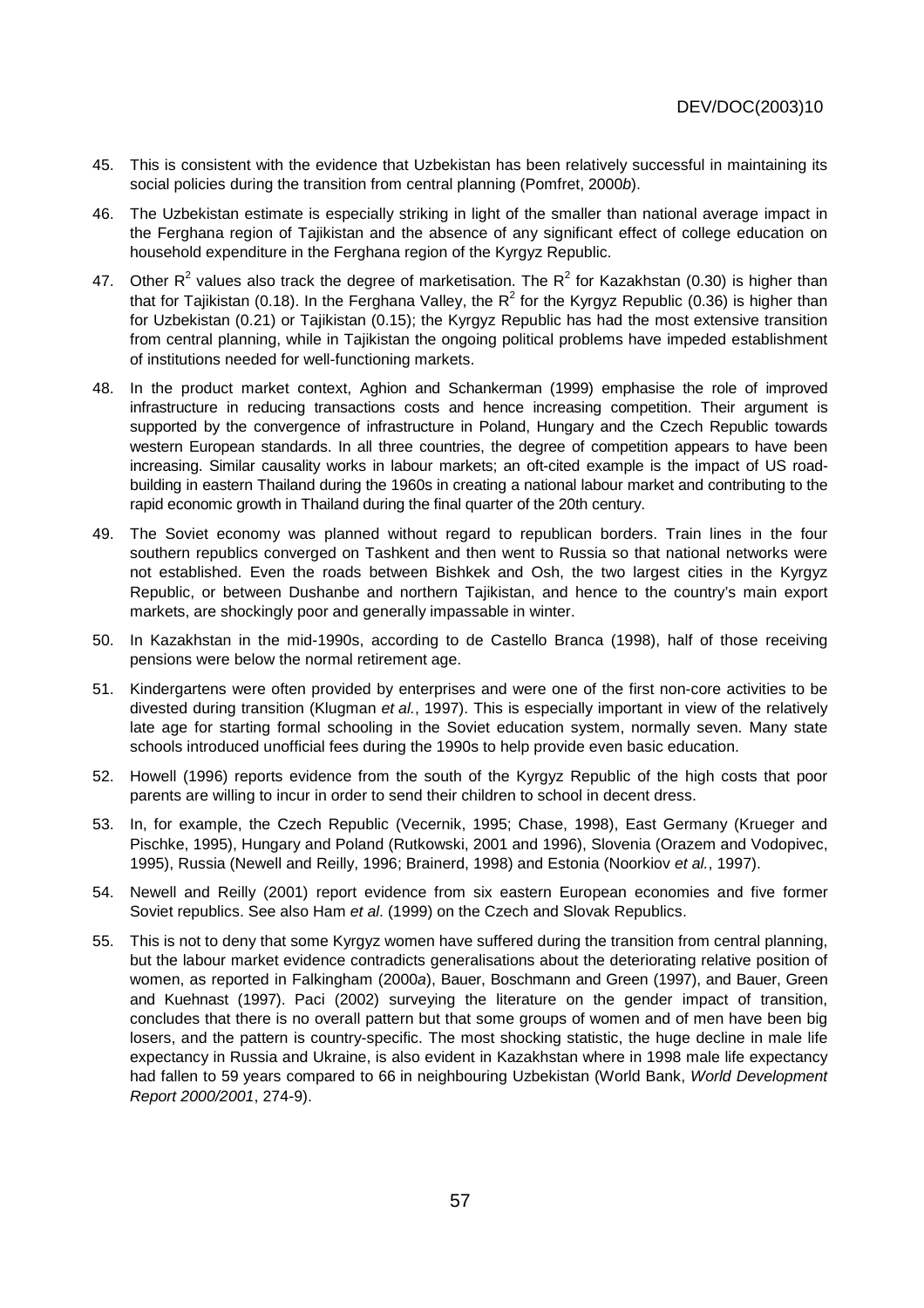- 56. The Economic Cooperation Organization (ECO), consisting of three founding members, Iran, Pakistan and Turkey, plus Afghanistan and Azerbaijan which joined with the Central Asian countries in 1992, includes all of the non-Arab Islamic countries west of India (Pomfret, 1999).
- 57. Both Kazakhstan and Uzbekistan tried to maintain the rouble zone until late in 1993, when Russia's conditions eventually became unacceptable. Uzbekistan in particular was ill-prepared for the end of the rouble zone. In November 1993, it issued a temporary currency, the sum coupon, whose banknotes looked unimpressive and in which people had little trust (reflected in huge buy-sell spreads on the black market). Banknotes of the formal national currency, the sum, were not issued until July 1994.
- 58. Turkmenistan has not sought financial support from the IMF, but maintains a dialogue through Article IV consultations. The IMF and World Bank have provided technical assistance. World Bank loans approved between 1994 and 1997 were frozen between 1997 and 1999 due to misprocurement, and in 2000 new loans were frozen until specific transparency and collateral issues were resolved. A November 2000 IMF mission was denied access to information needed for an Article IV consultation. Uzbekistan's relations with the IMF have also been frosty.
- 59. The UN General Assembly formally recognised Turkmenistan's neutrality in a resolution of 12 December 1995 (Freitag-Wirminghaus, 1998; Werner, 2001).
- 60. In 1995-96, Uzbekistan became the most prominent regional ally of the USA. On occasion only Israel and Uzbekistan voted with the USA at the United Nations, and at the May 1996 ECO summit, Uzbekistan's denunciation of Iran was so vitriolic that the summit ended a day earlier than planned. In July 1996, President Karimov was warmly received by President Clinton in Washington D.C. For more details of Uzbekistan's evolving foreign economic policies, see Bohr (1998), Pomfret (2000b) and Spechler (1999).
- 61. Kazakhstan, Uzbekistan and Tajikistan have formally applied for WTO membership. It is expected that Kazakhstan's accession will follow soon after that of Russia. The other two countries' negotiations are at a more preliminary stage.
- 62. There are some counter-examples to this negative overall assessment of regional co-operation, but they are disappointingly minor relative to proclaimed goals. Annual inter-state agreements are reached on use of water from the mountains of Tajikistan and the Kyrgyz Republic and, although these regularly lead to acrimonious disputes, they do provide a legal framework. There are also examples of trade facilitation, e.g. on the Bishkek-Almaty road in the context of an ADB-brokered agreement, and border closures although common are temporary.
- 63. Quoted at http://www.press-service.uz/eng/vizits\_eng/ve21112002.htm by the press service of the President of Uzbekistan. President Rahmonov of Tajikistan also publicised improved ties with France and the USA, making visits to the two countries in December 2002 as a signal of displeasure with Russia's deportation of Tajik guestworkers. By contrast, on 18-19 February 2003 President Nazarbayev of Kazakhstan, facing US and EU criticisms of his regime's corruption and human rights record, made an official visit to Russia, where he is not criticised for such things.
- 64. After a series of assassinations of public officials in 1997, the Uzbekistan government arrested hundreds of people in a 1998 crackdown (Lubin, 1999a). In February 1999, five bombs exploded in downtown Tashkent, killing several people and injuring over a hundred; the biggest one outside the Cabinet of Ministers building was apparently targeted at the President. In August 1999, some 650 gunmen from the Islamic Movement of Uzbekistan (IMU) were caught entering Uzbekistan. Attempts to bomb the insurgents' bases hit the wrong targets, killing several Kyrgyz civilians and Tajik cows and undermining Uzbekistan's reputation for military effectiveness. In the Kyrgyz Republic, dissension has had a regional dimension as opposition has been centred in the south, objecting to a perceived northern bias of President Akayev's government. In Kazakhstan, opposition has focused on the behaviour of President Nazarbayev's family and close associates, who have been forced to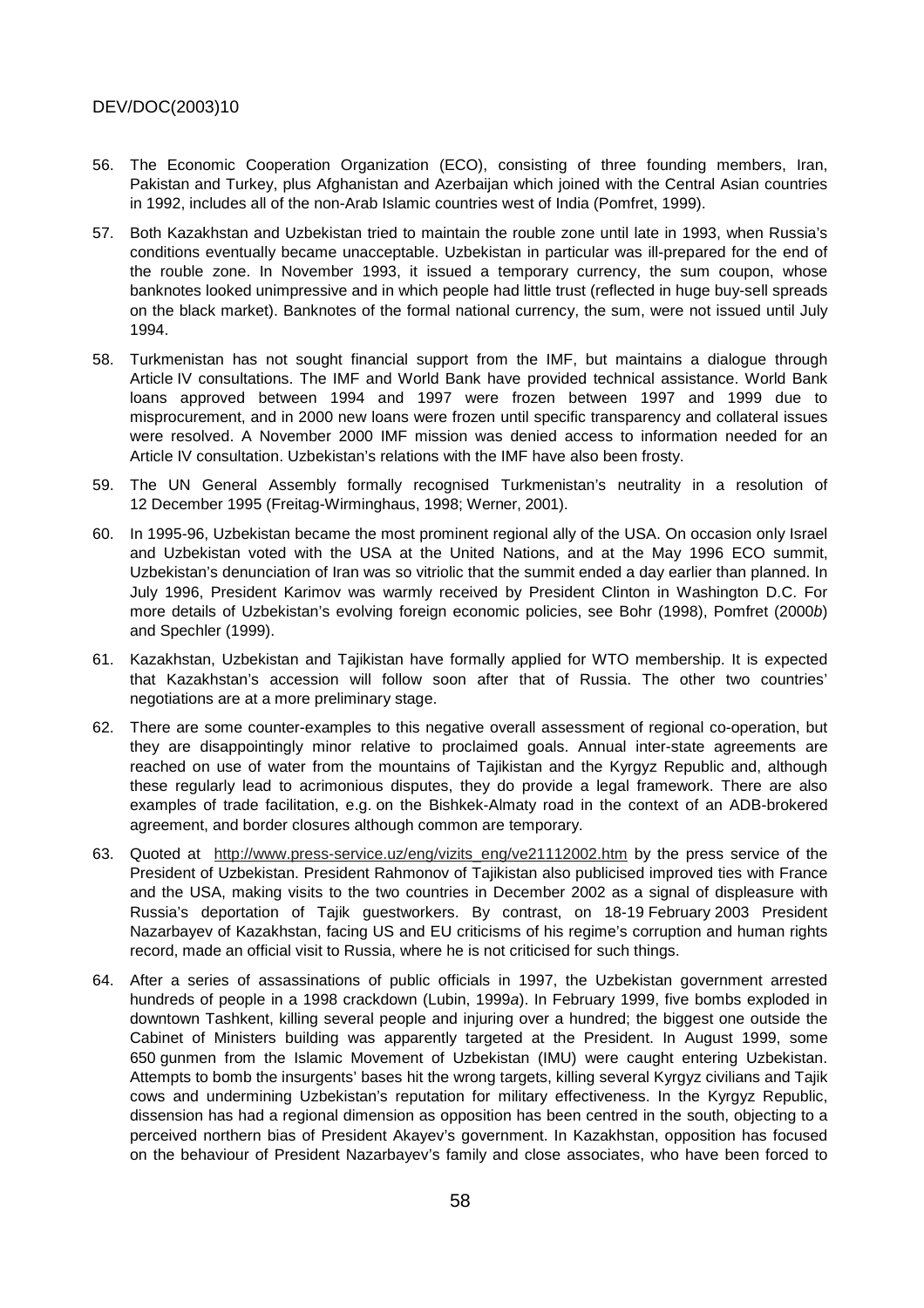respond to accusations of malfeasance and corrupt self-enrichment. Both Kazakhstan and the Kyrgyz Republic are relatively open societies, where domestic opposition is vociferous even if it is under duress. In Turkmenistan, all domestic opposition has been muzzled, but an opposition in exile has emerged in recent years. In November 2002, an assassination attempt on President Niyazov (Turkmenbashi) was followed by a domestic crackdown on suspects.

- 65. The taxes were imposed by presidential decree, under which legal entities had to pay a 40 per cent surcharge on consumer-goods imports and shuttle traders were subject to a 90 per cent surcharge. Open-air markets for clothing and household items were closed down, sometimes using water cannon. In December 2002, the taxes were abolished by decree, but the implementation situation remained unclear.
- 66. In the less-regulated Kyrgyz and Kazakhstan economies, prices of consumer goods were often a third of those in Uzbekistan and, although the Uzbek authorities claimed this was due to the shoddy nature of the goods available in those countries' markets, the number of Uzbek cross-border shoppers grew. By late 2002, guards at the Chirchik border crossing into Kazakhstan reported a daily flow of 3 000 Uzbeks on weekdays and 6 000 at the weekend, with each person carrying \$100 of their own cash and \$200-300 for friends. In Chimkent, traders reportedly praise President Karimov for making them rich, and in January 2003 media reports in Kazakhstan referred to 50 000 Uzbeks visiting Chimkent every day and spending around \$4 million.
- 67. They also add to the cost of long-distance trade by increasing the number of delays and tolls.
- 68. Figure 2 provides a visual representation of the complex of regional arrangements involving the Central Asian countries.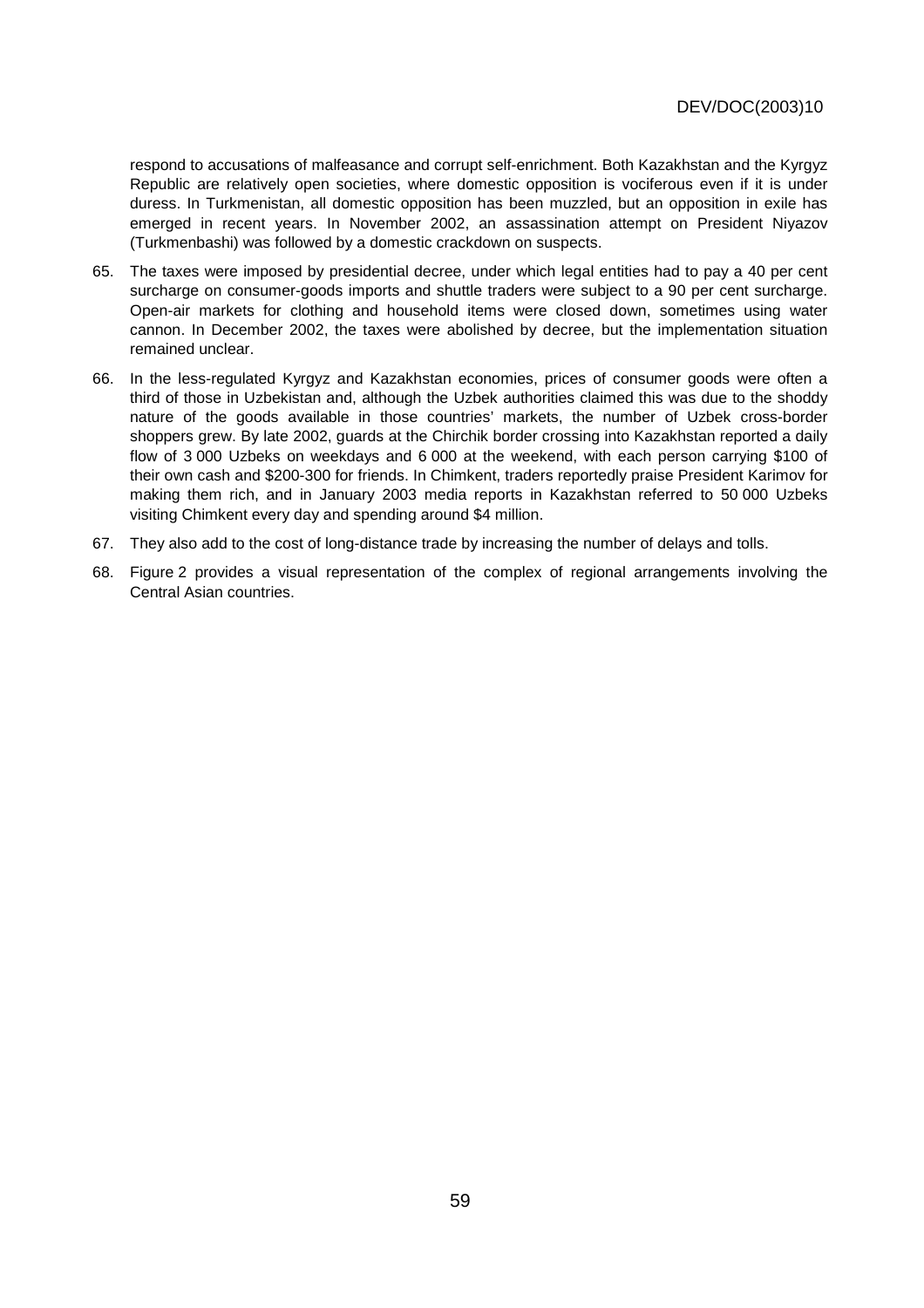## **BIBLIOGRAPHY**

- ACKLAND, R. and J. FALKINGHAM (1997), "A Profile of Poverty in Kyrgyzstan", in J. FALKINGHAM, J. KLUGMAN, S. MARNIE and J. MICKLEWRIGHT (eds.), Household Welfare in Central Asia, Macmillan, Basingstoke/London, pp. 81-99.
- AGHION, P. and M. SCHANKERMAN (1999), "Competition, Entry and the Social Returns to Infrastructure in Transition Economies", Economics of Transition, 7(1), pp. 79-101.
- ANDERSON, K.H. and C. BECKER (1999), "Post-Soviet Pension Systems, Retirement and Elderly Poverty: Findings from the Kyrgyz Republic", MOCT-MOST: Economic Policy in Transitional Economies, 9(4), pp. 459-78.
- ANDERSON, K.H. and R. POMFRET (forthcoming), Consequences of Creating a Market Economy: Evidence from Household Surveys in Central Asia, Edward Elgar, Cheltenham, UK.
- ANDERSON, K.H. and R. POMFRET (2002), "Relative Living Standards in New Market Economies: Evidence from Central Asian Household Surveys", Journal of Comparative Economics, 30(4).
- ANDERSON, K.H. and R. POMFRET (2001), "Gender Effects of Transition: The Kyrgyz Republic", paper presented at the American Economics Association conference in New Orleans, 5-7 January, available as Adelaide University School of Economics Working Paper 00-8.
- ANDERSON, K.H. and R. POMFRET (2000), "Living Standards during Transition to a Market Economy: The Kyrgyz Republic in 1993 and 1996", Journal of Comparative Economics, 28(3), pp. 502-23.
- ÅSLUND, A., P. BOONE and S. JOHNSON (1996), "How to Stabilize: Lessons from Post-Communist Countries", Brookings Papers on Economic Activity, 1, pp. 217-313.
- ATKINSON, A. and J. MICKLEWRIGHT (1992), Economic Transformation in Eastern Europe and the Distribution of Income, Cambridge University Press, Cambridge, UK.
- BAUER, A., N. BOSCHMANN and D. GREEN (1997), Women and Gender Relations in Kazakstan: The Social Cost, Asian Development Bank, Manila.
- BAUER, A., D. GREEN and K. KUEHNAST (1997), Women and Gender Relations: The Kyrgyz Republic in Transition, Asian Development Bank, Manila.
- BLOEM, A., P. COTTRELL and T. GIGANTES (1998), "National Accounts in the Transition Countries: Balancing the Biases", Review of Income and Wealth, 44(1), pp. 1-24.
- BOHR, A. (1998), Uzbekistan: Politics and Foreign Policy, Royal Institute of International Affairs, London; The Brookings Institution, Washington, D.C.
- BRAINERD, E. (1998), "Winners and Losers in Russia's Economic Transition", American Economic Review, 88(5), pp. 1094-1115.
- BRUNO, M. and W. EASTERLY (1998), "Inflation Crises and Long-Run Growth", Journal of Monetary Economics, 41(1), pp. 3-26.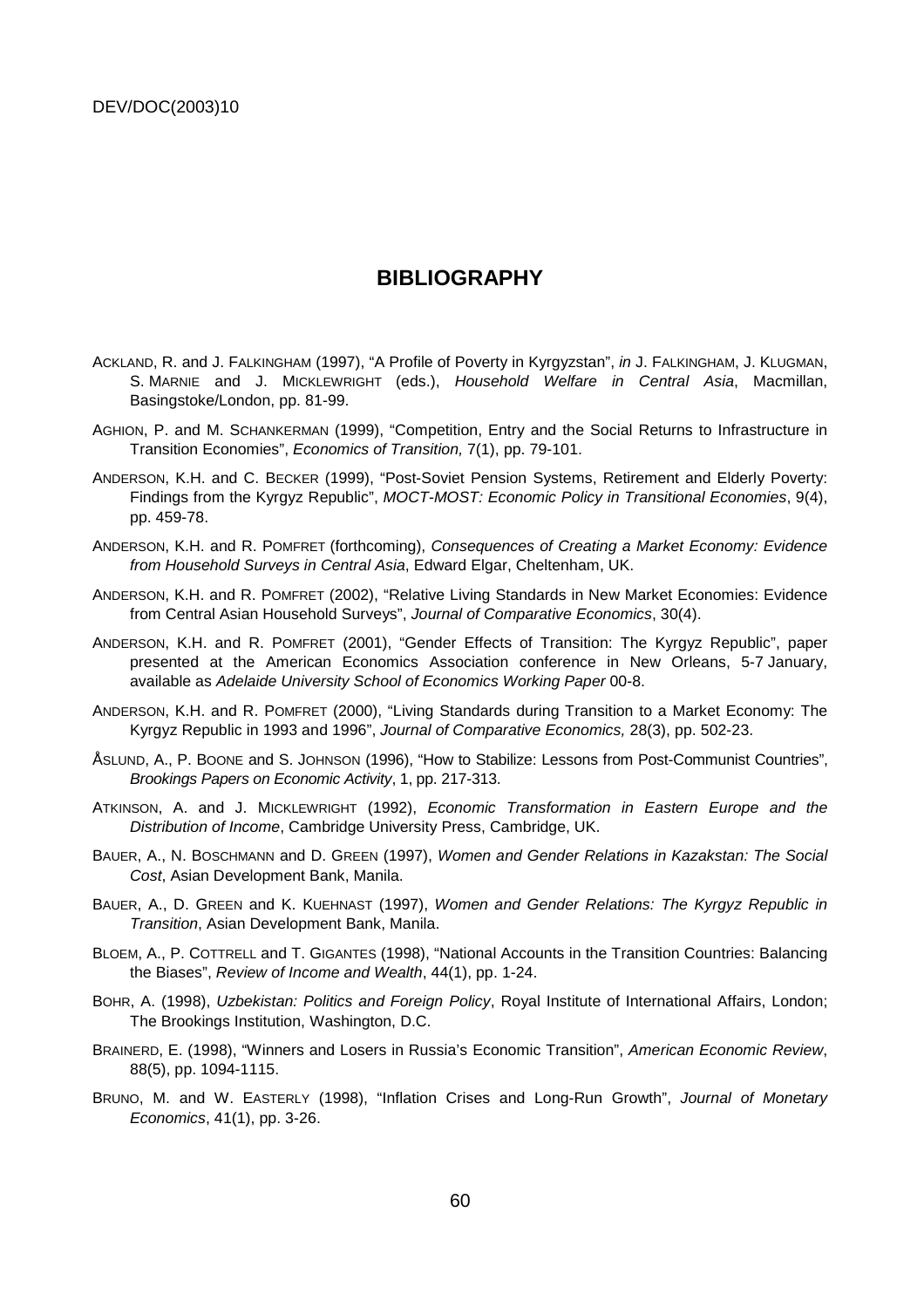- BUCKLEY, C. (1998), "Rural/Urban Differentials in Demographic Processes: The Central Asian States", Population Research and Policy Review, 17(1), pp. 71-89.
- CANGIANO, M., C. COTTARELLI and L. CUBEDDU (1998), "Pension Developments and Reforms in Transition Economies", IMF Working Paper WP/98/151, International Monetary Fund, Washington, D.C.
- CHASE, R. (1998), "Markets for Communist Human Capital: Returns to Education and Experience in the Czech Republic and Slovakia", Industrial and Labor Relations Review, 51(3), pp. 401-23.
- CHRISTOFFERSEN, P. and P. DOYLE (1998), "From Inflation to Growth: Eight Years of Transition", IMF Working Paper WP/98/100, International Monetary Fund, Washington, D.C.
- DE CASTELLO BRANCA, M. (1998), "Pension Reform in the Baltics, Russia and Other Countries of the Former Soviet Union", IMF Working Paper WP/98/11, International Monetary Fund, Washington, D.C.
- DE MELO, M., C. DENIZER and A. GELB (1997), "From Plan to Market: Patterns of Transition", in M. BLEJER and M. SKREB (eds.), Macroeconomic Stabilization in Transition Economies, Cambridge University Press, Cambridge, UK.
- DE MELO, M., C. DENIZER and A. GELB (1996), "Patterns of Transition from Plan to Market", World Bank Economic Review, 10(3), pp. 397-424.
- DEATON, A. (2001), "Counting the World's Poor: Problems and Possible Solutions", World Bank Research Observer, 16(2), pp. 125-47.
- DUDWICK, N., E. GOMART and A. MARC, with K. KUEHNAST (2003), When Things Fall Apart: Qualitative Studies of Poverty in the Former Soviet Union, World Bank, Washington, D.C.
- EILAT, Y. and C. ZINNES (2002), "The Shadow Economy in Transition Countries: Friend or Foe? A Policy Perspective", World Development, 30(7), pp. 1233-54.
- FALCETTI, E., M. RAISER and P. SANFEY (2000), "Defying the Odds: Initial Conditions, Reforms and Growth in the First Decade of Transition", EBRD Working Paper No.55, European Bank for Reconstruction and Development, London, UK.
- FALKINGHAM, J. (2000a), Women in Tajikistan, Asian Development Bank, Manila.
- FALKINGHAM, J. (2000b), "From Security to Uncertainty: The Impact of Economic Change on Child Welfare in Central Asia", Innocenti Working Paper 76, United Nations Children's Fund Innocenti Research Centre, Florence.
- FALKINGHAM, J. (2000c), "A Profile of Poverty in Tajikistan", CASE Paper 39, London School of Economics Centre for Analysis of Social Exclusion, London.
- FALKINGHAM, J. (1999), "Measuring Household Welfare: Problems and Pitfalls with Household Surveys in Central Asia", MOCT-MOST: Economic Policy in Transitional Economies, 9(4), pp. 379-93.
- FALKINGHAM, J. and J. MICKLEWRIGHT (1997), "Surveying Households in Central Asia: Problems and Progress", in J. FALKINGHAM, J. KLUGMAN, S. MARNIE and J. MICKLEWRIGHT (eds.), Household Welfare in Central Asia , Macmillan, Basingstoke/London, pp. 42-60.
- FILER, R. and J. HANOUSEK (2002), "Data Watch: Research Data from Transition Economies", Journal of Economic Perspectives.
- FISCHER, S. and R. SAHAY (2001), "The Transition Economies after Ten Years", IMF Working Paper WP/00/30, International Monetary Fund, Washington, D.C.
- FISCHER, S., R. SAHAY and C. VÉGH (1998), "From Transition to Market: Evidence and Growth Prospects", IMF Working Paper WP/98/52, International Monetary Fund, Washington, D.C.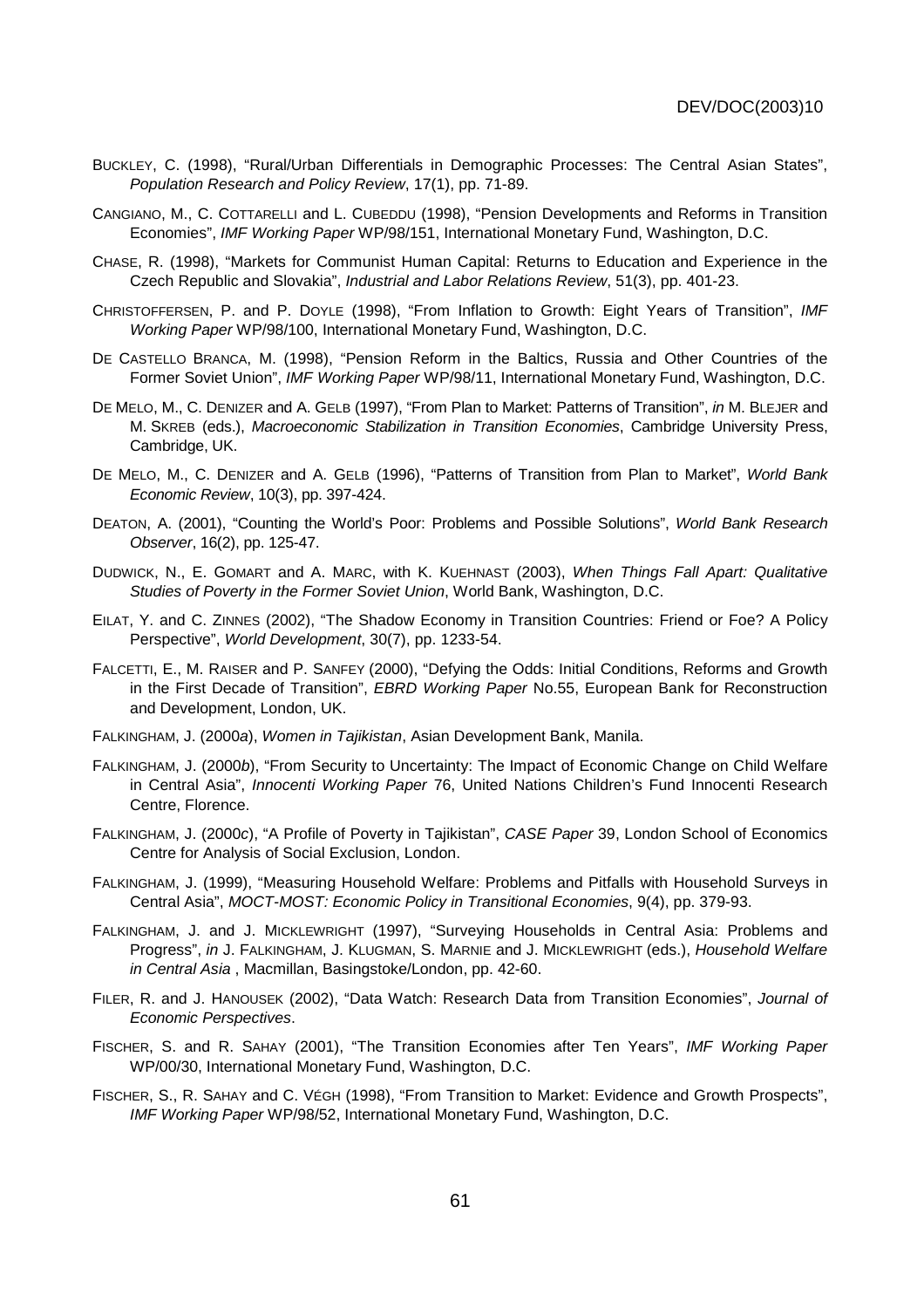- FREITAG-WIRMINGHAUS, R. (1998), "Turkmenistan's Place in Central Asia and the World", in TOURAJ ATABAKI and J. O'KANE (eds.), Post-Soviet Central Asia, Tauris Academic Studies, London, pp. 157-76.
- GRIFFIN, K. (ed.) (1996), Social Policy and Economic Transformation in Uzbekistan, International Labour Organization, Geneva.
- GROSH, M. and P. GLEWWE (1998), "Data Watch: The World Bank's Living Standards Measurement Study Household Surveys", Journal of Economic Perspectives, 12(1), pp. 187-96.
- HAM, J., J. SVEJNAR and K. TERRELL (1999), "Women's Unemployment during Transition: Evidence from Czech and Slovak Micro-Data", Economics of Transition, 7(1), pp. 47-78.
- HOWELL, J. (1996), "Poverty and Transition in Kyrgyzstan: How Some Households Cope", Central Asian Survey, 15(1), pp. 59-73.
- HUNT, J. (1998), "The Transition in East Germany: When is a Ten Point Fall in the Gender Pay Gap Bad News?", CEPR Discussion Paper Series in Transition Economies No.1805, Centre for Economic Policy Research, London.
- INTERNATIONAL ENERGY AGENCY (2002), World Energy Outlook 2002, IEA/OECD, Paris.
- INTERNATIONAL MONETARY FUND (1992), Common Issues and Interrepublic Relations in the Former USSR, International Monetary Fund, Washington, D.C.
- ISLAMOV, B. (2001), The Central Asian States Ten Years After: How to Overcome Traps of Development, Transformation and Globalisation?, Maruzen, Tokyo.
- JOVANOVIC, B. (2001), "Russian Roller Coaster: Expenditure Inequality and Instability in Russia, 1994-98", Review of Income and Wealth, 47(2), pp. 251-71.
- KALYUZHNOVA, Y. (1998), The Kazakstani Economy: Independence and Transition, Macmillan, Basingstoke/London.
- KANDIYOTI, D. (1999), "Poverty in Transition: An Ethnographic Critique of Household Survey in Post-Soviet Central Asia", Development and Change, 30(3), pp. 499-524.
- KAUFMANN, D., A. KRAY and P. ZOIDO-LOBATÓN (1999a), "Aggregating Governance Indicators", World Bank Policy Research Working Paper 2195, Washington, D.C.
- KAUFMANN, D., A. KRAY and P. ZOIDO-LOBATÓN (1999b), "Governance Matters", World Bank Policy Research Working Paper 2196, Washington, D.C.
- KLUGMAN, J., S. MARNIE, J. MICKLEWRIGHT and P. O'KEEFE (1997), "The Impact of Kindergarten Divestiture on Household Welfare in Central Asia", in J. FALKINGHAM, J. KLUGMAN, S. MARNIE and J. MICKLEWRIGHT (eds.), Household Welfare in Central Asia, Macmillan, Basingstoke/London, pp. 183-201.
- KRUEGER, A. and J.-S. PISCHKE (1995), "A Comparative Analysis of East and West German Labor Markets: Before and After Unification", in R. FREEMAN and L. KATZ (eds.), Differences and Changes in Wage Structure, University of Chicago Press, Chicago, IL.
- LANJOUW, P., B. MILANOVIC and S. PATERNOSTRO (1998), "Poverty and Economic Transition: How do Changes in Economies of Scale Affect Poverty Rates of Different Households?", Policy Research Working Paper WPS2009, World Bank, Washington, D.C.
- LANJOUW, P. and M. RAVALLION (1995), "Poverty and Household Size", Economic Journal, 105(433), pp. 1415-34.
- LUBIN, N. (1999a), "Calming the Ferghana Valley: Development and Dialogue in the Heart of Central Asia", Preventive Action Reports: Volume 4, The Century Foundation Press, New York, NY.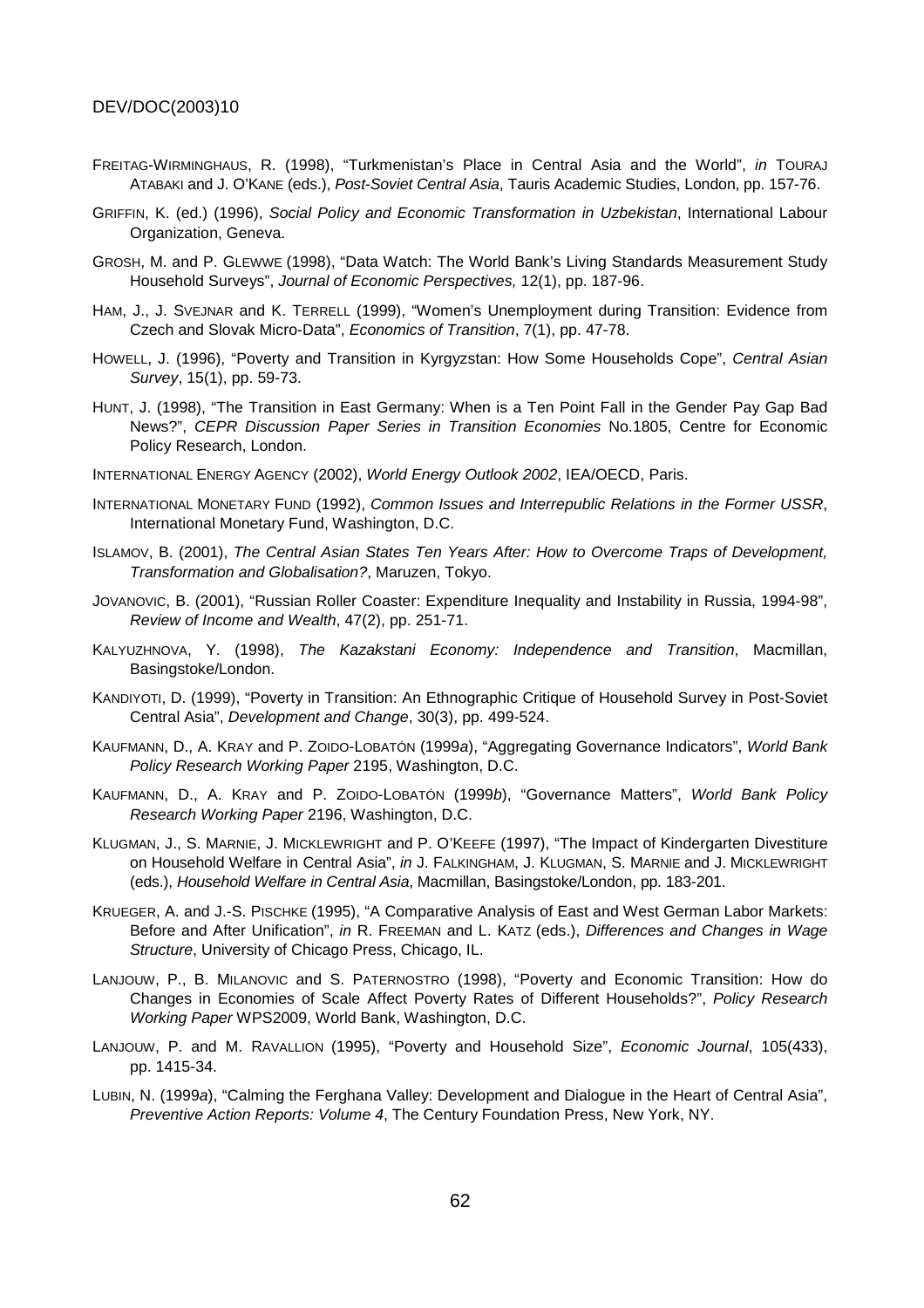- LUBIN, N. (1999b), "Energy Wealth, Development, and Stability in Turkmenistan", NBR Analysis (National Bureau of Asian Research, Seattle WA), 10(3), 61-78.
- MADDISON, A. (2001), The World Economy: A Millennial Perspective, Development Centre Studies, OECD, Paris.
- MARNIE, S. and J. MICKLEWRIGHT (1994), "Poverty in Pre-Reform Uzbekistan: What do Official Data Really Reveal?", Review of Income and Wealth, 40, pp. 395-414.
- MILANOVIC, B. (1998), Income, Inequality, and Poverty during the Transition from Planned to Market Economy, World Bank, Washington, D.C.
- NEWELL, A. and B. REILLY (2001), "The Gender Pay Gap in the Transition from Communism: Some Empirical Evidence", Economic Systems, 25(4), pp. 287-304.
- NEWELL, A. and B. REILLY (1999), "Rates of Return to Educational Qualifications in the Transitional Economies", Education Economics, 7(1), pp. 67-84.
- NEWELL, A. and B. REILLY (1996), "The Gender Wage Gap in Russia: Some Empirical Evidence", Labour Economics, 3(3), pp. 337-56.
- NOORKIOV, R., P. ORAZEM, A. PUUR and M. VODOPEVIC (1997), "How Estonia's Economic Transition affected Employment and Wages", Policy Research Working Paper 1837, World Bank, Washington, D.C.
- NORTH, D. (1994), "Economic Performance through Time", American Economic Review, 84(3), pp. 359-68.
- OCHS, M. (1997), "Turkmenistan: The Quest for Stability and Control", in K. DAWISHA and B. PARROTT (eds.), Conflict, Cleavage and Change: Central Asia and the Caucasus, Cambridge University Press, Cambridge, UK, pp. 312-59.
- OLCOTT, M.B. (2002), Kazakhstan: A Faint-hearted Democracy, Carnegie Endowment for International Peace, Washington, D.C.
- ORAZEM, P. and M. VODOPEVIC (1995), "Winners and Losers in Transition: Returns to Education, Experience and Gender in Slovenia", World Bank Economic Review, 9(2), pp. 201-30.
- PACI, P. (2002), Gender in Transition, World Bank, Washington, D.C.
- PASTOR, G. and R. VAN ROODEN (2000), "Turkmenistan: The Burden of Current Agricultural Policies", IMF Working Paper WP/00/98, International Monetary Fund, Washington, D.C.
- POMFRET, R. (2003), Structural Reform in the CIS7, paper presented at the Lucerne Conference of the CIS7 Initiative, 20-22 January, available at www.cis7.org.
- POMFRET, R. (2002a), State-Directed Diffusion of Technology: The Mechanization of Cotton-Harvesting in Soviet Central Asia", Journal of Economic History, 62(1), pp. 170-88.
- POMFRET, R. (2002b), The IMF and the Ruble Zone", Comparative Economic Studies, 44(4), winter.
- POMFRET, R. (2002c), Constructing a Market Economy: Diverse Paths from Central Planning in Asia and Europe, Edward Elgar, Cheltenham, UK.
- POMFRET, R. (2001), "Turkmenistan: From Communism to Nationalism by Gradual Economic Reform", MOCT-MOST: Economic Policy in Transitional Economies, 11(2), pp. 165-76.
- POMFRET, R. (2000a), "Agrarian Reform in Uzbekistan: Why has the Chinese Model Failed to Deliver?", Economic Development and Cultural Change, 48(2), pp. 269-84.
- POMFRET, R. 2000(b), "The Uzbek Model of Economic Development 1991-99", Economics of Transition, 8(3), pp. 733-48.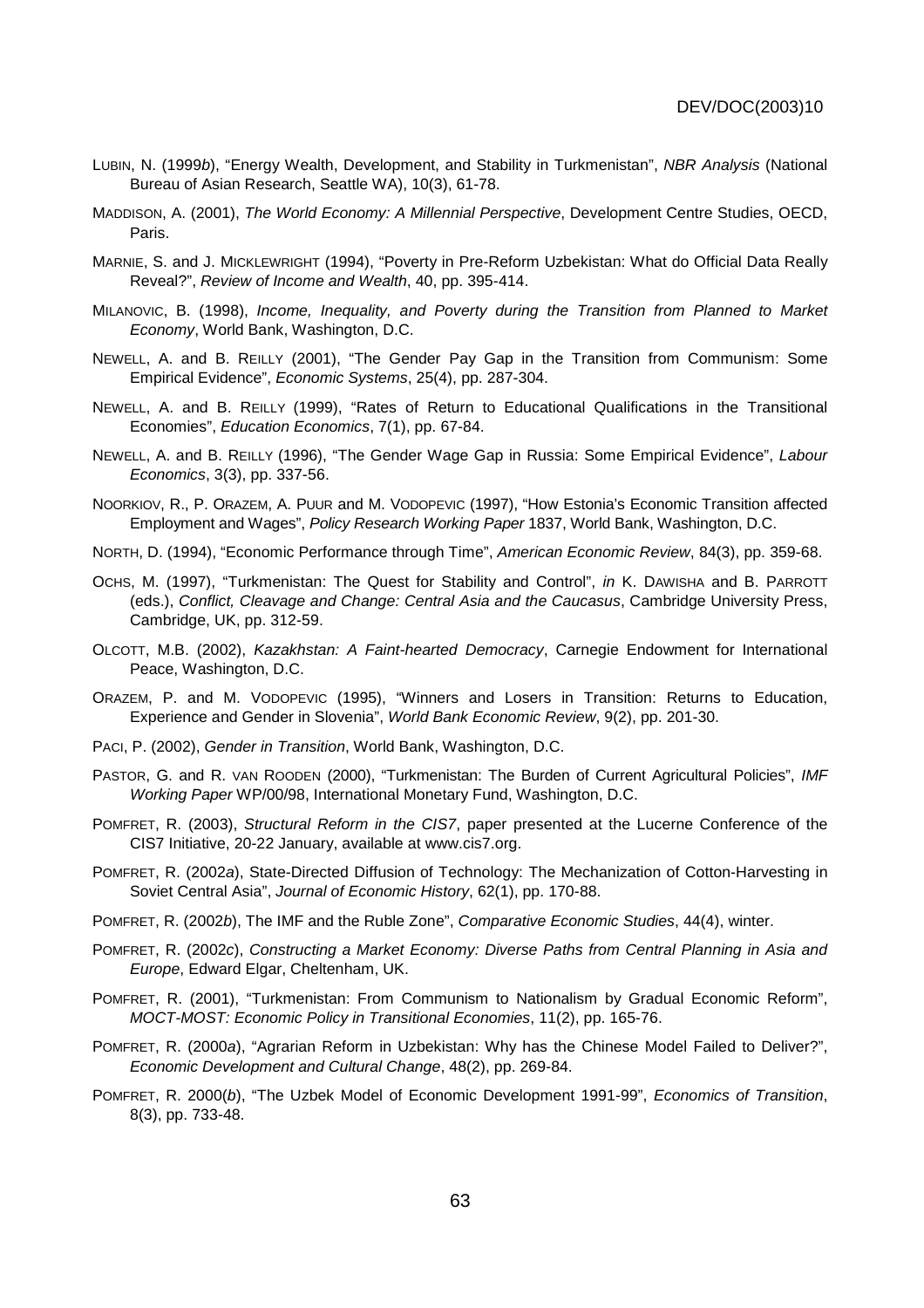- POMFRET, R. (1999), Central Asia Turns South? Trade Relations in Transition, The Royal Institute of International Affairs, London, UK and The Brookings Institution, Washington, D.C.
- POMFRET, R. (1995), The Economies of Central Asia, Princeton University Press, Princeton, NJ.
- POMFRET, R. and K.H. Anderson (2001), "Economic Development Strategies in Central Asia since 1991", Asian Studies Review, 25(2), pp. 185-200.
- POMFRET, R. and K.H. Anderson (1999), "Poverty in Kyrgyzstan", Asia-Pacific Development Journal, 6(1), pp. 73-88.
- POPOV, V. (2001), "Where do We Stand a Decade after the Collapse of the USSR?", WIDER Angle No. 2, 6-8, launching G.A. CORNIA and V. POPOV (eds.), Transition and Institutions: The Experience of Gradual and Late Reformers, UNU/WIDER Studies in Development Economics, Oxford University Press, Oxford, UK.
- RAVALLION, M. (2001), "Measuring Aggregate Welfare in Developing Countries: How Well do National Accounts and Surveys Agree?", World Bank Working Paper No.2665, World Bank, Washington, D.C.
- ROSENBERG, C. and M. DE ZEEUW (2000), "Welfare Effects of Uzbekistan's Foreign Exchange Regime", IMF Working Paper WP/00/61, International Monetary Fund, Washington, D.C.
- RUTKOWSKI, J. (2001), "Earnings Mobility during the Transition: The Case of Hungary: 1992-1997", MOCT-MOST: Economic Policy in Transitional Economies, 11(1), pp. 69-89.
- RUTKOWSKI, J. (1996), "High Skills Pay Off: The Changing Wage Structure during Economic Transition in Poland", Economics of Transition, 4(1), pp. 89-112.
- SCHULTZ, T.W. (1975), "The Value of Ability to Deal with Disequilibria", Journal of Economic Literature, 13(3), pp. 827-46.
- SPECHLER, M. (2000), "Hunting the Central Asian Tiger", Comparative Economic Studies, 42(3), pp. 101-20.
- SPECHLER, M. (1999), "Uzbekistan: The Silk Road to Nowhere?", Contemporary Economic Policy, 18(3), pp. 295-303.
- SVEJNAR, J. (1999), "Labor Markets in the Transitional Central and East European Economies", in O. ASHENFELTER and D. CARD (eds.), Handbook of Labor Economics, Vol. 3, Elsevier, Amsterdam, pp. 2809-57.
- TARR, D. (1994), "The Terms-of-Trade Effects of Moving to World Prices on Countries of the Former Soviet Union", Journal of Comparative Economics, 18(1), pp. 1-24.
- TAUBE, G. and J. ZETTELMEYER (1998), "Output Decline and Recovery in Uzbekistan: Past Performance and Future Prospects", IMF Working Paper WP/98/11, International Monetary Fund, Washington, D.C.
- VECERNIK, J. (1995), "Changing Earnings Distributions in the Czech Republic: Survey Evidence from 1988- 1994", Economics of Transition, 3(3), pp. 333-53.
- WERNER, M. (2001), "Im Reich des grossen Führers: Turkmenistan: eine zentralasiatische Despotie", Osteuropa, 51(2), pp. 127-34.

WORLD BANK (2002), Transition: The First Ten Years, World Bank, Washington, D.C.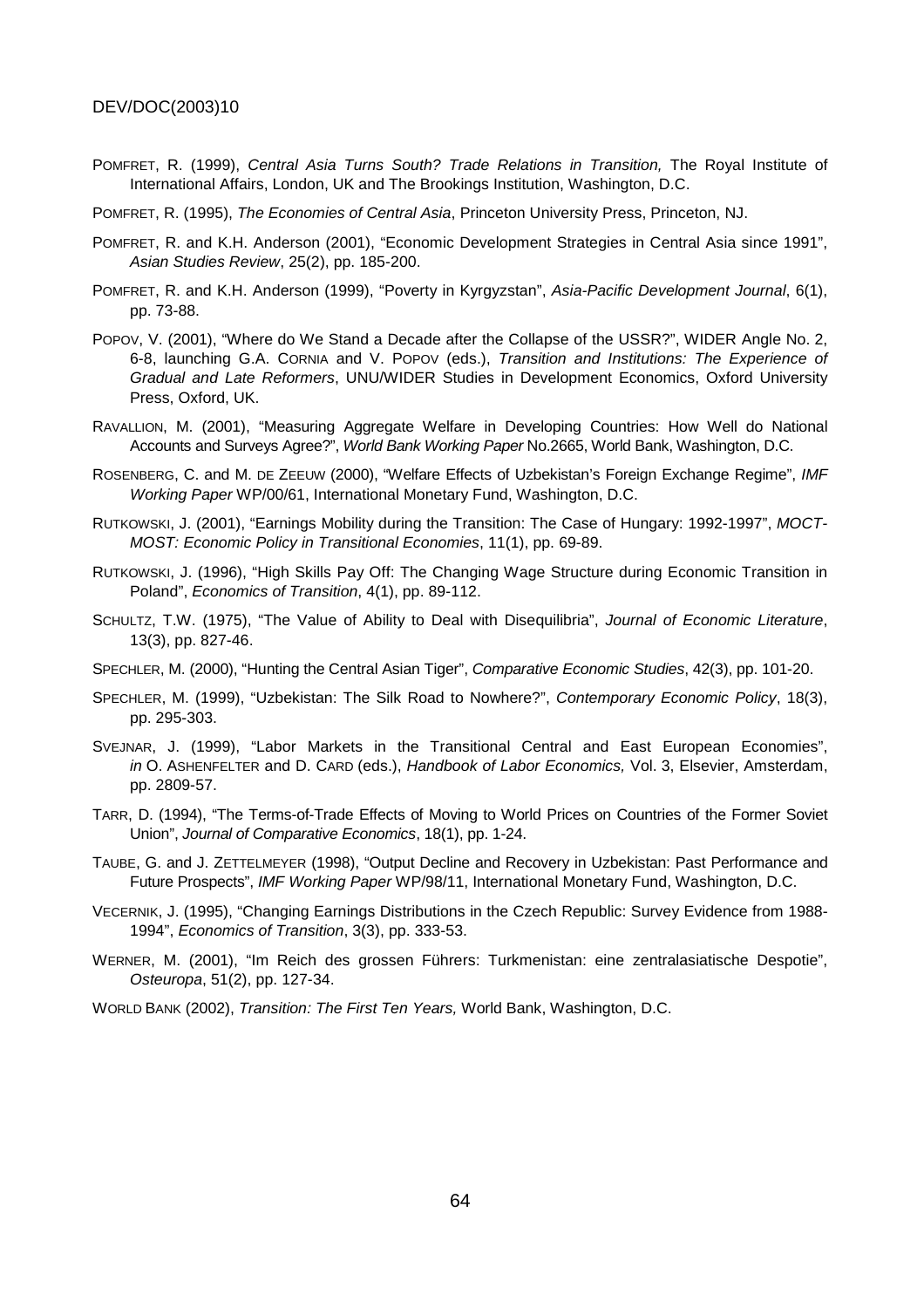# **OTHER TITLES IN THE SERIES/ AUTRES TITRES DANS LA SÉRIE**

#### All these documents may be downloaded from:

#### http://www.oecd.org/dev/Technics, obtained via e-mail (cendev.contact@oecd.org)

#### or ordered by post from the address on page 3

Technical Paper No.1, Macroeconomic Adjustment and Income Distribution: A Macro-Micro Simulation Model, by François Bourguignon, William H. Branson and Jaime de Melo, March 1989.

Technical Paper No. 2, International Interactions in Food and Agricultural Policies: The Effect of Alternative Policies, by Joachim Zietz and Alberto Valdés, April, 1989.

Technical Paper No. 3, The Impact of Budget Retrenchment on Income Distribution in Indonesia: A Social Accounting Matrix Application, by Steven Keuning and Erik Thorbecke, June 1989.

Technical Paper No. 3a, Statistical Annex: The Impact of Budget Retrenchment, June 1989.

Document technique No. 4, Le Rééquilibrage entre le secteur public et le secteur privé : le cas du Mexique, par C.-A. Michalet, juin 1989.

Technical Paper No. 5, Rebalancing the Public and Private Sectors: The Case of Malaysia, by R. Leeds, July 1989.

Technical Paper No. 6, Efficiency, Welfare Effects, and Political Feasibility of Alternative Antipoverty and Adjustment Programs, by Alain de Janvry and Elisabeth Sadoulet, January 1990.

Document technique No. 7, Ajustement et distribution des revenus : application d'un modèle macro-micro au Maroc, par Christian Morrisson, avec la collaboration de Sylvie Lambert et Akiko Suwa, décembre 1989.

Technical Paper No. 8, Emerging Maize Biotechnologies and their Potential Impact, by W. Burt Sundquist, October 1989.

Document technique No. 9, Analyse des variables socio-culturelles et de l'ajustement en Côte d'Ivoire, par W. Weekes-Vagliani, janvier 1990.

Technical Paper No. 10, A Financial Computable General Equilibrium Model for the Analysis of Ecuador's Stabilization Programs, by André Fargeix and Elisabeth Sadoulet, February 1990.

Technical Paper No. 11, Macroeconomic Aspects, Foreign Flows and Domestic Savings Performance in Developing Countries: A "State of The Art" Report, by Anand Chandavarkar, February 1990.

Technical Paper No. 12, Tax Revenue Implications of the Real Exchange Rate: Econometric Evidence from Korea and Mexico, by Viriginia Fierro and Helmut Reisen, February 1990.

Technical Paper No. 13, Agricultural Growth and Economic Development: The Case of Pakistan, by Naved Hamid and Wouter Tims, April 1990.

Technical Paper No. 14, Rebalancing the Public and Private Sectors in Developing Countries: The Case of Ghana, by H. Akuoko-Frimpong, June 1990.

Technical Paper No. 15, Agriculture and the Economic Cycle: An Economic and Econometric Analysis with Special Reference to Brazil, by Florence Contré and Ian Goldin, June 1990.

Technical Paper No. 16, Comparative Advantage: Theory and Application to Developing Country Agriculture, by Ian Goldin, June 1990. Technical Paper No. 17, Biotechnology and Developing Country Agriculture: Maize in Brazil, by Bernardo Sorj and John Wilkinson, June 1990.

Technical Paper No. 18, Economic Policies and Sectoral Growth: Argentina 1913-1984, by Yair Mundlak, Domingo Cavallo, Roberto Domenech, June 1990.

Technical Paper No. 19, Biotechnology and Developing Country Agriculture: Maize In Mexico, by Jaime A. Matus Gardea, Arturo Puente Gonzalez and Cristina Lopez Peralta, June 1990.

Technical Paper No. 20, Biotechnology and Developing Country Agriculture: Maize in Thailand, by Suthad Setboonsarng, July 1990.

Technical Paper No. 21, International Comparisons of Efficiency in Agricultural Production, by Guillermo Flichmann, July 1990.

Technical Paper No. 22, Unemployment in Developing Countries: New Light on an Old Problem, by David Turnham and Denizhan Eröcal, July 1990.

Technical Paper No. 23, Optimal Currency Composition of Foreign Debt: the Case of Five Developing Countries, by Pier Giorgio Gawronski, August 1990.

Technical Paper No. 24, From Globalization to Regionalization: the Mexican Case, by Wilson Peres Núñez, August 1990.

Technical Paper No. 25, Electronics and Development in Venezuela: A User-Oriented Strategy and its Policy Implications, by Carlota Perez, October 1990.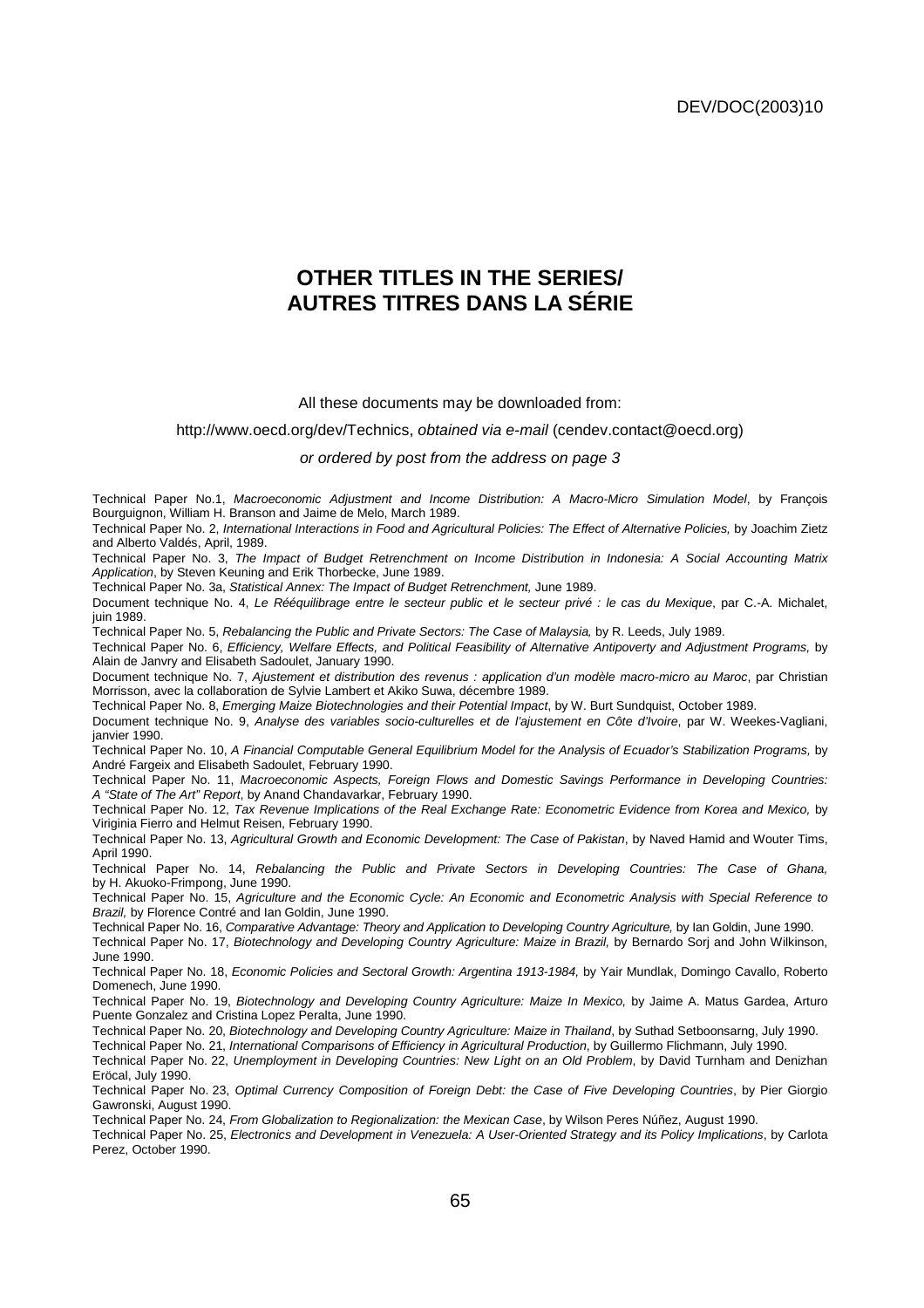Technical Paper No. 26, The Legal Protection of Software: Implications for Latecomer Strategies in Newly Industrialising Economies (NIEs) and Middle-Income Economies (MIEs), by Carlos Maria Correa, October 1990.

Technical Paper No. 27, Specialization, Technical Change and Competitiveness in the Brazilian Electronics Industry, by Claudio R. Frischtak, October 1990.

Technical Paper No. 28, Internationalization Strategies of Japanese Electronics Companies: Implications for Asian Newly Industrializing Economies (NIEs), by Bundo Yamada, October 1990.

Technical Paper No. 29, The Status and an Evaluation of the Electronics Industry in Taiwan, by Gee San, October 1990.

Technical Paper No. 30, The Indian Electronics Industry: Current Status, Perspectives and Policy Options, by Ghayur Alam, October 1990.

Technical Paper No. 31, Comparative Advantage in Agriculture in Ghana, by James Pickett and E. Shaeeldin, October 1990.

Technical Paper No. 32, Debt Overhang, Liquidity Constraints and Adjustment Incentives, by Bert Hofman and Helmut Reisen, October 1990.

Technical Paper No. 34, Biotechnology and Developing Country Agriculture: Maize in Indonesia, by Hidjat Nataatmadja et al., January 1991.

Technical Paper No. 35, Changing Comparative Advantage in Thai Agriculture, by Ammar Siamwalla, Suthad Setboonsarng and Prasong Werakarnjanapongs, March 1991.

Technical Paper No. 36, Capital Flows and the External Financing of Turkey's Imports, by Ziya Önis and Süleyman Özmucur, July 1991. Technical Paper No. 37, The External Financing of Indonesia's Imports, by Glenn P. Jenkins and Henry B.F. Lim, July 1991.

Technical Paper No. 38, Long-term Capital Reflow under Macroeconomic Stabilization in Latin America, by Beatriz Armendariz de Aghion, April 1991.

Technical Paper No. 39, Buybacks of LDC Debt and the Scope for Forgiveness, by Beatriz Armendariz de Aghion, April 1991.

Technical Paper No. 40, Measuring and Modelling Non-Tariff Distortions with Special Reference to Trade in Agricultural Commodities, by Peter J. Lloyd, July 1991.

Technical Paper No. 41, The Changing Nature of IMF Conditionality, by Jacques J. Polak, August 1991.

Technical Paper No. 42, Time-Varying Estimates on the Openness of the Capital Account in Korea and Taiwan, by Helmut Reisen and Hélène Yèches, August 1991.

Technical Paper No. 43, Toward a Concept of Development Agreements, by F. Gerard Adams, August 1991.

Document technique No. 44, Le Partage du fardeau entre les créanciers de pays débiteurs défaillants, par Jean-Claude Berthélemy et Ann Vourc'h, septembre 1991.

Technical Paper No. 45, The External Financing of Thailand's Imports, by Supote Chunanunthathum, October 1991.

Technical Paper No. 46, The External Financing of Brazilian Imports, by Enrico Colombatto, with Elisa Luciano, Luca Gargiulo, Pietro Garibaldi and Giuseppe Russo, October 1991.

Technical Paper No. 47, Scenarios for the World Trading System and their Implications for Developing Countries, by Robert Z. Lawrence, November 1991.

Technical Paper No. 48, Trade Policies in a Global Context: Technical Specifications of the Rural/Urban-North/South (RUNS) Applied General Equilibrium Model, by Jean-Marc Burniaux and Dominique van der Mensbrugghe, November 1991.

Technical Paper No. 49, Macro-Micro Linkages: Structural Adjustment and Fertilizer Policy in Sub-Saharan Africa, by Jean-Marc Fontaine with the collaboration of Alice Sindzingre, December 1991.

Technical Paper No. 50, Aggregation by Industry in General Equilibrium Models with International Trade, by Peter J. Lloyd, December 1991. Technical Paper No. 51, Policy and Entrepreneurial Responses to the Montreal Protocol: Some Evidence from the Dynamic Asian Economies, by David C. O'Connor, December 1991.

Technical Paper No. 52, On the Pricing of LDC Debt: an Analysis Based on Historical Evidence from Latin America, by Beatriz Armendariz de Aghion, February 1992.

Technical Paper No. 53, Economic Regionalisation and Intra-Industry Trade: Pacific-Asian Perspectives, by Kiichiro Fukasaku, February 1992.

Technical Paper No. 54, Debt Conversions in Yugoslavia, by Mojmir Mrak, February 1992.

Technical Paper No. 55, Evaluation of Nigeria's Debt-Relief Experience (1985-1990), by N.E. Ogbe, March 1992.

Document technique No. 56, L'Expérience de l'allégement de la dette du Mali, par Jean-Claude Berthélemy, février 1992.

Technical Paper No. 57, Conflict or Indifference: US Multinationals in a World of Regional Trading Blocs, by Louis T. Wells, Jr., March 1992.

Technical Paper No. 58, Japan's Rapidly Emerging Strategy Toward Asia, by Edward J. Lincoln, April 1992.

Technical Paper No. 59, The Political Economy of Stabilization Programmes in Developing Countries, by Bruno S. Frey and Reiner Eichenberger, April 1992.

Technical Paper No. 60, Some Implications of Europe 1992 for Developing Countries, by Sheila Page, April 1992.

Technical Paper No. 61, Taiwanese Corporations in Globalisation and Regionalisation, by Gee San, April 1992.

Technical Paper No. 62, Lessons from the Family Planning Experience for Community-Based Environmental Education, by Winifred Weekes-Vagliani, April 1992.

Technical Paper No. 63, Mexican Agriculture in the Free Trade Agreement: Transition Problems in Economic Reform, by Santiago Levy and Sweder van Wijnbergen, May 1992.

Technical Paper No. 64, Offensive and Defensive Responses by European Multinationals to a World of Trade Blocs, by John M. Stopford, May 1992.

Technical Paper No. 65, Economic Integration in the Pacific Region, by Richard Drobnick, May 1992.

Technical Paper No. 66, Latin America in a Changing Global Environment, by Winston Fritsch, May 1992.

Technical Paper No. 67, An Assessment of the Brady Plan Agreements, by Jean-Claude Berthélemy and Robert Lensink, May 1992.

Technical Paper No. 68, The Impact of Economic Reform on the Performance of the Seed Sector in Eastern and Southern Africa, by Elizabeth Cromwell, June 1992.

Technical Paper No. 69, Impact of Structural Adjustment and Adoption of Technology on Competitiveness of Major Cocoa Producing Countries, by Emily M. Bloomfield and R. Antony Lass, June 1992.

Technical Paper No. 70, Structural Adjustment and Moroccan Agriculture: an Assessment of the Reforms in the Sugar and Cereal Sectors, by Jonathan Kydd and Sophie Thoyer, June 1992.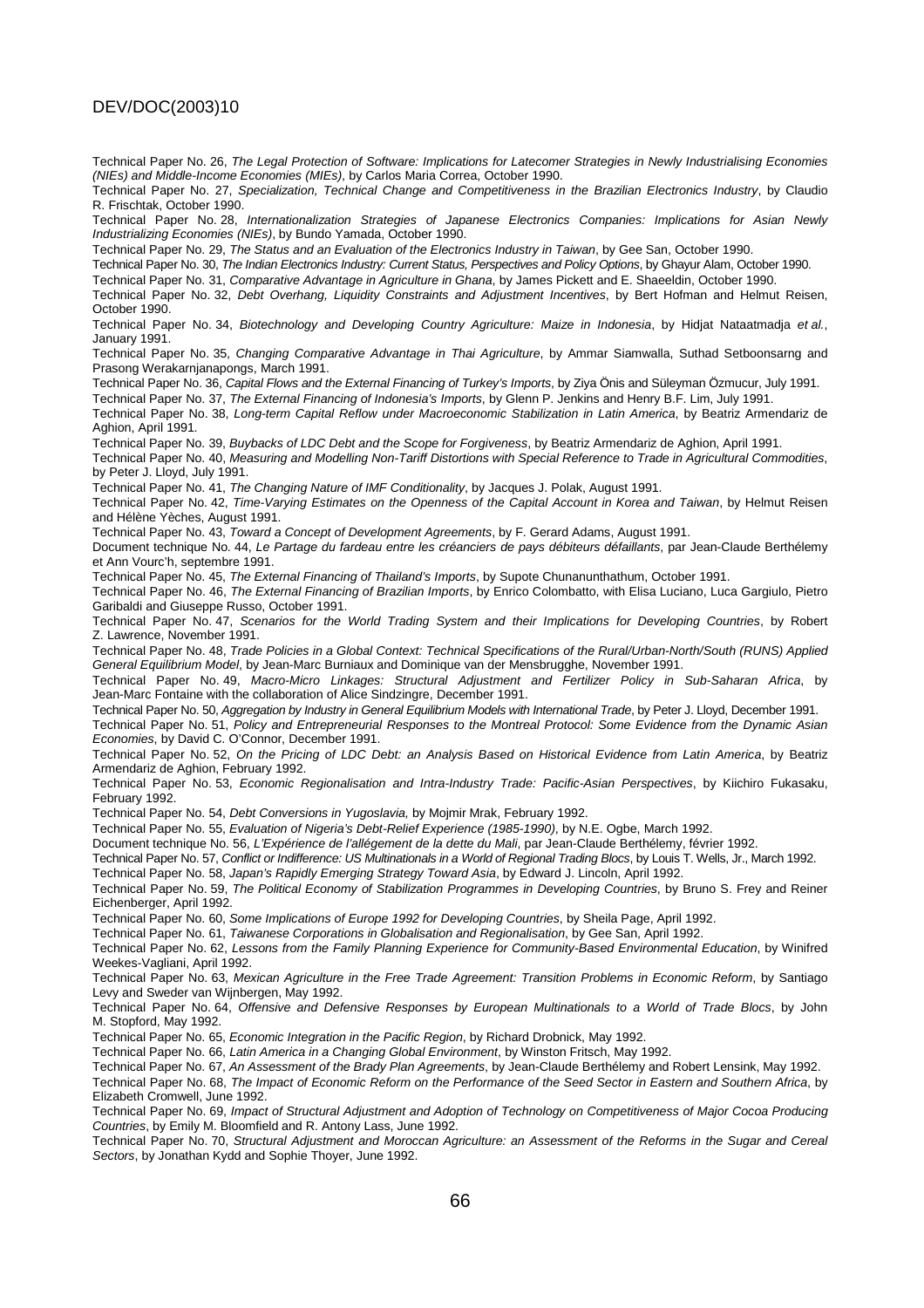Document technique No. 71, L'Allégement de la dette au Club de Paris : les évolutions récentes en perspective, par Ann Vourc'h, juin 1992. Technical Paper No. 72, Biotechnology and the Changing Public/Private Sector Balance: Developments in Rice and Cocoa, by Carliene Brenner, July 1992.

Technical Paper No. 73, Namibian Agriculture: Policies and Prospects, by Walter Elkan, Peter Amutenya, Jochbeth Andima, Robin Sherbourne and Eline van der Linden, July 1992.

Technical Paper No. 74, Agriculture and the Policy Environment: Zambia and Zimbabwe, by Doris J. Jansen and Andrew Rukovo, July 1992.

Technical Paper No. 75, Agricultural Productivity and Economic Policies: Concepts and Measurements, by Yair Mundlak, August 1992.

Technical Paper No. 76, Structural Adjustment and the Institutional Dimensions of Agricultural Research and Development in Brazil: Soybeans, Wheat and Sugar Cane, by John Wilkinson and Bernardo Sorj, August 1992.

Technical Paper No. 77, The Impact of Laws and Regulations on Micro and Small Enterprises in Niger and Swaziland, by Isabelle Joumard, Carl Liedholm and Donald Mead, September 1992.

Technical Paper No. 78, Co-Financing Transactions between Multilateral Institutions and International Banks, by Michel Bouchet and Amit Ghose, October 1992.

Document technique No. 79, Allégement de la dette et croissance : le cas mexicain, par Jean-Claude Berthélemy et Ann Vourc'h, octobre 1992.

Document technique No. 80, Le Secteur informel en Tunisie : cadre réglementaire et pratique courante, par Abderrahman Ben Zakour et Farouk Kria, novembre 1992.

Technical Paper No. 81, Small-Scale Industries and Institutional Framework in Thailand, by Naruemol Bunjongjit and Xavier Oudin, November 1992.

Technical Paper No. 81a, Statistical Annex: Small-Scale Industries and Institutional Framework in Thailand, by Naruemol Bunjongjit and Xavier Oudin, November 1992.

Document technique No. 82, L'Expérience de l'allégement de la dette du Niger, par Ann Vourc'h et Maina Boukar Moussa, novembre 1992. Technical Paper No. 83, Stabilization and Structural Adjustment in Indonesia: an Intertemporal General Equilibrium Analysis, by David Roland-Holst, November 1992.

Technical Paper No. 84, Striving for International Competitiveness: Lessons from Electronics for Developing Countries, by Jan Maarten de Vet, March 1993.

Document technique No. 85, Micro-entreprises et cadre institutionnel en Algérie, par Hocine Benissad, mars 1993.

Technical Paper No. 86, Informal Sector and Regulations in Ecuador and Jamaica, by Emilio Klein and Victor E. Tokman, August 1993. Technical Paper No. 87, Alternative Explanations of the Trade-Output Correlation in the East Asian Economies, by Colin I. Bradford

Jr. and Naomi Chakwin, August 1993.

Document technique No. 88, La Faisabilité politique de l'ajustement dans les pays africains, par Christian Morrisson, Jean-Dominique Lafay et Sébastien Dessus, novembre 1993.

Technical Paper No. 89, China as a Leading Pacific Economy, by Kiichiro Fukasaku and Mingyuan Wu, November 1993.

Technical Paper No. 90, A Detailed Input-Output Table for Morocco, 1990, by Maurizio Bussolo and David Roland-Holst November 1993. Technical Paper No. 91, International Trade and the Transfer of Environmental Costs and Benefits, by Hiro Lee and David Roland-Holst, December 1993.

Technical Paper No. 92, Economic Instruments in Environmental Policy: Lessons from the OECD Experience and their Relevance to Developing Economies, by Jean-Philippe Barde, January 1994.

Technical Paper No. 93, What Can Developing Countries Learn from OECD Labour Market Programmes and Policies?, by Åsa Sohlman with David Turnham, January 1994.

Technical Paper No. 94, Trade Liberalization and Employment Linkages in the Pacific Basin, by Hiro Lee and David Roland-Holst, February 1994.

Technical Paper No. 95, Participatory Development and Gender: Articulating Concepts and Cases, by Winifred Weekes-Vagliani, February 1994.

Document technique No. 96, Promouvoir la maîtrise locale et régionale du développement : une démarche participative à Madagascar, par Philippe de Rham et Bernard Lecomte, juin 1994.

Technical Paper No. 97, The OECD Green Model: an Updated Overview, by Hiro Lee, Joaquim Oliveira-Martins and Dominique van der Mensbrugghe, August 1994.

Technical Paper No. 98, Pension Funds, Capital Controls and Macroeconomic Stability, by Helmut Reisen and John Williamson August 1994.

Technical Paper No. 99, Trade and Pollution Linkages: Piecemeal Reform and Optimal Intervention, by John Beghin, David Roland-Holst and Dominique van der Mensbrugghe, October 1994.

Technical Paper No. 100, International Initiatives in Biotechnology for Developing Country Agriculture: Promises and Problems, by Carliene Brenner and John Komen, October 1994.

Technical Paper No. 101, Input-based Pollution Estimates for Environmental Assessment in Developing Countries, by Sébastien Dessus, David Roland-Holst and Dominique van der Mensbrugghe, October 1994.

Technical Paper No. 102, Transitional Problems from Reform to Growth: Safety Nets and Financial Efficiency in the Adjusting Egyptian Economy, by Mahmoud Abdel-Fadil, December 1994.

Technical Paper No. 103, Biotechnology and Sustainable Agriculture: Lessons from India, by Ghayur Alam, December 1994. Technical Paper No. 104, Crop Biotechnology and Sustainability: a Case Study of Colombia, by Luis R. Sanint, January 1995.

Technical Paper No. 105, Biotechnology and Sustainable Agriculture: the Case of Mexico, by José Luis Solleiro Rebolledo, January 1995. Technical Paper No. 106, Empirical Specifications for a General Equilibrium Analysis of Labor Market Policies and Adjustments, by Andréa Maechler and David Roland-Holst, May 1995.

Document technique No. 107, Les Migrants, partenaires de la coopération internationale : le cas des Maliens de France, par Christophe Daum, juillet 1995.

Document technique No. 108, Ouverture et croissance industrielle en Chine : étude empirique sur un échantillon de villes, par Sylvie Démurger, septembre 1995.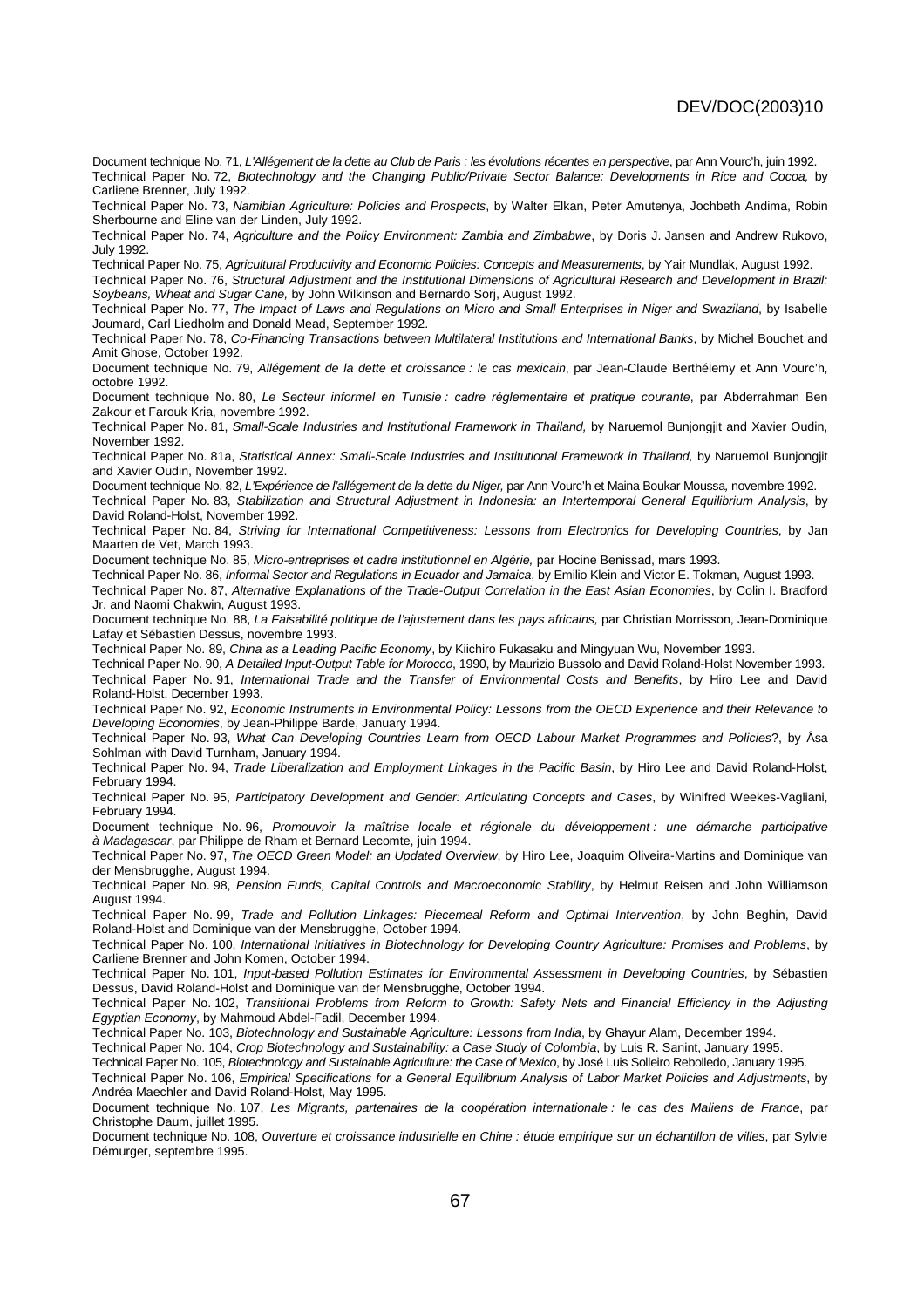Technical Paper No. 109, Biotechnology and Sustainable Crop Production in Zimbabwe, by John J. Woodend, December 1995. Document technique No. 110, Politiques de l'environnement et libéralisation des échanges au Costa Rica : une vue d'ensemble, par Sébastien Dessus et Maurizio Bussolo, février 1996.

Technical Paper No. 111, Grow Now/Clean Later, or the Pursuit of Sustainable Development?, by David O'Connor, March 1996.

Technical Paper No. 112, Economic Transition and Trade-Policy Reform: Lessons from China, by Kiichiro Fukasaku and Henri-Bernard Solignac Lecomte, July 1996.

Technical Paper No. 113, Chinese Outward Investment in Hong Kong: Trends, Prospects and Policy Implications, by Yun-Wing Sung, July 1996.

Technical Paper No. 114, Vertical Intra-industry Trade between China and OECD Countries, by Lisbeth Hellvin, July 1996.

Document technique No. 115, Le Rôle du capital public dans la croissance des pays en développement au cours des années 80, par Sébastien Dessus et Rémy Herrera, juillet 1996.

Technical Paper No. 116, General Equilibrium Modelling of Trade and the Environment, by John Beghin, Sébastien Dessus, David Roland-Holst and Dominique van der Mensbrugghe, September 1996.

Technical Paper No. 117, Labour Market Aspects of State Enterprise Reform in Viet Nam, by David O'Connor, September 1996.

Document technique No. 118, Croissance et compétitivité de l'industrie manufacturière au Sénégal, par Thierry Latreille et Aristomène Varoudakis, octobre 1996.

Technical Paper No. 119, Evidence on Trade and Wages in the Developing World, by Donald J. Robbins, December 1996.

Technical Paper No. 120, Liberalising Foreign Investments by Pension Funds: Positive and Normative Aspects, by Helmut Reisen, January 1997.

Document technique No. 121, Capital Humain, ouverture extérieure et croissance : estimation sur données de panel d'un modèle à coefficients variables, par Jean-Claude Berthélemy, Sébastien Dessus et Aristomène Varoudakis, janvier 1997.

Technical Paper No. 122, Corruption: The Issues, by Andrew W. Goudie and David Stasavage, January 1997.

Technical Paper No. 123, Outflows of Capital from China, by David Wall, March 1997.

Technical Paper No. 124, Emerging Market Risk and Sovereign Credit Ratings, by Guillermo Larraín, Helmut Reisen and Julia von Maltzan, April 1997.

Technical Paper No. 125, Urban Credit Co-operatives in China, by Eric Girardin and Xie Ping, August 1997.

Technical Paper No. 126, Fiscal Alternatives of Moving from Unfunded to Funded Pensions, by Robert Holzmann, August 1997.

Technical Paper No. 127, Trade Strategies for the Southern Mediterranean, by Peter A. Petri, December 1997.

Technical Paper No. 128, The Case of Missing Foreign Investment in the Southern Mediterranean, by Peter A. Petri, December 1997. Technical Paper No. 129, Economic Reform in Egypt in a Changing Global Economy, by Joseph Licari, December 1997.

Technical Paper No. 130, Do Funded Pensions Contribute to Higher Aggregate Savings? A Cross-Country Analysis, by Jeanine Bailliu and Helmut Reisen, December 1997.

Technical Paper No. 131, Long-run Growth Trends and Convergence Across Indian States, by Rayaprolu Nagaraj, Aristomène Varoudakis and Marie-Ange Véganzonès, January 1998.

Technical Paper No. 132, Sustainable and Excessive Current Account Deficits, by Helmut Reisen, February 1998.

Technical Paper No. 133, Intellectual Property Rights and Technology Transfer in Developing Country Agriculture: Rhetoric and Reality, by Carliene Brenner, March 1998.

Technical Paper No. 134, Exchange-rate Management and Manufactured Exports in Sub-Saharan Africa, by Khalid Sekkat and Aristomène Varoudakis, March 1998.

Technical Paper No. 135, Trade Integration with Europe, Export Diversification and Economic Growth in Egypt, by Sébastien Dessus and Akiko Suwa-Eisenmann, June 1998.

Technical Paper No. 136, Domestic Causes of Currency Crises: Policy Lessons for Crisis Avoidance, by Helmut Reisen, June 1998.

Technical Paper No. 137, A Simulation Model of Global Pension Investment, by Landis MacKellar and Helmut Reisen, August 1998. Technical Paper No. 138, Determinants of Customs Fraud and Corruption: Evidence from Two African Countries, by David Stasavage and Cécile Daubrée, August 1998.

Technical Paper No. 139, State Infrastructure and Productive Performance in Indian Manufacturing, by Arup Mitra, Aristomène Varoudakis and Marie-Ange Véganzonès, August 1998.

Technical Paper No. 140, Rural Industrial Development in Viet Nam and China: A Study in Contrasts, by David O'Connor, September 1998.

Technical Paper No. 141, Labour Market Aspects of State Enterprise Reform in China, by Fan Gang, Maria Rosa Lunati and David O'Connor, October 1998.

Technical Paper No. 142, Fighting Extreme Poverty in Brazil: The Influence of Citizens' Action on Government Policies, by Fernanda Lopes de Carvalho, November 1998.

Technical Paper No. 143, How Bad Governance Impedes Poverty Alleviation in Bangladesh, by Rehman Sobhan, November 1998.

Document technique No. 144, La libéralisation de l'agriculture tunisienne et l'Union européenne : une vue prospective, par Mohamed Abdelbasset Chemingui et Sébastien Dessus, février 1999.

Technical Paper No. 145, Economic Policy Reform and Growth Prospects in Emerging African Economies, by Patrick Guillaumont, Sylviane Guillaumont Jeanneney and Aristomène Varoudakis, March 1999.

Technical Paper No. 146, Structural Policies for International Competitiveness in Manufacturing: The Case of Cameroon, by Ludvig Söderling, March 1999.

Technical Paper No. 147, China's Unfinished Open-Economy Reforms: Liberalisation of Services, by Kiichiro Fukasaku, Yu Ma and Qiumei Yang, April 1999.

Technical Paper No. 148**,** Boom and Bust and Sovereign Ratings, by Helmut Reisen and Julia von Maltzan, June 1999.

Technical Paper No. 149, Economic Opening and the Demand for Skills in Developing Countries: A Review of Theory and Evidence, by David O'Connor and Maria Rosa Lunati, June 1999.

Technical Paper No. 150, The Role of Capital Accumulation, Adjustment and Structural Change for Economic Take-off: Empirical Evidence from African Growth Episodes, by Jean-Claude Berthélemy and Ludvig Söderling, July 1999.

Technical Paper No. 151, Gender, Human Capital and Growth: Evidence from Six Latin American Countries, by Donald J. Robbins, September 1999.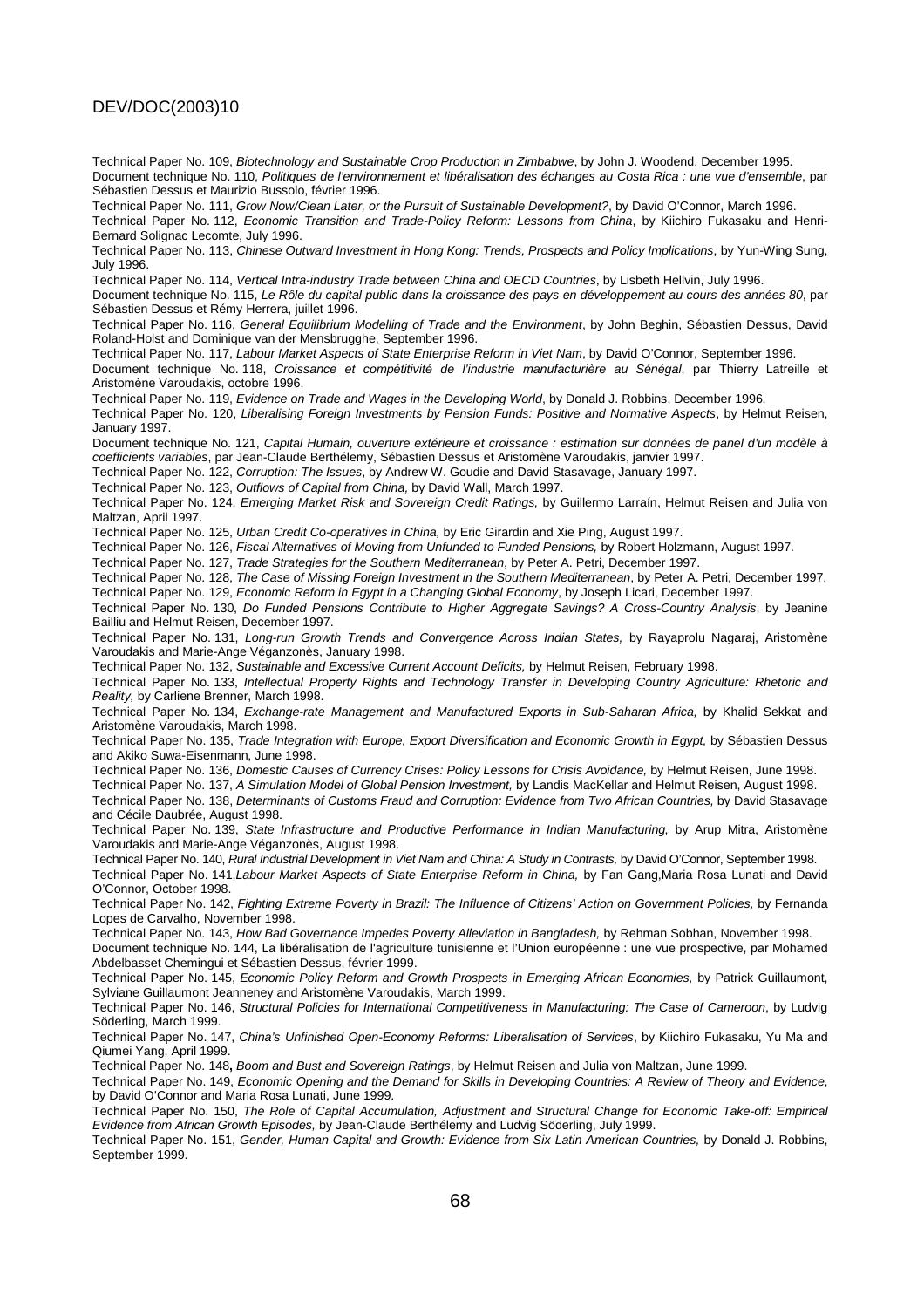Technical Paper No. 152, The Politics and Economics of Transition to an Open Market Economy in Viet Nam, by James Riedel and William S. Turley, September 1999.

Technical Paper No. 153, The Economics and Politics of Transition to an Open Market Economy: China, by Wing Thye Woo, October 1999. Technical Paper No. 154, Infrastructure Development and Regulatory Reform in Sub-Saharan Africa: The Case of Air Transport, by Andrea E. Goldstein, October 1999.

Technical Paper No. 155, The Economics and Politics of Transition to an Open Market Economy: India, by Ashok V. Desai, October 1999. Technical Paper No. 156, Climate Policy Without Tears: CGE-Based Ancillary Benefits Estimates for Chile, by Sébastien Dessus and David O'Connor, November 1999.

Document technique No. 157, Dépenses d'éducation, qualité de l'éducation et pauvreté : l'exemple de cinq pays d'Afrique francophone, par Katharina Michaelowa, avril 2000.

Document technique No. 158, Une estimation de la pauvreté en Afrique subsaharienne d'après les données anthropométriques, par Christian Morrisson, Hélène Guilmeau et Charles Linskens, mai 2000.

Technical Paper No. 159, Converging European Transitions, by Jorge Braga de Macedo, July 2000.

Technical Paper No. 160, Capital Flows and Growth in Developing Countries: Recent Empirical Evidence, by Marcelo Soto, July 2000.

Technical Paper No. 161, Global Capital Flows and the Environment in the 21st Century, by David O'Connor, July 2000.

Technical Paper No. 162, Financial Crises and International Architecture: A "Eurocentric" Perspective, by Jorge Braga de Macedo, August 2000.

Document technique No. 163, Résoudre le problème de la dette : de l'initiative PPTE à Cologne, par Anne Joseph, août 2000. Technical Paper No. 164, E-Commerce for Development: Prospects and Policy Issues, by Andrea Goldstein and David O'Connor,

September 2000. Technical Paper No. 165, Negative Alchemy? Corruption and Composition of Capital Flows, by Shang-Jin Wei, October 2000.

Technical Paper No. 166, The HIPC Initiative: True and False Promises, by Daniel Cohen, October 2000.

Document technique No. 167, Les facteurs explicatifs de la malnutrition en Afrique subsaharienne, par Christian Morrisson et Charles Linskens, octobre 2000.

Technical Paper No. 168, Human Capital and Growth: A Synthesis Report, by Christopher A. Pissarides, November 2000.

Technical Paper No. 169, Obstacles to Expanding Intra-African Trade, by Roberto Longo and Khalid Sekkat, March 2001.

Technical Paper No. 170, Regional Integration In West Africa, by Ernest Aryeetey, March 2001.

Technical Paper No. 171, Regional Integration Experience in the Eastern African Region, by Andrea Goldstein and Njuguna S. Ndung'u, March 2001.

Technical Paper No. 172, Integration and Co-operation in Southern Africa, by Carolyn Jenkins, March 2001.

Technical Paper No. 173, FDI in Sub-Saharan Africa, by Ludger Odenthal, March 2001

Document technique No. 174, La réforme des télécommunications en Afrique subsaharienne, par Patrick Plane, mars 2001.

Technical Paper No. 175, Fighting Corruption in Customs Administration: What Can We Learn from Recent Experiences?, by Irène Hors; April 2001.

Technical Paper No. 176, Globalisation and Transformation: Illusions and Reality, by Grzegorz W. Kolodko, May 2001.

Technical Paper No. 177, External Solvency, Dollarisation and Investment Grade: Towards a Virtuous Circle?, by Martin Grandes, June 2001.

Document technique No. 178, Congo 1965-1999: Les espoirs déçus du « Brésil africain », par Joseph Maton avec Henri-Bernard Solignac Lecomte, septembre 2001.

Technical Paper No. 179, Growth and Human Capital: Good Data, Good Results, by Daniel Cohen and Marcelo Soto, September 2001.

Technical Paper No. 180, Corporate Governance and National Development, by Charles P. Oman, October 2001.

Technical Paper No. 181, How Globalisation Improves Governance, by Federico Bonaglia, Jorge Braga de Macedo and Maurizio Bussolo, November 2001.

Technical Paper No. 182, Clearing the Air in India: The Economics of Climate Policy with Ancillary Benefits, by Maurizio Bussolo and David O'Connor, November 2001.

Technical Paper No. 183, Globalisation, Poverty and Inequality in sub-Saharan Africa: A Political Economy Appraisal, by Yvonne M. Tsikata, December 2001.

Technical Paper No. 184, Distribution and Growth in Latin America in an Era of Structural Reform: The Impact of Globalisation, by Samuel A. Morley, December 2001.

Technical Paper No. 185, Globalisation, Liberalisation, Poverty and Income Inequality in Southeast Asia, by K.S. Jomo, December 2001.

Technical Paper No. 186, Globalisation, Growth and Income Inequality: The African Experience, by Steve Kayizzi-Mugerwa, December 2001.

Technical Paper No. 187, The Social Impact of Globalisation in Southeast Asia, by Mari Pangestu, December 2001.

Technical Paper No. 188, Where Does Inequality Come From? Ideas and Implications for Latin America, by James A. Robinson, December 2001.

Technical Paper No. 189, Policies and Institutions for E-Commerce Readiness: What Can Developing Countries Learn from OECD Experience?, by Paulo Bastos Tigre and David O'Connor, April 2002.

Document technique No. 190, La réforme du secteur financier en Afrique, par Anne Joseph, juillet 2002.

Technical Paper No. 191, Virtuous Circles? Human Capital Formation, Economic Development and the Multinational Enterprise, by Ethan B. Kapstein, August 2002.

Technical Paper No. 192, Skill Upgrading in Developing Countries: Has Inward Foreign Direct Investment Played a Role?, by Matthew J. Slaughter, August 2002.

Technical Paper No. 193, Government Policies for Inward Foreign Direct Investment in Developing Countries: Implications for Human Capital Formation and Income Inequality, by Dirk Willem te Velde, August 2002.

Technical Paper No. 194, Foreign Direct Investment and Intellectual Capital Formation in Southeast Asia, by Bryan K. Ritchie, August 2002.

Technical Paper No. 195, FDI and Human Capital: A Research Agenda, by Magnus Blomström and Ari Kokko, August 2002.